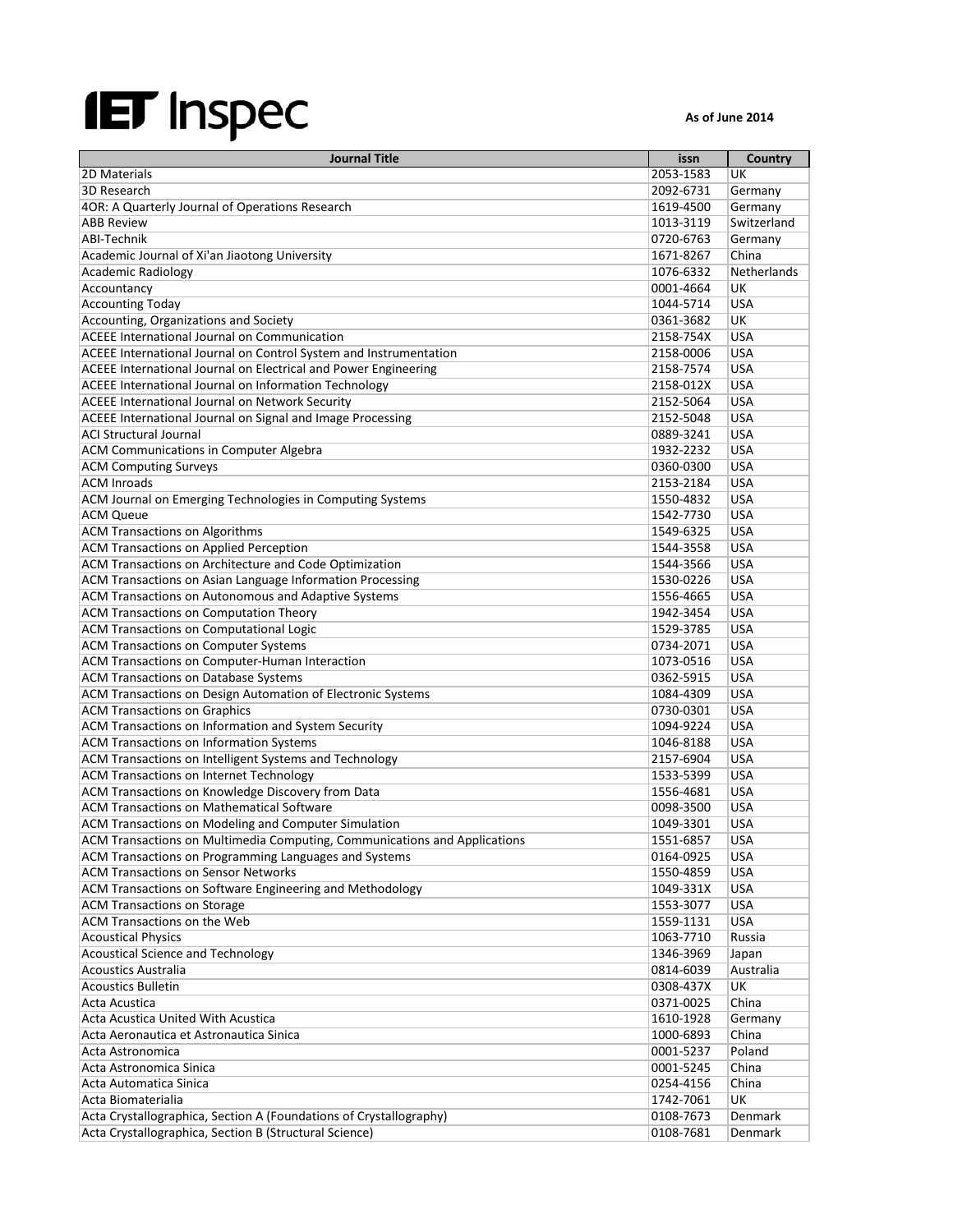| Acta Crystallographica, Section C (Crystal Structure Communications)                      | 0108-2701 | Denmark                |
|-------------------------------------------------------------------------------------------|-----------|------------------------|
| Acta Crystallographica, Section D (Biological Crystallography)                            | 0907-4449 | Denmark                |
| Acta Crystallographica, Section E (Structure Reports Online)                              | 1600-5368 | Denmark                |
| Acta Crystallographica, Section F (Structural Biology and Crystallization Communications) | 1744-3091 | Denmark                |
| Acta Electrotechnica et Informatica                                                       | 1335-8243 | UK                     |
| Acta Geophysica                                                                           | 1895-6572 | UK                     |
| Acta Geotechnica                                                                          | 1861-1125 | Germany                |
| Acta Informatica                                                                          | 0001-5903 | Germany                |
| Acta Materialia                                                                           | 1359-6454 | UK                     |
| Acta Mathematicae Applicatae Sinica                                                       | 0254-3079 | China                  |
| Acta Mechanica                                                                            | 0001-5970 | Austria                |
| Acta Mechanica Sinica (English Series)                                                    | 0567-7718 | China                  |
| Acta Metallurgica Sinica                                                                  | 0412-1961 | China                  |
| Acta Meteorologica Sinica                                                                 | 0577-6619 | China                  |
| Acta Numerica                                                                             | 0962-4929 | UK                     |
| Acta Oceanologica Sinica                                                                  | 0253-505X | China                  |
| Acta of Bioengineering and Biomechanics                                                   | 1509-409X | Poland                 |
| Acta Photonica Sinica                                                                     | 1004-4213 | China                  |
| Acta Physica Polonica A                                                                   | 0587-4246 | Poland                 |
| Acta Physica Polonica B                                                                   | 0587-4254 | Poland                 |
| Acta Physica Sinica                                                                       | 1000-3290 | China                  |
| Acta Physica Slovaca                                                                      | 0323-0465 | Slovakia               |
| Acta Physico-Chimica Sinica                                                               | 1000-6818 | China                  |
| Acta Polytechnica                                                                         | 1210-2709 | Czech                  |
| Acta Scientiarum Naturalium Universitatis Pekinensis                                      | 0479-8023 | China                  |
| Acta Seismologica Sinica                                                                  | 0253-3782 | China                  |
| Active & Passive Electronic Components                                                    | 0882-7516 | <b>USA</b>             |
| <b>Actuators</b>                                                                          | 2076-0825 | Switzerland            |
| <b>Ad Hoc Networks</b>                                                                    | 1570-8705 | Netherlands            |
| Ada User Journal                                                                          | 1381-6551 | UK                     |
| <b>Adaptive Behavior</b>                                                                  | 1059-7123 | <b>UK</b>              |
| Adsorption                                                                                | 0929-5607 | Netherlands            |
| <b>Advanced Composite Materials</b>                                                       | 0924-3046 | UK                     |
| <b>Advanced Composites Letters</b>                                                        | 0963-6935 | UK                     |
|                                                                                           | 1614-6832 |                        |
| <b>Advanced Energy Materials</b><br><b>Advanced Engineering Forum</b>                     | 2234-9898 | Germany<br>Switzerland |
| <b>Advanced Engineering Informatics</b>                                                   | 1474-0346 | UK                     |
|                                                                                           |           |                        |
| <b>Advanced Engineering Materials</b><br><b>Advanced Functional Materials</b>             | 1438-1656 | Germany                |
| <b>Advanced Materials</b>                                                                 | 1616-301X | Germany                |
|                                                                                           | 0935-9648 | Germany                |
| Advanced Materials & Processes                                                            | 0882-7958 | USA                    |
| Advanced Materials and Manufacturing Processes                                            | 1042-6914 | UK                     |
| <b>Advanced Materials Research</b>                                                        | 1022-6680 | Switzerland            |
| <b>Advanced Optical Materials</b>                                                         | 2195-1071 | Germany                |
| <b>Advanced Optical Technologies</b>                                                      | 2192-8584 | Germany                |
| <b>Advanced Powder Technology</b>                                                         | 0921-8831 | Netherlands            |
| <b>Advanced Robotics</b>                                                                  | 0169-1864 | USA                    |
| Advanced Technology of Electrical Engineering and Energy                                  | 1003-3076 | China                  |
| <b>Advances in Applied Ceramics</b>                                                       | 1743-6753 | UK                     |
| Advances in Applied Clifford Algebras                                                     | 0188-7009 | Mexico                 |
| Advances in Applied Probability                                                           | 0001-8678 | UK                     |
| Advances in Artificial Intelligence                                                       | 1687-7470 | <b>USA</b>             |
| Advances in Astronomy                                                                     | 1687-7969 | <b>USA</b>             |
| Advances in Atmospheric Sciences                                                          | 0256-1530 | Germany                |
| Advances in Bioinformatics                                                                | 1687-8027 | <b>USA</b>             |
| Advances in Building Energy Research                                                      | 1751-2549 | UK                     |
| Advances in Cement Research                                                               | 0951-7197 | UK                     |
| Advances in Complex Systems                                                               | 0219-5259 | Singapore              |
| Advances in Computational Mathematics                                                     | 1019-7168 | Netherlands            |
| Advances in Data Analysis and Classification                                              | 1862-5347 | Germany                |
| <b>Advances in Decision Sciences</b>                                                      | 2090-3359 | <b>USA</b>             |
| Advances in Electrical and Computer Engineering                                           | 1582-7445 | Romania                |
| Advances in Engineering Software                                                          | 0965-9978 | UK                     |
| Advances in Fuzzy Systems                                                                 | 1687-7101 | <b>USA</b>             |
| Advances in High Energy Physics                                                           | 1687-7357 | <b>USA</b>             |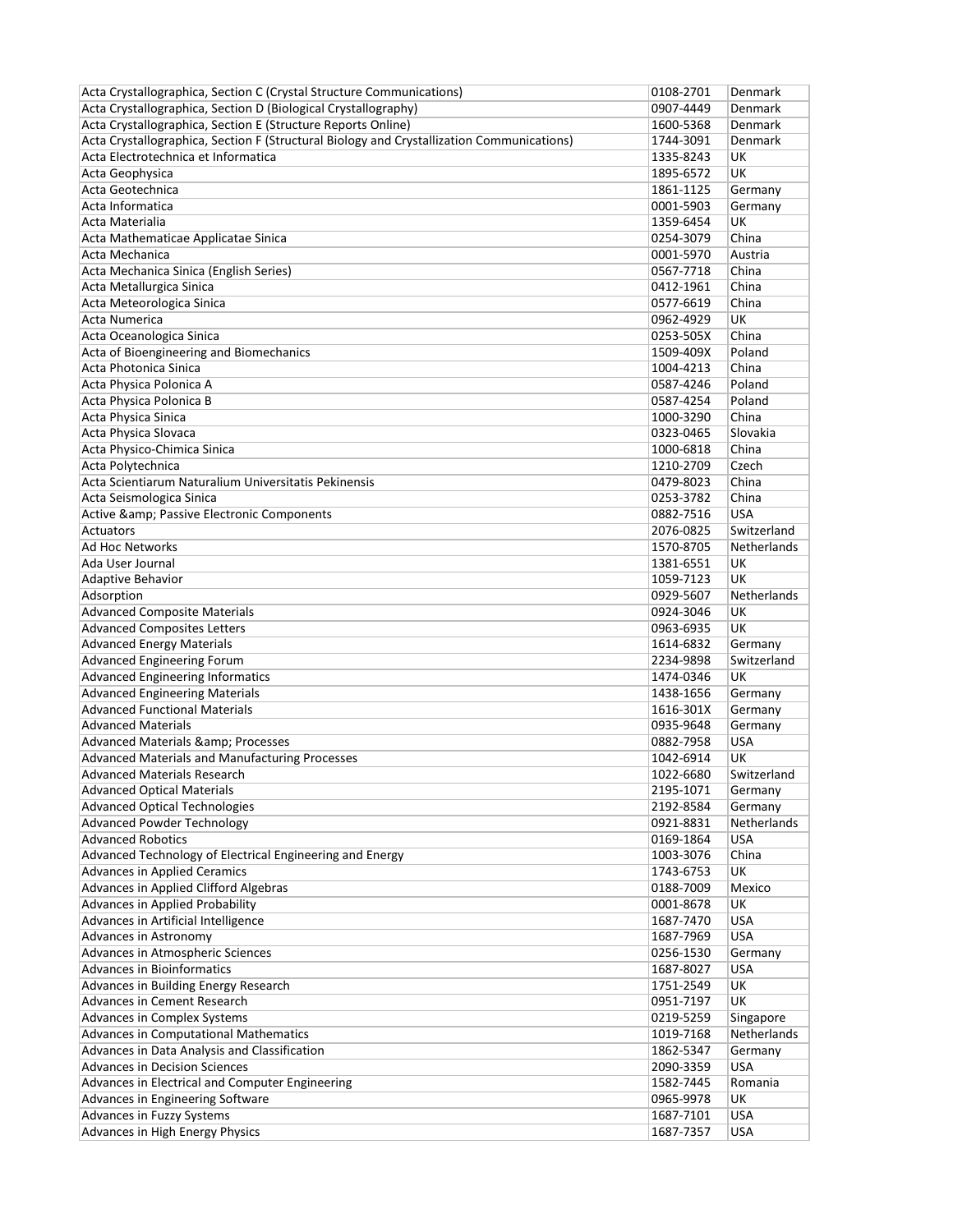| Advances in Human-Computing Interaction                            | 1687-5893              | <b>USA</b>         |
|--------------------------------------------------------------------|------------------------|--------------------|
| Advances in Information Sciences and Service Sciences              | 1976-3700              | South Korea        |
| Advances in Manufacturing Science and Technology                   | 1895-9881              | Poland             |
| Advances in Materials Science                                      | 1730-2439              | Poland             |
| Advances in Materials Science & amp; Engineering                   | 1687-8434              | <b>USA</b>         |
| Advances in Mathematical Physics                                   | 1687-9120              | <b>USA</b>         |
| Advances in Mechanical Engineering                                 | 1687-8132              | <b>USA</b>         |
| Advances in Meteorology                                            | 1687-9309              | <b>USA</b>         |
| Advances in Multimedia                                             | 1687-5680              | USA                |
| Advances in Natural Sciences: Nanoscience & Nanotechnology         | 2043-6254              | UK                 |
| Advances in Oceanography and Limnology                             | 1947-5721              | UK                 |
| Advances in Operations Research                                    | 1687-9147              | <b>USA</b>         |
| Advances in Optical Technologies                                   | 1687-6393              | USA                |
| Advances in Optics and Photonics                                   | 1943-8206              | USA                |
| <b>Advances in OptoElectronics</b>                                 | 1687-563X              | USA                |
| Advances in Physics                                                | 0001-8732              | UK                 |
| Advances in Polymer Technology                                     | 0730-6679              | <b>USA</b>         |
| Advances in Power Electronics                                      | 2090-181X              | <b>USA</b>         |
| Advances in Production Engineering & Management                    | 1854-6250              | Slovenia           |
| Advances in Science and Technology                                 | 1661-819X              | Switzerland        |
| Advances in Software Engineering                                   | 1687-8655              | USA                |
| Advances in Space Research                                         | 0273-1177              | UK                 |
| Advances in Structural Engineering                                 | 1369-4332              | UK                 |
| Advances in the Astronautical Sciences                             | 0065-3438              | <b>USA</b>         |
| Aerosol Science & Technology                                       | 0278-6826              | <b>USA</b>         |
| Aerospace America                                                  | 0740-722X              | <b>USA</b>         |
| Aerospace Instrument-Making                                        | 2073-0020              | Russia             |
| Aerospace Science and Technology                                   | 1270-9638              | France             |
| AEU - International Journal of Electronics and Communications      | 1434-8411              | Germany            |
| African Journal of Economic and Sustainable Development            | 2046-4770              | Switzerland        |
| African Journal of Information Systems                             | 1936-0282              | USA                |
| African Journal of Library, Archives and Information Science       | 0795-4778              | Nigeria            |
| African Journal of Marine Science                                  | 1814-232X              | UK                 |
| Against the Grain                                                  | 1043-2094              | USA                |
| Agricultural Finance Review                                        | 0002-1466              | UK                 |
| Agricultural Information Research                                  | 0916-9482              | Japan              |
| Agricultural Water Management                                      | 0378-3774              | Netherlands        |
| Agroecology and Sustainable Food Systems                           | 1044-0046              | UK                 |
| Al & Society                                                       |                        | UK                 |
| Al Communications                                                  | 0951-5666<br>0921-7126 | <b>Netherlands</b> |
| AIAA Journal                                                       | 0001-1452              | USA                |
| <b>AIP Advances</b>                                                | 2158-3226              |                    |
|                                                                    |                        | USA                |
| <b>AIP Conference Proceedings</b>                                  | 0094-243X              | <b>USA</b>         |
| Air Quality, Atmosphere & Health                                   | 1873-9318              | Netherlands        |
| Aircraft Engineering and Aerospace Technology                      | 0002-2667              | UK                 |
| <b>AISB Quarterly</b>                                              | 0268-4179              | UK                 |
| Alexandria                                                         | 0955-7490              | UK                 |
| Algorithmica                                                       | 0178-4617              | <b>USA</b>         |
| Algorithms                                                         | 1999-4893              | Switzerland        |
| Algorithms for Molecular Biology                                   | 1748-7188              | UK                 |
| American Banker                                                    |                        | <b>USA</b>         |
| American Ceramic Society Bulletin                                  | 2162-3198              |                    |
|                                                                    | 0002-7812              | <b>USA</b>         |
| American Journal of Agricultural Economics                         | 0002-9092              | UK                 |
| American Journal of Applied Sciences                               | 1546-9239              | <b>USA</b>         |
| American Journal of Biochemistry and Biotechnology                 | 1553-3468              | <b>USA</b>         |
| American Journal of Distance Education                             | 0892-3647              | UK                 |
| American Journal of Engineering and Applied Sciences               | 1941-7020              | <b>USA</b>         |
| American Journal of Environmental Sciences                         | 1553-345X              | <b>USA</b>         |
| American Journal of Mathematical and Management Sciences           | 0196-6324              | UK                 |
| American Journal of Physical Medicine & Rehabilitation             | 0894-9115              | <b>USA</b>         |
| American Journal of Physics                                        | 0002-9505              | <b>USA</b>         |
| American Journal of Science                                        | 0002-9599              | <b>USA</b>         |
| American Transactions on Engineering & Applied Sciences            | 2229-1652              | Thailand           |
| Anais da Academia Brasileira de Ciencias<br><b>Analog Dialogue</b> | 0001-3765<br>0161-3626 | Brazil<br>USA      |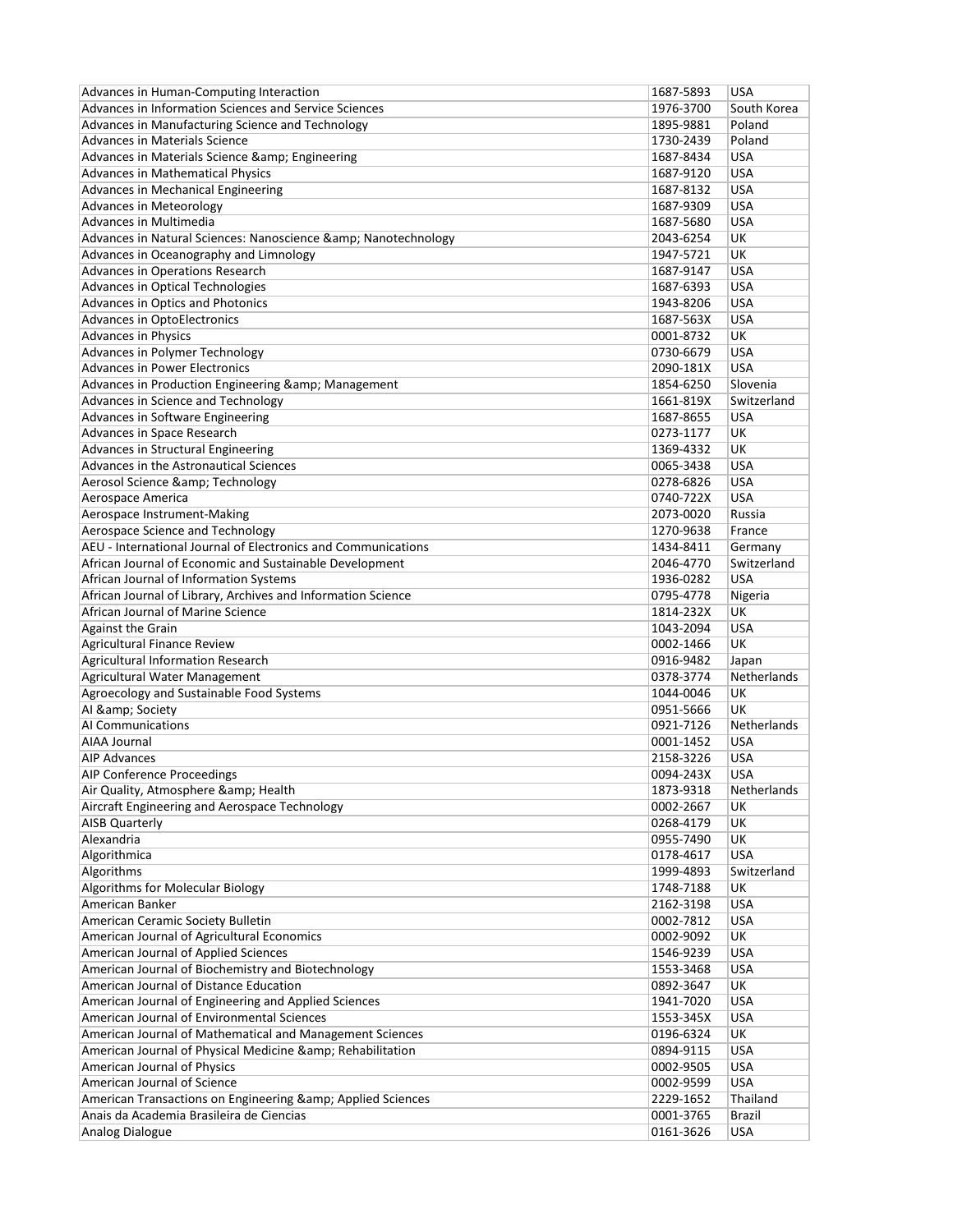| Analog Integrated Circuits and Signal Processing                                                                   | 0925-1030              | <b>USA</b>         |
|--------------------------------------------------------------------------------------------------------------------|------------------------|--------------------|
| <b>Analytical Methods</b>                                                                                          | 1759-9660              | UK                 |
| Angewandte Chemie International Edition                                                                            | 1433-7851              | Germany            |
| Annalen der Physik                                                                                                 | 0003-3804              | Germany            |
| Annales de Chimie Science des Materiaux                                                                            | 0151-9107              | France             |
| Annales de la Fondation Louis de Broglie                                                                           | 0182-4295              | France             |
| Annales Geophysicae                                                                                                | 0992-7689              | Germany            |
| Annales Henri Poincare                                                                                             | 1424-0637              | Switzerland        |
| Annales UMCS, Informatica                                                                                          | 1732-1360              | Poland             |
| Annali dell'Istituto Superiore di Sanita                                                                           | 0021-2571              | Italy              |
| Annals of Biomedical Engineering                                                                                   | 0090-6964              | USA                |
| <b>Annals of Geophysics</b>                                                                                        | 1593-5213              | Italy              |
| Annals of GIS                                                                                                      | 1947-5683              | UK                 |
|                                                                                                                    |                        |                    |
| <b>Annals of Glaciology</b>                                                                                        | 0260-3055              | UK                 |
| Annals of Mathematics and Artificial Intelligence                                                                  | 1012-2443              | <b>Netherlands</b> |
| Annals of Noninvasive Electrocardiology                                                                            | 1082-720X              | <b>USA</b>         |
| Annals of Nuclear Energy                                                                                           | 0306-4549              | UK                 |
| Annals of Occupational Hygiene                                                                                     | 0003-4878              | UK                 |
| Annals of Operations Research                                                                                      | 0254-5330              | Netherlands        |
| <b>Annals of Physics</b>                                                                                           | 0003-4916              | <b>USA</b>         |
| Annals of Pure and Applied Logic                                                                                   | 0168-0072              | Netherlands        |
| Annals of Solid and Structural Mechanics                                                                           | 1867-6936              | Germany            |
| Annals of the New York Academy of Sciences                                                                         | 0077-8923              | <b>USA</b>         |
| Annals of the Society for Industrial Studies, Japan                                                                | 0918-7162              | Japan              |
| Annual Review of Astronomy and Astrophysics                                                                        | 0066-4146              | <b>USA</b>         |
| Annual Review of Biomedical Engineering                                                                            | 1523-9829              | <b>USA</b>         |
| Annual Review of Biophysics                                                                                        | 1936-122X              | USA                |
|                                                                                                                    |                        |                    |
| Annual Review of Earth and Planetary Sciences                                                                      | 0084-6597              | USA                |
| Annual Review of Environment and Resources                                                                         | 1543-5938              | USA                |
| <b>Annual Review of Fluid Mechanics</b>                                                                            | 0066-4189              | USA                |
| Annual Review of Marine Science                                                                                    | 1941-1405              | USA                |
| Annual Review of Materials Research                                                                                | 1531-7331              | USA                |
| Annual Review of Physical Chemistry                                                                                | 0066-426X              | <b>USA</b>         |
| <b>Annual Reviews in Control</b>                                                                                   | 1367-5788              | UK                 |
| Antennas                                                                                                           | 0320-9601              | Russia             |
| <b>Anti-Corrosion Methods and Materials</b>                                                                        | 0003-5599              | UK                 |
| <b>Anuario ThinkEPI</b>                                                                                            | 1886-6344              | Spain              |
| <b>APL Materials</b>                                                                                               | 2166-532X              | USA                |
| Applicable Algebra in Engineering, Communication and Computing                                                     | 0938-1279              | Germany            |
| Application Research of Computers                                                                                  | 1001-3695              | China              |
| <b>Applied Acoustics</b>                                                                                           | 0003-682X              | UK                 |
| Applied and Computational Harmonic Analysis                                                                        | 1063-5203              | USA                |
| Applied and Computational Mathematics                                                                              | 1683-3511              | Azerbaijan         |
| Applied Artificial Intelligence                                                                                    | 0883-9514              | UK                 |
| Applied Bionics and Biomechanics                                                                                   | 1176-2322              | Netherlands        |
| <b>Applied Categorical Structures</b>                                                                              | 0927-2852              | <b>Netherlands</b> |
|                                                                                                                    |                        |                    |
| <b>Applied Clay Science</b>                                                                                        | 0169-1317              | Netherlands        |
| <b>Applied Composite Materials</b>                                                                                 | 0929-189X              | Netherlands        |
| Applied Computational Electromagnetics Society Journal                                                             | 1054-4887              | USA                |
| Applied Computational Intelligence and Soft Computing                                                              | 1687-9724              | <b>USA</b>         |
| <b>Applied Computer Systems</b>                                                                                    | 2252-8683              | UK                 |
| <b>Applied Earth Science</b>                                                                                       | 0371-7453              | UK                 |
| <b>Applied Energy</b>                                                                                              | 0306-2619              | UK                 |
| Applied Engineering in Agriculture                                                                                 | 0883-8542              | <b>USA</b>         |
| <b>Applied Ergonomics</b>                                                                                          | 0003-6870              | UK                 |
| <b>Applied Geophysics</b>                                                                                          | 1672-7975              | Germany            |
| Applied Intelligence. The International Journal of Artificial Intelligence, Neural Networks, and Complex 0924-669X |                        | USA                |
| Applied Magnetic Resonance                                                                                         | 0937-9347              | Austria            |
| <b>Applied Mathematical Modelling</b>                                                                              | 0307-904X              | <b>USA</b>         |
| Applied Mathematics and Computation                                                                                | 0096-3003              | <b>USA</b>         |
| Applied Mathematics and Mechanics (English Edition)                                                                | 0253-4827              | Germany            |
| <b>Applied Mathematics Letters</b>                                                                                 | 0893-9659              | UK                 |
| <b>Applied Mathematics Research Express</b>                                                                        | 1687-1200              | UK                 |
|                                                                                                                    |                        |                    |
|                                                                                                                    |                        |                    |
| <b>Applied Mechanics and Materials</b><br><b>Applied Mechanics Reviews</b>                                         | 1660-9336<br>0003-6900 | Switzerland<br>USA |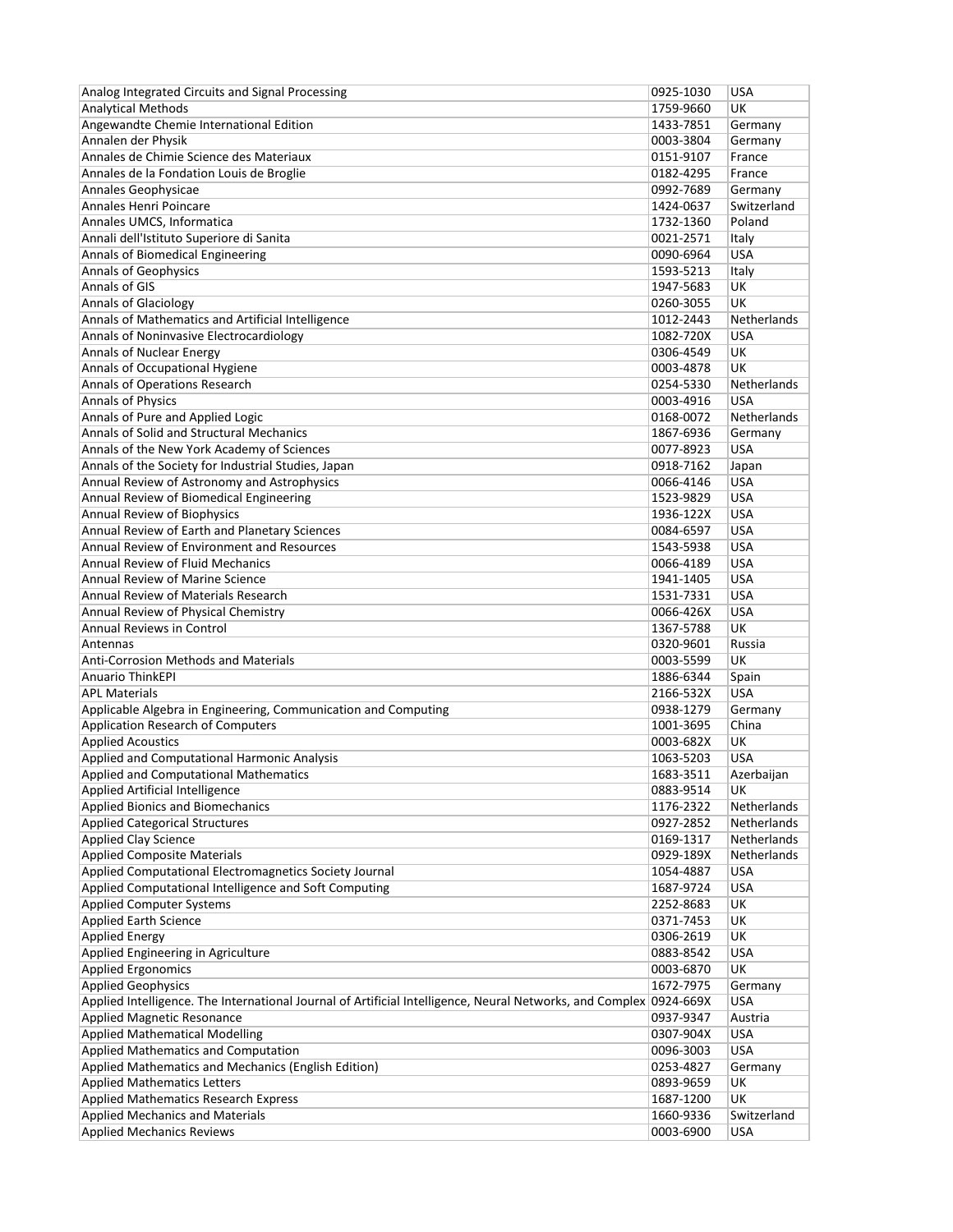| <b>Applied Nonlinear Dynamics</b>                                          | 0869-6632              | Russia            |
|----------------------------------------------------------------------------|------------------------|-------------------|
| <b>Applied Numerical Mathematics</b>                                       | 0168-9274              | Netherlands       |
| Applied Ocean Research                                                     | 0141-1187              | UK                |
| <b>Applied Optics</b>                                                      | 1559-128X              | USA               |
| <b>Applied Physics</b>                                                     | 1996-0948              | <b>Russia</b>     |
| Applied Physics A. Materials Science & Processing                          | 0947-8396              | Germany           |
| Applied Physics B. Lasers and Optics                                       | 0946-2171              | Germany           |
| <b>Applied Physics Express</b>                                             | 1882-0786              | Japan             |
| <b>Applied Physics Letters</b>                                             | 0003-6951              | <b>USA</b>        |
| <b>Applied Physics Reviews</b>                                             | 1931-9401              | USA               |
| Applied Psychophysiology and Biofeedback                                   | 1090-0586              | USA               |
| Applied Radiation and Isotopes                                             | 0969-8043              | UK                |
| <b>Applied Rheology</b>                                                    | 1430-6395              | Switzerland       |
| <b>Applied Sciences</b>                                                    | 2076-3417              | Switzerland       |
| <b>Applied Soft Computing</b>                                              | 1568-4946              | Netherlands       |
| <b>Applied Solar Energy</b>                                                | 0003-701X              | <b>USA</b>        |
| <b>Applied Surface Science</b>                                             | 0169-4332              | Netherlands       |
| <b>Applied Thermal Engineering</b>                                         | 1359-4311              | UK                |
| <b>Aquacultural Engineering</b>                                            | 0144-8609              | Netherlands       |
| Aquaculture Economics & Management                                         | 1365-7305              | USA               |
| Aquaculture International                                                  | 0967-6120              | Netherlands       |
| Arab Gulf Journal of Scientific Research                                   | 1985-9899              | <b>Bahrain</b>    |
| Arabian Journal of Geosciences                                             | 1866-7511              | Germany           |
| Architectural Engineering and Design Management                            | 1745-2007              | UK                |
| <b>Architectural Science Review</b>                                        | 0003-8628              | UK                |
| <b>Archival Science</b>                                                    | 1389-0166              | Netherlands       |
| Archivar                                                                   | 0003-9500              | Germany           |
| Archivaria                                                                 | 0318-6954              | Canada            |
| Archive for Mathematical Logic                                             | 0933-5846              | Germany           |
| <b>Archive for Rational Mechanics and Analysis</b>                         | 0003-9527              | Germany           |
| <b>Archive of Applied Mechanics</b><br><b>Archives of Acoustics</b>        | 0939-1533<br>0137-5075 | Germany<br>Poland |
| Archives of Computational Methods in Engineering                           | 1134-3060              | Netherlands       |
| Archives of Environmental & Occupational Health                            | 1933-8244              | USA               |
| Archives of Environmental Contamination and Toxicology                     | 0090-4341              | USA               |
| <b>Archives of Environmental Protection</b>                                | 2083-4772              | Poland            |
| Archives of Foundry Engineering                                            | 1897-3310              | Poland            |
| Archives of Hydro-Engineering and Environmental Mechanics                  | 1231-3726              | UK                |
| <b>Archives of Mechanics</b>                                               | 0373-2029              | Poland            |
| Archives of Mining Science                                                 | 0860-7001              | Poland            |
| Archives of Thermodynamics                                                 | 1231-0956              | Poland            |
| Argument & Computation                                                     | 1946-2166              | UK                |
| Artificial Cells, Blood Substitutes, and Immobilization Biotechnology      | 1073-1199              | <b>USA</b>        |
| Artificial Intelligence                                                    | 0004-3702              | Netherlands       |
| Artificial Intelligence and Law                                            | 0924-8463              | Netherlands       |
| Artificial Intelligence for Engineering Design, Analysis and Manufacturing | 0890-0604              | UK                |
| Artificial Intelligence in Medicine                                        | 0933-3657              | Netherlands       |
| Artificial Intelligence Review                                             | 0269-2821              | Netherlands       |
| <b>Artificial Life</b>                                                     | 1064-5462              | USA               |
| Artificial Life and Robotics                                               | 1433-5298              | Japan             |
| <b>ASHRAE Journal</b>                                                      | 0001-2491              | <b>USA</b>        |
| Asia Pacific Journal of Management                                         | 0217-4561              | <b>USA</b>        |
| Asia Pacific Journal of Marketing and Logistics                            | 1355-5855              | UK                |
| Asian Journal of Control                                                   | 1561-8625              | Taiwan            |
| Asian Review of Accounting                                                 | 1321-7348              | UK                |
| Asia-Pacific Journal of Atmospheric Sciences                               | 1976-7633              | South Korea       |
| Asia-Pacific Journal of Business Administration                            | 1757-4323              | UK                |
| Asia-Pacific Journal of Chemical Engineering                               | 1932-2135              | <b>USA</b>        |
| Aslib Proceedings: New Information Perspectives                            | 0001-253X              | UK                |
| <b>Assembly Automation</b>                                                 | 0144-5154              | UK                |
| Assistive Technology: The Official Journal of RESNA                        | 1040-0435              | UK                |
| <b>Astronomical and Astrophysical Transactions</b>                         | 1055-6796              | UK                |
| Astronomical Journal                                                       | 1538-3881              | UK                |
| <b>Astronomical Review</b>                                                 | 2167-2857              | <b>USA</b>        |
| Astronomische Nachrichten                                                  | 0004-6337              | Germany           |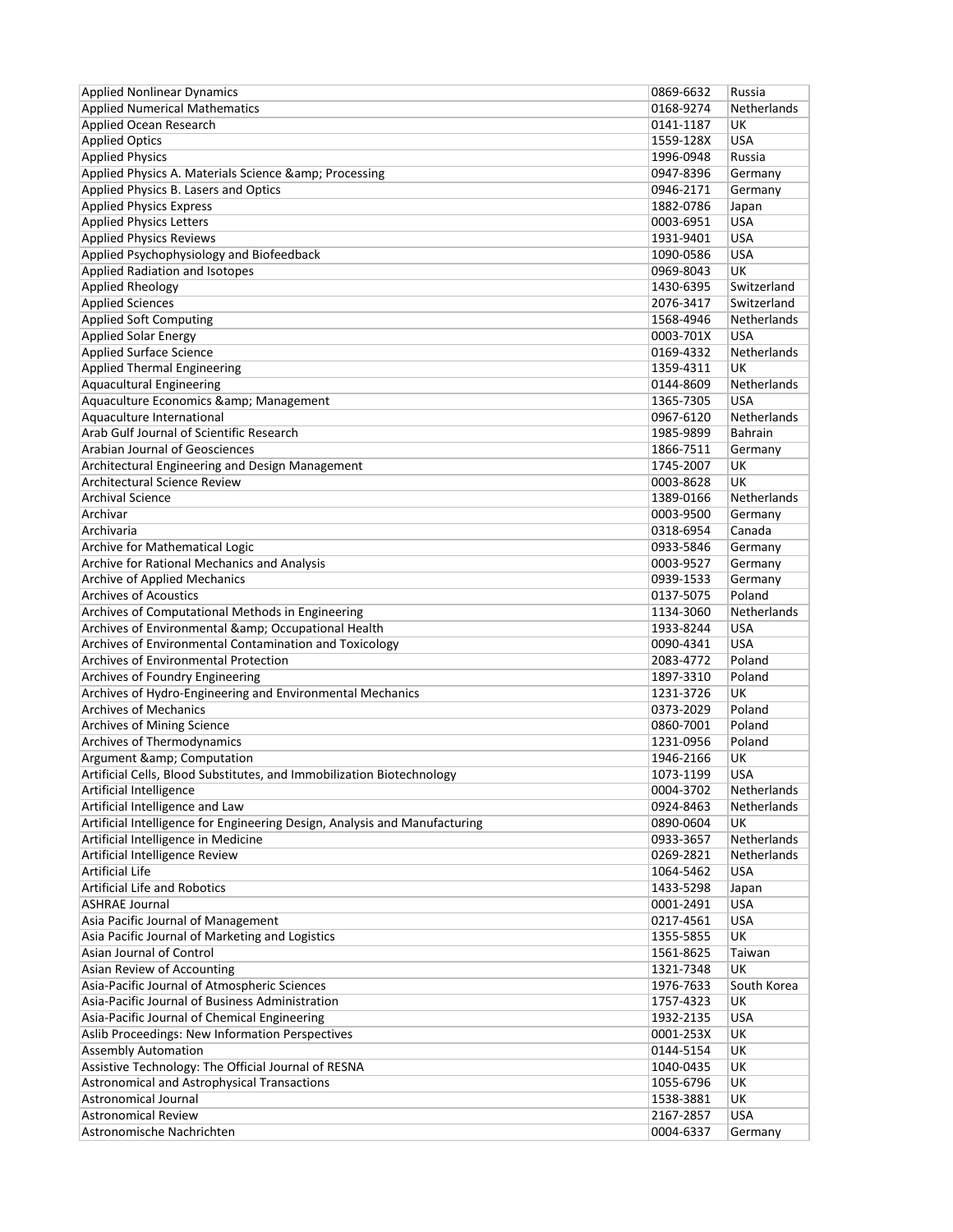| Astronomy & Astrophysics                                                | 0004-6361              | France             |
|-------------------------------------------------------------------------|------------------------|--------------------|
| Astronomy & Geophysics                                                  | 1366-8781              | UK                 |
| Astronomy and Astrophysics Review                                       | 0935-4956              | Germany            |
| <b>Astronomy Education Review</b>                                       | 1539-1515              | <b>USA</b>         |
| <b>Astronomy Letters</b>                                                | 1063-7737              | Russia             |
| <b>Astronomy Reports</b>                                                | 1063-7729              | <b>Russia</b>      |
| <b>Astroparticle Physics</b>                                            | 0927-6505              | <b>Netherlands</b> |
| Astrophysical Journal                                                   | 0004-637X              | UK                 |
| Astrophysical Journal Letters                                           | 2041-8205              | UK                 |
| Astrophysical Journal Supplement Series                                 | 0067-0049              | UK                 |
| Astrophysics                                                            | 0571-7256              | <b>Netherlands</b> |
| Astrophysics and Space Science                                          | 0004-640X              | Netherlands        |
| Asymptotic Analysis                                                     | 0921-7134              | <b>Netherlands</b> |
| Atmosphere                                                              | 2073-4433              | Switzerland        |
| Atmospheric and Oceanic Optics                                          | 1024-8560              | Germany            |
| Atmospheric Research                                                    | 0169-8095              | Netherlands        |
| Atomic Data and Nuclear Data Tables                                     | 0092-640X              | <b>USA</b>         |
| <b>Atomic Energy</b>                                                    | 1063-4258              | <b>USA</b>         |
| <b>Atomization and Sprays</b>                                           | 1044-5110              | <b>USA</b>         |
| Atoms                                                                   | 2218-2004              | Switzerland        |
| <b>Atoms for Peace</b>                                                  | 1741-640X              | Switzerland        |
| Atti della Fondazione Giorgio Ronchi                                    | 0391-2051              | Italy              |
| ATW: Internationale Zeitschrift fur Kernenergie                         | 1431-5254              | Germany            |
| <b>Audio Engineering</b>                                                | 1002-8684              | China              |
| AusGeo News                                                             | 1035-9338              | Australia          |
| Australasian Journal of Educational Technology                          | 1449-3098              | Australia          |
| Australasian Journal of Information Systems                             | 1326-2238              | Australia          |
| Australasian Physical & amp; Engineering Sciences in Medicine           | 0158-9938              | Australia          |
| Australasian Public Libraries and Information Services                  | 1030-5033              | Australia          |
| Australian Academic & Research Libraries                                | 0004-8623              | UK                 |
| Australian Journal of Electrical & Electronics Engineering              | 1448-837X              | Australia          |
| Australian Journal of Management                                        | 0312-8962              | UK                 |
| Australian Journal of Multi-Disciplinary Engineering                    | 1448-8388              | Australia          |
| Australian Journal of Structural Engineering                            | 1328-7982              | Australia          |
| <b>Australian Mining</b>                                                | 0004-976X              | Australia          |
| <b>Australian Physics</b>                                               | 1837-5375              | Australia          |
| <b>Autex Research Journal</b>                                           | 1470-9589              | Poland             |
| Automated Software Engineering                                          | 0928-8910              | <b>Netherlands</b> |
| Automatic Control and Computer Sciences                                 | 0146-4116              | <b>USA</b>         |
| Automatic Documentation and Mathematical Linguistics                    | 0005-1055              | <b>USA</b>         |
| Automatica                                                              | 0005-1098              | UK                 |
| Automatika                                                              | 0005-1144              | Croatia            |
| Automation & Instrumentation                                            | 1001-9944              | China              |
| Automation and Modern Technologies                                      | 0869-4931              | Russia             |
| <b>Automation and Remote Control</b>                                    | 0005-1179              | Russia             |
| <b>Automation in Construction</b>                                       | 0926-5805              | Netherlands        |
| Automation of Electric Power Systems                                    | 1000-1026              | China              |
| Automation, Communications and Informatics                              | 0005-2329              | Russia<br>UK       |
| Automatisierungstechnik                                                 | 0178-2312              |                    |
| Automatisierungstechnische Praxis                                       | 0178-2320              | Germany<br>UK      |
| <b>Automotive Engineer</b><br>Autonomous Agents and Multi-Agent Systems | 0307-6490<br>1387-2532 | <b>USA</b>         |
| <b>Autonomous Robots</b>                                                | 0929-5593              | <b>Netherlands</b> |
| <b>AV Magazine</b>                                                      | 1361-3685              | UK                 |
| Azerbaijani Astronomical Journal                                        |                        | Azerbaijan         |
| Balkan Journal of Geometry and Its Applications                         | 1224-2780              | Romania            |
| <b>Baltic Journal of Management</b>                                     | 1746-5265              | UK                 |
| Baltic Journal of Road and Bridge Engineering                           | 1822-427X              | Lithuania          |
| Bangladesh Journal of Scientific and Industrial Research                | 0304-9809              | Bangladesh         |
| <b>BARC Newsletter</b>                                                  | 0976-2108              | India              |
| <b>Battery Bimonthly</b>                                                | 1001-1579              | China              |
| Behavioral & Social Sciences Librarian                                  | 0163-9269              | UK                 |
| <b>Behavioral and Brain Sciences</b>                                    | 0140-525X              | UK                 |
| Behaviour & Information Technology                                      | 0144-929X              | UK                 |
| Benchmarking: An International Journal                                  | 1463-5771              | UK                 |
|                                                                         |                        |                    |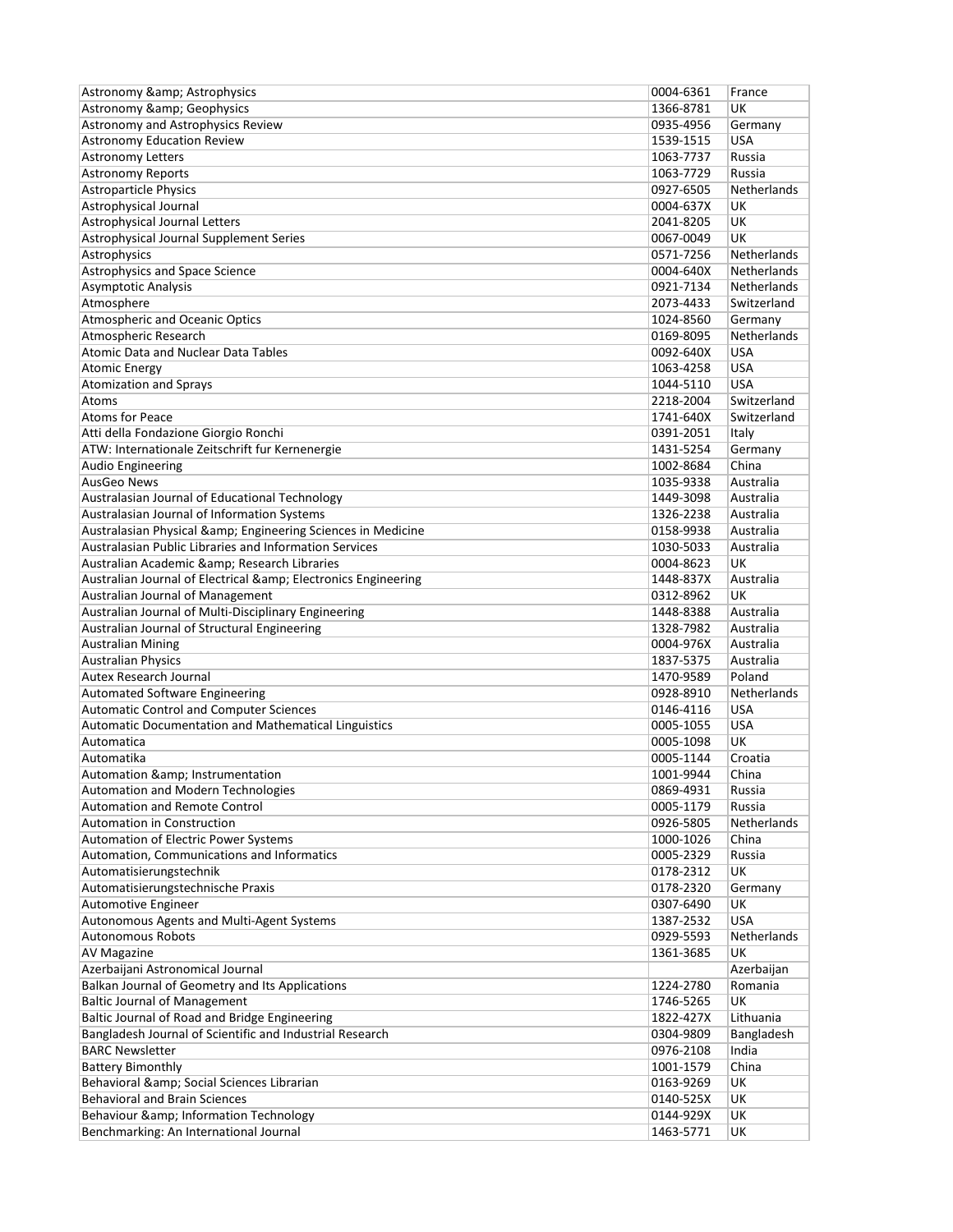| <b>Best's Review</b>                                                                             | 1527-5914              | <b>USA</b>                |
|--------------------------------------------------------------------------------------------------|------------------------|---------------------------|
| <b>BioChip Journal</b>                                                                           | 1976-0280              | South Korea               |
| <b>Biodata Mining</b>                                                                            | 1756-0381              | UK                        |
| Bioelectromagnetics                                                                              | 0197-8462              | USA                       |
| <b>BioEnergy Research</b>                                                                        | 1939-1234              | <b>USA</b>                |
| Biofabrication                                                                                   | 1758-5082              | UK                        |
| <b>Biofouling</b>                                                                                | 0892-7014              | <b>USA</b>                |
| Biofuels, Bioproducts and Biorefining                                                            | 1932-104X              | <b>USA</b>                |
| <b>Bioinspiration &amp; Biomimetics</b>                                                          | 1748-3190              | UK                        |
| Biointerphases                                                                                   | 1934-8630              | <b>USA</b>                |
| <b>Biological Cybernetics</b>                                                                    | 0340-1200              | Germany                   |
| <b>Biomaterials</b>                                                                              | 0142-9612              | UK                        |
| <b>Biomaterials Science</b>                                                                      | 2047-4830              | UK                        |
| Biomechanics and Modeling in Mechanobiology                                                      | 1617-7959              | Germany                   |
| <b>Biomedical Engineering</b>                                                                    | 0006-3398              | USA                       |
| <b>Biomedical Engineering Letters</b>                                                            | 2093-9868              | Netherlands               |
| <b>Biomedical Engineering OnLine</b>                                                             | 1475-925X              | UK                        |
| Biomedical Engineering: Applications, Basis and Communications                                   | 1016-2372              | Singapore                 |
| Biomedical Imaging and Intervention Journal                                                      | 1823-5530              | Malaysia                  |
| Biomedical Instrumentation & Technology                                                          | 0899-8205              | <b>USA</b>                |
| <b>Biomedical Materials</b>                                                                      | 1748-605X              | UK                        |
| Bio-medical Materials and Engineering                                                            | 0959-2989              | Netherlands               |
| <b>Biomedical Microdevices</b>                                                                   | 1387-2176              | <b>USA</b>                |
| <b>Biomedical Signal Processing and Control</b>                                                  | 1746-8094              | Netherlands               |
| <b>Biomedicine Radioengineering</b>                                                              | 1560-4136              | Russia                    |
| Biomedizinische Technik                                                                          | 0013-5585              | Germany                   |
| <b>Biomicrofluidics</b>                                                                          | 1932-1058              | USA                       |
| <b>Biomolecular NMR Assignments</b>                                                              | 1874-2718<br>0006-3495 | Netherlands<br><b>USA</b> |
| <b>Biophysical Journal</b>                                                                       | 1867-2450              |                           |
| <b>Biophysical Reviews</b><br><b>Biophysical Reviews and Letters</b>                             | 1793-0480              | Germany<br>Singapore      |
| Biophysics                                                                                       | 0006-3509              | Russia                    |
| <b>Biophysics</b>                                                                                | 1349-2942              | Japan                     |
| Biopolymers                                                                                      | 0006-3525              | <b>USA</b>                |
| Bioprocess and Biosystems Engineering                                                            | 1615-7591              | Germany                   |
| Biorheology                                                                                      | 0006-355X              | Netherlands               |
| <b>Biosensors</b>                                                                                | 2079-6374              | Switzerland               |
| <b>Biosensors and Bioelectronics</b>                                                             | 0956-5663              | UK                        |
| Biotechnology and Applied Biochemistry                                                           | 0885-4513              | <b>USA</b>                |
| Biotechnology and Bioprocess Engineering                                                         | 1226-8372              | South Korea               |
| <b>Biotechnology Letters</b>                                                                     | 0141-5492              | Netherlands               |
| <b>BIT Numerical Mathematics</b>                                                                 | 0006-3835              | <b>Netherlands</b>        |
| <b>BMC Bioinformatics</b>                                                                        | 1471-2105              | UK                        |
| <b>BMC Biotechnology</b>                                                                         | 1472-6750              | UK                        |
| <b>BMC Medical Imaging</b>                                                                       | 1471-2342              | UK                        |
| <b>BMC Medical Informatics and Decision Making</b>                                               | 1472-6947              | UK                        |
| <b>BMC Structural Biology</b>                                                                    | 1472-6807              | UK                        |
| Bosanskohercegovacka Elektrotehnika                                                              | 1512-5483              | Bosnia-                   |
| <b>Boundary-Layer Meteorology</b>                                                                | 0006-8314              | Netherlands               |
| <b>Brazilian Journal of Physics</b>                                                              | 0103-9733              | <b>Brazil</b>             |
| <b>Bridge Structures</b>                                                                         | 1573-2487              | Netherlands               |
| <b>British Food Journal</b>                                                                      | 0007-070X              | UK                        |
| <b>British Journal of Educational Technology</b>                                                 | 0007-1013              | UK                        |
| <b>British Journal of Industrial Relations</b>                                                   | 0007-1080              | UK                        |
| <b>British Journal of Management</b>                                                             | 1045-3172              | UK                        |
| <b>British Journal of Radiology</b>                                                              | 0007-1285              | UK                        |
| BT Technology Journal                                                                            | 1358-3948              | UK                        |
| Bubble Science, Engineering & Technology                                                         | 1758-8960              | UK                        |
| <b>Building Acoustics</b>                                                                        | 1351-010X              | UK                        |
| <b>Building Energy Efficiency</b>                                                                | 1673-7237              | China                     |
| Building Research & Information                                                                  | 0961-3218              | UK                        |
| Building Services Engineering Research and Technology                                            | 0143-6244              | UK                        |
| <b>Buildings</b>                                                                                 | 2075-5309              | Switzerland               |
| Built Environment Project and Asset Management                                                   | 2044-124X              | UK                        |
| Buletinul Institutului Politehnic din Iasi, Sectia III (Electrotehnica, Energetica, Electronica) | 0258-9109              | Romania                   |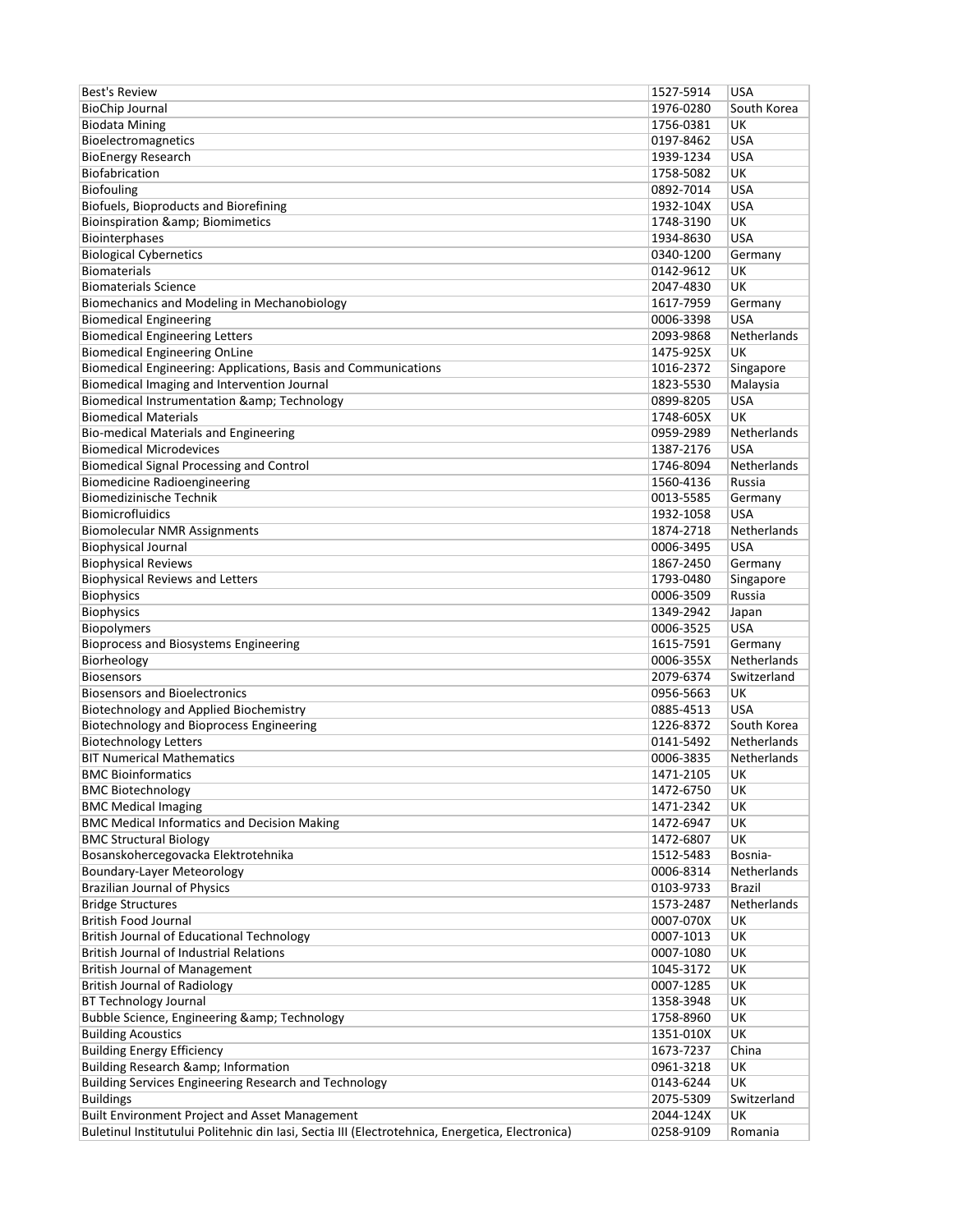| <b>Buletinul ISPE</b>                                                                                                                                           | 1220-4145              | Romania               |
|-----------------------------------------------------------------------------------------------------------------------------------------------------------------|------------------------|-----------------------|
| <b>Bulgarian Journal of Physics</b>                                                                                                                             | 0323-9217              | <b>Bulgaria</b>       |
| <b>Bulletin</b>                                                                                                                                                 | 1746-9465              | UK                    |
| Bulletin - Geological Survey of Finland                                                                                                                         | 0367-522X              | Finland               |
| Bulletin of Azerbaijan National Aerospace Agency                                                                                                                | 0235-6031              | Azerbaijan            |
| <b>Bulletin of Earthquake Engineering</b>                                                                                                                       | 1570-761X              | Netherlands           |
| Bulletin of Engineering Geology and the Environment                                                                                                             | 1435-9529              | Germany               |
| Bulletin of Environmental Contamination and Toxicology                                                                                                          | 0007-4861              | <b>USA</b>            |
| <b>Bulletin of Glaciological Research</b>                                                                                                                       | 1345-3807              | Japan                 |
| Bulletin of Hiroshima Institute of Technology, Research Volume                                                                                                  | 1346-9975              | Japan                 |
| Bulletin of Kazakh National Pedagogical University, Series Physics and Mathematics                                                                              | 1728-7901              | Kazakhstan            |
| Bulletin of Kazakh National Technical University                                                                                                                | 1680-9211              | Kazakhstan            |
| <b>Bulletin of Materials Science</b>                                                                                                                            | 0250-4707              | India                 |
| Bulletin of Mineralogy, Petrology and Geochemistry                                                                                                              |                        | China                 |
| Bulletin of National Nuclear Center of the Republic of Kazakhstan                                                                                               | 1729-7516              | Kazakhstan            |
| Bulletin of St. Petersburg University. Series 4. Physics, Chemistry                                                                                             | 1024-8579              | Russia                |
| <b>Bulletin of Sumy State University</b>                                                                                                                        |                        | Ukraine               |
| <b>Bulletin of Symbolic Logic</b>                                                                                                                               | 1079-8986              | UK                    |
| Bulletin of the American Society for Information Science and Technology                                                                                         | 0095-4403              | <b>USA</b>            |
| Bulletin of the Belarusian State Pedagogical University. Series 3. Physics, Mathematics, Informatics,                                                           | 1818-8575              | <b>Belarus</b>        |
| Bulletin of the Belarusian State University. Series 1. Physics. Mathematics. Informatics                                                                        | 0321-0367              | <b>Belarus</b>        |
| <b>Bulletin of the Brest University</b>                                                                                                                         | 2218-0303              | <b>Belarus</b>        |
| Bulletin of the European Association for Theoretical Computer Science                                                                                           | 0252-9742              | Netherlands           |
| Bulletin of the Faculty of Science, University of the Ryukyus                                                                                                   | 0286-9640              | Japan                 |
| Bulletin of the Lebedev Physics Institute                                                                                                                       | 1068-3356              | <b>USA</b>            |
| Bulletin of the National Engineering Academy of Kazakhstan                                                                                                      | 1606-146X              | Kazakhstan            |
| <b>Bulletin of the National Research Centre</b>                                                                                                                 | 1110-0591              | Egypt                 |
| Bulletin of the National Technical University of Kharkiv Polytechnic Institute                                                                                  |                        | Ukraine               |
| Bulletin of the National University Lvivska Polytechnika. Computer Sciences and Information                                                                     |                        | Ukraine               |
| Bulletin of the Pavel Sukhoi Gomel State Technical University                                                                                                   | 1819-5245              | <b>Belarus</b>        |
| Bulletin of the Polish Academy of Sciences, Mathematics                                                                                                         | 0239-7528              | Poland                |
| Bulletin of the Research Laboratory for Nuclear Reactors                                                                                                        | 0387-6144              |                       |
|                                                                                                                                                                 | 1062-8738              | Japan<br><b>USA</b>   |
| Bulletin of the Russian Academy of Sciences: Physics                                                                                                            | 2079-7958              | <b>Belarus</b>        |
| Bulletin of the Vitebsk State Technological University<br>Bulletin of the Yanka Kupala State University of Grodno. Series 2. Mathematics. Physics. Informatics. | 2076-4847              | <b>Belarus</b>        |
|                                                                                                                                                                 | 0258-8900              |                       |
| <b>Bulletin of Volcanology</b><br><b>Business Horizons</b>                                                                                                      |                        | Germany<br><b>USA</b> |
|                                                                                                                                                                 | 0007-6813<br>1464-8814 |                       |
| <b>Business Info</b>                                                                                                                                            |                        | UK                    |
| <b>Business Process Management Journal</b>                                                                                                                      | 1463-7154              | UK<br>UK              |
| Business Strategy and the Environment                                                                                                                           | 0964-4733              | UK                    |
| <b>Business Strategy Series</b>                                                                                                                                 | 1751-5637              |                       |
| <b>Business Systems Research Journal</b>                                                                                                                        | 1847-9375              | Poland                |
| BVICAM's International Journal of Information Technology                                                                                                        | 0973-5658              | India                 |
| CAAI Transactions on Intelligent Systems                                                                                                                        | 1673-4785              | China                 |
| Calcolo                                                                                                                                                         | 0008-0624              | Italy                 |
| California Management Review                                                                                                                                    | 0008-1256              | <b>USA</b>            |
| CALPHAD: Computer Coupling of Phase Diagrams and Thermochemistry                                                                                                | 0364-5916              | UK                    |
| <b>Campus-Wide Information Systems</b>                                                                                                                          | 1065-0741              | UK                    |
| <b>Canadian Acoustics</b>                                                                                                                                       | 0711-6659              | Canada                |
| Canadian Journal of Analytical Sciences and Spectroscopy                                                                                                        | 1205-6685              | Canada                |
| Canadian Journal of Chemical Engineering                                                                                                                        | 0008-4034              | Canada                |
| Canadian Journal of Civil Engineering                                                                                                                           | 0315-1468              | <b>USA</b>            |
| Canadian Journal of Communication                                                                                                                               | 0705-3657              | Canada                |
| Canadian Journal of Electrical and Computer Engineering                                                                                                         | 0840-8688              | Canada                |
| Canadian Journal of Information and Library Science                                                                                                             | 1195-096X              | Canada                |
| Canadian Metallurgical Quarterly                                                                                                                                | 0008-4433              | UK                    |
| <b>Cancer Nanotechnology</b>                                                                                                                                    | 1868-6958              | Austria               |
| Carbon                                                                                                                                                          | 0008-6223              | UK                    |
| Cataloging & Classification Quarterly                                                                                                                           | 0163-9374              | UK                    |
| Catalysis for Sustainable Energy                                                                                                                                | 2084-6819              | Poland                |
| Catalysis Reviews: Science and Engineering                                                                                                                      | 0161-4940              | UK                    |
| Catalysis Science & Technology                                                                                                                                  | 2044-4753              | UK                    |
| Catalysts                                                                                                                                                       | 2073-4344              | Switzerland           |
| <b>CEAS Space Journal</b>                                                                                                                                       | 1868-2502              | Austria               |
| <b>CED</b>                                                                                                                                                      | 1044-2871              | <b>USA</b>            |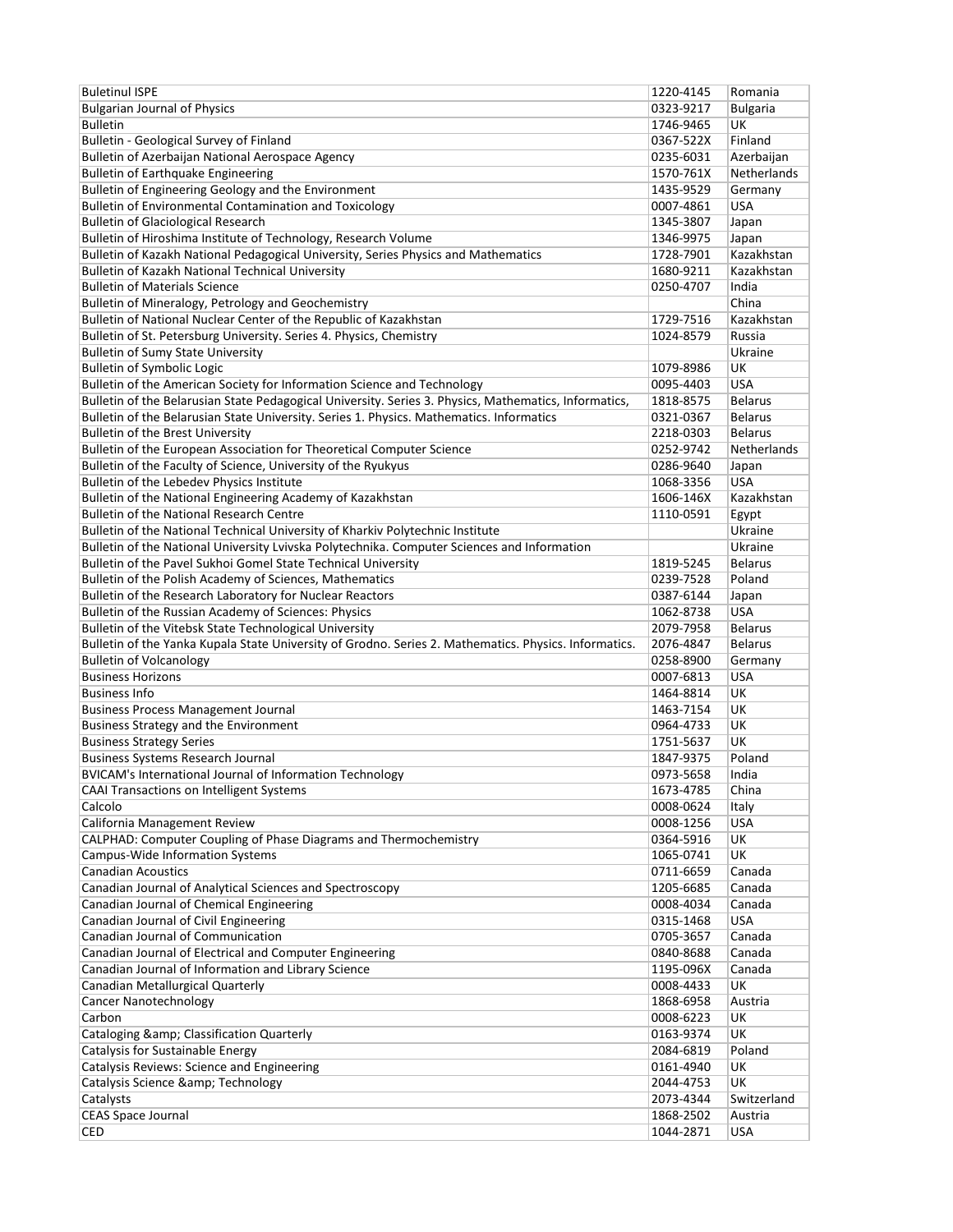| <b>Celestial Mechanics and Dynamical Astronomy</b>                                  | 0923-2958              | Netherlands         |
|-------------------------------------------------------------------------------------|------------------------|---------------------|
| Cell Biochemistry and Biophysics                                                    | 1085-9195              | <b>USA</b>          |
| Cement and Concrete Composites                                                      | 0958-9465              | UK                  |
| <b>Cement and Concrete Research</b>                                                 | 0008-8846              | Netherlands         |
| <b>Cement Engineering</b>                                                           | 1007-0389              | China               |
| Central European Journal of Physics                                                 | 1895-1082              | Germany             |
| Ceramics International                                                              | 0272-8842              | UK                  |
| CFI - Ceramic Forum International - Berichte der Deutschen Keramischen Gesellschaft | 0173-9913              | Germany             |
| Chain Store Age                                                                     | 0193-1199              | USA                 |
| Chaos                                                                               | 1054-1500              | <b>USA</b>          |
| Chaos, Solitons and Fractals                                                        | 0960-0779              | UK                  |
| Chemical and Biochemical Engineering Quarterly                                      | 0352-9568              | Croatia             |
| Chemical and Petroleum Engineering                                                  | 0009-2355              | <b>USA</b>          |
| Chemical and Process Engineering - Inzynieria Chemiczna i Procesowa                 | 0208-6425              | Poland              |
| <b>Chemical Engineering</b>                                                         | 0009-2460              | <b>USA</b>          |
| Chemical Engineering and Processing: Process Intensification                        | 0255-2701              | Switzerland         |
| <b>Chemical Engineering Communications</b>                                          | 0098-6445              | <b>USA</b>          |
| <b>Chemical Engineering Journal</b>                                                 | 1385-8947              | Switzerland         |
| <b>Chemical Engineering Progress</b>                                                | 0360-7275              | USA                 |
| Chemical Engineering Research and Design                                            | 0263-8762              | UK                  |
| <b>Chemical Engineering Science</b>                                                 | 0009-2509              | UK                  |
| <b>Chemical Physics</b>                                                             | 0301-0104              | Netherlands         |
| <b>Chemical Physics and Mesoscopy</b>                                               | 1727-0227              | <b>Russia</b>       |
| <b>Chemical Physics Letters</b>                                                     | 0009-2614              | <b>Netherlands</b>  |
| <b>Chemical Product and Process Modeling</b>                                        | 1934-2659              | <b>USA</b>          |
| <b>Chemical Vapor Deposition</b>                                                    | 0948-1907              | Germany             |
| Chemistry and Physics of Lipids                                                     | 0009-3084              | Ireland             |
| Chemistry and Technology of Fuels and Oils                                          | 0009-3092              | <b>USA</b>          |
| <b>Chemistry of Materials</b>                                                       | 0897-4756              | <b>USA</b>          |
| Chemometrics and Intelligent Laboratory Systems                                     | 0169-7439              | <b>Netherlands</b>  |
| Chemosensors<br>ChemPhysChem                                                        | 2227-9040<br>1439-4235 | Switzerland         |
| Chiang Mai Journal of Science                                                       | 0125-2526              | Germany<br>Thailand |
| China Agricultural Economic Review                                                  | 1756-137X              | UK                  |
| <b>China Communications</b>                                                         | 1673-5447              | <b>USA</b>          |
| China Environmental Science                                                         | 1000-6923              | China               |
| China Journal of Highway and Transport                                              | 1001-7372              | China               |
| China Journal of Oral and Maxillofacial Surgery                                     | 1672-3244              | China               |
| China Mechanical Engineering                                                        | 1004-132X              | China               |
| China Railway Science                                                               | 1001-4632              | China               |
| China Surfactant Detergent & Cosmetics                                              | 1001-1803              | China               |
| China Textile Leader                                                                | 1003-3025              | China               |
| China Textile Science                                                               | 2072-5809              | China               |
| <b>Chinese Journal of Aeronautics</b>                                               | 1000-9361              | China               |
| Chinese Journal of Applied & Environmental Biology                                  | 1006-687X              | China               |
| Chinese Journal of Astronomy and Astrophysics                                       | 1009-9271              | China               |
| Chinese Journal of Atmospheric Sciences                                             | 1006-9895              | China               |
| Chinese Journal of Biomedical Engineering                                           | 0258-8021              | China               |
| Chinese Journal of Chemical Physics                                                 | 1674-0068              | <b>USA</b>          |
| Chinese Journal of Computers                                                        | 0254-4164              | China               |
| <b>Chinese Journal of Electron Devices</b>                                          | 1005-9490              | China               |
| <b>Chinese Journal of Electronics</b>                                               | 1022-4653              | China               |
| Chinese Journal of Geochemistry                                                     | 1000-9426              | Germany             |
| Chinese Journal of Geophysics                                                       | 0898-9591              | <b>USA</b>          |
| Chinese Journal of Interventional Imaging and Therapy                               | 1672-8475              | China               |
| Chinese Journal of Liquid Crystals and Displays                                     | 1007-2780              | China               |
| Chinese Journal of Luminescence                                                     | 1000-7032              | China               |
| Chinese Journal of Mechanical Engineering                                           | 1000-9345              | China               |
| Chinese Journal of Medical Imaging Technology                                       | 1003-3289              | China               |
| Chinese Journal of Nonferrous Metals                                                | 1004-0609              | China               |
| Chinese Journal of Oceanology and Limnology                                         | 0254-4059              | China               |
| Chinese Journal of Physics                                                          | 0577-9073              | Taiwan              |
| Chinese Journal of Polymer Science                                                  | 0256-7679              | China               |
| Chinese Journal of Quantum Electronics                                              | 1007-5461              | China               |
| Chinese Journal of Sensors and Actuators                                            | 1004-1699              | China               |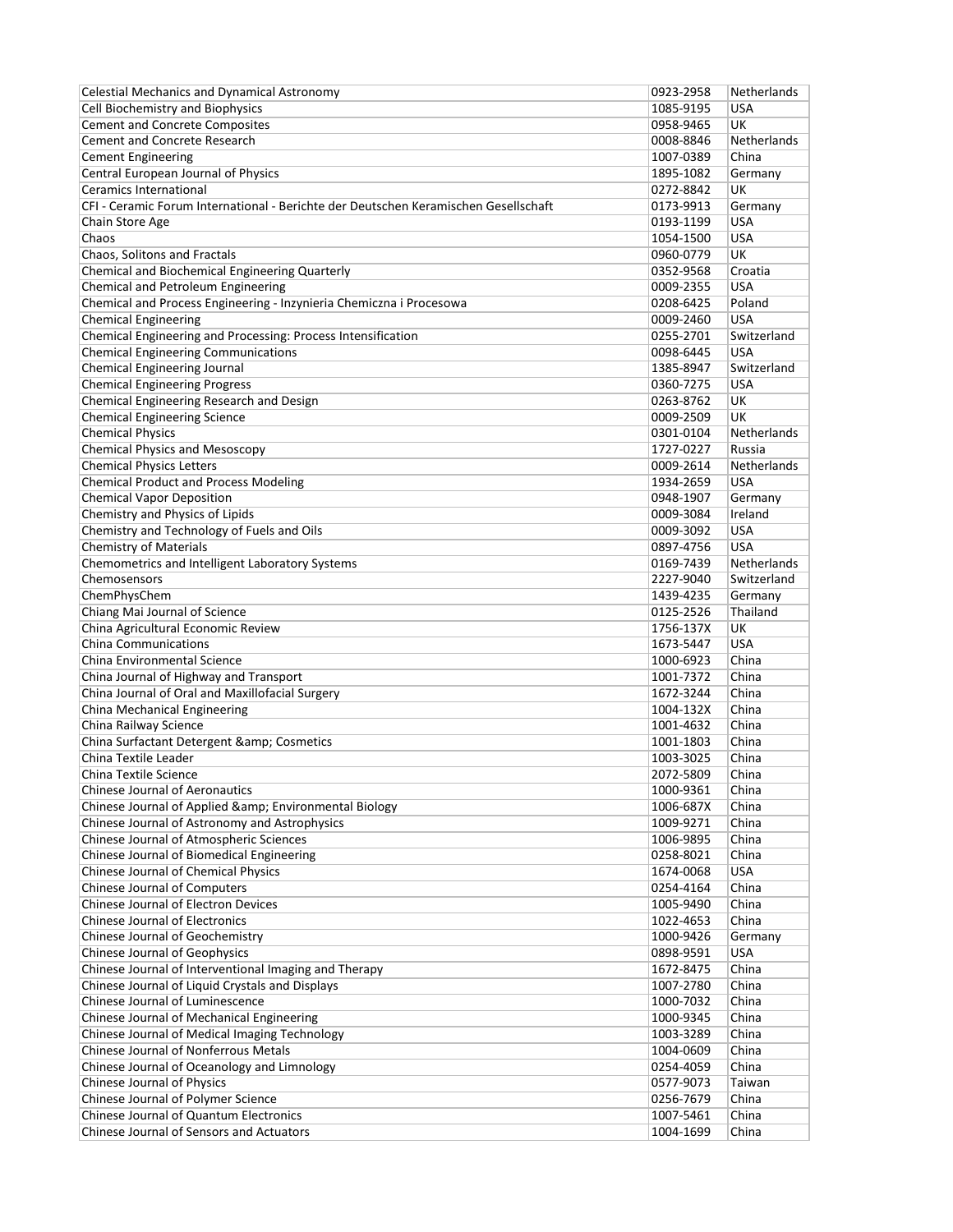| Chinese Journal of Space Science                                                                                                                            | 0254-6124              | China                     |
|-------------------------------------------------------------------------------------------------------------------------------------------------------------|------------------------|---------------------------|
| Chinese Journal of Theoretical and Applied Mechanics                                                                                                        | 0459-1879              | China                     |
| <b>Chinese Management Studies</b>                                                                                                                           | 1750-614X              | <b>UK</b>                 |
| Chinese Medical Equipment Journal                                                                                                                           | 1003-8868              | China                     |
| Chinese Physics B                                                                                                                                           | 1674-1056              | <b>UK</b>                 |
| Chinese Physics C                                                                                                                                           | 1674-1137              | China                     |
| <b>Chinese Physics Letters</b>                                                                                                                              | 0256-307X              | China                     |
| Chinese Science Bulletin                                                                                                                                    | 1001-6538              | China                     |
| Christian Librarian                                                                                                                                         | 0412-3131              | <b>USA</b>                |
| <b>CINDE Journal</b>                                                                                                                                        | 1700-2729              | Canada                    |
| Circuit World                                                                                                                                               | 0305-6120              | UK                        |
| Circuits, Systems, and Signal Processing                                                                                                                    | 0278-081X              | <b>USA</b>                |
| CIT. Journal of Computing and Information Technology                                                                                                        | 1330-1136              | Croatia                   |
| Civil Engineering and Environmental Systems                                                                                                                 | 1028-6608              | <b>USA</b>                |
| Classical and Quantum Gravity                                                                                                                               | 0264-9381              | UK                        |
| Clean Technologies and Environmental Policy                                                                                                                 | 1618-954X              | Germany                   |
| <b>Climate Dynamics</b>                                                                                                                                     | 0930-7575              | Germany                   |
| <b>Climatic Change</b>                                                                                                                                      | 0165-0009              | Netherlands               |
| <b>Clinical Neurophysiology</b>                                                                                                                             | 1388-2457              | Ireland                   |
| <b>Cluster Computing</b>                                                                                                                                    | 1386-7857              | <b>USA</b>                |
| <b>CMA Magazine</b>                                                                                                                                         | 1207-5183              | Canada                    |
| Coatings                                                                                                                                                    | 2079-6412              | Switzerland               |
| CoDesign                                                                                                                                                    | 1571-0882              | UK                        |
| Cognition                                                                                                                                                   | 0010-0277              | <b>Netherlands</b>        |
| Cognition, Technology & Work                                                                                                                                | 1435-5558              | UK                        |
| Cognitive Systems Research                                                                                                                                  | 1389-0417              | <b>Netherlands</b>        |
| Coherent Optical Phenomena                                                                                                                                  | 2299-3983              | UK                        |
| Coke and Chemistry                                                                                                                                          | 1068-364X              | Germany                   |
| <b>Collection Building</b>                                                                                                                                  | 0160-4953              | <b>UK</b>                 |
| College & Undergraduate Libraries                                                                                                                           | 1069-1316              | UK                        |
| <b>Colloid and Polymer Science</b><br><b>Colloid Journal</b>                                                                                                | 0303-402X<br>1061-933X | Germany<br>Russia         |
| Colloids and Surfaces A: Physicochemical and Engineering Aspects                                                                                            | 0927-7757              | Netherlands               |
| <b>Colloids and Surfaces B: Biointerfaces</b>                                                                                                               | 0927-7765              | Netherlands               |
| Color Research & Application                                                                                                                                | 0361-2317              | <b>USA</b>                |
| Combinatorics, Probability and Computing                                                                                                                    | 0963-5483              | UK                        |
| <b>Combustion and Flame</b>                                                                                                                                 | 0010-2180              | <b>USA</b>                |
| <b>Combustion Science and Technology</b>                                                                                                                    | 0010-2202              | USA                       |
| <b>Combustion Theory and Modelling</b>                                                                                                                      | 1364-7830              | UK                        |
| Combustion, Explosion, and Shock Waves                                                                                                                      | 0010-5082              | <b>USA</b>                |
| <b>Communications in Computational Physics</b>                                                                                                              | 1815-2406              | China                     |
| <b>Communications in Mathematical Physics</b>                                                                                                               | 0010-3616              | Germany                   |
| <b>Communications in Nonlinear Science and Numerical Simulation</b>                                                                                         | 1007-5704              | Netherlands               |
| Communications in Statistics - Simulation and Computation                                                                                                   | 0361-0918              | <b>USA</b>                |
| Communications in Statistics - Theory and Methods                                                                                                           | 0361-0926              | <b>USA</b>                |
| <b>Communications in Theoretical Physics</b>                                                                                                                | 0253-6102              | China                     |
| <b>Communications Law</b>                                                                                                                                   | 1746-7616              | UK                        |
| Communications of the ACM                                                                                                                                   | 0001-0782              | <b>USA</b>                |
| Community & Junior College Libraries                                                                                                                        |                        |                           |
|                                                                                                                                                             | 0276-3915              | UK                        |
|                                                                                                                                                             |                        | UK                        |
| COMPEL: The International Journal for Computation and Mathematics in Electrical and Electronic<br>Competitiveness Review: An International Business Journal | 0332-1649              | UK                        |
| <b>Complex Systems</b>                                                                                                                                      | 1059-5422<br>0891-2513 | <b>USA</b>                |
| <b>Complex Use of Mineral Resources</b>                                                                                                                     | 2224-5243              | Kazakhstan                |
| Complexity                                                                                                                                                  | 1076-2787              | <b>USA</b>                |
| <b>Composite Structures</b>                                                                                                                                 | 0263-8223              | UK                        |
| Composites Part A: Applied Science and Manufacturing                                                                                                        | 1359-835X              | UK                        |
| Composites Part B: Engineering                                                                                                                              | 1359-8368              | UK                        |
| <b>Composites Science and Technology</b>                                                                                                                    | 0266-3538              | UK                        |
| Composites: Mechanics, Computations, Application, An International Journal                                                                                  | 2152-2057              | USA                       |
| <b>Compound Semiconductor</b>                                                                                                                               | 1096-598X              | UK                        |
| Comptes Rendus - Mathematique                                                                                                                               | 1631-073X              | France                    |
| Comptes Rendus - Physique                                                                                                                                   | 1631-0705              | France                    |
| Comptes Rendus Mecanique                                                                                                                                    | 1631-0721              | France                    |
| Computational & Mathematical Organization Theory<br><b>Computational and Theoretical Chemistry</b>                                                          | 1381-298X<br>2210-271X | <b>USA</b><br>Netherlands |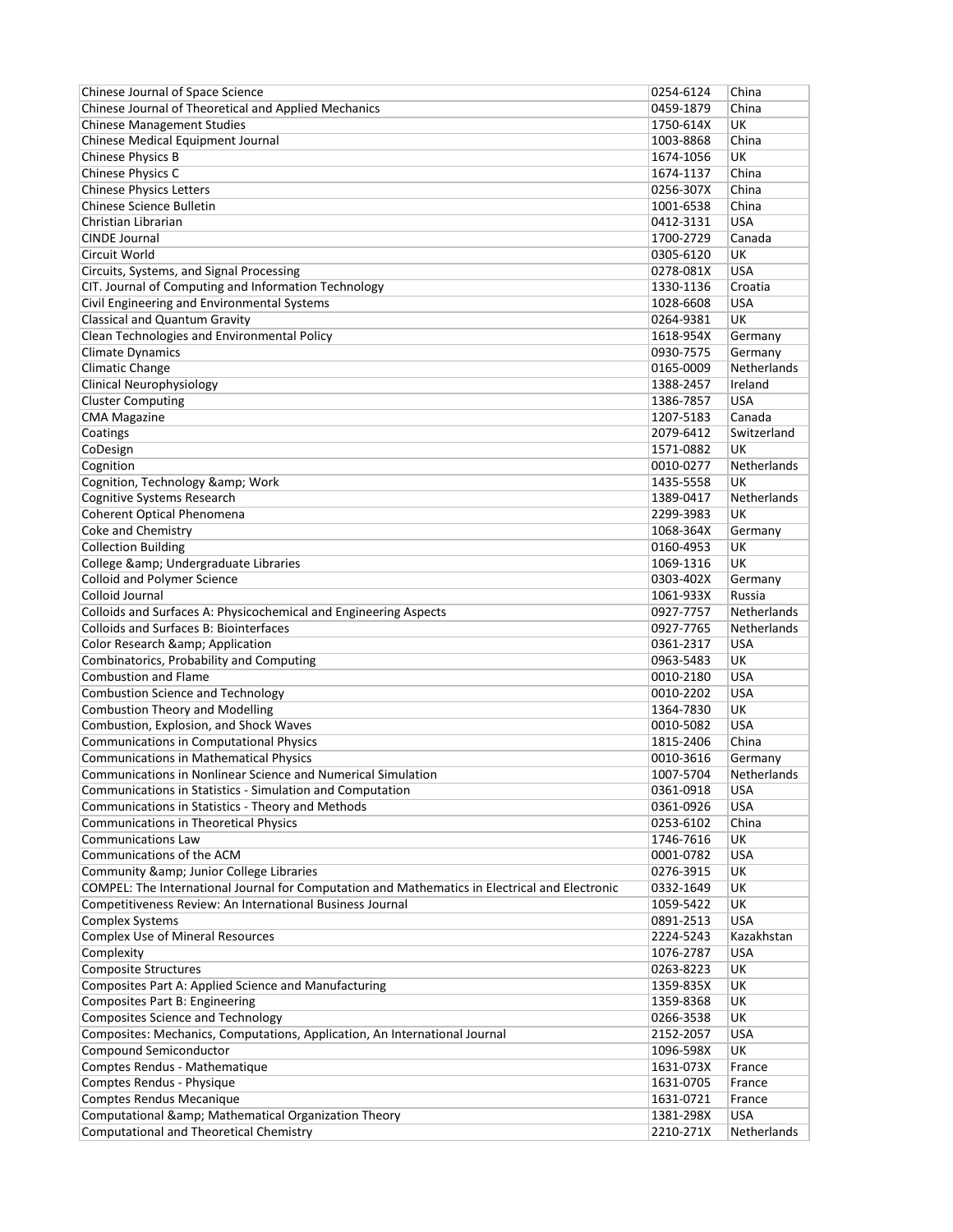| Computational Biology and Chemistry                                                            | 1476-9271              | UK                   |
|------------------------------------------------------------------------------------------------|------------------------|----------------------|
| <b>Computational Complexity</b>                                                                | 1016-3328              | Switzerland          |
| <b>Computational Continuum Mechanics</b>                                                       | 1999-6691              | Russia               |
| <b>Computational Economics</b>                                                                 | 0927-7099              | Netherlands          |
| Computational Geometry: Theory and Applications                                                | 0925-7721              | <b>Netherlands</b>   |
| <b>Computational Geosciences</b>                                                               | 1420-0597              | Netherlands          |
| Computational Intelligence                                                                     | 0824-7935              | USA                  |
| Computational Intelligence & Neuroscience                                                      | 1687-5265              | USA                  |
| <b>Computational Linguistics</b>                                                               | 0891-2017              | <b>USA</b>           |
| <b>Computational Management Science</b>                                                        | 1619-697X              | Germany              |
| <b>Computational Materials Science</b>                                                         | 0927-0256              | Netherlands          |
| <b>Computational Mathematics and Mathematical Physics</b>                                      | 0965-5425              | <b>USA</b>           |
| <b>Computational Mathematics and Modeling</b>                                                  | 1046-283X              | <b>USA</b>           |
| Computational Methods in Applied Mathematics                                                   | 1609-4840              | Germany              |
| <b>Computational Optimization and Applications</b>                                             | 0926-6003              | Netherlands          |
| Computational Science and Discovery                                                            | 1749-4680              | UK                   |
| <b>Computational Statistics</b>                                                                | 0943-4062              | Germany              |
| Computational Statistics & Data Analysis                                                       | 0167-9473              | <b>Netherlands</b>   |
| <b>Computational Thermal Sciences</b>                                                          | 1940-2503              | USA                  |
| Computer                                                                                       | 0018-9162              | <b>USA</b>           |
| <b>Computer Aided Engineering</b>                                                              | 1006-0871              | China                |
| Computer Aided Geometric Design                                                                | 0167-8396              | <b>Netherlands</b>   |
| <b>Computer Animation and Virtual Worlds</b>                                                   | 1546-4261              | UK                   |
| <b>Computer Applications in Engineering Education</b>                                          | 1061-3773              | <b>USA</b>           |
| <b>Computer Architecture News</b>                                                              | 0163-5964              | <b>USA</b>           |
| <b>Computer Assisted Language Learning</b>                                                     | 0958-8221              | UK                   |
| Computer Automation World - Embedded Computer Systems                                          |                        | Russia<br><b>USA</b> |
| <b>Computer Communication Review</b>                                                           | 0146-4833              |                      |
| <b>Computer Communications</b>                                                                 | 0140-3664<br>1054-5026 | Netherlands<br>USA   |
| <b>Computer Economics Report (International Edition)</b><br><b>Computer Engineering</b>        | 1000-3428              | China                |
| <b>Computer Engineering and Applications</b>                                                   | 1002-8331              | China                |
| Computer Engineering and Design                                                                | 1000-7024              | China                |
| <b>Computer Engineering and Science</b>                                                        | 1007-130X              | China                |
| Computer Fraud & Security                                                                      | 1361-3723              | UK                   |
| <b>Computer Graphics Forum</b>                                                                 | 0167-7055              | <b>USA</b>           |
| <b>Computer Integrated Manufacturing Systems</b>                                               | 1006-5911              | China                |
| Computer Journal                                                                               | 0010-4620              | UK                   |
| Computer Languages, Systems and Structures                                                     | 1477-8424              | Netherlands          |
| Computer Law and Security Review                                                               | 0267-3649              | UK                   |
| Computer Measurement & Control                                                                 | 1671-4598              | China                |
| Computer Methods and Programs in Biomedicine                                                   | 0169-2607              | Ireland              |
| Computer Methods in Applied Mechanics and Engineering                                          | 0045-7825              | <b>Netherlands</b>   |
| Computer Modeling in Engineering & Sciences                                                    | 1526-1492              | <b>USA</b>           |
| <b>Computer Music Journal</b>                                                                  | 0148-9267              | USA                  |
| <b>Computer Networks</b>                                                                       | 1389-1286              | Netherlands          |
| <b>Computer Optics</b>                                                                         | 0134-2452              | Russia               |
| <b>Computer Physics Communications</b>                                                         | 0010-4655              | Netherlands          |
| Computer Science - Research and Development                                                    | 1865-2034              | Germany              |
| Computer Science and Information Systems                                                       | 1820-0214              | Serbia               |
| Computer Science Journal of Moldova                                                            | 1561-4042              | Moldova              |
| Computer Software                                                                              | 0289-6540              | Japan                |
| Computer Speech and Language                                                                   | 0885-2308              | UK                   |
| Computer Standards & Interfaces                                                                | 0920-5489              | Netherlands          |
| Computer Supported Cooperative Work. The Journal of Collaborative Computing and Work Practices | 0925-9724              | Netherlands          |
| Computer Vision and Image Understanding                                                        | 1077-3142              | USA                  |
| Computer-Aided Civil and Infrastructure Engineering                                            | 1093-9687              | <b>USA</b>           |
| Computer-Aided Design                                                                          | 0010-4485              | UK                   |
| Computerized Medical Imaging and Graphics                                                      | 0895-6111              | UK                   |
| Computers                                                                                      | 2073-431X              | Switzerland          |
| Computers & Chemical Engineering                                                               | 0098-1354              | UK                   |
| Computers & Education                                                                          | 0360-1315              | UK                   |
| Computers & Fluids                                                                             | 0045-7930              | UK                   |
| Computers & Geosciences                                                                        | 0098-3004              | UK                   |
| Computers & Graphics                                                                           | 0097-8493              | UK                   |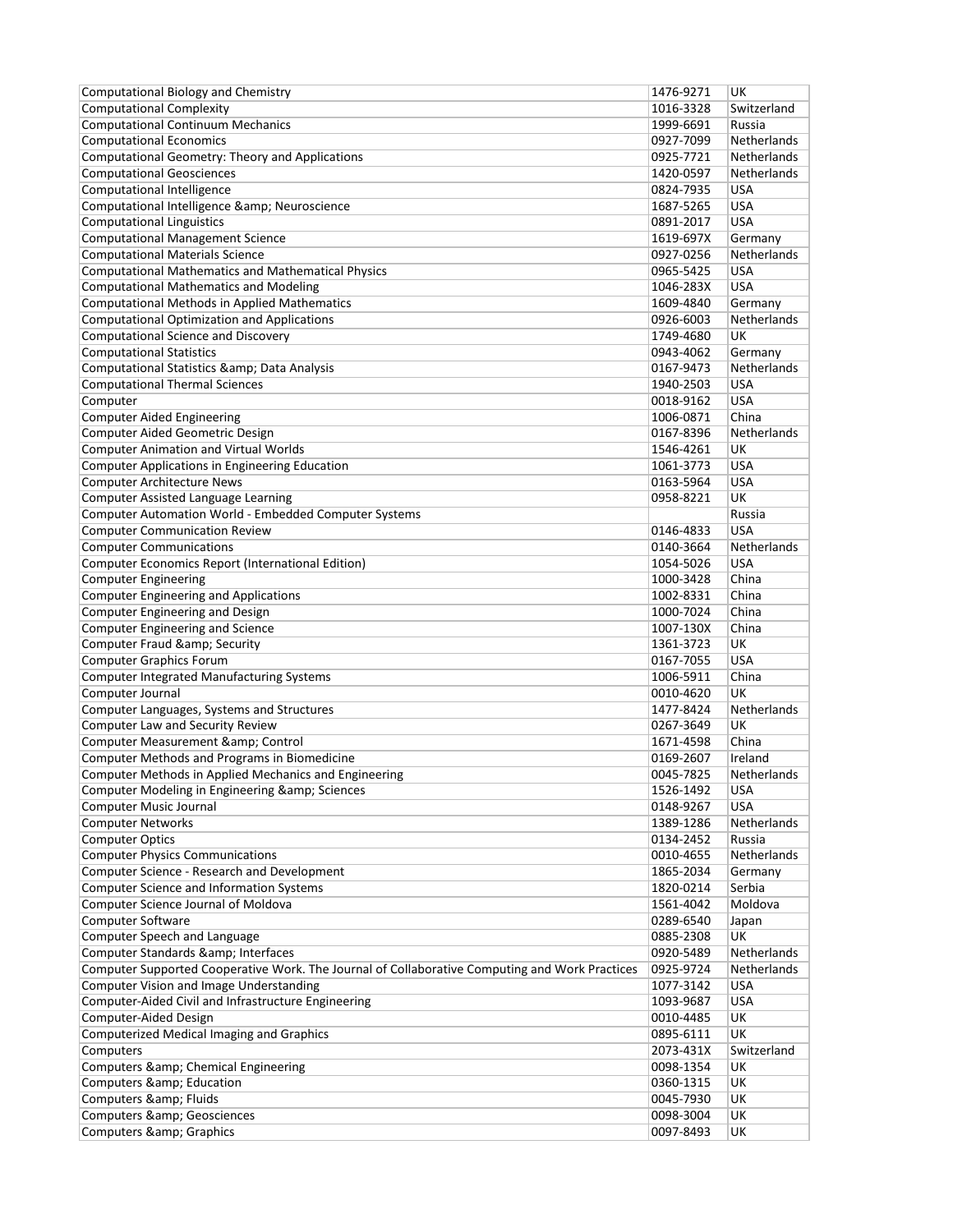| Computers & Industrial Engineering                                          | 0360-8352              | UK                |
|-----------------------------------------------------------------------------|------------------------|-------------------|
| Computers & Mathematics with Applications                                   | 0898-1221              | UK                |
| Computers & Operations Research                                             | 0305-0548              | UK                |
| Computers & Security                                                        | 0167-4048              | UK                |
| Computers & Structures                                                      | 0045-7949              | <b>UK</b>         |
| <b>Computers and Composition</b>                                            | 8755-4615              | <b>USA</b>        |
| Computers and Concrete, An International Journal                            | 1598-8198              | South Korea       |
| <b>Computers and Electrical Engineering</b>                                 | 0045-7906              | <b>UK</b>         |
| Computers and Electronics in Agriculture                                    | 0168-1699              | Netherlands       |
| <b>Computers and Geotechnics</b>                                            | 0266-352X              | UK                |
| Computers and Law                                                           | 0140-3249              | UK                |
| Computers in Biology and Medicine                                           | 0010-4825              | UK                |
| <b>Computers in Education Journal</b>                                       | 0736-8607              | <b>USA</b>        |
| Computers in Human Behavior                                                 | 0747-5632              | <b>UK</b>         |
| Computers in Industry                                                       | 0166-3615              | Netherlands       |
| Computers in Libraries                                                      | 1041-7915              | <b>USA</b>        |
| Computers in the Schools                                                    | 0738-0569              | <b>UK</b>         |
| Computers, Environment and Urban Systems                                    | 0198-9715              | UK                |
| Computers, Materials & Continua                                             | 1546-2218              | USA               |
| Computing                                                                   | 0010-485X              | Austria           |
| Computing and Information Systems                                           | 1352-9404              | <b>UK</b>         |
| Computing and Visualization in Science                                      | 1432-9360              | Germany           |
| Computing in Science & Engineering                                          | 1521-9615              | <b>USA</b>        |
| COM-SAC, Computer Security, Auditing and Controls                           | 0738-4262              | <b>USA</b>        |
| Concepts in Magnetic Resonance, Part A (Bridging Education and Research)    | 1546-6086              | <b>USA</b>        |
| Concepts in Magnetic Resonance, Part B (Magnetic Resonance Engineering)     | 1552-5031              | <b>USA</b>        |
| Concurrency and Computation: Practice and Experience                        | 1532-0626              | UK                |
| Concurrent Engineering: Research and Applications                           | 1063-293X              | <b>USA</b>        |
| <b>Condensed Matter and Interphases</b>                                     | 1606-867X              | Russia<br>Ukraine |
| <b>Condensed Matter Physics</b>                                             | 1607-324X              | UK                |
| Connecting Industry.Com/Electrical Engineering<br><b>Connection Science</b> | 1472-1287<br>0954-0091 | <b>UK</b>         |
| Constraints                                                                 | 1383-7133              | <b>USA</b>        |
| <b>Construction and Building Materials</b>                                  | 0950-0618              | Netherlands       |
| <b>Construction Innovation</b>                                              | 1471-4175              | UK                |
| <b>Construction Science</b>                                                 | 1407-7329              | UK                |
| Contemporary Issues in Technology and Teacher Education                     | 1528-5804              | <b>USA</b>        |
| <b>Contemporary Physics</b>                                                 | 0010-7514              | UK                |
| <b>Continuum Mechanics and Thermodynamics</b>                               | 0935-1175              | Germany           |
| Contrast Media & Molecular Imaging                                          | 1555-4309              | <b>UK</b>         |
| Contributions to Plasma Physics                                             | 0863-1042              | Germany           |
| Control                                                                     | 1049-5541              | USA               |
| <b>Control and Cybernetics</b>                                              | 0324-8569              | Poland            |
| <b>Control and Decision</b>                                                 | 1001-0920              | China             |
| Control and Intelligent Systems                                             | 1480-1752              | <b>USA</b>        |
| <b>Control Engineering</b>                                                  | 0010-8049              | <b>USA</b>        |
| <b>Control Engineering Practice</b>                                         | 0967-0661              | UK                |
| Control Systems and Information Technologies                                | 1729-5068              | Russia            |
| Control Theory & Applications                                               | 1000-8152              | China             |
| <b>Corporate Communications</b>                                             | 1356-3289              | UK                |
| Corporate Governance                                                        | 1472-0701              | UK                |
| Corporate Social Responsibility and Environmental Management                | 1535-3958              | UK                |
| Corrosion                                                                   | 0010-9312              | USA               |
| Corrosion Engineering, Science and Technology                               | 1478-422X              | UK                |
| <b>Corrosion Reviews</b>                                                    | 0334-6005              | Germany           |
| <b>Corrosion Science</b>                                                    | 0010-938X              | UK                |
| Corrosion Science and Protection Technology                                 | 1002-6495              | China             |
| <b>Cosmic Research</b>                                                      | 0010-9525              | Russia            |
| <b>Cotton Textile Technology</b>                                            | 1001-7415              | China             |
| CPA Magazine (English Edition)                                              | 0317-6878              | Canada            |
| Creativity and Innovation Management                                        | 0963-1690              | UK                |
| Critical Perspectives on International Business                             | 1742-2043              | UK                |
| Critical Reviews in Biomedical Engineering                                  | 0278-940X              | USA               |
| <b>Critical Reviews in Solid State and Material Sciences</b>                | 1040-8436              | <b>USA</b>        |
| Croatian Operational Research Review                                        | 1848-0225              | Croatia           |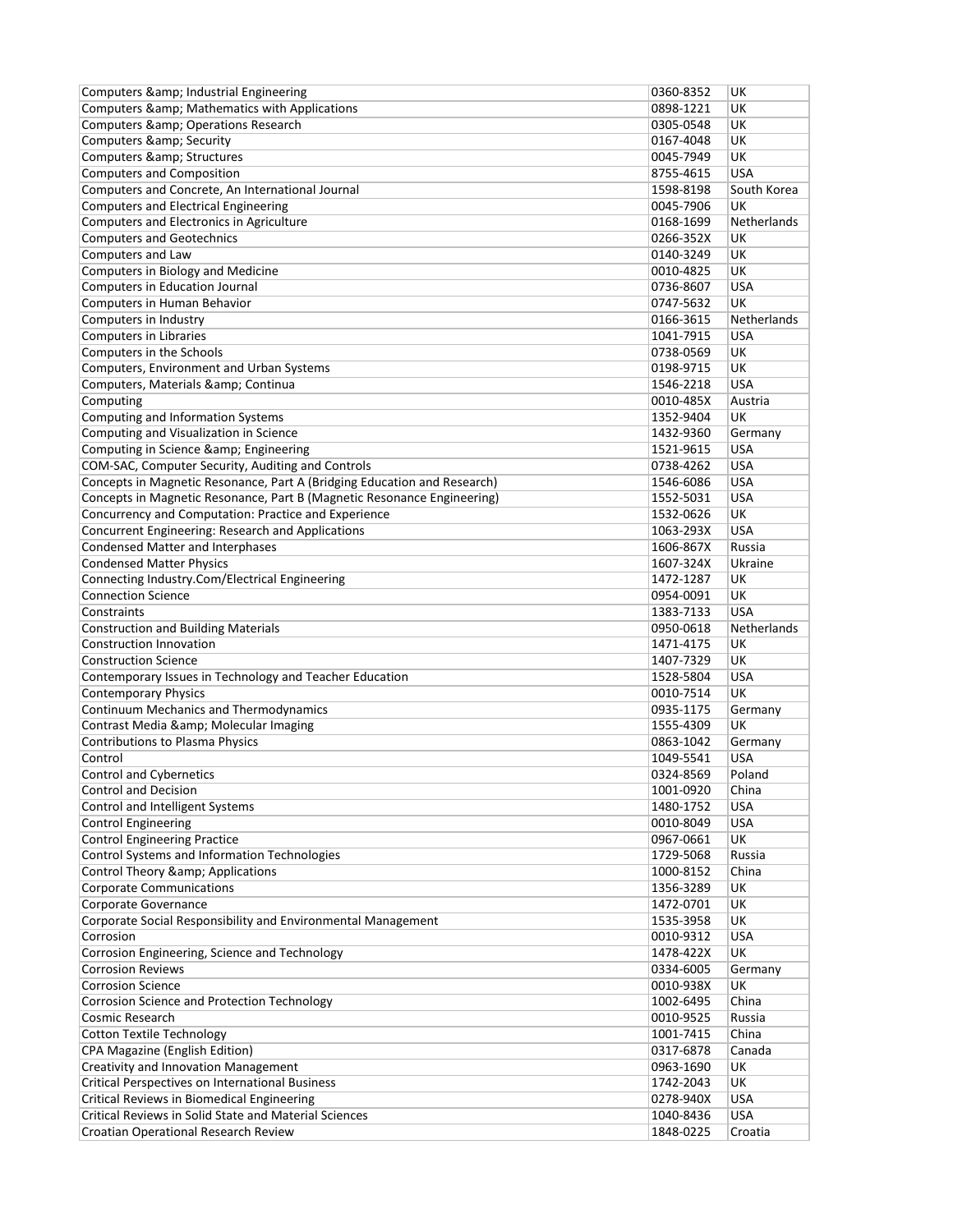| <b>Cross Cultural Management</b>                                  | 1352-7606 | UK                 |
|-------------------------------------------------------------------|-----------|--------------------|
| Cryobiology                                                       | 0011-2240 | <b>USA</b>         |
| Cryogenics                                                        | 0011-2275 | UK                 |
| Cryptography and Communications                                   | 1936-2447 | <b>USA</b>         |
| Cryptologia                                                       | 0161-1194 | <b>USA</b>         |
| Crystal Growth & Design                                           | 1528-7483 | <b>USA</b>         |
| <b>Crystal Research and Technology</b>                            | 0232-1300 | Germany            |
| <b>Crystallography Reports</b>                                    | 1063-7745 | Russia             |
| Crystallography Reviews                                           | 0889-311X | <b>USA</b>         |
| Crystals                                                          | 2073-4352 | Switzerland        |
| <b>Current Applied Physics</b>                                    | 1567-1739 | Netherlands        |
| Current Opinion in Solid State and Materials Science              | 1359-0286 | UK                 |
| <b>Current Science</b>                                            | 0011-3891 | India              |
| Current Studies in Librarianship                                  | 0742-8227 | <b>USA</b>         |
| <b>Current Topics in Biotechnology</b>                            | 0972-821X | India              |
| <b>Current Topics in Electrochemistry</b>                         | 0972-4443 | India              |
| <b>Current Trends in Polymer Science</b>                          | 0972-446X | India              |
| <b>Cutting Tool Engineering</b>                                   | 0011-4189 | <b>USA</b>         |
| <b>Cybernetics and Information Technologies</b>                   | 1314-4081 | Germany            |
| <b>Cybernetics and Systems</b>                                    | 0196-9722 | UK                 |
| <b>Cybernetics and Systems Analysis</b>                           | 1060-0396 | <b>USA</b>         |
| CyTA - Journal of Food                                            | 1947-6337 | <b>UK</b>          |
| Data & Knowledge Engineering                                      | 0169-023X | Netherlands        |
| Data Base for Advances in Information Systems                     | 0095-0033 | <b>USA</b>         |
| Data Mining and Knowledge Discovery                               | 1384-5810 | <b>USA</b>         |
| Data Science Journal                                              | 1683-1470 | Japan              |
| Database and Network Journal                                      | 0265-4490 | UK                 |
| Datenbank-Spektrum                                                | 1618-2162 | Germany            |
| <b>Decision Support Systems</b>                                   | 0167-9236 | <b>Netherlands</b> |
| Deep-Sea Research Part I: Oceanographic Research Papers           | 0967-0637 | UK                 |
| Deep-Sea Research, Part II: Topical Studies in Oceanography       | 0967-0645 | UK                 |
| Defect and Diffusion Forum                                        | 1012-0386 | Switzerland        |
| Defence Science Journal                                           | 0011-748X | India              |
| Defense Complex to Scientific and Technological Advance of Russia | 1729-6552 | Russia             |
| DESIDOC Journal of Library & Information Technology               | 0974-0643 | India              |
| Design and Technology Education: An International Journal         | 1360-1431 | UK                 |
| Design Automation for Embedded Systems                            | 0929-5585 | Netherlands        |
| <b>Design News</b>                                                | 0011-9407 | <b>USA</b>         |
| <b>Design Studies</b>                                             | 0142-694X | UK                 |
| Designed Monomers and Polymers                                    | 1385-772X | UK                 |
| Designs, Codes and Cryptography                                   | 0925-1022 | <b>USA</b>         |
| Detergent & Cosmetics                                             | 1006-7264 | China              |
| Development & Learning in Organizations                           | 1477-7282 | UK                 |
| Diamond and Related Materials                                     | 0925-9635 | <b>Netherlands</b> |
| Die Casting Engineer                                              | 0012-253X | <b>USA</b>         |
| Diesel Progress (North American Edition)                          | 1091-370X | <b>USA</b>         |
| <b>Differential Equations</b>                                     | 0012-2661 | <b>USA</b>         |
| Differential Geometry and its Applications                        | 0926-2245 | Netherlands        |
| <b>Digital Creativity</b>                                         | 1462-6268 | <b>UK</b>          |
| <b>Digital Signal Processing</b>                                  | 1051-2004 | <b>USA</b>         |
| Director                                                          | 0012-3242 | UK                 |
| Discrete & Computational Geometry                                 | 0179-5376 | <b>USA</b>         |
| <b>Discrete Applied Mathematics</b>                               | 0166-218X | Netherlands        |
| Discrete Dynamics in Nature and Society                           | 1026-0226 | <b>USA</b>         |
| Discrete Mathematics & Theoretical Computer Science               | 1365-8050 | France             |
| Discrete Mathematics, Algorithms and Applications                 | 1793-8309 | Singapore          |
| <b>Displays</b>                                                   | 0141-9382 | UK                 |
| Distributed and Parallel Databases                                | 0926-8782 | Netherlands        |
| <b>Distributed Computing</b>                                      | 0178-2770 | Germany            |
| Distributed Generation & Alternative Energy Journal               | 2156-3306 | <b>USA</b>         |
| D-Lib Magazine                                                    | 1082-9873 | <b>USA</b>         |
| Document Manager                                                  | 1351-3222 | UK                 |
| Documenta Ophthalmologica                                         | 0012-4486 | Germany            |
|                                                                   |           |                    |
| Documentation et Bibliotheques                                    | 0315-2340 | Canada             |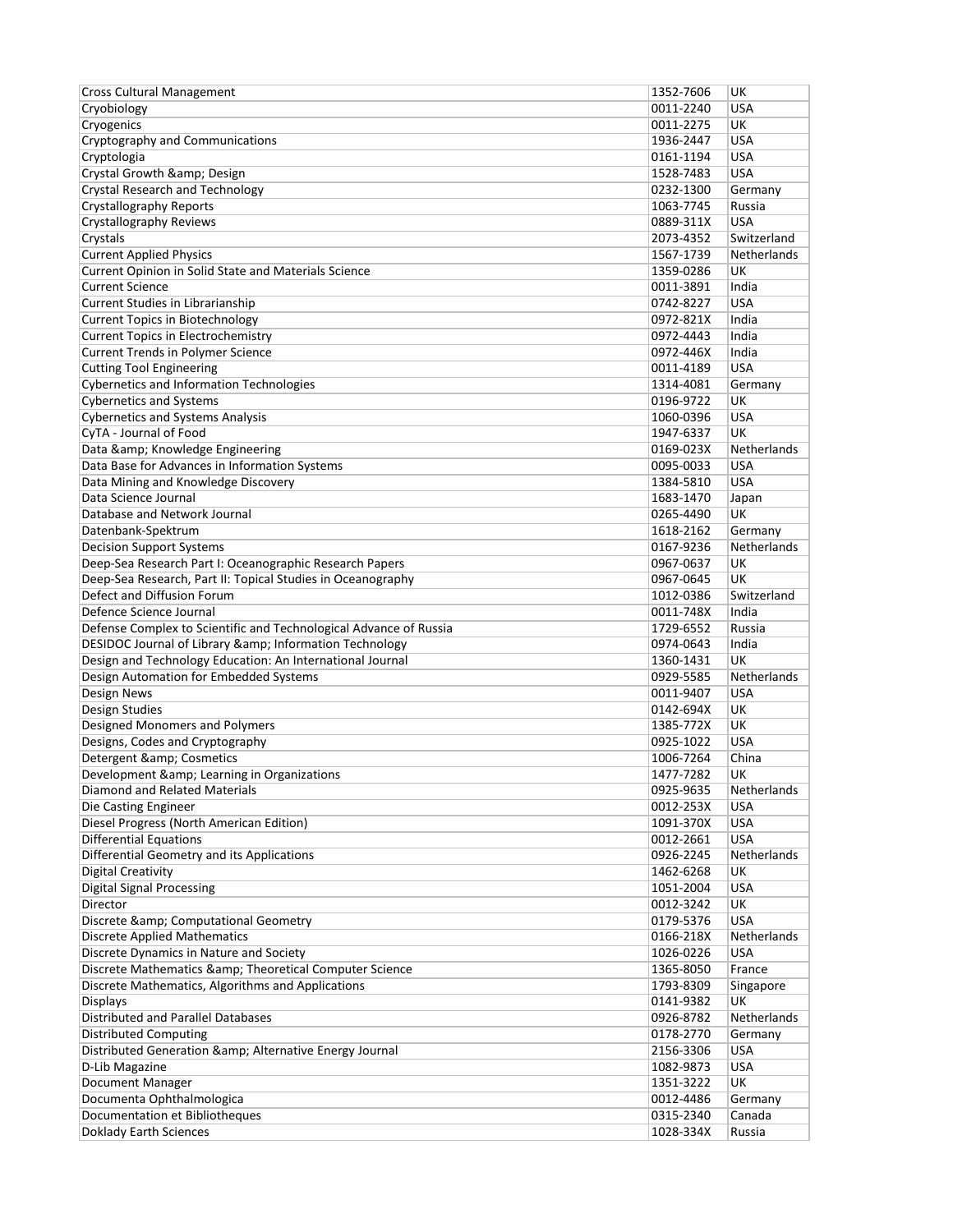| Doklady of Belarusian State University of Informatics and Radioelectronics                  | 1729-7648 | <b>Belarus</b>     |
|---------------------------------------------------------------------------------------------|-----------|--------------------|
| Doklady of the National Academy of Sciences of Belarus                                      | 0002-354X | <b>Belarus</b>     |
| Doklady Physical Chemistry                                                                  | 0012-5016 | Russia             |
| <b>Doklady Physics</b>                                                                      | 1028-3358 | Russia             |
| Drives & Controls                                                                           | 0950-5490 | UK                 |
| <b>Drying Technology</b>                                                                    | 0737-3937 | <b>USA</b>         |
| <b>DSTA Horizons</b>                                                                        | 2339-529X | Singapore          |
| <b>Dyes and Pigments</b>                                                                    | 0143-7208 | UK                 |
| <b>Dynamical Systems</b>                                                                    | 1468-9367 | UK                 |
| Dynamics of Atmospheres and Oceans                                                          | 0377-0265 | <b>Netherlands</b> |
| <b>Dynamics of Complicated Systems</b>                                                      |           |                    |
|                                                                                             | 1999-7493 | Russia             |
| Earozoru Kenkyu                                                                             | 0912-2834 | Japan              |
| <b>Earth and Planetary Science Letters</b>                                                  | 0012-821X | <b>Netherlands</b> |
| Earth Science - Journal of China University of Geosciences                                  | 1000-2383 | China              |
| <b>Earth Science Informatics</b>                                                            | 1865-0473 | Germany            |
| Earth Surface Processes and Landforms                                                       | 0197-9337 | <b>UK</b>          |
| Earth, Moon, and Planets                                                                    | 0167-9295 | <b>Netherlands</b> |
| Earth, Planets and Space                                                                    | 1343-8832 | Japan              |
| Earthquake Engineering and Engineering Vibration                                            | 1671-3664 | Germany            |
| Earthquake Science                                                                          | 1674-4519 | Germany            |
| Earthquake Spectra                                                                          | 8755-2930 | <b>USA</b>         |
| <b>East China Electric Power</b>                                                            | 1001-9529 | China              |
| <b>EBU Technical Review</b>                                                                 | 1019-6587 | Switzerland        |
| Echocardiography                                                                            | 0742-2822 | <b>USA</b>         |
| <b>Ecological Chemistry and Engineering S</b>                                               | 1898-6196 | Poland             |
| <b>Ecological Systems and Devices</b>                                                       | 2072-9952 | Russia             |
| Economic Computation and Economic Cybernetics Studies and Research                          | 0424-267X | Romania            |
| EContent                                                                                    | 1525-2531 | <b>USA</b>         |
| <b>ECS Transactions</b>                                                                     | 1938-6737 | <b>USA</b>         |
| EDPACS: The EDP Audit, Control, and Security Newspaper                                      | 0736-6981 | UK                 |
| <b>Education + Training</b>                                                                 | 0040-0912 | UK                 |
| <b>Education and Information Technologies</b>                                               | 1360-2357 | <b>USA</b>         |
| <b>Education for Information</b>                                                            | 0167-8329 | Netherlands        |
| <b>Educational Media International</b>                                                      | 0952-3987 | UK                 |
| <b>Educational Technology</b>                                                               | 0013-1962 | <b>USA</b>         |
| <b>Educational Technology &amp; Society</b>                                                 | 1436-4522 | Germany            |
|                                                                                             | 1042-1629 | <b>USA</b>         |
| Educational Technology, Research and Development<br><b>EDUCAUSE Review</b>                  |           |                    |
|                                                                                             | 1527-6619 | <b>USA</b>         |
| <b>EE</b> - Evaluation Engineering                                                          | 0149-0370 | <b>USA</b>         |
| e-GFOS Electronic Journal of the Faculty of Civil Engineering Osijek                        | 1847-8948 | Croatia            |
| <b>E-Journal GEO</b>                                                                        | 1880-8107 | Japan              |
| e-Journal of Soft Materials                                                                 | 1349-7308 | Japan              |
| e-Journal of Surface Science and Nanotechnology                                             | 1348-0391 | Japan              |
| Ekonomie a Management                                                                       | 1212-3609 | Czech              |
| El Profesional de la Informacion                                                            | 1386-6710 | Spain              |
| <b>Electric Machines and Control</b>                                                        | 1007-449X | China              |
| <b>Electric Power</b>                                                                       | 1004-9649 | China              |
| <b>Electric Power Automation Equipment</b>                                                  | 1006-6047 | China              |
| <b>Electric Power Components and Systems</b>                                                | 1532-5008 | UK                 |
| <b>Electric Power Construction</b>                                                          | 1000-7229 | China              |
| <b>Electric Power Science and Engineering</b>                                               | 1672-0792 | China              |
| Electric Power Systems Research                                                             | 0378-7796 | Switzerland        |
| <b>Electric Welding Machine</b>                                                             | 1001-2303 | China              |
| <b>Electrical Construction and Maintenance</b>                                              | 0013-4260 | <b>USA</b>         |
| <b>Electrical Engineering</b>                                                               | 0948-7921 | Germany            |
| Electrical Engineering in Japan                                                             | 0424-7760 | Germany            |
| <b>Electrical Measurement and Instrumentation</b>                                           | 1001-1390 | China              |
| <b>Electrical Review</b>                                                                    | 0013-4384 | UK                 |
| Electrochemical Society Interface                                                           | 1064-8208 | <b>USA</b>         |
| Electrochemistry                                                                            | 1344-3542 | Japan              |
| <b>Electrochemistry Communications</b>                                                      |           |                    |
|                                                                                             | 1388-2481 | Switzerland        |
|                                                                                             | 1536-8378 | <b>USA</b>         |
| <b>Electromagnetic Biology and Medicine</b><br>Electromagnetic Waves and Electronic Systems | 1560-4128 | Russia             |
| Electromagnetics                                                                            | 0272-6343 | UK                 |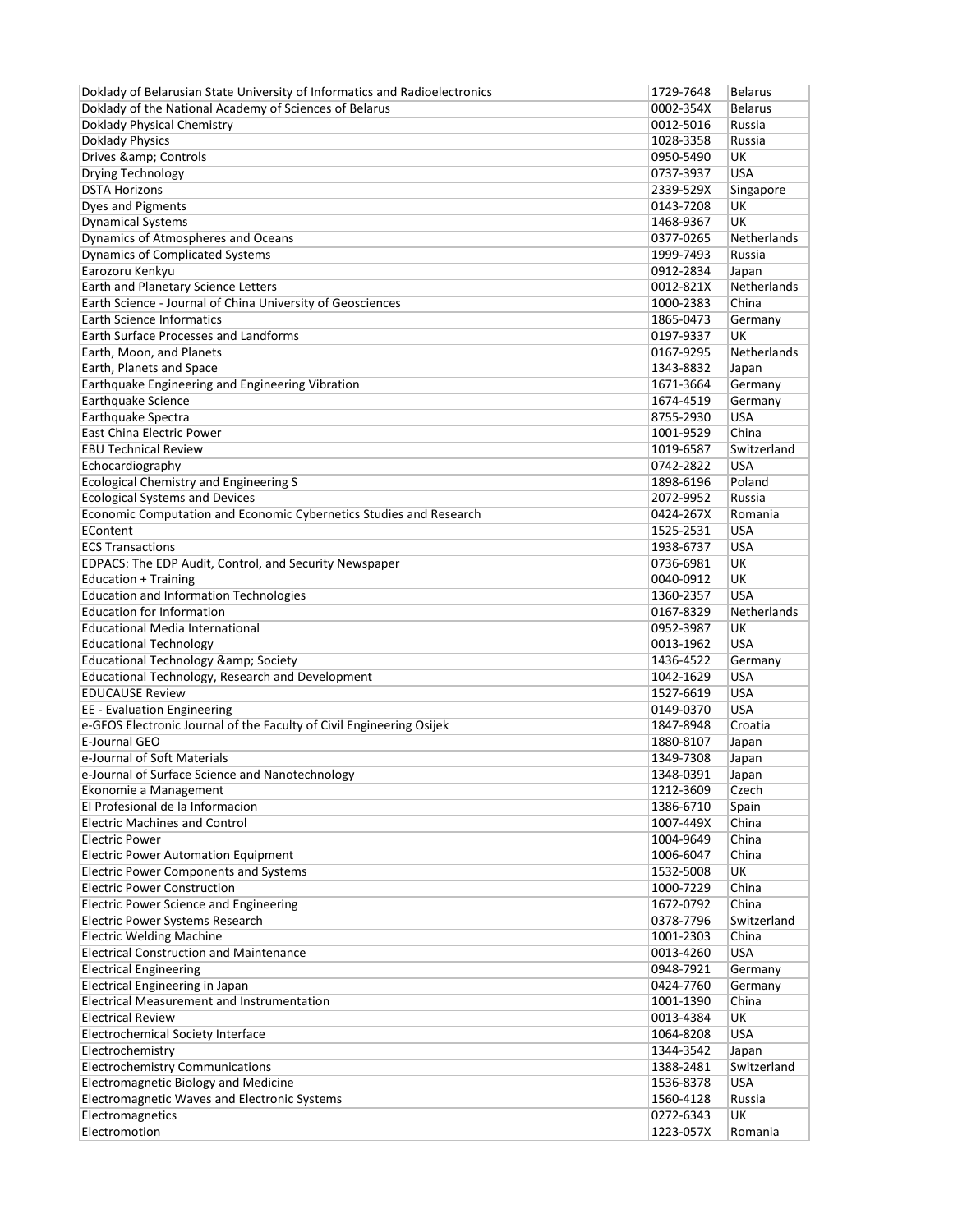| Electronic Commerce Research                                              | 1389-5753              | <b>USA</b>   |
|---------------------------------------------------------------------------|------------------------|--------------|
| <b>Electronic Commerce Research and Applications</b>                      | 1567-4223              | Netherlands  |
| Electronic Components & Materials                                         | 1001-2028              | China        |
| <b>Electronic Design</b>                                                  | 0013-4872              | <b>USA</b>   |
| <b>Electronic Government</b>                                              | 1740-7494              | Switzerland  |
| Electronic Journal of Business Research Methods                           | 1477-7029              | UK           |
| Electronic Journal of e-Government                                        | 1479-439X              | UK           |
| Electronic Journal of e-Learning                                          | 1479-4403              | UK           |
| Electronic Journal of Information Systems Evaluation                      | 1566-6379              | UK           |
| Electronic Journal of Information Systems in Developing Countries         | 1681-4835              | China        |
| Electronic Journal of Information Technology in Construction              | 1400-6529              | Sweden       |
| Electronic Journal of Knowledge Management                                | 1479-4411              | UK           |
| <b>Electronic Library</b>                                                 | 0264-0473              | UK           |
| <b>Electronic Markets</b>                                                 | 1019-6781              | Germany      |
| <b>Electronic Science and Technology</b>                                  | 1007-7820              | China        |
| <b>Electronic Transactions on Numerical Analysis</b>                      | 1068-9613              | <b>USA</b>   |
| Electronics                                                               | 2079-9292              | Switzerland  |
| <b>Electronics Letters</b>                                                | 0013-5194              | UK           |
| Electronics Optics & Control                                              | 1671-637X              | China        |
| <b>Electronics Weekly</b>                                                 | 0013-5224              | UK           |
| <b>Electronics World</b>                                                  | 1365-4675              | UK           |
| Electrophoresis                                                           | 0173-0835              | Germany      |
| Electroplating & Finishing                                                | 1004-227X              | China        |
| Elektronika                                                               | 0033-2089              | Poland       |
| Elektronika ir Elektrotechnika                                            | 1392-1215              | Lithuania    |
| Elektronnoe Modelirovanie                                                 | 0204-3572              | Ukraine      |
| Elektrotechnik und Informationstechnik                                    | 0932-383X              | Austria      |
| Elektrowarme International                                                | 0340-3521              | Germany      |
| <b>Empirical Software Engineering</b>                                     | 1382-3256              | <b>USA</b>   |
| <b>Employee Relations</b>                                                 | 0142-5455              | UK           |
| Employee Responsibilities and Rights Journal                              | 0892-7545              | Netherlands  |
| Energetika                                                                | 0235-7208              | Lithuania    |
| Energetyka                                                                | 0013-7294              | Poland       |
| Energies                                                                  | 1996-1073              | Switzerland  |
| Energize                                                                  | 1818-2127              | South Africa |
| Energy                                                                    | 0360-5442              | UK           |
| Energy & Environmental Science                                            | 1754-5692              | UK           |
| <b>Energy and Buildings</b>                                               | 0378-7788              | Switzerland  |
| <b>Energy and Environment</b>                                             | 0958-305X              | UK           |
| <b>Energy Conversion and Management</b>                                   | 0196-8904              | UK           |
| <b>Energy Efficiency</b>                                                  | 1570-646X              | Netherlands  |
| Energy Engineering: Journal of the Association of Energy Engineering      | 0199-8595              | USA          |
| Energy Exploration & Exploitation                                         | 0144-5987              | UK           |
| <b>Energy Policy</b><br>Energy Science & Engineering                      | 0301-4215<br>2050-0505 | UK<br>USA    |
| Energy Sources, Part A (Recovery, Utilization, and Environmental Effects) | 1556-7036              | UK           |
| Energy Sources, Part B (Economics, Planning and Policy)                   | 1556-7249              | UK           |
| <b>Energy Storage Science and Technology</b>                              | 2095-4239              | China        |
| <b>Energy Technology</b>                                                  | 2194-4288              | <b>USA</b>   |
| Engineering & Technology                                                  | 1750-9637              | UK           |
| Engineering Analysis with Boundary Elements                               | 0955-7997              | UK           |
| Engineering Applications of Artificial Intelligence                       | 0952-1976              | UK           |
| <b>Engineering Computations</b>                                           | 0264-4401              | UK           |
| <b>Engineering Design Graphics Journal</b>                                | 0046-2012              | <b>USA</b>   |
| <b>Engineering Designer</b>                                               | 0013-7898              | UK           |
| <b>Engineering Economist</b>                                              | 0013-791X              | UK           |
| <b>Engineering Education</b>                                              | 1750-0044              | UK           |
| <b>Engineering Fracture Mechanics</b>                                     | 0013-7944              | UK           |
| Engineering in Agriculture, Environment and Food                          | 1881-8366              | Japan        |
| <b>Engineering Journal</b>                                                | 0125-8281              | Thailand     |
| Engineering Journal of Wuhan University                                   | 1671-8844              | China        |
| <b>Engineering Letters</b>                                                | 1816-093X              | China        |
| <b>Engineering Physics</b>                                                | 2072-9995              | Russia       |
| Engineering Project Organization Journal                                  | 2157-3727              | <b>USA</b>   |
| <b>Engineering Review</b>                                                 | 1330-9587              | Croatia      |
|                                                                           |                        |              |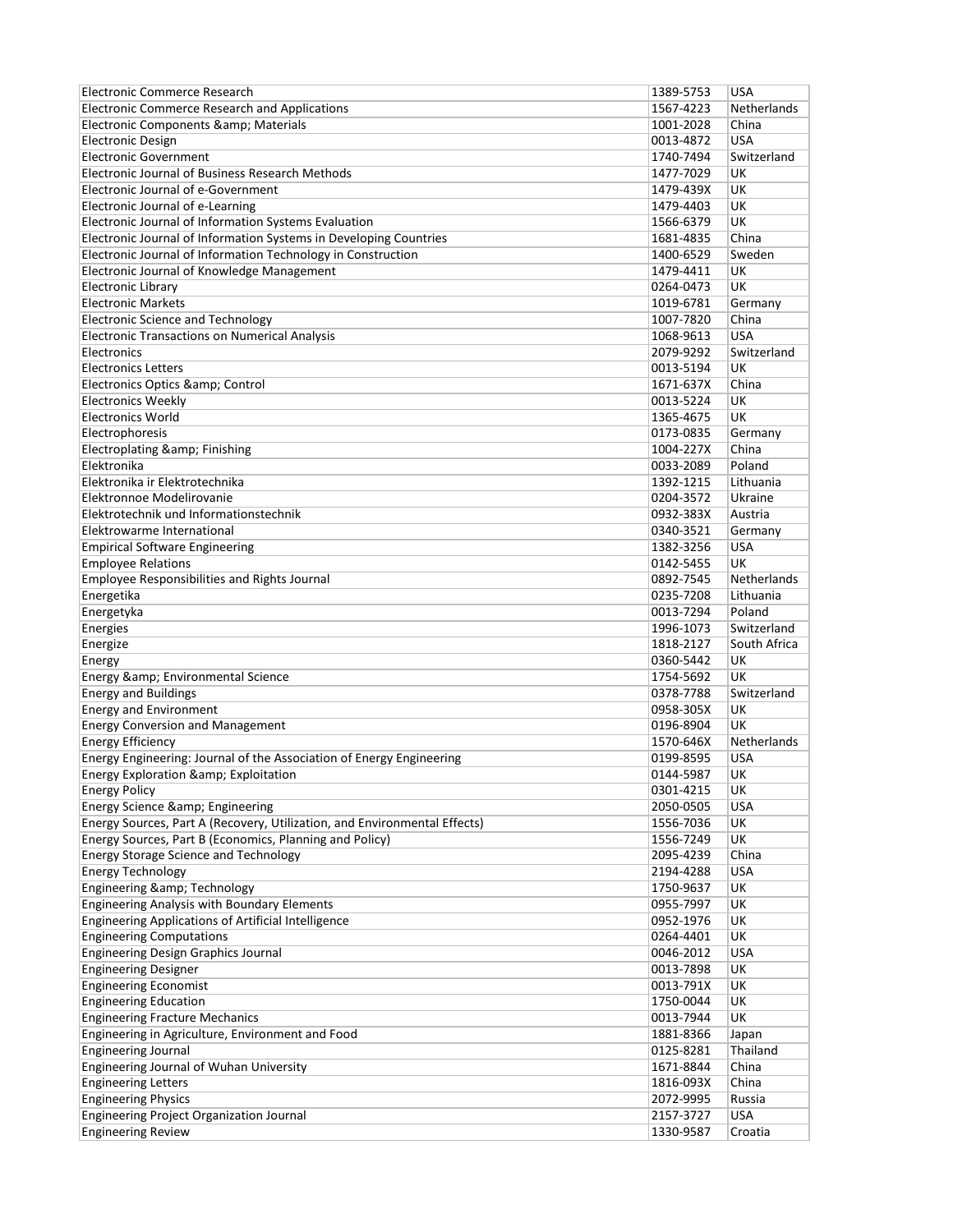| <b>Engineering Transactions</b>                                                                            | 0867-888X              | Poland                    |
|------------------------------------------------------------------------------------------------------------|------------------------|---------------------------|
| <b>Engineering with Computers</b>                                                                          | 0177-0667              | UK                        |
| Engineering, Construction and Architectural Management                                                     | 0969-9988              | UK                        |
| Engineers Australia                                                                                        | 1448-4951              | Australia                 |
| <b>Enterprise Information Systems</b>                                                                      | 1751-7575              | UK                        |
| Entropy                                                                                                    | 1099-4300              | Switzerland               |
| <b>Environment Protection Engineering</b>                                                                  | 0324-8828              | Poland                    |
| <b>Environmental Engineering</b>                                                                           | 0954-5824              | UK                        |
| <b>Environmental Fluid Mechanics</b>                                                                       | 1567-7419              | Netherlands               |
| <b>Environmental Information Science</b>                                                                   | 0389-6633              | Japan                     |
| Environmental Modelling & Software                                                                         | 1364-8152              | UK                        |
| <b>Environmental Policy and Governance</b>                                                                 | 1756-932X              | UK                        |
| <b>Environmental Practice</b>                                                                              | 1466-0466              | <b>USA</b>                |
| Environmental Progress & Sustainable Energy                                                                | 1944-7442              | <b>USA</b>                |
| <b>Environmental Research Letters</b>                                                                      | 1748-9326              | UK                        |
| Environmental Research, Engineering and Management                                                         | 1392-1649              | Lithuania                 |
| <b>Environmental Technology</b>                                                                            | 0959-3330              | UK                        |
| Environmetrics                                                                                             | 1180-4009              | UK                        |
| Eos, Transactions American Geophysical Union                                                               | 0096-3941              | <b>USA</b>                |
| <b>EPE Journal</b>                                                                                         | 0939-8368              | Belgium                   |
| <b>EPJ Web of Conferences</b>                                                                              | 2100-014X              | France                    |
| Equality, Diversity and Inclusion: An International Journal                                                | 2040-7149              | UK                        |
| Ergo                                                                                                       | 1802-2006              | Poland                    |
| Ergonomics                                                                                                 | 0014-0139              | <b>USA</b>                |
| <b>ESA Bulletin</b>                                                                                        | 0376-4265              | Netherlands               |
| <b>ESAIM Proceedings</b>                                                                                   | 1270-900X              | France                    |
| ESAIM: Control, Optimisation and Calculus of Variations                                                    | 1292-8119              | France                    |
| <b>ESAIM: Mathematical Modelling and Numerical Analysis</b>                                                | 0764-583X              | France                    |
| <b>ESARDA Bulletin</b>                                                                                     | 0392-3029              | Italy                     |
| <b>Estonian Journal of Engineering</b>                                                                     | 1736-6038              | Estonia                   |
| Ethics and Information Technology<br><b>ETRI Journal</b>                                                   | 1388-1957              | <b>Netherlands</b>        |
|                                                                                                            | 1225-6463              | South Korea<br><b>USA</b> |
| EURASIP Journal on Advances in Signal Processing<br>EURASIP Journal on Audio, Speech, and Music Processing | 1687-6172<br>1687-4714 | <b>USA</b>                |
| <b>EURASIP Journal on Bioinformatics and Systems Biology</b>                                               | 1687-4145              | <b>USA</b>                |
| <b>EURASIP Journal on Embedded Systems</b>                                                                 | 1687-3955              | <b>USA</b>                |
| EURASIP Journal on Image and Video Processing                                                              | 1687-5176              | <b>USA</b>                |
| <b>EURASIP Journal on Information Security</b>                                                             | 1687-4161              | <b>USA</b>                |
| <b>EURASIP Journal on Wireless Communications and Networking</b>                                           | 1687-1472              | <b>USA</b>                |
| EURO Journal on Computational Optimization                                                                 | 2192-4406              | Germany                   |
| European Biophysics Journal                                                                                | 0175-7571              | Germany                   |
| <b>European Business Review</b>                                                                            | 0955-534X              | UK                        |
| European Journal of Cross-Cultural Competence and Management                                               | 1758-1508              | Switzerland               |
| European Journal of Economic and Social Systems                                                            | 1292-8895              | France                    |
| European Journal of Engineering Education                                                                  | 0304-3797              | UK                        |
| European Journal of Industrial Engineering                                                                 | 1751-5254              | Switzerland               |
| European Journal of Industrial Relations                                                                   | 0959-6801              | UK                        |
| European Journal of Innovation Management                                                                  | 1460-1060              | UK                        |
| European Journal of International Management                                                               | 1751-6757              | Switzerland               |
| European Journal of Law and Technology                                                                     | 2042-115X              | UK                        |
| <b>European Journal of Marketing</b>                                                                       | 0309-0566              | UK                        |
| European Journal of Mechanics, A/Solids                                                                    | 0997-7538              | France                    |
| European Journal of Mechanics, B/Fluids                                                                    | 0997-7546              | France                    |
| <b>European Journal of Mineralogy</b>                                                                      | 0935-1221              | Germany                   |
| European Journal of Operational Research                                                                   | 0377-2217              | Netherlands               |
| European Journal of Physics                                                                                | 0143-0807              | UK                        |
| European Journal of Wood and Wood Products                                                                 | 0018-3768              | Germany                   |
| European Management Journal                                                                                | 0263-2373              | UK                        |
| <b>European Management Review</b>                                                                          | 1740-4754              | <b>USA</b>                |
| European Physical Journal - Applied Physics                                                                | 1286-0042              | France                    |
| European Physical Journal A - Hadrons and Nuclei                                                           | 1434-6001              | Germany                   |
| European Physical Journal B - Condensed Matter and Complex Systems                                         | 1434-6028              | Germany                   |
| European Physical Journal C - Particles and Fields                                                         | 1434-6044              | Germany                   |
| European Physical Journal D - Atomic, Molecular, Optical and Plasma Physics                                | 1434-6060              | Germany                   |
| European Physical Journal E - Soft Matter and Biological Physics                                           | 1292-8941              | Germany                   |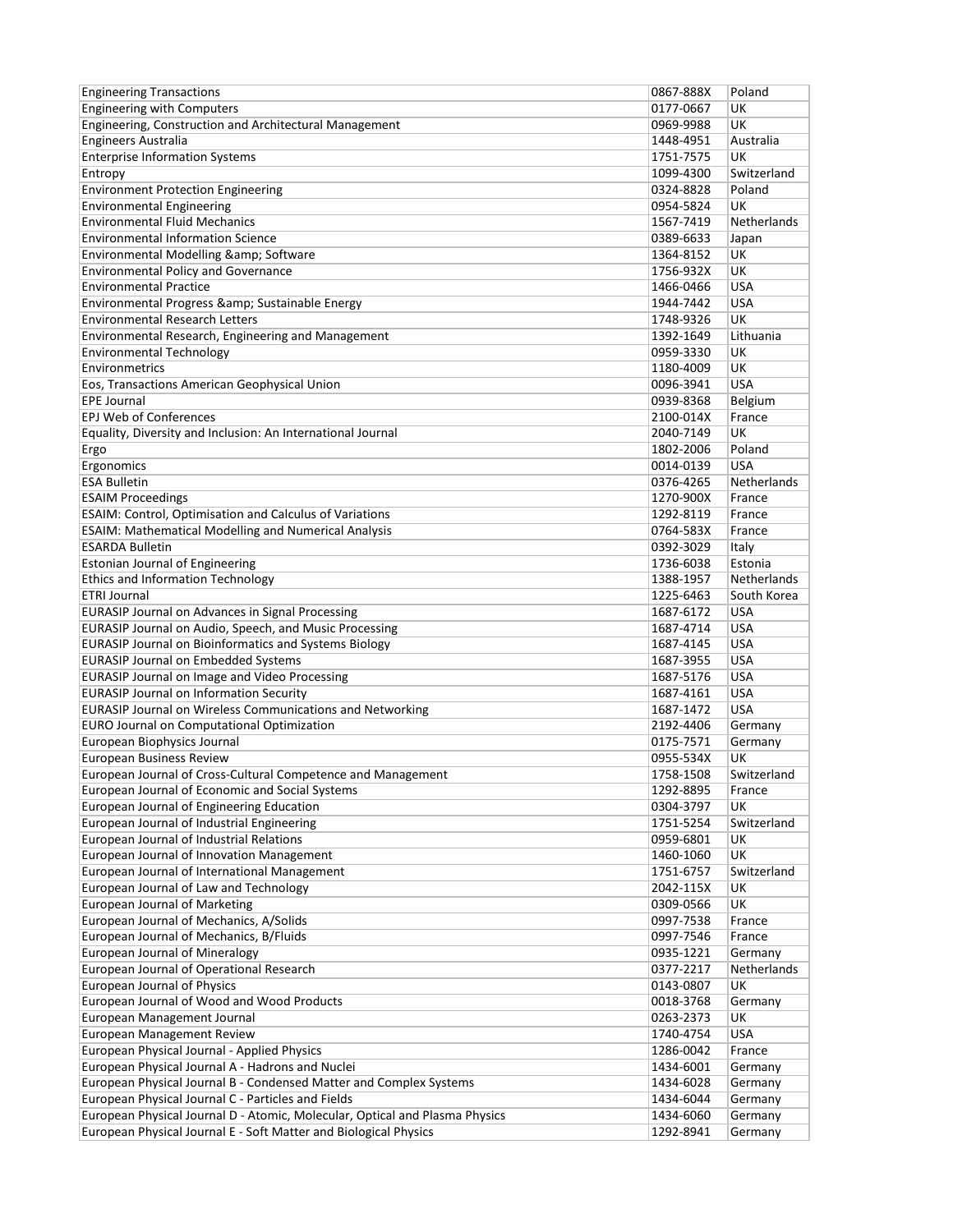| European Physical Journal H                                           | 2102-6459              | Germany            |
|-----------------------------------------------------------------------|------------------------|--------------------|
| <b>European Physical Journal Plus</b>                                 | 2190-5444              | Germany            |
| European Physical Journal Special Topics                              | 1951-6355              | Germany            |
| <b>European Plastics News</b>                                         | 0306-3534              | UK                 |
| European Review of Agricultural Economics                             | 0165-1587              | UK                 |
| <b>Europhysics Letters</b>                                            | 0295-5075              | France             |
| <b>Europhysics News</b>                                               | 0531-7479              | Switzerland        |
| <b>Evolutionary Intelligence</b>                                      | 1864-5909              | Netherlands        |
| <b>Evolving Systems</b>                                               | 1868-6478              | Germany            |
| <b>Experimental Astronomy</b>                                         | 0922-6435              | Netherlands        |
| <b>Experimental Heat Transfer</b>                                     | 0891-6152              | UK                 |
| <b>Experimental Mechanics</b>                                         | 0014-4851              | <b>USA</b>         |
| <b>Experimental Techniques</b>                                        | 0732-8818              | <b>USA</b>         |
| <b>Experiments in Fluids</b>                                          | 0723-4864              | Germany            |
| <b>Expert Systems</b>                                                 | 0266-4720              | UK                 |
| <b>Expert Systems with Applications</b>                               | 0957-4174              | UK                 |
| <b>Facilities</b>                                                     | 0263-2772              | UK                 |
| <b>Faraday Discussions</b>                                            | 1359-6640              | UK                 |
| Fatigue & Fracture of Engineering Material & Structures               | 8756-758X              | UK                 |
| Ferroelectrics                                                        | 0015-0193              | <b>USA</b>         |
| <b>Ferroelectrics Letters Section</b>                                 | 0731-5171              | <b>USA</b>         |
| Few-Body Systems                                                      | 0177-7963              | Austria            |
| Fiber and Integrated Optics                                           | 0146-8030              | UK                 |
| <b>Fibers and Polymers</b>                                            | 1229-9197              | Germany            |
| <b>Fibre Chemistry</b>                                                | 0015-0541              | <b>USA</b>         |
| Fibres & Textiles in Eastern Europe                                   | 1230-3666              | Poland             |
| Field Crops Research                                                  | 0378-4290              | <b>Netherlands</b> |
| <b>Financial Director</b>                                             | 0961-2556              | UK                 |
| <b>Financial Executive</b>                                            | 0895-4186              | <b>USA</b>         |
| <b>Financial World</b>                                                | 1465-6078              | UK                 |
| Finite Elements in Analysis and Design                                | 0168-874X              | Netherlands        |
| Finite Fields and their Applications                                  | 1071-5797              | UK                 |
| Fire Control and Command Control                                      | 1002-0640              | China              |
| Fire Technology                                                       | 0015-2684              | <b>Netherlands</b> |
| <b>First Monday</b>                                                   | 1396-0466              | Denmark            |
| <b>Fisheries Science</b>                                              | 0919-9268              | Japan              |
| Fizika, Azerbaijan Journal of Physics (Azerbaijani Section)           | 1028-8546              | Azerbaijan         |
| Fizika, Azerbaijan Journal of Physics (English Section)               | 1028-8546              | Azerbaijan         |
| FKT. Die Fachzeitschrift fur Fernsehen, Film und Elektronische Medien | 1430-9947              | Germany            |
| Flexible Services and Manufacturing Journal                           | 1936-6582              | USA                |
| Flow Measurement and Instrumentation                                  | 0955-5986              | UK                 |
| Flow, Turbulence and Combustion                                       | 1386-6184              | Netherlands        |
| <b>Fluid Dynamics</b>                                                 | 0015-4628              | <b>USA</b>         |
| Fluid Dynamics & Materials Processing                                 | 1555-256X              | USA                |
| <b>Fluid Dynamics Research</b>                                        | 0169-5983              | UK                 |
| Food Additives & Contaminants: Part A                                 | 1944-0049              | UK                 |
| <b>Food Analytical Methods</b>                                        | 1936-9751              | <b>USA</b>         |
| Food and Bioprocess Technology                                        | 1935-5130              | Netherlands        |
| <b>Food Biophysics</b>                                                | 1557-1858              | USA                |
| Food Biotechnology<br><b>Food Control</b>                             | 0890-5436              | <b>USA</b>         |
| <b>Food Engineering Reviews</b>                                       | 0956-7135<br>1866-7910 | UK<br><b>USA</b>   |
|                                                                       | 0015-6426              |                    |
| Food Hygiene and Safety Science<br>Food Microbiology                  | 0740-0020              | Japan<br>UK        |
| <b>Food Reviews International</b>                                     | 8755-9129              | <b>USA</b>         |
| Food Science and Biotechnology                                        | 1226-7708              | Japan              |
| Food Science and Technology Research                                  | 1344-6606              | Japan              |
| <b>Food Security</b>                                                  | 1876-4517              | Netherlands        |
| <b>Footwear Science</b>                                               | 1942-4280              | USA                |
| Foresight                                                             | 1463-6689              | UK                 |
| Forestry Studies in China                                             | 1008-1321              | China              |
| <b>Formal Aspects of Computing</b>                                    | 0934-5043              | UK                 |
| Formal Methods in System Design                                       | 0925-9856              | Netherlands        |
| Fortschritte der Physik                                               | 0015-8208              | Germany            |
| Foundations and Trends in Accounting                                  | 1554-0642              | <b>USA</b>         |
|                                                                       |                        |                    |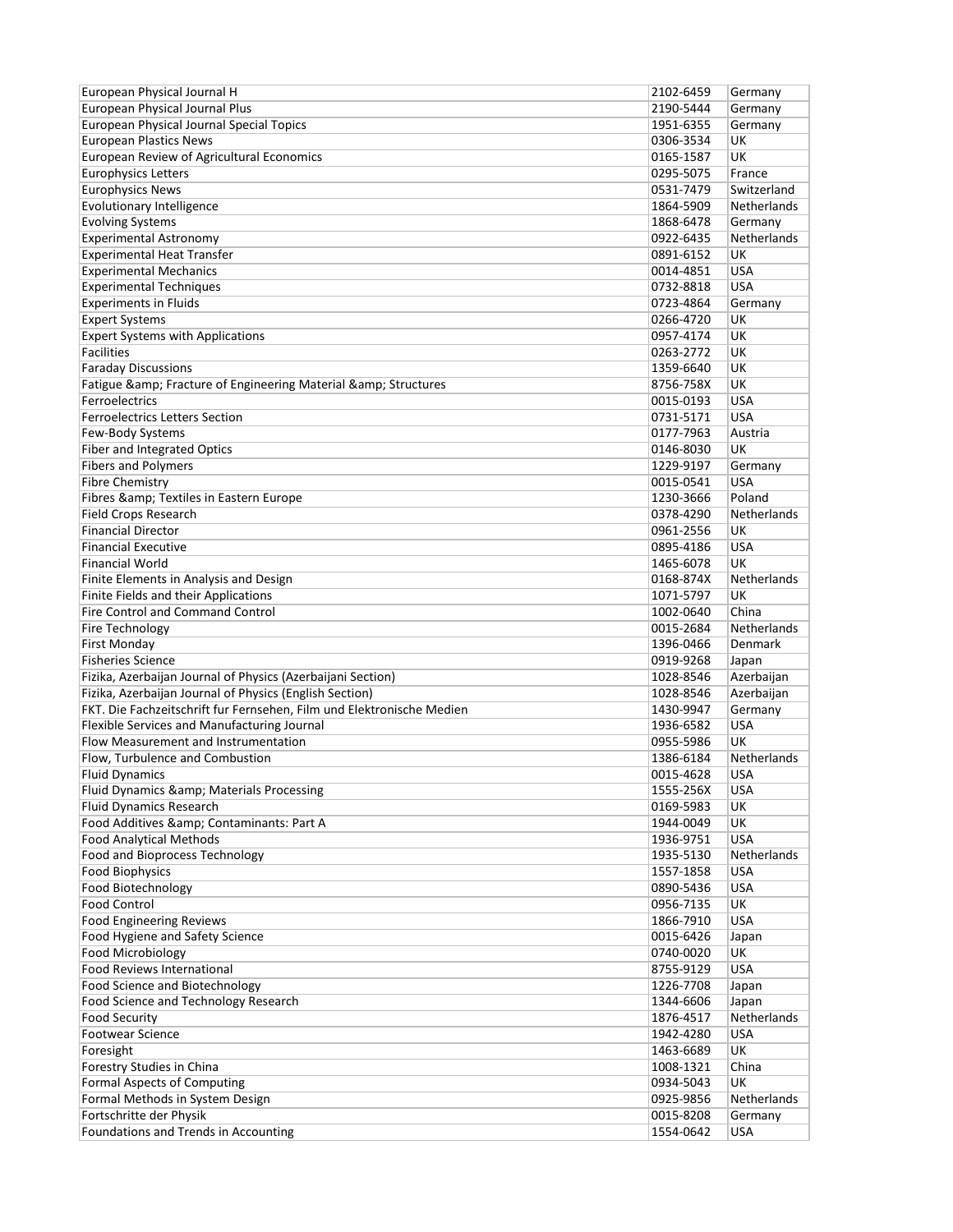| Foundations and Trends in Communications and Information Theory                   | 1567-2190              | <b>USA</b>                |
|-----------------------------------------------------------------------------------|------------------------|---------------------------|
| Foundations and Trends in Computer Graphics and Vision                            | 1572-2740              | <b>USA</b>                |
| Foundations and Trends in Electronic Design Automation                            | 1551-3939              | <b>USA</b>                |
| Foundations and Trends in Entrepreneurship                                        | 1551-3114              | <b>USA</b>                |
| Foundations and Trends in Finance                                                 | 1567-2395              | <b>USA</b>                |
| Foundations and Trends in Human-Computer Interaction                              | 1551-3955              | <b>USA</b>                |
| Foundations and Trends in Information Retrieval                                   | 1554-0669              | <b>USA</b>                |
| Foundations and Trends in Machine Learning                                        | 1935-8237              | <b>USA</b>                |
| Foundations and Trends in Marketing                                               | 1555-0753              | <b>USA</b>                |
| Foundations and Trends in Microeconomics                                          | 1547-9846              | <b>USA</b>                |
| Foundations and Trends in Signal Processing                                       | 1932-8346              | <b>USA</b>                |
| Foundations and Trends in Technology, Information and Operations Management       | 1571-9545              | <b>USA</b>                |
| Foundations and Trends in Theoretical Computer Science                            | 1551-305X              | <b>USA</b>                |
| Foundations and Trends in Web Science                                             | 1555-077X              | <b>USA</b>                |
| Foundations of Computing and Decision Sciences                                    | 0867-6356              | Poland                    |
| Foundations of Physics                                                            | 0015-9018              | <b>USA</b>                |
| Fractals                                                                          | 0218-348X              | Singapore                 |
| Frequenz                                                                          | 0016-1136              | Germany                   |
| Frontiers in Energy                                                               | 2095-1701              | China                     |
| Frontiers of Agriculture in China                                                 | 1673-7334              | China                     |
| Frontiers of Architecture and Civil Engineering in China                          | 1673-7407              | China                     |
| Frontiers of Business Research in China                                           | 1673-7326              | China                     |
| Frontiers of Chemical Science and Engineering                                     | 2095-0179              | China                     |
| <b>Frontiers of Computer Science</b>                                              | 2095-2228              | China                     |
| Frontiers of Computer Science in China                                            | 1673-7350              | China                     |
| <b>Frontiers of Earth Science</b>                                                 | 2095-0195              | Germany                   |
| Frontiers of Economics in China                                                   | 1673-3444              | China                     |
| Frontiers of Environmental Science & Engineering                                  | 2095-2201              | Germany                   |
| Frontiers of Mechanical Engineering                                               | 2095-0233              | Germany                   |
| Frontiers of Optoelectronics                                                      | 2095-2759              | China                     |
| <b>Frontiers of Physics</b>                                                       | 2095-0462              | China                     |
| Frontiers of Structural and Civil Engineering                                     | 2095-2430              | China                     |
| <b>Fuel Cells</b>                                                                 | 1615-6846              | Germany                   |
| <b>Fuel Cells Bulletin</b>                                                        | 1464-2859              | UK                        |
| Fuji Electric Review                                                              | 0429-8284              | Japan                     |
| Fujikura Giho                                                                     | 0912-2761              | Japan                     |
| Fujikura Technical Review                                                         | 0388-225X              | Japan                     |
| Fujitsu                                                                           | 0016-2515              | Japan                     |
| Fujitsu Scientific and Technical Journal                                          | 0016-2523              | Japan                     |
| Fukuoka University Review of Technological Sciences                               | 0285-2799              | Japan                     |
| Fullerenes, Nanotubes and Carbon Nanostructures                                   | 1536-383X              | UK                        |
| <b>Functional Materials Letters</b>                                               | 1793-6047              | Singapore                 |
| Fundamenta Informaticae                                                           | 0169-2968              | <b>Netherlands</b>        |
| Furukawa Review                                                                   | 0429-9159              | Japan                     |
| Fusion Engineering and Design                                                     | 0920-3796<br>1536-1055 | Switzerland<br><b>USA</b> |
| <b>Fusion Science and Technology</b><br><b>Future Generation Computer Systems</b> | 0167-739X              | Netherlands               |
| <b>Future Internet</b>                                                            | 1999-5903              | Switzerland               |
| Fuzzy Optimization and Decision Making                                            | 1568-4539              | USA                       |
| <b>Fuzzy Sets and Systems</b>                                                     | 0165-0114              | Netherlands               |
| Galilean Electrodynamics                                                          | 1047-4811              | <b>USA</b>                |
| Galvanotechnik                                                                    | 0016-4232              | Germany                   |
| Games and Economic Behavior                                                       | 0899-8256              | <b>USA</b>                |
| Gaming Research & Review Journal                                                  | 1531-0930              | <b>USA</b>                |
| Gas Turbine World                                                                 | 0746-4134              | <b>USA</b>                |
| Gazi University Journal of Science                                                | 1303-9709              | Turkey                    |
| <b>GCB Bioenergy</b>                                                              | 1757-1693              | <b>USA</b>                |
| General Relativity and Gravitation                                                | 0001-7701              | <b>USA</b>                |
| <b>Genetic Programming and Evolvable Machines</b>                                 | 1389-2576              | <b>USA</b>                |
| Geocarto International                                                            | 1010-6049              | UK                        |
| <b>Geochemical Transactions</b>                                                   | 1467-4866              | UK                        |
| Geochemistry, Geophysics, Geosystems                                              | 1525-2027              | <b>USA</b>                |
| Geochimica et Cosmochimica Acta                                                   | 0016-7037              | UK                        |
| GeoInformatica                                                                    | 1384-6175              | <b>USA</b>                |
| Geoinformatics                                                                    | 0388-502X              | Japan                     |
|                                                                                   |                        |                           |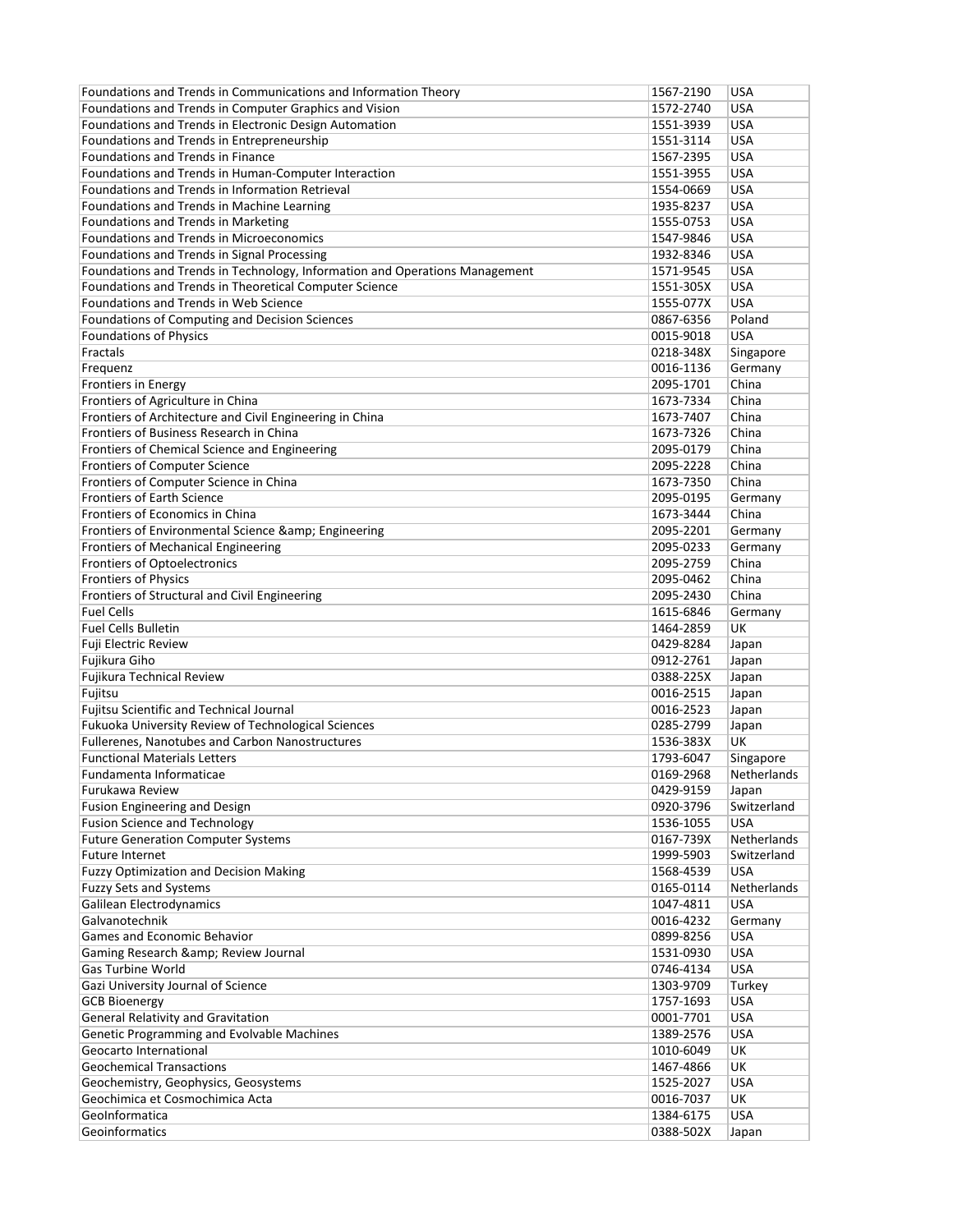| Geological Journal                                                        | 0072-1050 | UK             |
|---------------------------------------------------------------------------|-----------|----------------|
| Geological Science and Technology Information                             | 1000-7849 | China          |
| Geology of Ore Deposits                                                   | 1075-7015 | Netherlands    |
| Geomagnetism and Aeronomy                                                 | 0016-7932 | Russia         |
| Geo-Marine Letters                                                        | 0276-0460 | Germany        |
| Geomatics and Information Science of Wuhan University                     |           | China          |
| Geomechanics & Geoengineering: An International Journal                   | 1748-6025 | <b>USA</b>     |
| Geophysical & Astrophysical Fluid Dynamics                                | 0309-1929 | USA            |
| Geophysical Journal International                                         | 0956-540X | UK             |
| Geophysical Processes and the Biosphere                                   | 1811-0045 | Russia         |
| Geophysical Research                                                      | 1818-3735 | Russia         |
| <b>Geophysical Research Letters</b>                                       | 0094-8276 | USA            |
| Geophysics                                                                | 0016-8033 | <b>USA</b>     |
| Georisk                                                                   | 1749-9518 | <b>USA</b>     |
| Geosciences Journal                                                       | 1226-4806 | South Korea    |
| Geo-spatial Information Science                                           | 1009-5020 | UK             |
| Geotechnical and Geological Engineering                                   | 0960-3182 | Netherlands    |
| <b>Geotechnical Testing Journal</b>                                       | 0149-6115 | <b>USA</b>     |
| Geotechnique                                                              | 0016-8505 | UK             |
| Geotectonics                                                              | 0016-8521 | Netherlands    |
| Gerontechnology                                                           | 1569-1101 | Netherlands    |
| Giornale di Fisica                                                        | 0017-0283 | Italy          |
| <b>Glass and Ceramics</b>                                                 | 0361-7610 | USA            |
| <b>Glass International</b>                                                | 0143-7838 | UK             |
| <b>Glass Physics and Chemistry</b>                                        | 1087-6596 | Russia         |
| Glass Technology: European Journal of Glass Science and Technology Part A | 1753-3546 | UK             |
| Global and Planetary Change                                               | 0921-8181 | Netherlands    |
| Global Business & Economics Review                                        | 1097-4954 | Switzerland    |
| Global Engineers and Technologists Review                                 | 2231-9700 | Malaysia       |
|                                                                           |           | <b>USA</b>     |
| <b>Global Strategy Journal</b>                                            | 2042-5791 |                |
| <b>Gold Bulletin</b>                                                      | 0017-1557 | Germany        |
| Gospodarka Surowcami Mineralnymi                                          | 0860-0953 | Poland         |
| <b>Government Information Quarterly</b>                                   | 0740-624X | USA            |
| <b>Granular Matter</b>                                                    | 1434-5021 | Germany        |
| <b>Graphical Models</b>                                                   | 1524-0703 | USA            |
| <b>Gravitation &amp; Cosmology</b>                                        | 0202-2893 | <b>Russia</b>  |
| Green                                                                     | 1869-876X | Germany        |
| Green Chemistry Letters and Reviews                                       | 1751-8253 | USA            |
| Green Processing and Synthesis                                            | 2191-9550 | Germany        |
| <b>Greenhouse Gases: Science and Technology</b>                           | 2152-3878 | USA            |
| Grey Systems: Theory and Application                                      | 2043-9377 | UK             |
| <b>Gyroscopy and Navigation</b>                                           | 2075-1087 | Russia         |
| Hadronic Journal                                                          | 0162-5519 | <b>USA</b>     |
| Health & Safety at Work                                                   | 0141-8246 | UK             |
| Health Information and Libraries Journal                                  | 1471-1834 | UK             |
| <b>Health Management Technology</b>                                       | 1074-4770 | USA            |
| Healthcare Technology Letters (HTL)                                       | 1350-912X | UK             |
| <b>Hearing Research</b>                                                   | 0378-5955 | Netherlands    |
| <b>Heat and Mass Transfer</b>                                             | 0947-7411 | Germany        |
| Heat Pipe Science and Technology                                          | 2151-7975 | USA            |
| Heat Transfer - Asian Research                                            | 1099-2871 | Germany        |
| <b>Heat Transfer Engineering</b>                                          | 0145-7632 | <b>USA</b>     |
| Heat Transfer Research                                                    | 1064-2285 | <b>USA</b>     |
| Hebei Journal of Industrial Science & Technology                          | 1008-1534 | China          |
| Herald of Engine Building                                                 | 1727-0219 | Ukraine        |
| Herald of the Azerbaijan Engineering Academy                              | 2076-0515 | Azerbaijan     |
| Herald of the Polotsk State University                                    | 2070-1624 | <b>Belarus</b> |
| Herald of the Russian Academy of Sciences                                 | 1019-3316 | Russia         |
| <b>Heteromagnetic Microelectronics</b>                                    | 1810-9594 | Russia         |
| <b>HFSP Journal</b>                                                       | 1955-2068 | France         |
| High Energy Chemistry                                                     | 0018-1439 | Netherlands    |
| High Energy Density Physics                                               | 1574-1818 | Netherlands    |
| <b>High Performance Polymers</b>                                          | 0954-0083 | UK             |
| High Power Laser and Particle Beams                                       | 1001-4322 | China          |
| High Pressure Research                                                    | 0895-7959 | UK             |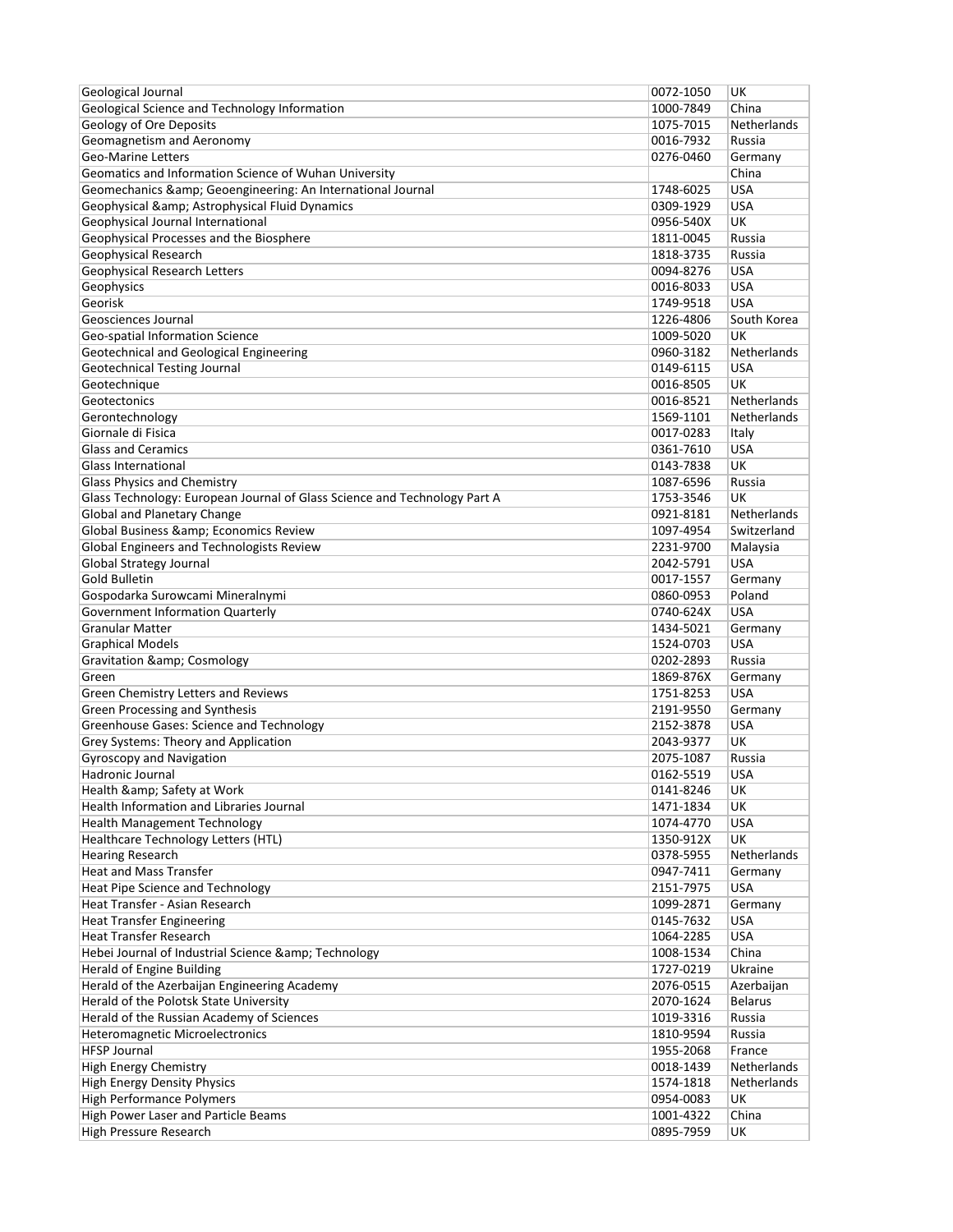| High Technology Letters (English Language Edition)                     | 1006-6748 | China                  |
|------------------------------------------------------------------------|-----------|------------------------|
| High Temperature                                                       | 0018-151X | Russia                 |
| <b>High Temperature Material Processes</b>                             | 1093-3611 | <b>USA</b>             |
| High Temperature Materials and Processes                               | 0334-6455 | Germany                |
| <b>High Voltage Apparatus</b>                                          | 1001-1609 | China                  |
| High Voltage Engineering                                               | 1003-6520 | China                  |
| Higher Education, Skills and Work-based Learning                       | 2042-3896 | UK                     |
| Higher-Order and Symbolic Computation                                  | 1388-3690 | <b>USA</b>             |
| Holzforschung                                                          | 0018-3830 | Germany                |
| Hong Kong Engineer                                                     |           | China                  |
| Human Brain Mapping                                                    | 1065-9471 | <b>USA</b>             |
| <b>Human Factors</b>                                                   | 0018-7208 | <b>USA</b>             |
| Human Factors and Ergonomics in Manufacturing & Service Industries     | 1090-8471 | <b>USA</b>             |
| <b>Human Movement Science</b>                                          | 0167-9457 | <b>Netherlands</b>     |
| <b>Human Performance</b>                                               | 0895-9285 | UK                     |
| Human Resource Management                                              | 0090-4848 | UK                     |
| Human Resource Management International Digest                         | 0967-0734 | UK                     |
| Human Resource Management Journal                                      | 0954-5395 | UK                     |
| Human Resources Management Review                                      | 1053-4822 | UK                     |
| Human Systems Management                                               | 0167-2533 | Netherlands            |
| Human-Computer Interaction                                             | 0737-0024 | <b>USA</b>             |
| <b>Hybrid Materials</b>                                                | 2299-3940 | UK                     |
| <b>Hydraulics and Pneumatics</b>                                       | 0018-814X | <b>USA</b>             |
| <b>Hydrocarbon Processing</b>                                          | 0018-8190 | <b>USA</b>             |
| Hydrogeology Journal                                                   | 1431-2174 | Germany                |
| <b>Hydrological Processes</b>                                          | 0885-6087 | UK                     |
| Hydrological Research Letters                                          | 1882-3416 | Japan                  |
| Hydrological Sciences Journal                                          | 0262-6667 | UK                     |
| <b>Hyperfine Interactions</b>                                          | 0304-3843 | <b>Netherlands</b>     |
|                                                                        | 1992-9978 | China                  |
| IAENG International Journal of Applied Mathematics                     |           | China                  |
| IAENG International Journal of Computer Science                        | 1819-656X |                        |
| IAES International Journal of Artificial Intelligence                  | 2252-8938 | Indonesia              |
| IAES International Journal of Cloud Computing and Services Science     | 2089-3337 | Indonesia<br>Indonesia |
| IAES International Journal of Electrical and Computer Engineering      | 2088-8708 |                        |
| IAES International Journal of Evaluation and Research in Education     | 2252-8822 | Indonesia              |
| IAES International Journal of Informatics and Communication Technology | 2252-8776 | Indonesia              |
| IAES International Journal of Information and Network Security         | 2089-3299 | Indonesia              |
| IAES International Journal of Power Electronics and Drive Systems      | 2088-8694 | Indonesia              |
| IAES International Journal of Robotics and Automation                  | 2089-4856 | Indonesia              |
| IAES TELKOMNIKA Indonesian Journal of Electrical Engineering           | 2302-4046 | Indonesia              |
| <b>IASLIC Bulletin</b>                                                 | 0018-8441 | India                  |
| <b>IATUL Proceedings, New Series</b>                                   | 1560-8581 | Denmark                |
| Icarus                                                                 | 0019-1035 | <b>USA</b>             |
| <b>ICIC Express Letters</b>                                            | 1881-803X | Japan                  |
| ICIC Express Letters, Part B: Applications                             | 2185-2766 | Japan                  |
| i-com Zeitschrift fur Interaktive und Kooperative Medien               | 1618-162X | UK                     |
| ICTACT Journal on Communication Technology                             | 0976-0091 | India                  |
| ICTACT Journal on Image and Video Processing                           | 0976-9099 | India                  |
| <b>ICTACT Journal on Soft Computing</b>                                | 0976-6561 | India                  |
| Identity in the Information Society                                    | 1876-0678 | Netherlands            |
| <b>IEEE Access</b>                                                     | 2169-3536 | <b>USA</b>             |
| IEEE Aerospace and Electronic Systems Magazine                         | 0885-8985 | <b>USA</b>             |
| IEEE Annals of the History of Computing                                | 1058-6180 | <b>USA</b>             |
| IEEE Antennas and Propagation Magazine                                 | 1045-9243 | USA                    |
| IEEE Antennas and Wireless Propagation Letters                         | 1536-1225 | <b>USA</b>             |
| IEEE Circuits and Systems Magazine                                     | 1531-636X | <b>USA</b>             |
| <b>IEEE Communications Letters</b>                                     | 1089-7798 | <b>USA</b>             |
| <b>IEEE Communications Magazine</b>                                    | 0163-6804 | <b>USA</b>             |
| IEEE Communications Surveys & Tutorials                                | 1553-877X | <b>USA</b>             |
| IEEE Computational Intelligence Magazine                               | 1556-603X | <b>USA</b>             |
| IEEE Computer Architecture Letters                                     | 1556-6056 | <b>USA</b>             |
| <b>IEEE Computer Graphics and Applications</b>                         | 0272-1716 | <b>USA</b>             |
| <b>IEEE Consumer Electronics Magazine</b>                              | 2162-2248 | <b>USA</b>             |
| IEEE Control Systems Magazine                                          | 1066-033X | <b>USA</b>             |
| <b>IEEE Design &amp; Test</b>                                          | 2168-2356 | USA                    |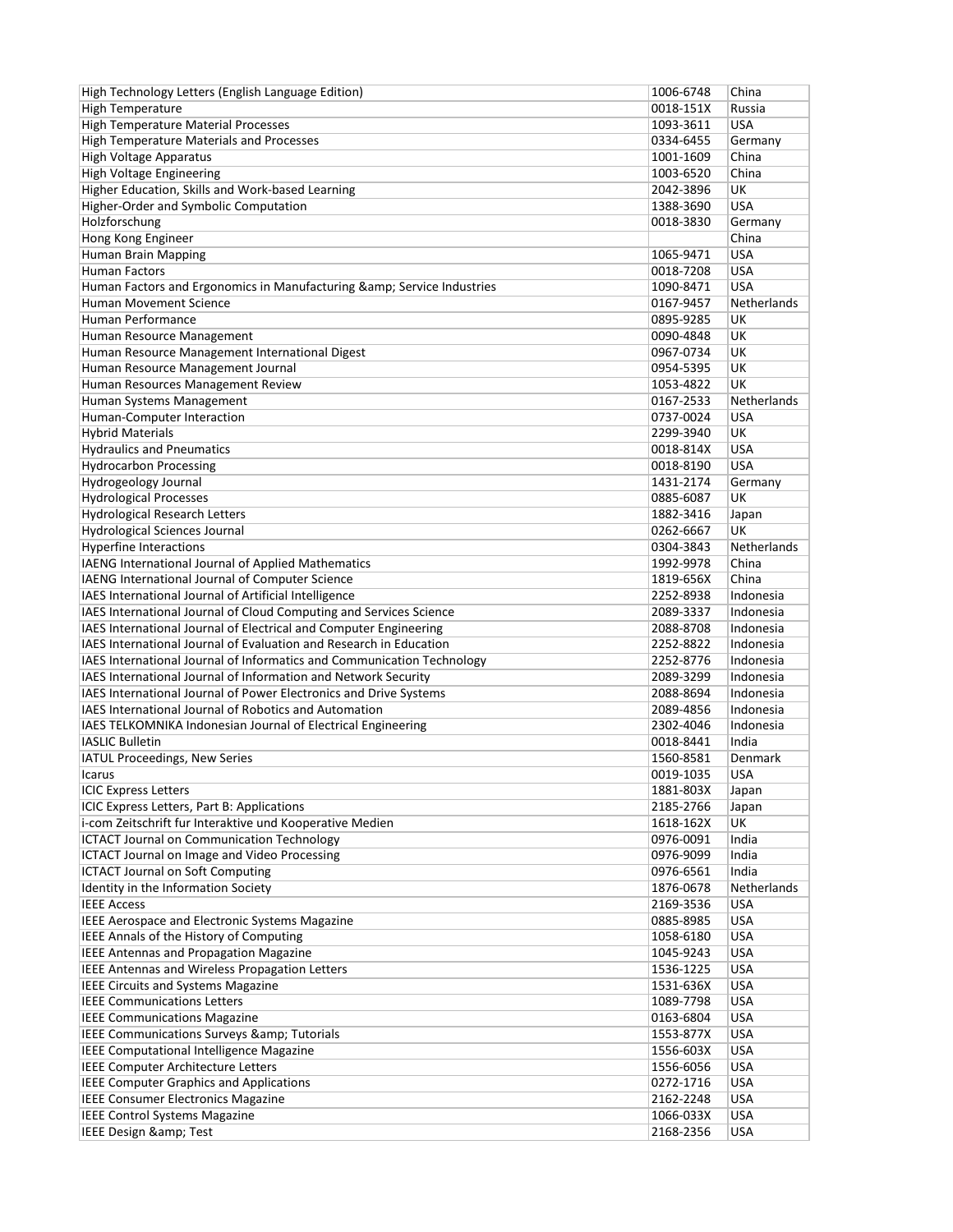| IEEE Distributed Systems Online                                                  | 1541-4922 | USA        |
|----------------------------------------------------------------------------------|-----------|------------|
|                                                                                  |           |            |
| IEEE Electrical Insulation Magazine                                              | 0883-7554 | USA        |
| <b>IEEE Electrification Magazine</b>                                             | 2325-5897 | USA        |
| IEEE Electromagnetic Compatibility Magazine                                      | 2162-2264 | <b>USA</b> |
| <b>IEEE Electron Device Letters</b>                                              | 0741-3106 | USA        |
| <b>IEEE Embedded Systems Letters</b>                                             | 1943-0663 | USA        |
| IEEE Engineering in Medicine and Biology Magazine                                | 0739-5175 | USA        |
| <b>IEEE Engineering Management Review</b>                                        | 0360-8581 | <b>USA</b> |
| IEEE Geoscience and Remote Sensing Letters                                       | 1545-598X | <b>USA</b> |
| IEEE Geoscience and Remote Sensing Magazine                                      | 2168-6831 | USA        |
|                                                                                  |           |            |
| IEEE Industrial Electronics Magazine                                             | 1932-4529 | USA        |
| IEEE Industry Applications Magazine                                              | 1077-2618 | <b>USA</b> |
| IEEE Instrumentation & Measurement Magazine                                      | 1094-6969 | <b>USA</b> |
| <b>IEEE Intelligent Systems</b>                                                  | 1541-1672 | USA        |
| IEEE Intelligent Transportation Systems Magazine                                 | 1939-1390 | <b>USA</b> |
| <b>IEEE Internet Computing</b>                                                   | 1089-7801 | USA        |
| IEEE Internet of Things Journal                                                  | 2327-4662 | USA        |
| IEEE Journal of Biomedical and Health Informatics                                | 2168-2194 | USA        |
| IEEE Journal of Emerging and Selected Topics in Power Electronics                | 2168-6777 | USA        |
| IEEE Journal of Oceanic Engineering                                              | 0364-9059 | <b>USA</b> |
| <b>IEEE Journal of Photovoltaics</b>                                             | 2156-3381 | USA        |
| <b>IEEE Journal of Quantum Electronics</b>                                       | 0018-9197 | USA        |
|                                                                                  |           |            |
| IEEE Journal of Selected Topics In Applied Earth Observations And Remote Sensing | 1939-1404 | USA        |
| IEEE Journal of Selected Topics in Quantum Electronics                           | 1077-260X | USA        |
| IEEE Journal of Selected Topics in Signal Processing                             | 1932-4553 | <b>USA</b> |
| IEEE Journal of Solid-State Circuits                                             | 0018-9200 | USA        |
| IEEE Journal of the Electron Devices Society                                     | 2168-6734 | <b>USA</b> |
| IEEE Journal of Translational Engineering in Health and Medicine                 | 2168-2372 | USA        |
| IEEE Journal on Emerging and Selected Topics in Circuits and Systems             | 2156-3357 | <b>USA</b> |
| <b>IEEE Journal on Selected Areas in Communications</b>                          | 0733-8716 | USA        |
| <b>IEEE Latin America Transactions</b>                                           | 1548-0992 | <b>USA</b> |
| <b>IEEE Magnetics Letters</b>                                                    | 1949-307X | <b>USA</b> |
| <b>IEEE Micro</b>                                                                | 0272-1732 | <b>USA</b> |
|                                                                                  |           |            |
| IEEE Microwave and Wireless Components Letters                                   | 1531-1309 | USA        |
| <b>IEEE Microwave Magazine</b>                                                   | 1527-3342 | <b>USA</b> |
| <b>IEEE Multimedia</b>                                                           | 1070-986X | <b>USA</b> |
| <b>IEEE Nanotechnology Magazine</b>                                              | 1932-4510 | USA        |
| <b>IEEE Network</b>                                                              | 0890-8044 | <b>USA</b> |
| <b>IEEE Pervasive Computing</b>                                                  | 1536-1268 | <b>USA</b> |
| <b>IEEE Photonics Journal</b>                                                    | 1943-0655 | USA        |
| IEEE Photonics Technology Letters                                                | 1041-1135 | USA        |
| <b>IEEE Potentials</b>                                                           | 0278-6648 | USA        |
| IEEE Power & Energy Magazine                                                     | 1540-7977 | <b>USA</b> |
| <b>IEEE Power Electronics Magazine</b>                                           | 2329-9207 | <b>USA</b> |
|                                                                                  |           |            |
| <b>IEEE Pulse</b>                                                                | 2154-2287 | USA        |
| IEEE Reviews in Biomedical Engineering                                           | 1937-3333 | <b>USA</b> |
| IEEE Robotics & Automation Magazine                                              | 1070-9932 | USA        |
| <b>IEEE Security &amp; Privacy</b>                                               | 1540-7993 | <b>USA</b> |
| <b>IEEE Sensors Journal</b>                                                      | 1530-437X | <b>USA</b> |
| <b>IEEE Signal Processing Letters</b>                                            | 1070-9908 | <b>USA</b> |
| <b>IEEE Signal Processing Magazine</b>                                           | 1053-5888 | USA        |
| <b>IEEE Software</b>                                                             | 0740-7459 | <b>USA</b> |
| IEEE Solid-State Circuits Magazine                                               | 1943-0582 | <b>USA</b> |
| <b>IEEE Spectrum</b>                                                             | 0018-9235 | <b>USA</b> |
| <b>IEEE Systems Journal</b>                                                      | 1932-8184 | <b>USA</b> |
| IEEE Technology and Engineering Education                                        | 1558-7908 | <b>USA</b> |
|                                                                                  |           |            |
| <b>IEEE Technology and Society Magazine</b>                                      | 0278-0097 | <b>USA</b> |
| <b>IEEE Transactions on Advanced Packaging</b>                                   | 1521-3323 | <b>USA</b> |
| IEEE Transactions on Aerospace and Electronic Systems                            | 0018-9251 | <b>USA</b> |
| IEEE Transactions on Affective Computing                                         | 1949-3045 | <b>USA</b> |
| IEEE Transactions on Antennas and Propagation                                    | 0018-926X | <b>USA</b> |
| IEEE Transactions on Applied Superconductivity                                   | 1051-8223 | <b>USA</b> |
| <b>IEEE Transactions on Automatic Control</b>                                    | 0018-9286 | <b>USA</b> |
| IEEE Transactions on Automation Science and Engineering                          | 1545-5955 | <b>USA</b> |
| IEEE Transactions on Autonomous Mental Development                               | 1943-0604 | <b>USA</b> |
|                                                                                  |           |            |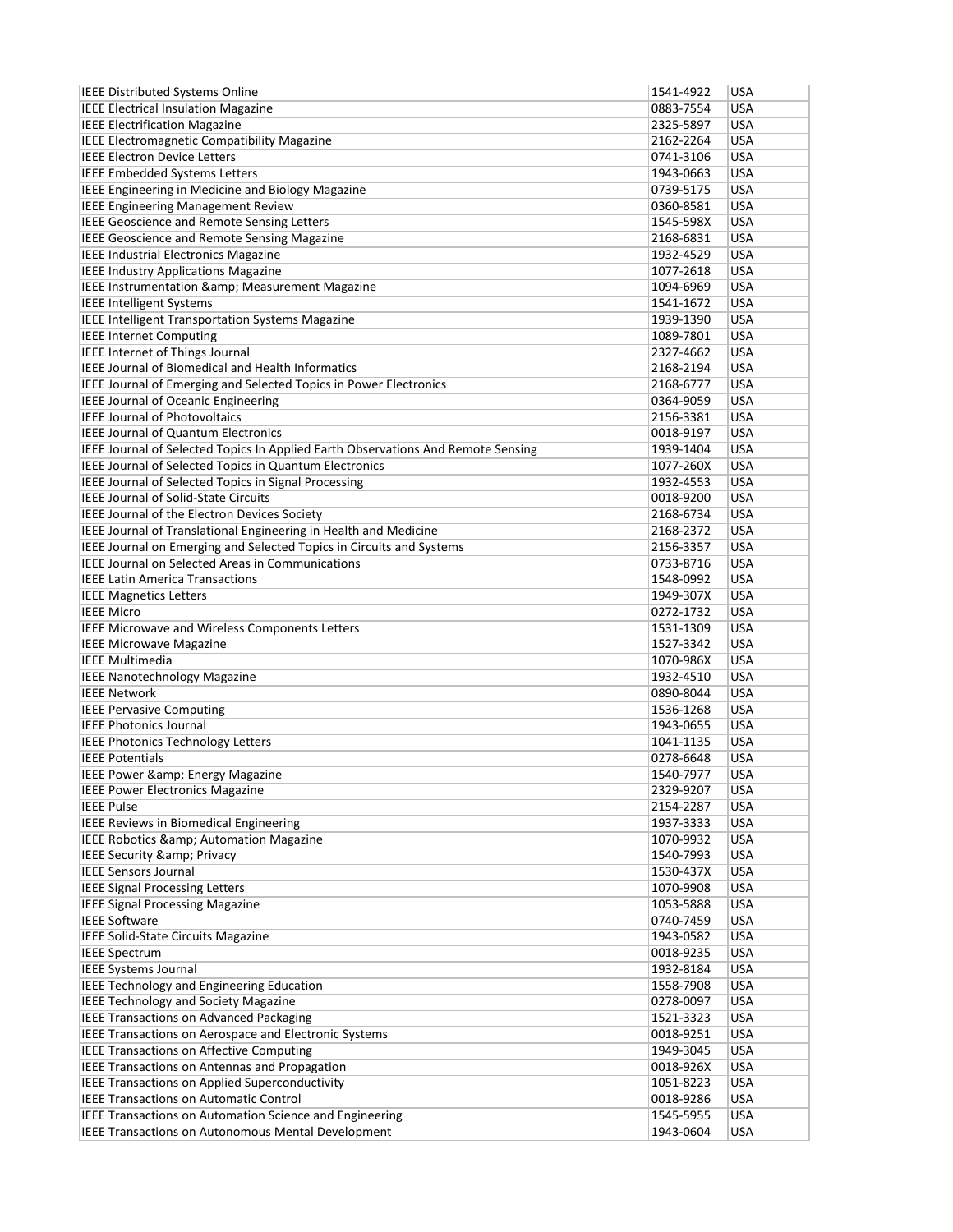| IEEE Transactions on Biomedical Circuits and Systems                                        | 1932-4545 | USA        |
|---------------------------------------------------------------------------------------------|-----------|------------|
| IEEE Transactions on Biomedical Engineering                                                 | 0018-9294 | USA        |
| <b>IEEE Transactions on Broadcasting</b>                                                    | 0018-9316 | USA        |
| IEEE Transactions on Circuits and Systems for Video Technology                              | 1051-8215 | <b>USA</b> |
| IEEE Transactions on Circuits and Systems I: Regular Papers                                 | 1549-8328 | <b>USA</b> |
| IEEE Transactions on Circuits and Systems II: Express Briefs                                | 1549-7747 | USA        |
| <b>IEEE Transactions on Cloud Computing</b>                                                 | 2168-7161 | USA        |
| <b>IEEE Transactions on Communications</b>                                                  | 0090-6778 | <b>USA</b> |
| IEEE Transactions on Components and Packaging Technologies                                  | 1521-3331 | <b>USA</b> |
| IEEE Transactions on Components, Packaging and Manufacturing Technology                     | 2156-3950 | <b>USA</b> |
| IEEE Transactions on Computational Intelligence and AI in Games                             | 1943-068X | USA        |
| IEEE Transactions on Computer-Aided Design of Integrated Circuits and Systems               | 0278-0070 | <b>USA</b> |
| <b>IEEE Transactions on Computers</b>                                                       | 0018-9340 | <b>USA</b> |
| <b>IEEE Transactions on Consumer Electronics</b>                                            | 0098-3063 | <b>USA</b> |
| IEEE Transactions on Control of Network Systems                                             | 2325-5870 | <b>USA</b> |
| IEEE Transactions on Control Systems Technology                                             | 1063-6536 | <b>USA</b> |
| <b>IEEE Transactions on Cybernetics</b>                                                     | 2168-2267 | <b>USA</b> |
|                                                                                             | 1545-5971 | <b>USA</b> |
| IEEE Transactions on Dependable and Secure Computing                                        |           |            |
| IEEE Transactions on Device and Materials Reliability                                       | 1530-4388 | <b>USA</b> |
| IEEE Transactions on Dielectrics and Electrical Insulation                                  | 1070-9878 | <b>USA</b> |
| <b>IEEE Transactions on Education</b>                                                       | 0018-9359 | USA        |
| IEEE Transactions on Electromagnetic Compatibility                                          | 0018-9375 | USA        |
| IEEE Transactions on Electron Devices                                                       | 0018-9383 | USA        |
| IEEE Transactions on Electronics Packaging Manufacturing                                    | 1521-334X | <b>USA</b> |
| IEEE Transactions on Emerging Topics in Computing                                           | 2168-6750 | <b>USA</b> |
| IEEE Transactions on Energy Conversion                                                      | 0885-8969 | USA        |
| <b>IEEE Transactions on Engineering Management</b>                                          | 0018-9391 | USA        |
| IEEE Transactions on Evolutionary Computation                                               | 1089-778X | USA        |
| <b>IEEE Transactions on Fuzzy Systems</b>                                                   | 1063-6706 | <b>USA</b> |
| <b>IEEE Transactions on Geoscience and Remote Sensing</b>                                   | 0196-2892 | USA        |
| <b>IEEE Transactions on Haptics</b>                                                         | 1939-1412 | <b>USA</b> |
| <b>IEEE Transactions on Human-Machine Systems</b>                                           | 2168-2291 | USA        |
| IEEE Transactions on Image Processing                                                       | 1057-7149 | <b>USA</b> |
| <b>IEEE Transactions on Industrial Electronics</b>                                          | 0278-0046 | USA        |
| <b>IEEE Transactions on Industrial Informatics</b>                                          | 1551-3203 | <b>USA</b> |
| IEEE Transactions on Industry Applications                                                  | 0093-9994 | <b>USA</b> |
| IEEE Transactions on Information Forensics and Security                                     | 1556-6013 | <b>USA</b> |
| <b>IEEE Transactions on Information Theory</b>                                              | 0018-9448 | USA        |
| IEEE Transactions on Instrumentation and Measurement                                        | 0018-9456 | <b>USA</b> |
| IEEE Transactions on Intelligent Transportation Systems                                     | 1524-9050 | <b>USA</b> |
| IEEE Transactions on Knowledge and Data Engineering                                         | 1041-4347 | <b>USA</b> |
| <b>IEEE Transactions on Learning Technologies</b>                                           | 1939-1382 | <b>USA</b> |
| <b>IEEE Transactions on Magnetics</b>                                                       | 0018-9464 | <b>USA</b> |
| IEEE Transactions on Medical Imaging                                                        | 0278-0062 | <b>USA</b> |
| IEEE Transactions on Microwave Theory and Techniques                                        | 0018-9480 | USA        |
| <b>IEEE Transactions on Mobile Computing</b>                                                | 1536-1233 | <b>USA</b> |
| <b>IEEE Transactions on Multimedia</b>                                                      | 1520-9210 | <b>USA</b> |
| <b>IEEE Transactions on Nanobioscience</b>                                                  |           |            |
|                                                                                             | 1536-1241 | <b>USA</b> |
| IEEE Transactions on Nanotechnology                                                         | 1536-125X | <b>USA</b> |
| IEEE Transactions on Network and Service Management                                         | 1932-4537 | <b>USA</b> |
| IEEE Transactions on Neural Networks and Learning Systems                                   | 2162-237X | <b>USA</b> |
| IEEE Transactions on Neural Systems and Rehabilitation Engineering                          | 1534-4320 | <b>USA</b> |
| <b>IEEE Transactions on Nuclear Science</b>                                                 | 0018-9499 | <b>USA</b> |
| IEEE Transactions on Parallel and Distributed Systems                                       |           | <b>USA</b> |
|                                                                                             | 1045-9219 |            |
| IEEE Transactions on Pattern Analysis and Machine Intelligence                              | 0162-8828 | USA        |
| <b>IEEE Transactions on Plasma Science</b>                                                  | 0093-3813 | <b>USA</b> |
| IEEE Transactions on Power Delivery                                                         | 0885-8977 | <b>USA</b> |
| <b>IEEE Transactions on Power Electronics</b>                                               | 0885-8993 | <b>USA</b> |
| IEEE Transactions on Power Systems                                                          | 0885-8950 | <b>USA</b> |
| IEEE Transactions on Professional Communication                                             | 0361-1434 | <b>USA</b> |
| <b>IEEE Transactions on Reliability</b>                                                     | 0018-9529 | <b>USA</b> |
| <b>IEEE Transactions on Robotics</b>                                                        | 1552-3098 | <b>USA</b> |
|                                                                                             | 0894-6507 | <b>USA</b> |
| IEEE Transactions on Semiconductor Manufacturing<br>IEEE Transactions on Services Computing | 1939-1374 | <b>USA</b> |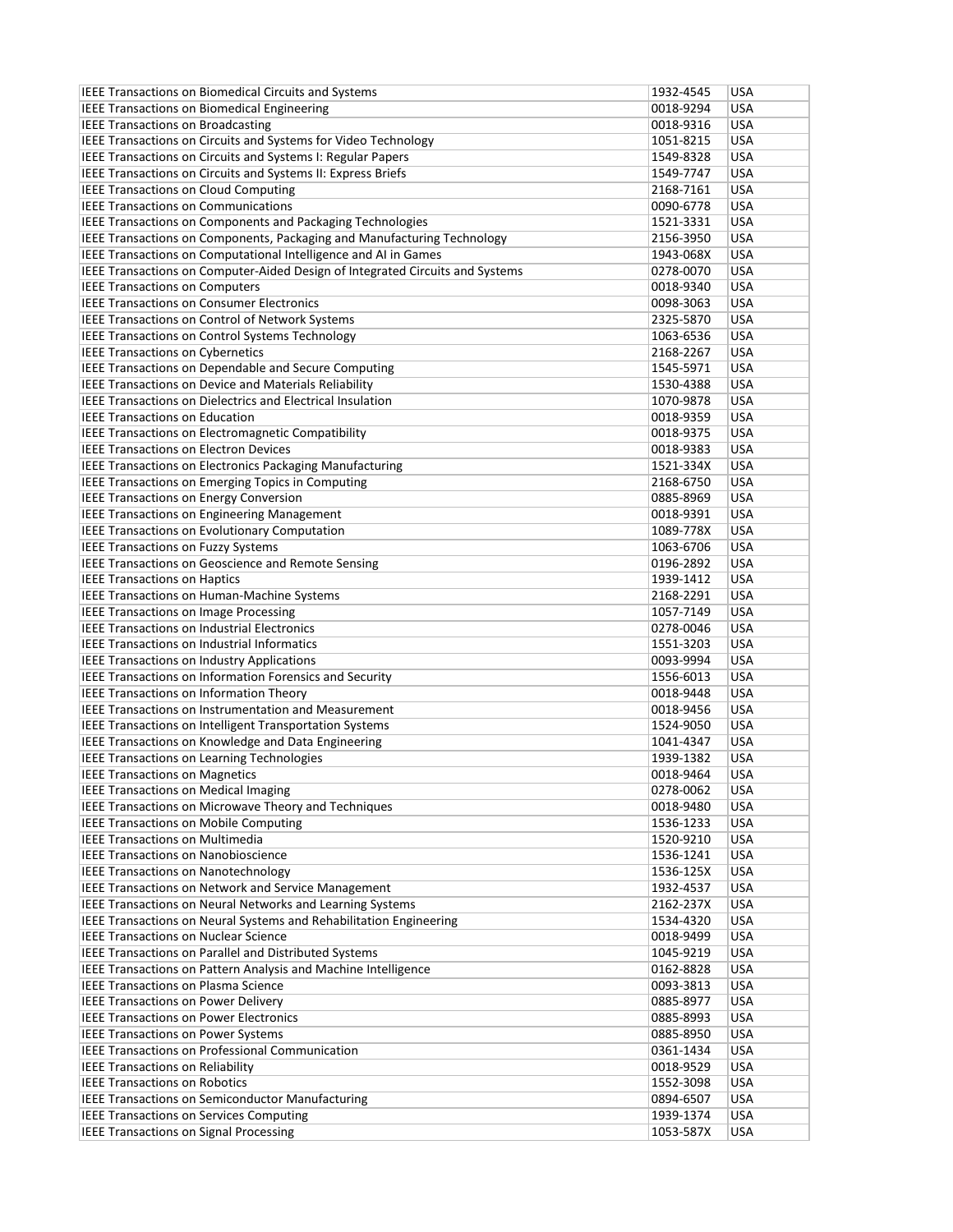| <b>IEEE Transactions on Smart Grid</b>                                                  | 1949-3053              | USA         |
|-----------------------------------------------------------------------------------------|------------------------|-------------|
| IEEE Transactions on Software Engineering                                               | 0098-5589              | <b>USA</b>  |
| IEEE Transactions on Sustainable Energy                                                 | 1949-3029              | USA         |
| IEEE Transactions on Systems, Man, and Cybernetics: Systems                             | 2168-2216              | USA         |
| IEEE Transactions on Terahertz Science and Technology                                   | 2156-342X              | <b>USA</b>  |
| IEEE Transactions on Ultrasonics, Ferroelectrics and Frequency Control                  | 0885-3010              | <b>USA</b>  |
| IEEE Transactions on Vehicular Technology                                               | 0018-9545              | USA         |
| IEEE Transactions on Very Large Scale Integration (VLSI) Systems                        | 1063-8210              | <b>USA</b>  |
|                                                                                         |                        |             |
| IEEE Transactions on Visualization and Computer Graphics                                | 1077-2626              | USA         |
| IEEE Transactions on Wireless Communications                                            | 1536-1276              | USA         |
| IEEE Vehicular Technology Magazine                                                      | 1556-6072              | USA         |
| <b>IEEE Wireless Communications</b>                                                     | 1536-1284              | <b>USA</b>  |
| <b>IEEE Wireless Communications Letters</b>                                             | 2162-2337              | USA         |
| IEEE Women in Engineering Magazine                                                      | 1942-065X              | USA         |
| IEEE/ACM Transactions on Audio, Speech and Language Processing                          | 2329-9290              | <b>USA</b>  |
| IEEE/ACM Transactions on Computational Biology and Bioinformatics                       | 1545-5963              | <b>USA</b>  |
| IEEE/ACM Transactions on Networking                                                     | 1063-6692              | <b>USA</b>  |
| IEEE/ASME Transactions on Mechatronics                                                  | 1083-4435              | <b>USA</b>  |
| IEEE/OSA Journal of Optical Communications and Networking                               | 1943-0620              | USA         |
| IEEE-RITA Latin American Learning Technologies Journal                                  | 1932-8540              | <b>USA</b>  |
| IEEJ Transactions on Electrical and Electronic Engineering                              | 1931-4973              | <b>USA</b>  |
| <b>IEEMA Journal</b>                                                                    | 0970-2946              | India       |
| <b>IEICE Electronics Express</b>                                                        | 1349-2543              | Japan       |
| <b>IEICE Transactions on Communications</b>                                             | 0916-8516              | Japan       |
| <b>IEICE Transactions on Communications (Japanese Edition)</b>                          | 1344-4697              | Japan       |
| <b>IEICE Transactions on Electronics</b>                                                | 0916-8524              | Japan       |
| IEICE Transactions on Fundamentals of Electronics, Communications and Computer Sciences | 0916-8508              | Japan       |
| IEICE Transactions on Information and Systems                                           | 0916-8532              | Japan       |
| IEICE Transactions on Information and Systems (Japanese Edition)                        | 1880-4535              | Japan       |
| IES Journal Part A: Civil & Structural Engineering                                      | 1937-3260              | USA         |
| <b>IET Biometrics</b>                                                                   | 2047-4938              | UK          |
|                                                                                         |                        | UK          |
| IET Circuits, Devices & Systems                                                         | 1751-858X              | UK          |
| <b>IET Communications</b>                                                               | 1751-8628<br>1751-9632 | UK          |
| <b>IET Computer Vision</b>                                                              |                        |             |
| IET Computers & Digital Techniques                                                      | 1751-8601              | UK<br>UK    |
| IET Control Theory & Applications                                                       | 1751-8644              |             |
| <b>IET Electric Power Applications</b>                                                  | 1751-8660              | UK          |
| IET Electrical Systems in Transportation                                                | 2042-9738              | UK          |
| IET Generation, Transmission & Distribution                                             | 1751-8687              | UK          |
| <b>IET Image Processing</b>                                                             | 1751-9659              | UK          |
| <b>IET Information Security</b>                                                         | 1751-8709              | UK          |
| <b>IET Intelligent Transport Systems</b>                                                | 1751-956X              | UK          |
| IET Microwaves, Antennas & Propagation                                                  | 1751-8725              | UK          |
| <b>IET Nanobiotechnology</b>                                                            | 1751-8741              | UK          |
| <b>IET Networks</b>                                                                     | 2047-4954              | UK          |
| <b>IET Optoelectronics</b>                                                              | 1751-8768              | UK          |
| <b>IET Power Electronics</b>                                                            | 1755-4535              | UK          |
| IET Radar, Sonar & Navigation                                                           | 1751-8784              | UK          |
| IET Renewable Power Generation                                                          | 1752-1416              | UK          |
| IET Science, Measurement & Technology                                                   | 1751-8822              | UK          |
| <b>IET Signal Processing</b>                                                            | 1751-9675              | UK          |
| <b>IET Software</b>                                                                     | 1751-8806              | UK          |
| <b>IET Systems Biology</b>                                                              | 1751-8849              | UK          |
| <b>IET Wireless Sensor Systems</b>                                                      | 2043-6386              | UK          |
| <b>IFLA Journal</b>                                                                     | 0340-0352              | Germany     |
| <b>IIE Transactions</b>                                                                 | 0740-817X              | USA         |
| IIE Transactions on Healthcare Systems Engineering                                      | 1948-8300              | UK          |
| IM+io - Fachzeitschrift fur Innovation Organisation und Management                      | 1616-1017              | Germany     |
| IMA Journal of Applied Mathematics                                                      | 0272-4960              | UK          |
| IMA Journal of Mathematical Control and Information                                     | 0265-0754              | UK          |
| Image Analysis & Stereology                                                             | 1580-3139              | Slovenia    |
| Image and Vision Computing                                                              | 0262-8856              | Netherlands |
| Image processing & Communication                                                        | 1425-140X              | Poland      |
| Imaging Science and Photochemistry                                                      | 1674-0475              | China       |
| Imaging Science Journal                                                                 | 1368-2199              | UK          |
|                                                                                         |                        |             |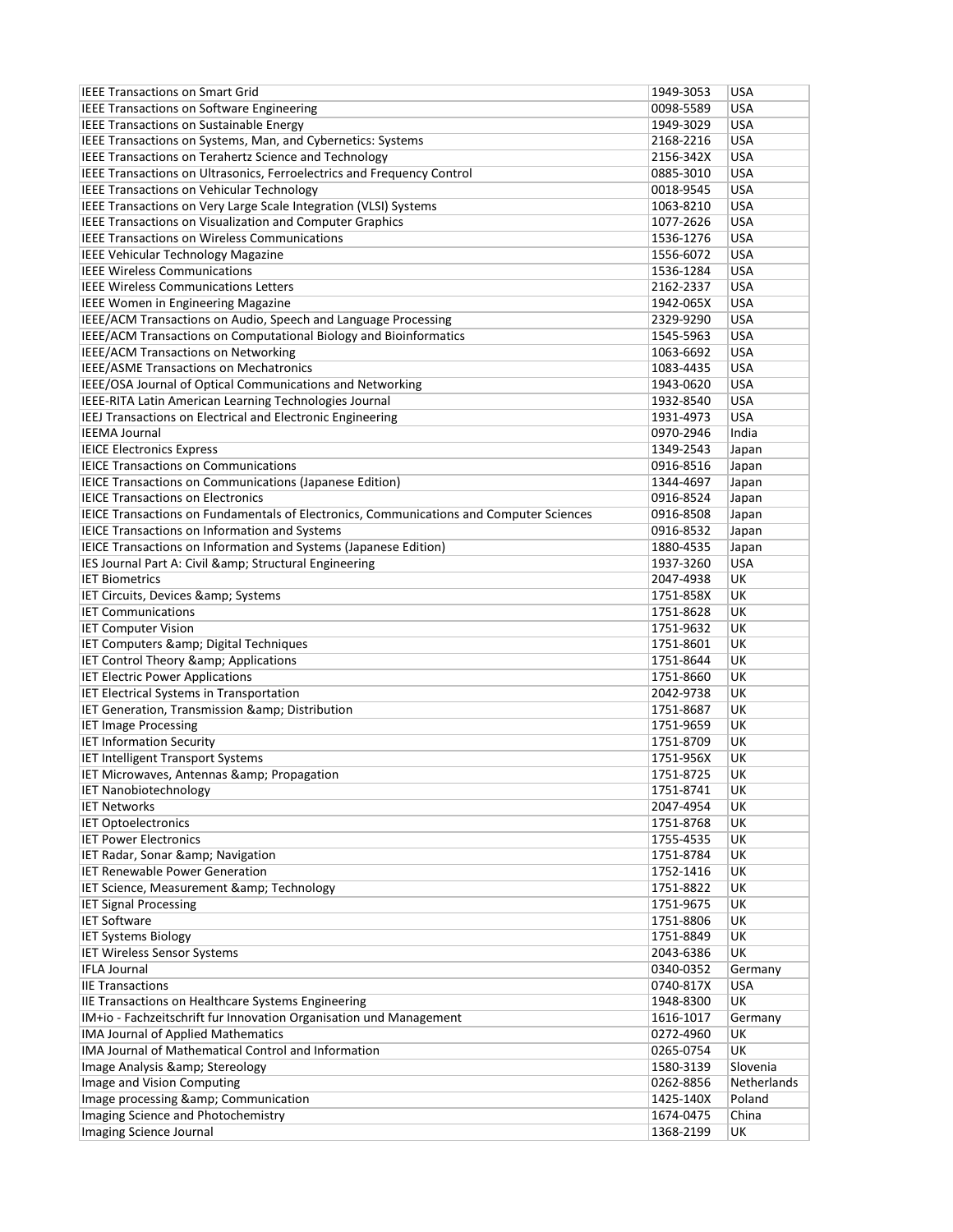| In Silico Biology                                           | 1386-6338              | Netherlands             |
|-------------------------------------------------------------|------------------------|-------------------------|
| <b>Indian Chemical Engineer</b>                             | 0019-4506              | UK                      |
| Indian Growth and Development Review                        | 1753-8254              | UK                      |
| Indian Journal of Chemical Technology                       | 0971-457X              | India                   |
| Indian Journal of Engineering and Materials Sciences        | 0971-4588              | India                   |
| Indian Journal of Geo-Marine Sciences                       | 0379-5136              | India                   |
| Indian Journal of Physics                                   | 0973-1458              | India                   |
| Indian Journal of Pure and Applied Mathematics              | 0019-5588              | India                   |
| Indian Journal of Pure and Applied Physics                  | 0019-5596              | India                   |
| Indian Journal of Radio & Space Physics                     | 0367-8393              | India                   |
| <b>Industrial and Commercial Training</b>                   | 0019-7858              | UK                      |
| Industrial and Corporate Change                             | 0960-6491              | UK                      |
| <b>Industrial Automatic Control Systems and Controllers</b> | 1561-1531              | Russia                  |
| <b>Industrial Crops and Products</b>                        | 0926-6690              | Netherlands             |
| Industrial Engineering and Management                       | 1007-5429              | China                   |
| Industrial Engineering Journal                              | 1007-7375              | China                   |
| <b>Industrial Health</b>                                    | 0019-8366              | Japan                   |
| <b>Industrial Heating</b>                                   | 0019-8374              | <b>USA</b>              |
| <b>Industrial Law Journal</b>                               | 0305-9332              | UK                      |
| Industrial Lubrication and Tribology                        | 0036-8792              | UK                      |
| Industrial Management & Data Systems                        | 0263-5577              | UK                      |
| <b>Industrial Marketing Management</b>                      | 0019-8501              | <b>USA</b>              |
| <b>Industrial Robot</b>                                     | 0143-991X              | UK                      |
| <b>Industrie Management</b>                                 | 1434-1980              | Germany                 |
| Industry and Mine Automation                                | 1671-251X              | China                   |
| <b>Industry Week</b>                                        | 0039-0895              | <b>USA</b>              |
| Info                                                        | 1463-6697              | UK                      |
| INFOCOMP Journal of Computer Science                        | 1807-4545              | <b>Brazil</b><br>Canada |
| <b>INFOR: Information Systems and Operational Research</b>  | 0315-5986              | Slovenia                |
| Informacije MIDEM                                           | 0352-9045              | Chile                   |
| <b>Informacion Tecnologica</b><br>Informatica               | 0716-8756<br>0350-5596 | Slovenia                |
| Informatica                                                 | 0868-4952              | Lithuania               |
| Informatica Economica                                       | 1453-1305              | Romania                 |
| <b>Informatics</b>                                          | 1816-0301              | <b>Belarus</b>          |
| Informatics for Health and Social Care                      | 1753-8157              | UK                      |
| Informatics in Education                                    | 1648-5831              | Lithuania               |
| Information                                                 | 2078-2489              | Switzerland             |
| Information & Communications Technology Law                 | 1360-0834              | UK                      |
| <b>Information Age</b>                                      | 1359-4214              | UK                      |
| Information and Computation                                 | 0890-5401              | <b>USA</b>              |
| <b>Information and Control</b>                              | 1002-0411              | China                   |
| Information and Management                                  | 0378-7206              | Netherlands             |
| Information and Media Technologies                          | 1881-0896              | Japan                   |
| Information and Organization                                | 1471-7727              | UK                      |
| Information and Software Technology                         | 0950-5849              | Netherlands             |
| Information Design Journal                                  | 0142-5471              | Netherlands             |
| <b>Information Display</b>                                  | 0362-0972              | <b>USA</b>              |
| Information Economics and Policy                            | 0167-6245              | Netherlands             |
| <b>Information Fusion</b>                                   | 1566-2535              | <b>USA</b>              |
| <b>Information Management</b>                               | 1535-2897              | <b>USA</b>              |
| Information Management & Computer Security                  | 0968-5227              | UK                      |
| <b>Information Polity</b>                                   | 1570-1255              | Netherlands             |
| Information Processing & Management                         | 0306-4573              | UK                      |
| <b>Information Processing Letters</b>                       | 0020-0190              | Netherlands             |
| <b>Information Research</b>                                 | 1368-1613              | UK                      |
| Information Resources Management Journal                    | 1040-1628              | <b>USA</b>              |
| <b>Information Retrieval</b>                                | 1386-4564              | Netherlands             |
| <b>Information Safety Problems</b>                          |                        | Russia                  |
| <b>Information Sciences</b>                                 | 0020-0255              | <b>USA</b>              |
| Information Security Journal: A Global Perspective          | 1939-3555              | UK                      |
| Information Services & Use                                  | 0167-5265              | Netherlands             |
| <b>Information Society</b>                                  | 0197-2243              | <b>USA</b>              |
| <b>Information Studies</b>                                  | 0971-6726              | India                   |
| <b>Information Systems</b>                                  | 0306-4379              | UK                      |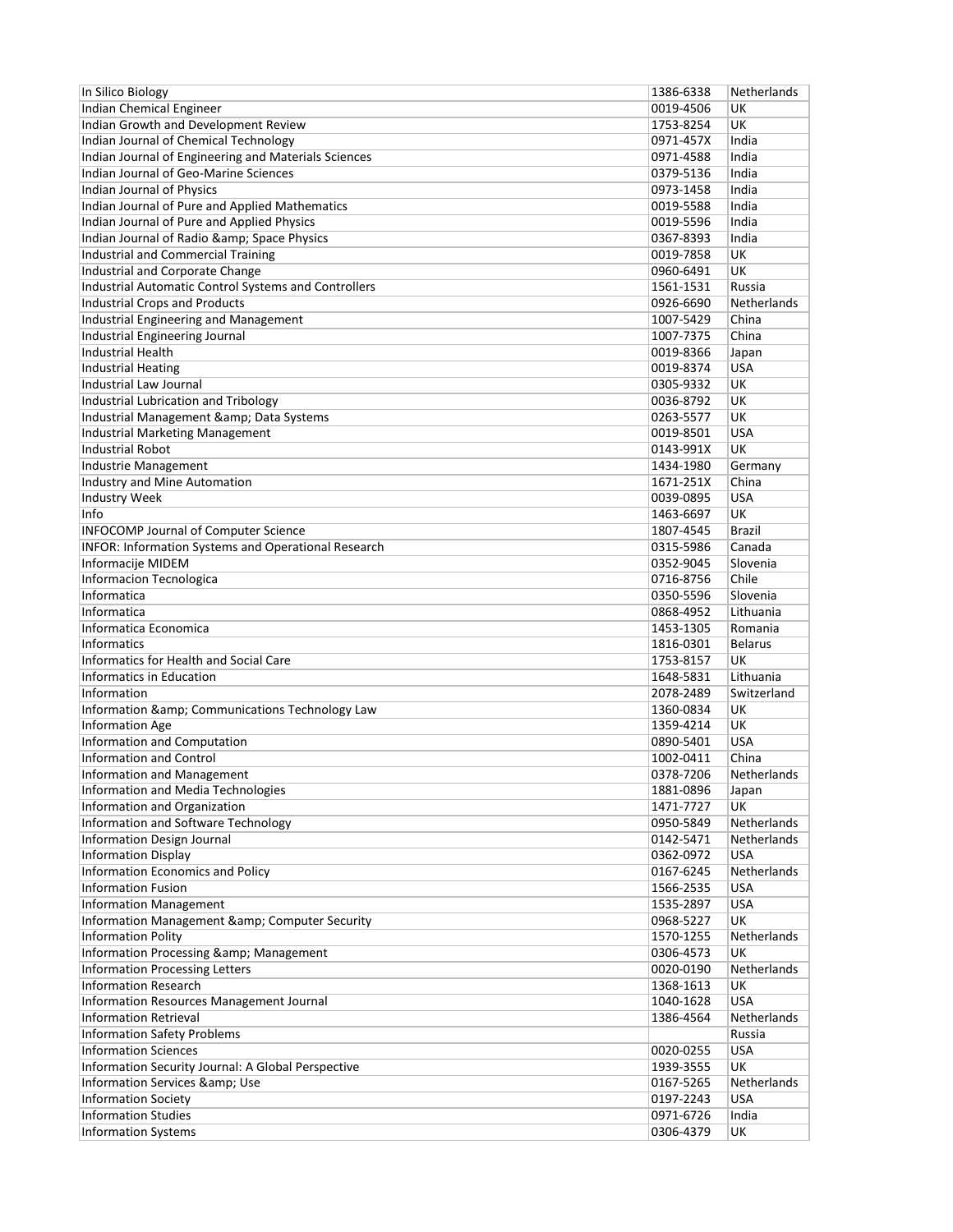| Information Systems and e-Business Management                       | 1617-9846              | Germany            |
|---------------------------------------------------------------------|------------------------|--------------------|
| <b>Information Systems Frontiers</b>                                | 1387-3326              | <b>USA</b>         |
| Information Systems Journal                                         | 1350-1917              | UK                 |
| Information Systems Management                                      | 1058-0530              | UK                 |
| <b>Information Systems Security</b>                                 | 1065-898X              | <b>USA</b>         |
| <b>Information Technologies</b>                                     | 1684-6400              | Russia             |
| Information Technology & Management                                 | 1385-951X              | Netherlands        |
| Information Technology & People                                     | 0959-3845              | UK                 |
| Information Technology and Control                                  | 1392-124X              | Lithuania          |
| Information Technology for Development                              | 0268-1102              | UK                 |
| Information Technology Journal                                      | 1812-5638              | Pakistan           |
| <b>Information Technology Management</b>                            | 1080-286X              | USA                |
| <b>Information Today</b>                                            | 8755-6286              | USA                |
| Information, Communication & Society                                | 1369-118X              | UK                 |
| Information. Wissenschaft und Praxis                                | 1434-4653              | Germany            |
| Information.Knowledge.Systems Management                            | 1389-1995              | Netherlands        |
| Information-Measuring and Control Systems                           | 2070-0814              | <b>Russia</b>      |
| <b>INFORMS Transactions on Education</b>                            | 1532-0545              | <b>USA</b>         |
| Infotrend                                                           | 1653-0225              | Sweden             |
| Infrared and Laser Engineering                                      | 1007-2276              | China              |
| Infrared Physics & Technology                                       | 1350-4495              | <b>Netherlands</b> |
| Ingenieria e Investigacion                                          | 0120-5609              | Colombia           |
| Ingenieria Mecanica                                                 | 1815-5944              | Cuba               |
| Ingenieria y Ciencia                                                | 1794-9165              | Colombia           |
| Ingenieria y Competitividad                                         | 0123-3033              | Colombia           |
| Ingenierie des systemes d'information                               | 1633-1311              | France             |
| Ingineria Automobilului                                             | 1842-4074              | Romania            |
| Innovations in Education and Teaching International                 | 1470-3297              | UK                 |
| Innovations in Systems and Software Engineering                     | 1614-5046              | Germany            |
| Inorganic Chemistry Communications                                  | 1387-7003              | Netherlands        |
| Inorganic Materials                                                 | 0020-1685              | <b>Russia</b>      |
| Inorganic Materials: Applied Research                               | 2075-1133              | Netherlands        |
| Insight - Non-Destructive Testing and Condition Monitoring          | 1354-2575              | UK                 |
| Instrument Techniques and Sensor                                    | 1002-1841              | China              |
| <b>Instrumentation Science and Technology</b>                       | 1073-9149              | UK                 |
| Instruments and Experimental Techniques                             | 0020-4412              | Russia             |
| Instruments and Systems: Monitoring, Control, and Diagnostics       | 2073-0004              | Russia             |
| <b>Insulating Materials</b>                                         | 1009-9239              | China              |
| Insurance Mathematics & Economics                                   | 0167-6687              | Netherlands        |
| <b>InTech</b>                                                       | 0192-303X              | <b>USA</b>         |
| Integrated Computer-Aided Engineering                               | 1069-2509              | Netherlands        |
| <b>Integrated Ferroelectrics</b>                                    | 1058-4587              | USA                |
| Integrating Materials and Manufacturing Innovation                  | 2193-9764              | <b>USA</b>         |
| Integration, The VLSI Journal                                       | 0167-9260              | Netherlands        |
| Integrative Biology                                                 | 1757-9694              | UK                 |
| Intekhnia                                                           | 1900-7612              | Colombia           |
| Intel Technology Journal                                            | 1535-864X              | <b>USA</b>         |
| <b>Intellectus</b>                                                  | 1810-7079              | Moldova            |
| Intelligent Buildings International                                 | 1750-8975              | UK                 |
| Intelligent Data Analysis                                           | 1088-467X              | Netherlands        |
| Intelligent Decision Technologies                                   | 1872-4981              | Netherlands        |
| Intelligent Systems in Accounting, Finance and Management           | 1055-615X              | UK                 |
| Interacting with Computers                                          | 0953-5438              | UK                 |
| Interactions                                                        | 1072-5520              | <b>USA</b>         |
| <b>Interactive Learning Environments</b>                            | 1049-4820              | UK                 |
| <b>Interactive Technology and Smart Education</b>                   | 1741-5659              | UK                 |
| Interdisciplinary Journal of e-Learning and Learning Objects        | 1552-2237              | <b>USA</b>         |
| Interdisciplinary Journal of Information, Knowledge, and Management | 1555-1229              | <b>USA</b>         |
| <b>Interdisciplinary Science Reviews</b>                            | 0308-0188              | UK                 |
| Interlending & Document Supply<br>Intermetallics                    | 0264-1615              | UK                 |
| <b>Internal Auditor</b>                                             | 0966-9795<br>0020-5745 | UK<br><b>USA</b>   |
| <b>International Applied Mechanics</b>                              | 1063-7095              | <b>USA</b>         |
| International Communications in Heat and Mass Transfer              | 0735-1933              | UK                 |
| International Entrepreneurship and Management Journal               | 1554-7191              | Netherlands        |
|                                                                     |                        |                    |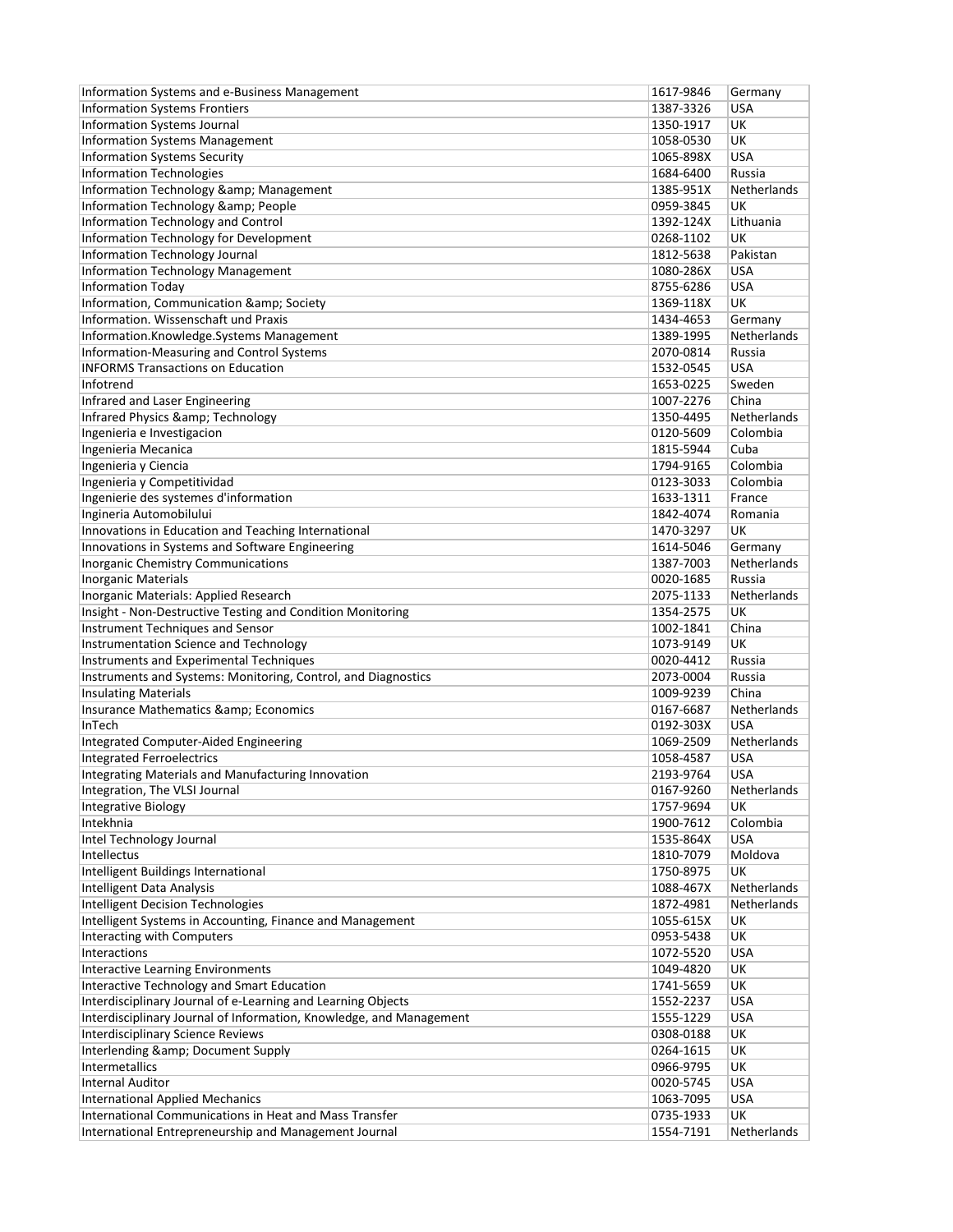| International Geology Review                                                                              | 0020-6814              | UK                       |
|-----------------------------------------------------------------------------------------------------------|------------------------|--------------------------|
| International Heat Treatment & Surface Engineering                                                        | 1749-5148              | UK                       |
| International Information and Library Review                                                              | 1057-2317              | UK                       |
| International Journal for Computational Methods in Engineering Science and Mechanics                      | 1550-2287              | <b>USA</b>               |
| International Journal for Multiscale Computational Engineering                                            | 1543-1649              | <b>USA</b>               |
| International Journal for Numerical and Analytical Methods in Geomechanics                                | 0363-9061              | UK                       |
| International Journal for Numerical Methods in Biomedical Engineering                                     | 2040-7939              | UK                       |
| International Journal for Numerical Methods in Engineering                                                | 0029-5981              | UK                       |
| International Journal for Numerical Methods in Fluids                                                     | 0271-2091              | UK                       |
| International Journal for the History of Engineering & Technology                                         | 1758-1206              | UK                       |
| International Journal of 3-D Information Modeling                                                         | 2156-1710              | <b>USA</b>               |
| International Journal of Abrasive Technology                                                              | 1752-2641              | Switzerland              |
| International Journal of Accounting                                                                       | 0020-7063              | <b>UK</b>                |
| International Journal of Accounting Information Systems                                                   | 1467-0895              | <b>USA</b>               |
| International Journal of Accounting, Auditing and Performance Evaluation                                  | 1740-8008              | Switzerland              |
| International Journal of Actor-Network Theory and Technological Innovation                                | 1942-535X              | <b>USA</b>               |
| International Journal of Ad Hoc and Ubiquitous Computing                                                  | 1743-8225              | Switzerland              |
| International Journal of Adaptive Control and Signal Processing                                           | 0890-6327              | UK                       |
| International Journal of Adaptive, Resilient and Autonomic Systems                                        | 1947-9220              | <b>USA</b>               |
| International Journal of Adhesion and Adhesives                                                           | 0143-7496              | UK                       |
| International Journal of Adult Vocational Education and Technology                                        | 1947-8607              | <b>USA</b>               |
| International Journal of Advanced Computer Science                                                        | 2251-6379              | India                    |
| International Journal of Advanced Computer Science and Applications                                       | 2156-5570              | <b>USA</b>               |
| International Journal of Advanced Design and Manufacturing Technology                                     | 2008-1421              | Iran                     |
| International Journal of Advanced Intelligence Paradigms                                                  | 1755-0386              | Switzerland              |
| International Journal of Advanced Manufacturing Technology                                                | 0268-3768              | UK                       |
| International Journal of Advanced Mechatronic Systems                                                     | 1756-8412              | Switzerland              |
| International Journal of Advanced Networking and Applications                                             | 0975-0282              | India                    |
| International Journal of Advanced Operations Management                                                   | 1758-938X              | Switzerland              |
| International Journal of Advanced Pervasive and Ubiquitous Computing                                      | 1937-965X              | <b>USA</b>               |
| International Journal of Advanced Research in Artificial Intelligence                                     | 2165-4050              | <b>USA</b>               |
| International Journal of Advanced Structural Engineering                                                  | 2008-3556              | Germany                  |
| International Journal of Advanced Studies in Computer Science and Engineering                             | 2278-7917              | India                    |
| International Journal of Advancements in Computing Technology                                             | 2005-8039              | South Korea              |
| International Journal of Advances in Engineering Sciences and Applied Mathematics                         | 0975-0770              | India                    |
| International Journal of Aeroacoustics                                                                    | 1475-472X              | <b>UK</b>                |
| International Journal of Aerodynamics                                                                     | 1743-5447              | Switzerland              |
| International Journal of Aerospace Engineering                                                            | 1687-5966              | <b>USA</b>               |
| International Journal of Agent Technologies and Systems                                                   | 1943-0744              | <b>USA</b>               |
| International Journal of Agent-Oriented Software Engineering                                              | 1746-1375              | Switzerland              |
| International Journal of Agile and Extreme Software Development                                           | 1743-5137              | Switzerland              |
| International Journal of Agile Systems and Management                                                     | 1741-9174              | Switzerland              |
| International Journal of Agricultural and Biological Engineering                                          | 1934-6344              | China                    |
| International Journal of Agricultural and Environmental Information Systems                               | 1947-3192              | <b>USA</b>               |
| International Journal of Agricultural Resources, Governance and Ecology                                   | 1462-4605              | Switzerland              |
| International Journal of Air-Conditioning and Refrigeration                                               | 2010-1325              | Singapore                |
| International Journal of Algebra and Computation                                                          | 0218-1967              | Singapore                |
| International Journal of Ambient Computing and Intelligence                                               | 1941-6237              | <b>USA</b>               |
| International Journal of Ambient Energy                                                                   | 0143-0750<br>1521-4672 | UK                       |
| International Journal of an Emerging Transdiscipline<br>International Journal of Antennas and Propagation | 1687-5869              | <b>USA</b><br><b>USA</b> |
| International Journal of Applied Ceramic Technology                                                       | 1546-542X              | <b>USA</b>               |
| International Journal of Applied Cryptography                                                             | 1753-0563              | Switzerland              |
| International Journal of Applied Decision Sciences                                                        | 1755-8077              | Switzerland              |
| International Journal of Applied Electromagnetics and Mechanics                                           | 1383-5416              | Netherlands              |
| International Journal of Applied Geospatial Research                                                      | 1947-9654              | <b>USA</b>               |
| International Journal of Applied Glass Science                                                            | 2041-1286              | <b>USA</b>               |
| International Journal of Applied Industrial Engineering                                                   | 2155-4153              | <b>USA</b>               |
| International Journal of Applied Logistics                                                                | 1947-9573              | <b>USA</b>               |
| International Journal of Applied Management Science                                                       | 1755-8913              | Switzerland              |
| International Journal of Applied Mathematics and Computer Science                                         | 1641-876X              | Poland                   |
| International Journal of Applied Mechanics                                                                | 1758-8251              | Singapore                |
| International Journal of Applied Mechanics and Engineering                                                | 1425-1655              | Poland                   |
| International Journal of Applied Metaheuristic Computing                                                  | 1947-8283              | <b>USA</b>               |
| International Journal of Applied Physics and Mathematics                                                  | 2010-362X              | Singapore                |
|                                                                                                           |                        |                          |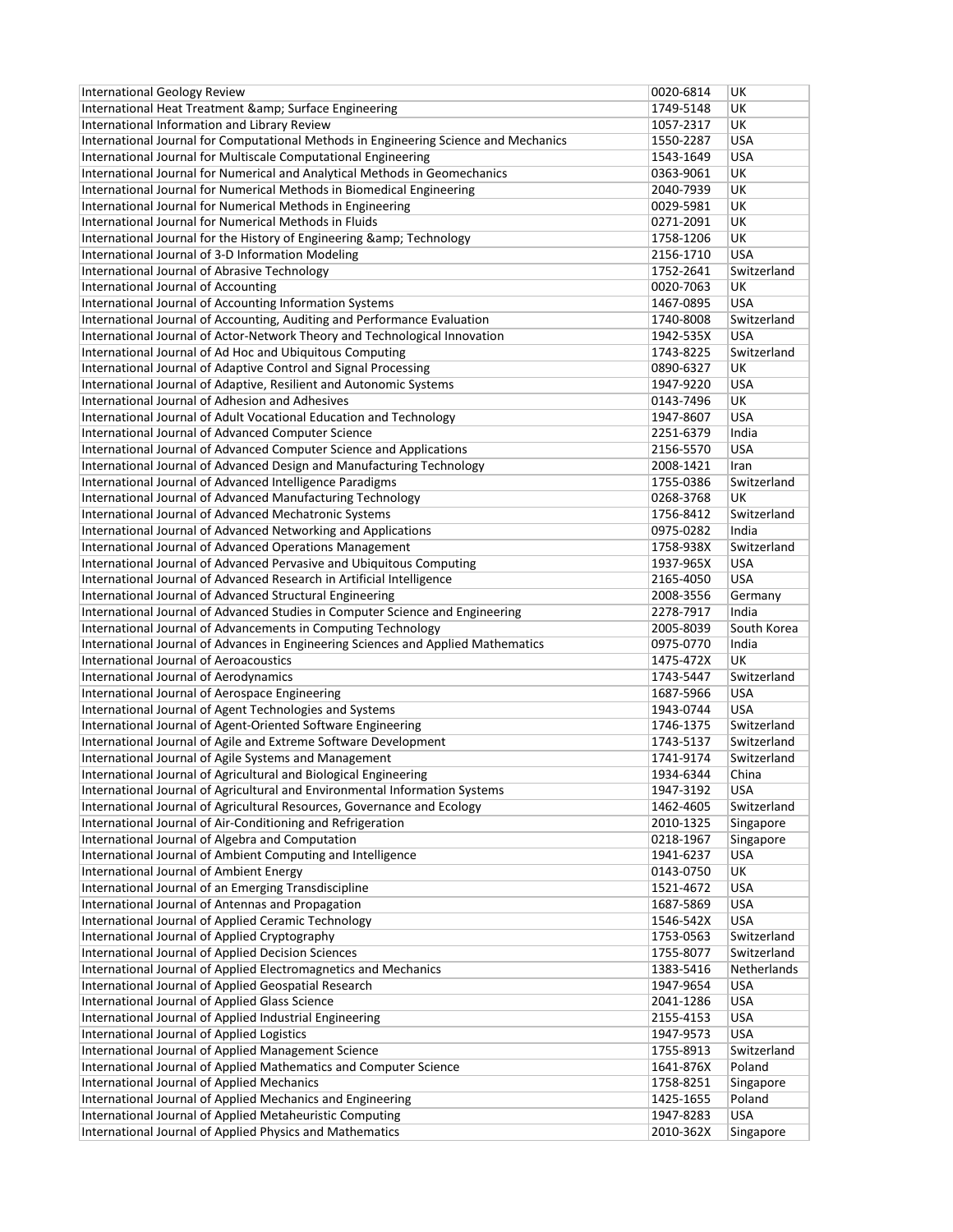| International Journal of Applied Systemic Studies                                                         | 1751-0589              | Switzerland                |
|-----------------------------------------------------------------------------------------------------------|------------------------|----------------------------|
| International Journal of Approximate Reasoning                                                            | 0888-613X              | <b>USA</b>                 |
| International Journal of Architectural Computing                                                          | 1478-0771              | UK                         |
| International Journal of Art, Culture and Design Technologies                                             | 2155-4196              | <b>USA</b>                 |
| International Journal of Artificial Intelligence                                                          | 0974-0635              | India                      |
| International Journal of Artificial Intelligence and Soft Computing                                       | 1755-4950              | Switzerland                |
| International Journal of Artificial Life Research                                                         | 1947-3087              | USA                        |
| International Journal of Arts and Technology                                                              | 1754-8853              | Switzerland                |
| International Journal of Asian Business and Information Management                                        | 1947-9638              | <b>USA</b>                 |
| International Journal of Automation and Computing                                                         | 1476-8186              | Germany                    |
| International Journal of Automation and Control                                                           | 1740-7516              | Switzerland                |
| International Journal of Automation and Smart Technology                                                  | 2223-9766              | Taiwan                     |
| International Journal of Automotive Technology                                                            | 1229-9138              | South Korea                |
| International Journal of Automotive Technology and Management                                             | 1470-9511              | Switzerland                |
| International Journal of Autonomous and Adaptive Communications Systems                                   | 1754-8632              | Switzerland                |
| International Journal of Aviation Technology, Engineering and Management                                  | 2155-6962              | <b>USA</b>                 |
| International Journal of Bifurcation and Chaos in Applied Sciences and Engineering                        | 0218-1274              | Singapore                  |
| International Journal of Bioinformatics Research and Applications                                         | 1744-5485              | Switzerland                |
| International Journal of Bio-Inspired Computation                                                         | 1758-0366              | Switzerland                |
| International Journal of Biomaterials                                                                     | 1687-8787              | USA                        |
| International Journal of Biomaterials Research and Engineering                                            | 1947-3575              | <b>USA</b>                 |
| International Journal of Biomechatronics and Biomedical Robotics                                          | 1757-6792              | Switzerland                |
| International Journal of Biomedical and Clinical Engineering                                              | 2161-1610              | <b>USA</b>                 |
| International Journal of Biomedical Engineering and Technology                                            | 1752-6418              | Switzerland                |
| International Journal of Biomedical Imaging                                                               | 1687-4188              | <b>USA</b>                 |
| International Journal of Biomedical Nanoscience and Nanotechnology<br>International Journal of Biometrics | 1756-0799              | Switzerland<br>Switzerland |
| International Journal of Biotechnology                                                                    | 1755-8301<br>0963-6048 | Switzerland                |
| International Journal of Business and Emerging Markets                                                    | 1753-6219              | Switzerland                |
| International Journal of Business and Globalisation                                                       | 1753-3627              | Switzerland                |
| International Journal of Business and Systems Research                                                    | 1751-200X              | Switzerland                |
| International Journal of Business Competition and Growth                                                  | 2042-3845              | Switzerland                |
| International Journal of Business Continuity and Risk Management                                          | 1758-2164              | Switzerland                |
| International Journal of Business Data Communications and Networking                                      | 1548-0631              | USA                        |
| International Journal of Business Environment                                                             | 1740-0589              | Switzerland                |
| International Journal of Business Excellence                                                              | 1756-0047              | Switzerland                |
| International Journal of Business Governance and Ethics                                                   | 1477-9048              | Switzerland                |
| International Journal of Business Information Systems                                                     | 1746-0972              | Switzerland                |
| International Journal of Business Innovation and Research                                                 | 1751-0252              | Switzerland                |
| International Journal of Business Intelligence and Data Mining                                            | 1743-8187              | Switzerland                |
| International Journal of Business Intelligence Research                                                   | 1947-3591              | <b>USA</b>                 |
| International Journal of Business Performance and Supply Chain Modelling                                  | 1758-9401              | Switzerland                |
| International Journal of Business Performance Management                                                  | 1368-4892              | Switzerland                |
| International Journal of Business Process Integration and Management                                      | 1741-8763              | Switzerland                |
| International Journal of Carbohydrate Chemistry                                                           | 1687-9341              | USA                        |
| International Journal of Cast Metals Research                                                             | 1364-0461              | UK                         |
| International Journal of Chemical Engineering                                                             | 1687-806X              | <b>USA</b>                 |
| International Journal of Chemical Reactor Engineering                                                     | 1542-6580              | Germany                    |
| International Journal of Chemoinformatics and Chemical Engineering                                        | 2155-4110              | USA                        |
| International Journal of Circuit Theory and Applications                                                  | 0098-9886              | UK                         |
| International Journal of Climate Change Strategies and Management                                         | 1756-8692              | UK                         |
| International Journal of Climatology                                                                      | 0899-8418              | UK                         |
| International Journal of Clothing Science and Technology                                                  | 0955-6222              | UK                         |
| International Journal of Cloud Applications and Computing                                                 | 2156-1834              | <b>USA</b>                 |
| International Journal of Cloud Computing                                                                  | 2043-9989              | Switzerland                |
| International Journal of Coal Preparation and Utilization                                                 | 1939-2699              | USA                        |
| International Journal of Cognitive Biometrics                                                             | 2042-6461              | Switzerland                |
| International Journal of Cognitive Informatics and Natural Intelligence                                   | 1557-3958              | USA                        |
| International Journal of Collaborative Enterprise                                                         | 1740-2085              | Switzerland                |
| International Journal of COMADEM                                                                          | 1363-7681              | UK                         |
| International Journal of Commerce and Management                                                          | 1056-9219              | UK                         |
| International Journal of Communication Networks and Distributed Systems                                   | 1754-3916              | Switzerland                |
| International Journal of Communication Networks and Information Security                                  | 2073-607X              | Pakistan                   |
| International Journal of Communication Systems                                                            | 1074-5351              | UK                         |
| International Journal of Complexity in Leadership and Management                                          | 1759-0256              | Switzerland                |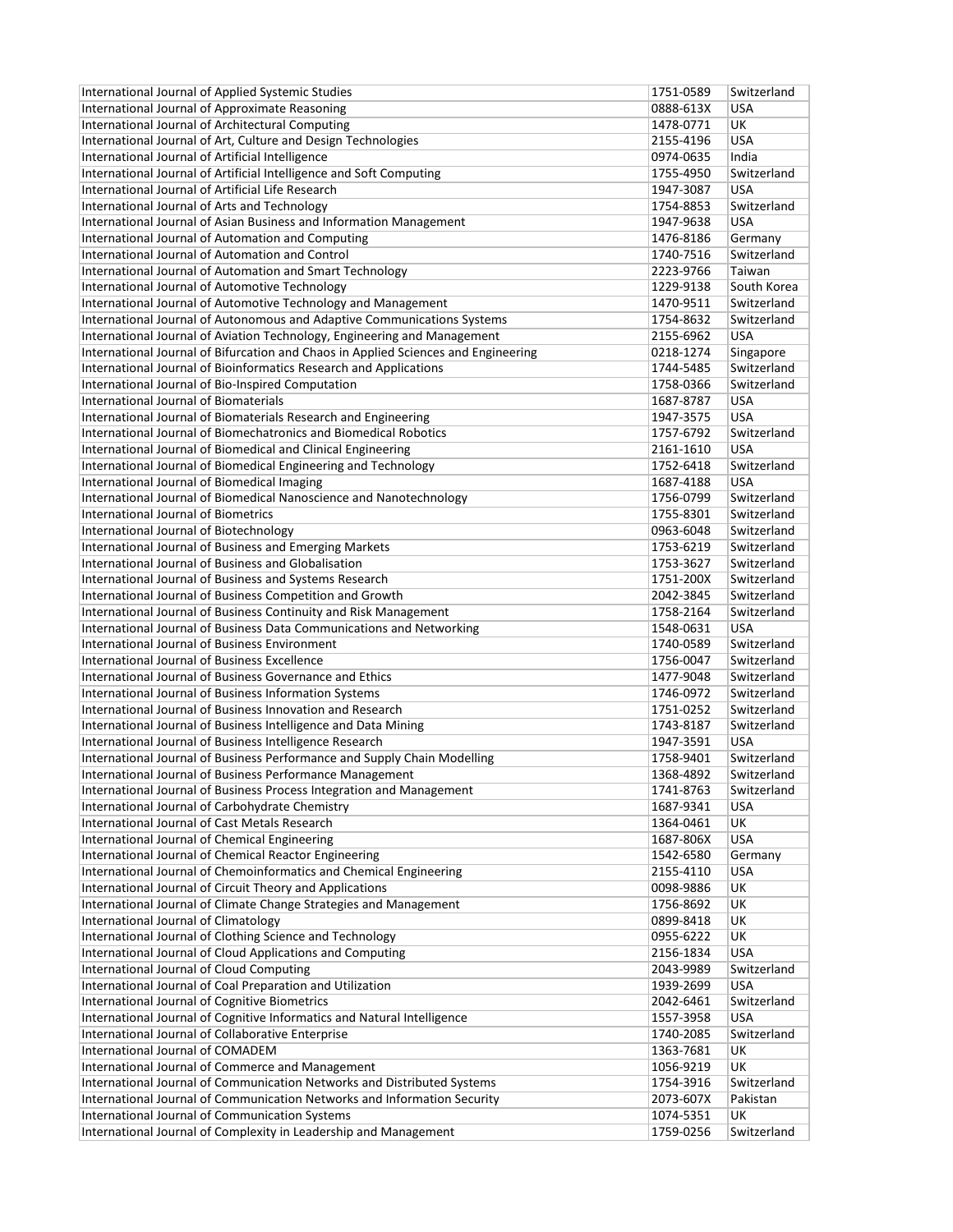| International Journal of Computational Economics and Econometrics                            | 1757-1170 | Switzerland  |
|----------------------------------------------------------------------------------------------|-----------|--------------|
| International Journal of Computational Fluid Dynamics                                        | 1061-8562 | UK           |
| International Journal of Computational Geometry & Applications                               | 0218-1959 | Singapore    |
| International Journal of Computational Intelligence and Applications                         | 1469-0268 | UK           |
|                                                                                              |           |              |
| International Journal of Computational Intelligence in Bioinformatics and Systems Biology    | 1755-8034 | Switzerland  |
| International Journal of Computational Intelligence Studies                                  | 1755-4977 | Switzerland  |
| International Journal of Computational Materials Science and Surface Engineering             | 1753-3465 | Switzerland  |
| International Journal of Computational Methods                                               | 0219-8762 | Singapore    |
| International Journal of Computational Models and Algorithms in Medicine                     | 1947-3133 | USA          |
| International Journal of Computational Science and Engineering                               | 1742-7185 | Switzerland  |
| International Journal of Computational Systems Engineering                                   | 2046-3391 | Switzerland  |
| International Journal of Computer & Information Science                                      | 1525-9293 | USA          |
| International Journal of Computer Aided Engineering and Technology                           | 1757-2657 | Switzerland  |
| International Journal of Computer and Communication Engineering                              | 2010-3743 | Singapore    |
|                                                                                              |           |              |
| International Journal of Computer and Electrical Engineering                                 | 1793-8163 | Singapore    |
| International Journal of Computer and Information Technology                                 | 2279-0764 | India        |
| International Journal of Computer Applications in Technology                                 | 0952-8091 | Switzerland  |
| International Journal of Computer Assisted Radiology and Surgery                             | 1861-6410 | Germany      |
| International Journal of Computer Games Technology                                           | 1687-7047 | USA          |
| International Journal of Computer Information Systems and Industrial Management Applications | 2150-7988 | <b>USA</b>   |
| International Journal of Computer Integrated Manufacturing                                   | 0951-192X | UK           |
| International Journal of Computer Mathematics                                                | 0020-7160 | UK           |
| International Journal of Computer Network and Information Security                           | 2074-9090 | China        |
|                                                                                              |           |              |
| International Journal of Computer Science & Information Technology                           | 0975-4660 | India        |
| International Journal of Computer Systems Science & amp; Engineering                         | 0267-6192 | UK           |
| International Journal of Computer Theory and Engineering                                     | 1793-8201 | Singapore    |
| International Journal of Computer Vision                                                     | 0920-5691 | <b>USA</b>   |
| International Journal of Computer Vision and Image Processing                                | 2155-6997 | <b>USA</b>   |
| International Journal of Computer-Assisted Language Learning and Teaching                    | 2155-7098 | <b>USA</b>   |
| International Journal of Computers and Applications                                          | 1206-212X | <b>USA</b>   |
| International Journal of Computers and Their Applications                                    | 1076-5204 | <b>USA</b>   |
| International Journal of Computers in Healthcare                                             | 1755-3199 | Switzerland  |
|                                                                                              |           |              |
| International Journal of Computer-Supported Collaborative Learning                           | 1556-1607 | <b>USA</b>   |
| International Journal of Computing and Digital Systems                                       | 2210-142X | Saudi Arabia |
| International Journal of Conflict Management                                                 | 1044-4068 | UK           |
| International Journal of Continuing Engineering Education and Life-Long Learning             | 1560-4624 | Switzerland  |
| International Journal of Control                                                             | 0020-7179 | UK           |
| International Journal of Control, Automation, and Systems                                    | 1598-6446 | South Korea  |
| International Journal of Cooperative Information Systems                                     | 0218-8430 | Singapore    |
| International Journal of Corrosion                                                           | 1687-9325 | USA          |
| International Journal of Crashworthiness                                                     | 1358-8265 | UK           |
| International Journal of Creative Interfaces and Computer Graphics                           | 1947-3117 | USA          |
|                                                                                              |           |              |
| International Journal of Critical Computer-Based Systems                                     | 1757-8779 | Switzerland  |
| International Journal of Critical Infrastructures                                            | 1475-3219 | Switzerland  |
| International Journal of Customer Relationship Marketing and Management                      | 1947-9247 | USA          |
| International Journal of Cyber Behavior, Psychology and Learning                             | 2155-7136 | <b>USA</b>   |
| International Journal of Cyber Ethics in Education                                           | 2155-6903 | <b>USA</b>   |
| International Journal of Cyber-Security and Digital Forensics                                | 2305-0012 | China        |
| International Journal of Damage Mechanics                                                    | 1056-7895 | <b>USA</b>   |
| International Journal of Data Analysis Techniques and Strategies                             | 1755-8050 | Switzerland  |
|                                                                                              |           |              |
| International Journal of Data Mining and Bioinformatics                                      | 1748-5673 | Switzerland  |
| International Journal of Data Mining, Modelling and Management                               | 1759-1163 | Switzerland  |
| International Journal of Data Warehousing and Mining                                         | 1548-3924 | <b>USA</b>   |
| International Journal of Decision Sciences, Risk and Management                              | 1753-7169 | Switzerland  |
| International Journal of Decision Support System Technology                                  | 1941-6296 | <b>USA</b>   |
| International Journal of Dependable and Trustworthy Information Systems                      | 1947-9050 | <b>USA</b>   |
| International Journal of Design Engineering                                                  | 1751-5874 | Switzerland  |
| International Journal of Development Issues                                                  | 1446-8956 | UK           |
| International Journal of Differential Equations                                              | 1687-9643 | <b>USA</b>   |
|                                                                                              |           |              |
| International Journal of Digital Content Technology and its Applications                     | 1975-9339 | South Korea  |
| International Journal of Digital Crime and Forensics                                         | 1941-6210 | <b>USA</b>   |
| International Journal of Digital Earth                                                       | 1753-8947 | UK           |
| International Journal of Digital Information and Wireless Communications                     | 2225-658X | China        |
| International Journal of Digital Library Systems                                             | 1947-9077 | <b>USA</b>   |
| International Journal of Digital Literacy and Digital Competence                             | 1947-3494 | USA          |
|                                                                                              |           |              |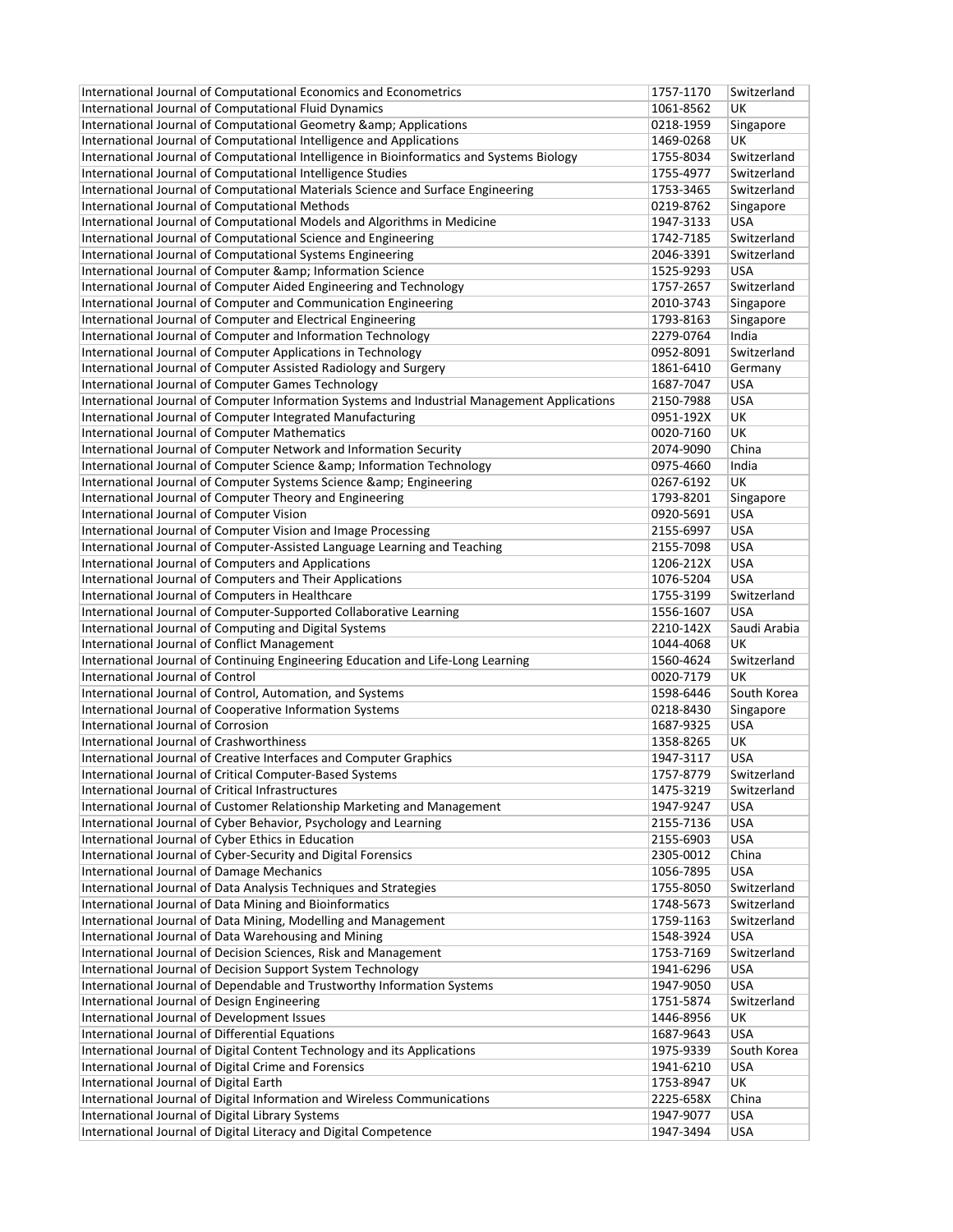| International Journal of Digital Multimedia Broadcasting                                                      | 1687-7578              | <b>USA</b>                 |
|---------------------------------------------------------------------------------------------------------------|------------------------|----------------------------|
| International Journal of Distance Education Technologies                                                      | 1539-3100              | <b>USA</b>                 |
| International Journal of Distributed Sensor Networks                                                          | 1550-1329              | <b>USA</b>                 |
| International Journal of Distributed Systems and Technologies                                                 | 1947-3532              | <b>USA</b>                 |
| International Journal of E-Adoption                                                                           | 1937-9633              | <b>USA</b>                 |
| International Journal of Earth Sciences                                                                       | 1437-3254              | Germany                    |
| International Journal of E-Business Research                                                                  | 1548-1131              | <b>USA</b>                 |
| International Journal of e-Collaboration                                                                      | 1548-3673              | <b>USA</b>                 |
| International Journal of Economics and Business Research                                                      | 1756-9850              | Switzerland                |
| International Journal of e-Education, e-Business, e-Management and e-Learning                                 | 2010-3654              | Singapore                  |
| International Journal of E-Entrepreneurship and Innovation                                                    | 1947-8585              | <b>USA</b>                 |
| International Journal of E-Health and Medical Communications                                                  | 1947-315X              | <b>USA</b>                 |
| International Journal of Electric and Hybrid Vehicles                                                         | 1751-4088              | Switzerland                |
| International Journal of Electrical Engineering                                                               | 1812-3031              | Taiwan                     |
| International Journal of Electrical Engineering Education                                                     | 0020-7209              | UK                         |
| International Journal of Electrical Power & Energy Systems                                                    | 0142-0615              | <b>UK</b>                  |
| International Journal of Electrochemistry                                                                     | 2090-3529              | <b>USA</b>                 |
| International Journal of Electronic Business                                                                  | 1470-6067              | Switzerland                |
| International Journal of Electronic Business Management                                                       | 1728-2047              | Taiwan                     |
| International Journal of Electronic Commerce                                                                  | 1086-4415              | <b>USA</b>                 |
| International Journal of Electronic Customer Relationship Management                                          | 1750-0664              | Switzerland                |
| International Journal of Electronic Democracy                                                                 | 1742-4224              | Switzerland                |
| International Journal of Electronic Finance                                                                   | 1746-0069              | Switzerland                |
| International Journal of Electronic Governance                                                                | 1742-7509              | Switzerland                |
| International Journal of Electronic Government Research                                                       | 1548-3886              | <b>USA</b>                 |
|                                                                                                               |                        |                            |
| International Journal of Electronic Healthcare<br>International Journal of Electronic Marketing and Retailing | 1741-8453<br>1741-1025 | Switzerland<br>Switzerland |
|                                                                                                               |                        |                            |
| International Journal of Electronic Security and Digital Forensics                                            | 1751-911X              | Switzerland                |
| International Journal of Electronic Transport                                                                 | 1742-6952              | Switzerland                |
| International Journal of Electronics                                                                          | 0020-7217              | UK                         |
| International Journal of Embedded and real-time Communication systems                                         | 1947-3176              | <b>USA</b>                 |
| International Journal of Emergency Management                                                                 | 1471-4825              | Switzerland                |
| International Journal of Emerging Electric Power Systems                                                      | 1553-779X              | Germany                    |
| International Journal of Emerging Markets                                                                     | 1746-8809              | UK                         |
| International Journal of Emerging Technologies in Learning                                                    | 1863-0383              | Austria                    |
| International Journal of Energetic Materials and Chemical Propulsion                                          | 2150-766X              | <b>USA</b>                 |
| International Journal of Energy and Environment                                                               | 2076-2895              | Iraq                       |
| International Journal of Energy for a Clean Environment                                                       | 2150-3621              | <b>USA</b>                 |
| International Journal of Energy Optimization and Engineering                                                  | 2160-9500              | <b>USA</b>                 |
| International Journal of Energy Research                                                                      | 0363-907X              | UK                         |
| International Journal of Energy Sector Management                                                             | 1750-6220              | UK                         |
| International Journal of Energy Technology and Policy                                                         | 1472-8923              | Switzerland                |
| International Journal of Engine Research                                                                      | 1468-0874              | UK                         |
| International Journal of Engineering and Technology                                                           | 1793-8236              | Singapore                  |
| International Journal of Engineering Management and Economics                                                 | 1756-5154              | Switzerland                |
| International Journal of Engineering Research in Africa                                                       | 1663-3571              | Switzerland                |
| International Journal of Engineering Science                                                                  | 0020-7225              | UK                         |
| International Journal of Enterprise Information Systems                                                       | 1548-1115              | <b>USA</b>                 |
| International Journal of Enterprise Network Management                                                        | 1748-1252              | Switzerland                |
| International Journal of Entrepreneurial Behaviour & Research                                                 | 1355-2554              | <b>UK</b>                  |
| International Journal of Entrepreneurial Venturing                                                            | 1742-5360              | Switzerland                |
| International Journal of Entrepreneurship and Innovation Management                                           | 1368-275X              | Switzerland                |
| International Journal of Entrepreneurship and Small Business                                                  | 1476-1297              | Switzerland                |
| International Journal of Environment and Health                                                               | 1743-4955              | Switzerland                |
| International Journal of Environment and Pollution                                                            | 0957-4352              | Switzerland                |
| International Journal of Environment and Sustainable Development                                              | 1474-6778              | Switzerland                |
| International Journal of Environment and Waste Management                                                     | 1478-9876              | Switzerland                |
| International Journal of Environmental Policy and Decision Making                                             | 1752-6914              | Switzerland                |
| International Journal of Environmental Science and Technology                                                 | 1735-1472              | Germany                    |
| International Journal of Environmental Technology and Management                                              | 1466-2132              | Switzerland                |
| International Journal of E-Planning Research                                                                  | 2160-9918              | <b>USA</b>                 |
| International Journal of E-Politics                                                                           | 1947-9131              | <b>USA</b>                 |
| International Journal of E-Services & Mobile Applications                                                     | 1941-627X              | <b>USA</b>                 |
| International Journal of Exergy                                                                               | 1742-8297              | Switzerland                |
| International Journal of Experimental and Computational Biomechanics                                          | 1755-8735              | Switzerland                |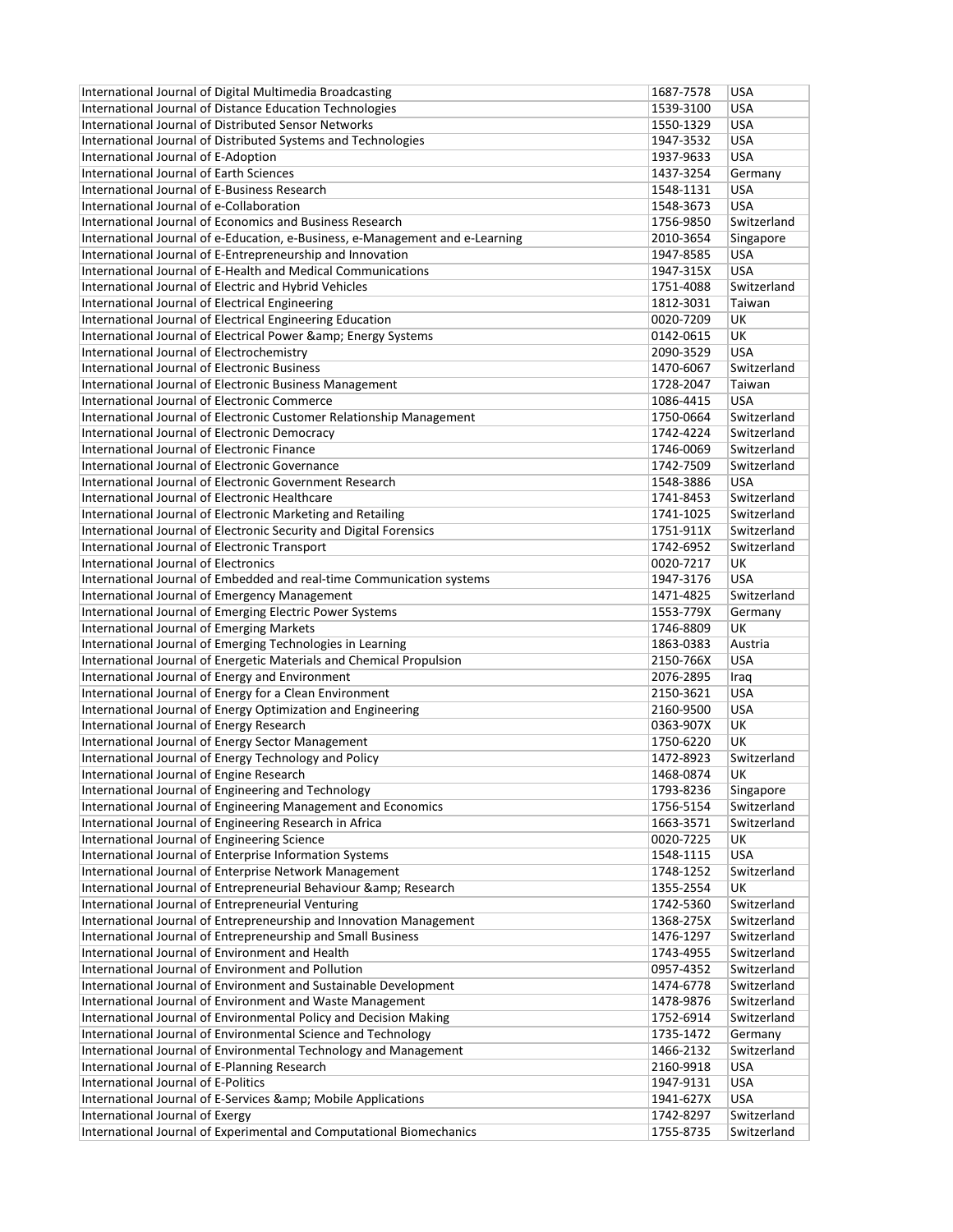| International Journal of Fashion Design, Technology and Education               | 1754-3266 | <b>USA</b>  |
|---------------------------------------------------------------------------------|-----------|-------------|
| International Journal of Fatigue                                                | 0142-1123 | <b>UK</b>   |
| International Journal of Financial Markets and Derivatives                      | 1756-7130 | Switzerland |
| International Journal of Fluid Machinery and Systems                            | 1882-9554 | Japan       |
| International Journal of Fluid Mechanics Research                               | 1064-2277 | <b>USA</b>  |
| International Journal of Food Engineering                                       | 1556-3758 | Germany     |
| International Journal of Food Properties                                        | 1094-2912 | <b>USA</b>  |
| International Journal of Food Safety, Nutrition and Public Health               | 1479-3911 | Switzerland |
| International Journal of Forecasting                                            | 0169-2070 | Netherlands |
| International Journal of Forensic Engineering                                   | 1744-9944 | Switzerland |
| International Journal of Foresight and Innovation Policy                        | 1740-2816 | Switzerland |
| International Journal of Foundations of Computer Science                        | 0129-0541 | Singapore   |
| International Journal of Fracture                                               | 0376-9429 | Netherlands |
|                                                                                 |           |             |
| International Journal of Fruit Science                                          | 1553-8362 | <b>USA</b>  |
| International Journal of Fundamental Physical Sciences                          | 2231-8186 | Malaysia    |
| International Journal of Future Computer and Communication                      | 2010-3751 | Singapore   |
| International Journal of Fuzzy Systems                                          | 1562-2479 | Taiwan      |
| International Journal of Fuzzy Systems Applications                             | 2156-177X | <b>USA</b>  |
| International Journal of Game-Based Learning                                    | 2155-6849 | <b>USA</b>  |
| International Journal of Gaming and Computer-Mediated Simulations               | 1942-3888 | <b>USA</b>  |
| International Journal of Gender and Entrepreneurship                            | 1756-6266 | UK          |
| International Journal of General Systems                                        | 0308-1079 | UK          |
| International Journal of Geographical Information Science                       | 1365-8816 | <b>UK</b>   |
| International Journal of Geo-Information                                        | 2220-9964 | Switzerland |
| International Journal of Geomechanics                                           | 1532-3641 | <b>USA</b>  |
| International Journal of Geometric Methods in Modern Physics                    | 0219-8878 | Singapore   |
| International Journal of Geophysics                                             | 1687-885X | <b>USA</b>  |
| International Journal of Geotechnical Earthquake Engineering                    | 1947-8488 | <b>USA</b>  |
| International Journal of Geotechnical Engineering                               | 1938-6362 | <b>UK</b>   |
|                                                                                 |           |             |
| International Journal of Global Energy Issues                                   | 0954-7118 | Switzerland |
| International Journal of Global Environmental Issues                            | 1466-6650 | Switzerland |
| International Journal of Globalisation and Small Business                       | 1479-3059 | Switzerland |
| International Journal of Green Computing                                        | 1948-5018 | <b>USA</b>  |
| International Journal of Green Economics                                        | 1744-9928 | Switzerland |
| International Journal of Green Energy                                           | 1543-5075 | UK          |
| International Journal of Grid and High Performance Computing                    | 1938-0259 | <b>USA</b>  |
| International Journal of Grid and Utility Computing                             | 1741-847X | Switzerland |
| International Journal of Handheld Computing Research                            | 1947-9158 | <b>USA</b>  |
| International Journal of Healthcare Delivery Reform Initiatives                 | 1938-0216 | <b>USA</b>  |
| International Journal of Healthcare Information Systems and Informatics         | 1555-3396 | <b>USA</b>  |
| International Journal of Healthcare Technology and Management                   | 1368-2156 | Switzerland |
| International Journal of Heat and Fluid Flow                                    | 0142-727X | <b>USA</b>  |
| International Journal of Heat and Mass Transfer                                 | 0017-9310 | <b>UK</b>   |
| International Journal of Heavy Vehicle Systems                                  | 1744-232X | Switzerland |
| International Journal of High Performance Computing and Networking              | 1740-0562 | Switzerland |
| International Journal of High Speed Electronics and Systems                     | 0129-1564 | Singapore   |
| International Journal of Human Capital and Information Technology Professionals | 1947-3478 | <b>USA</b>  |
| International Journal of Human Factors and Ergonomics                           | 2045-7804 | Switzerland |
|                                                                                 |           |             |
| International Journal of Human Factors Modelling and Simulation                 | 1742-5549 | Switzerland |
| International Journal of Human Resources Development and Management             | 1465-6612 | Switzerland |
| International Journal of Human-Computer Interaction                             | 1532-7590 | UK          |
| International Journal of Human-Computer Studies                                 | 1071-5819 | <b>USA</b>  |
| International Journal of Humanoid Robotics                                      | 0219-8436 | Singapore   |
| International Journal of Hydrogen Energy                                        | 0360-3199 | UK          |
| International Journal of Hydrology Science and Technology                       | 2042-7808 | Switzerland |
| International Journal of ICT Research and Development in Africa                 | 1947-3419 | <b>USA</b>  |
| International Journal of Image, Graphics and Signal Processing                  | 2074-9074 | China       |
| International Journal of Imaging & Robotics                                     | 2231-525X | India       |
| International Journal of Imaging Systems and Technology                         | 0899-9457 | <b>USA</b>  |
| International Journal of Impact Engineering                                     | 0734-743X | UK          |
| International Journal of Indian Culture and Business Management                 | 1753-0806 | India       |
| International Journal of Industrial and Systems Engineering                     | 1748-5037 | Switzerland |
| International Journal of Industrial Ergonomics                                  | 0169-8141 | Netherlands |
| International Journal of Industrial Organization                                | 0167-7187 | Netherlands |
| International Journal of Information Acquisition                                | 0219-8789 | Singapore   |
|                                                                                 |           |             |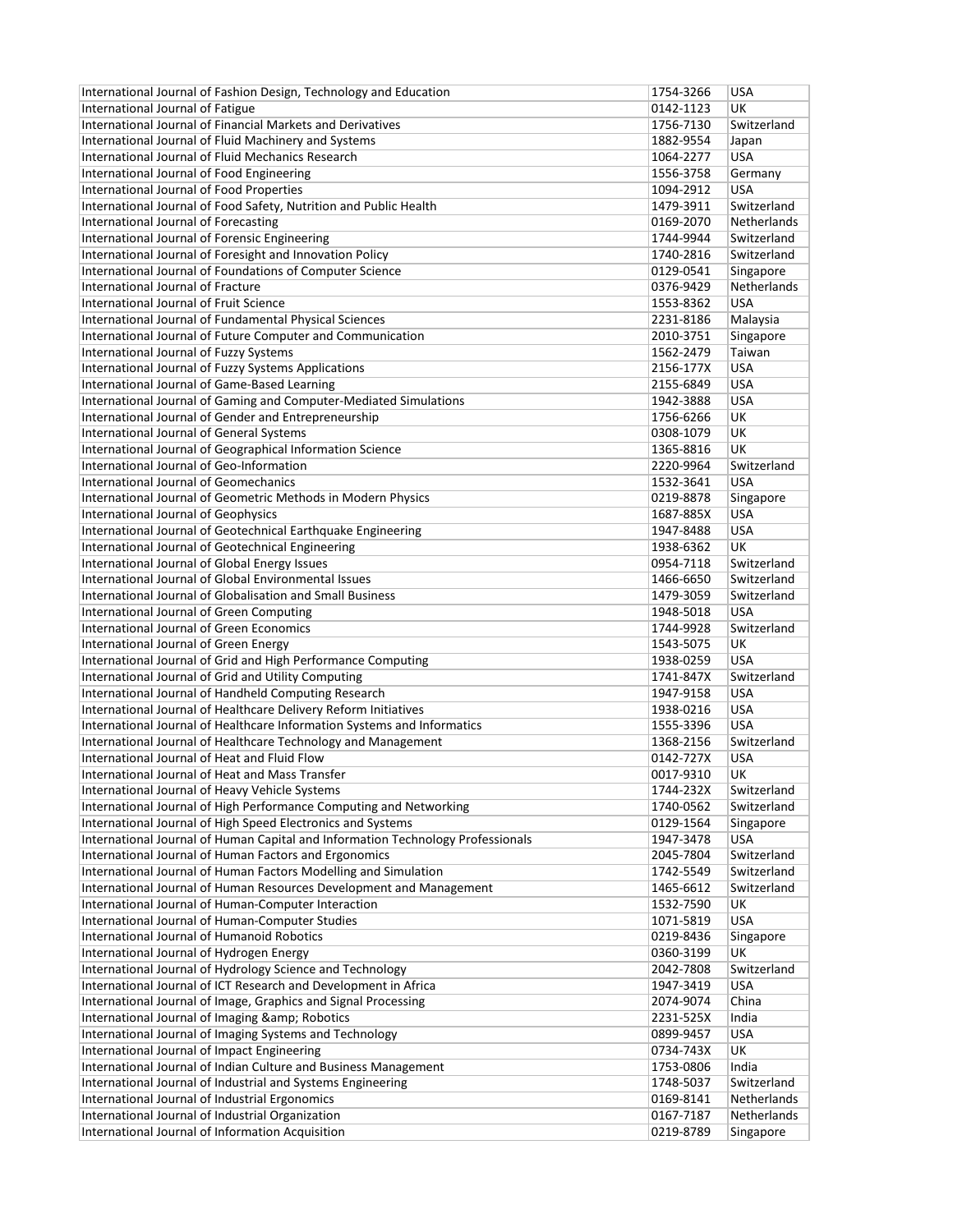| International Journal of Information and Communication Technology                     | 1466-6642 | Switzerland |
|---------------------------------------------------------------------------------------|-----------|-------------|
| International Journal of Information and Communication Technology Education           | 1550-1876 | <b>USA</b>  |
| International Journal of Information and Computer Security                            | 1744-1765 | Switzerland |
| International Journal of Information and Decision Sciences                            | 1756-7017 | Switzerland |
| International Journal of Information and Electronics Engineering                      | 2010-3719 | Singapore   |
| International Journal of Information and Management Sciences                          | 1017-1819 | Taiwan      |
| International Journal of Information and Operations Management Education              | 1744-2303 | Switzerland |
| International Journal of Information Communication Technologies and Human Development | 1935-5661 | <b>USA</b>  |
| International Journal of Information Engineering and Electronic Business              | 2074-9023 | China       |
| International Journal of Information Management                                       | 0268-4012 | UK          |
| International Journal of Information Privacy, Security and Integrity                  | 1741-8496 | Switzerland |
|                                                                                       |           | South Korea |
| International Journal of Information Processing and Management                        | 2093-4009 |             |
| International Journal of Information Retrieval Research                               | 2155-6377 | <b>USA</b>  |
| International Journal of Information Security                                         | 1615-5262 | Germany     |
| International Journal of information Security and Privacy                             | 1930-1650 | <b>USA</b>  |
| International Journal of Information System Modeling and Design                       | 1947-8186 | <b>USA</b>  |
| International Journal of Information Systems and Change Management                    | 1479-3121 | Switzerland |
| International Journal of Information Systems and Project Management                   | 2182-7796 | Portugal    |
| International Journal of Information Systems and Social Change                        | 1941-868X | <b>USA</b>  |
| International Journal of Information Systems and Supply Chain Management              | 1935-5726 | <b>USA</b>  |
| International Journal of Information Systems for Crisis Response and Management       | 1937-9390 | <b>USA</b>  |
| International Journal of Information Systems in the Service Sector                    | 1935-5688 | <b>USA</b>  |
| International Journal of Information Technologies and Systems Approach                | 1935-570X | <b>USA</b>  |
| International Journal of Information Technology & amp; Decision Making                | 0219-6220 | Singapore   |
|                                                                                       |           | China       |
| International Journal of Information Technology and Computer Science                  | 2074-9007 |             |
| International Journal of Information Technology and Management                        | 1461-4111 | Switzerland |
| International Journal of Information Technology and Web Engineering                   | 1554-1045 | <b>USA</b>  |
| International Journal of Information Technology Project Management                    | 1938-0232 | <b>USA</b>  |
| International Journal of Information Technology, Communications and Convergence       | 2042-3217 | Switzerland |
| International Journal of Innovation and Applied Studies                               | 2028-9324 | Morocco     |
| International Journal of Innovation and Learning                                      | 1471-8197 | Switzerland |
| International Journal of Innovation and Sustainable Development                       | 1740-8822 | Switzerland |
| International Journal of Innovation and Technology Management                         | 0219-8770 | Singapore   |
| International Journal of Innovation in Education                                      | 1755-151X | Switzerland |
| International Journal of Innovation in the Digital Economy                            | 1947-8305 | <b>USA</b>  |
| International Journal of Innovation Management                                        | 1363-9196 | Singapore   |
| International Journal of Innovative Computing and Applications                        | 1751-648X | Switzerland |
| International Journal of Innovative Computing, Information & Control                  |           |             |
|                                                                                       | 1349-4198 | Japan       |
| International Journal of Instrumentation Technology                                   | 2043-7854 | Switzerland |
| International Journal of Integrated Supply Management                                 | 1477-5360 | Switzerland |
| International Journal of Intellectual Property Management                             | 1478-9647 | Switzerland |
| International Journal of Intelligent Computing and Cybernetics                        | 1756-378X | UK          |
| International Journal of Intelligent Defence Support Systems                          | 1755-1587 | Switzerland |
| International Journal of Intelligent Engineering Informatics                          | 1758-8715 | Switzerland |
| International Journal of Intelligent Information and Database Systems                 | 1751-5858 | Switzerland |
| International Journal of Intelligent Information Technologies                         | 1548-3657 | <b>USA</b>  |
| International Journal of Intelligent Mechatronics and Robotics                        | 2156-1664 | <b>USA</b>  |
| International Journal of Intelligent Systems                                          | 0884-8173 | <b>USA</b>  |
| International Journal of Intelligent Systems and Applications                         | 2074-904X | China       |
| International Journal of Intelligent Systems Technologies and Applications            | 1740-8865 | Switzerland |
| International Journal of Intelligent Transportation Systems Research                  | 1348-8503 | <b>USA</b>  |
| International Journal of Intelligent Unmanned Systems                                 | 2049-6427 | UK          |
|                                                                                       | 2155-4218 | <b>USA</b>  |
| International Journal of Interactive Communication Systems and Technologies           |           |             |
| International Journal of Interactive Mobile Technologies                              | 1865-7923 | Austria     |
| International Journal of Interactive Multimedia and Artificial Intelligence           | 1989-1660 | Spain       |
| International Journal of Intercultural Information Management                         | 1750-0028 | Switzerland |
| International Journal of Interdisciplinary Telecommunications and Networking          | 1941-8663 | <b>USA</b>  |
| International Journal of Internet and Enterprise Management                           | 1476-1300 | Switzerland |
| International Journal of Internet Manufacturing and Services                          | 1751-6048 | Switzerland |
| International Journal of Internet Marketing and Advertising                           | 1477-5212 | Switzerland |
| International Journal of Internet Protocol Technology                                 | 1743-8209 | Switzerland |
| International Journal of Internet Technology and Secured Transactions                 | 1748-569X | Switzerland |
| International Journal of Inventory Research                                           | 1746-6962 | Switzerland |
| International Journal of IT Standards and Standardization Research                    | 1539-3062 | <b>USA</b>  |
| International Journal of IT/Business Alignment and Governance                         | 1947-9611 | USA         |
|                                                                                       |           |             |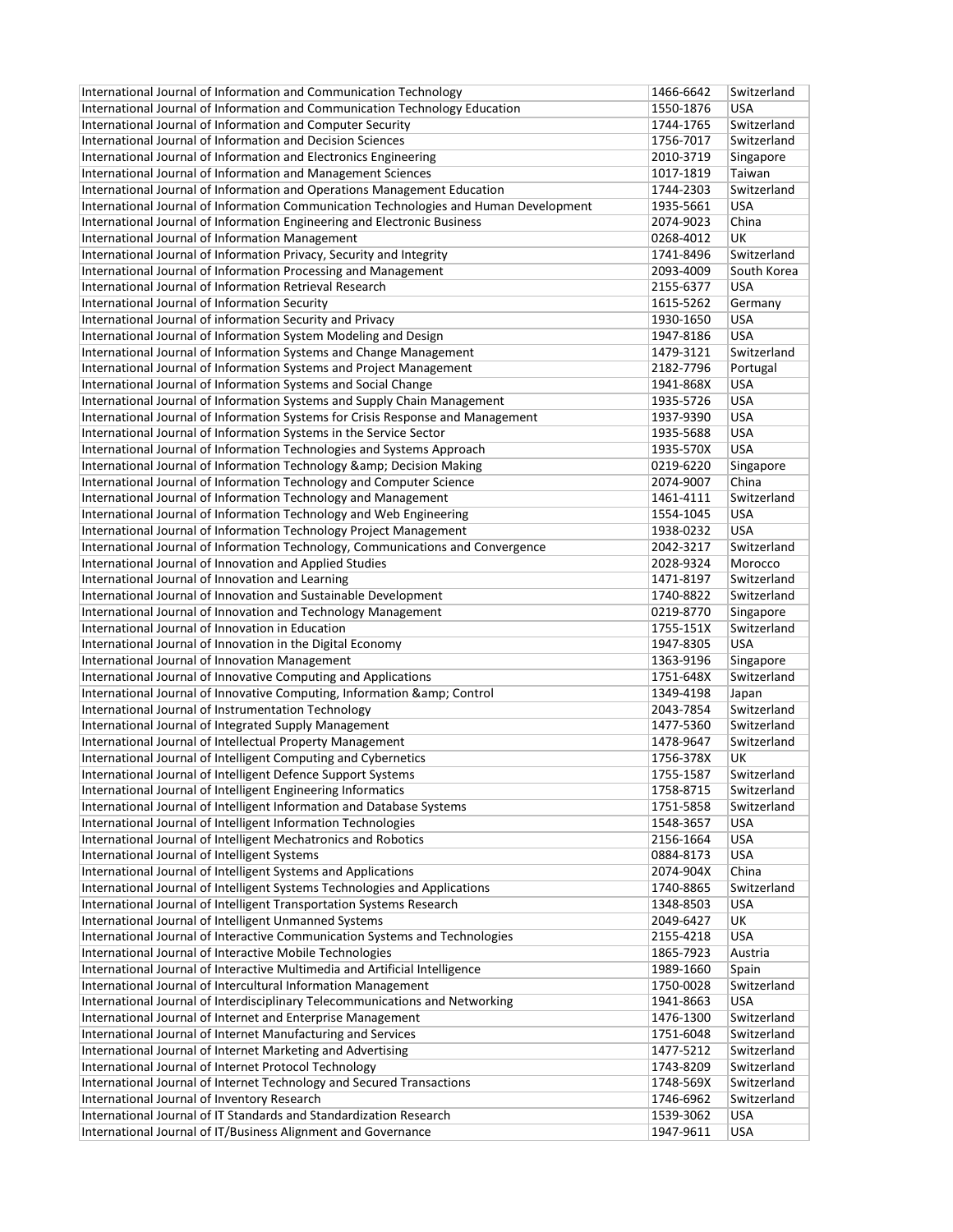| International Journal of Knowledge and Language Processing                                                                             | 2191-2734              | Japan             |
|----------------------------------------------------------------------------------------------------------------------------------------|------------------------|-------------------|
| International Journal of Knowledge and Learning                                                                                        | 1741-1009              | Switzerland       |
| International Journal of Knowledge and Systems Science                                                                                 | 1947-8208              | USA               |
| International Journal of Knowledge and Web Intelligence                                                                                | 1755-8255              | Switzerland       |
| International Journal of Knowledge Discovery in Bioinformatics                                                                         | 1947-9115              | <b>USA</b>        |
| International Journal of Knowledge Engineering and Data Mining                                                                         | 1755-2087              | Switzerland       |
| International Journal of Knowledge Management                                                                                          | 1548-0666              | <b>USA</b>        |
| International Journal of Knowledge Management Studies                                                                                  | 1743-8268              | Switzerland       |
| International Journal of Knowledge Society Research                                                                                    | 1947-8429              | USA               |
| International Journal of Knowledge-Based and Intelligent Engineering Systems                                                           | 1327-2314              | Netherlands       |
|                                                                                                                                        |                        |                   |
| International Journal of Knowledge-Based Development                                                                                   | 2040-4468              | Switzerland       |
| International Journal of Knowledge-Based Organizations                                                                                 | 2155-6393              | USA               |
| International Journal of Law and Information Technology                                                                                | 0967-0769              | UK                |
| International Journal of Law and Management                                                                                            | 1754-243X              | UK                |
| International Journal of Lean Six Sigma                                                                                                | 2040-4166              | UK                |
| International Journal of Learning and Change                                                                                           | 1740-2875              | Switzerland       |
| International Journal of Learning and Intellectual Capital                                                                             | 1479-4853              | Switzerland       |
| International Journal of Learning Technology                                                                                           | 1477-8386              | Switzerland       |
| International Journal of Liability and Scientific Enquiry                                                                              | 1741-6426              | Switzerland       |
| International Journal of Life Cycle Assessment                                                                                         | 0948-3349              | Germany           |
| International Journal of Logistics Economics and Globalisation                                                                         | 1741-5373              | Switzerland       |
| International Journal of Logistics Management                                                                                          | 0957-4093              | UK                |
| International Journal of Logistics Research & Applications                                                                             | 1367-5567              | <b>USA</b>        |
| International Journal of Logistics Systems and Management                                                                              | 1742-7967              | Switzerland       |
| International Journal of Low Radiation                                                                                                 | 1477-6545              | Switzerland       |
|                                                                                                                                        |                        |                   |
| International Journal of Low-Carbon Technologies                                                                                       | 1748-1317              | UK                |
| International Journal of Machine Learning and Computing                                                                                | 2010-3700              | Singapore         |
| International Journal of Machine Learning and Cybernetics                                                                              | 1868-8071              | Germany           |
| International Journal of Machine Tools and Manufacture                                                                                 | 0890-6955              | UK                |
| International Journal of Machining and Machinability of Materials                                                                      | 1748-5711              | Switzerland       |
| International Journal of Management and Enterprise Development                                                                         | 1468-4330              | Switzerland       |
| International Journal of Management and Innovation                                                                                     | 2070-8521              | Taiwan            |
| International Journal of Management and Network Economics                                                                              | 1754-2324              | Switzerland       |
| International Journal of Management Concepts and Philosophy                                                                            | 1478-1484              | Switzerland       |
| International Journal of Management Development                                                                                        | 1752-8240              | Switzerland       |
| International Journal of Management in Education                                                                                       | 1750-385X              | Switzerland       |
| <b>International Journal of Management Practice</b>                                                                                    | 1477-9064              | Switzerland       |
| International Journal of Management, Economics & Social Sciences                                                                       | 2304-1366              | USA               |
| International Journal of Managerial and Financial Accounting                                                                           | 1753-6715              | Switzerland       |
| International Journal of Managerial Finance                                                                                            | 1743-9132              | UK                |
| International Journal of Managing Projects in Business                                                                                 | 1753-8378              | UK                |
| International Journal of Manpower                                                                                                      | 0143-7720              | UK                |
| International Journal of Manufacturing Research                                                                                        | 1750-0591              | Switzerland       |
|                                                                                                                                        |                        |                   |
| International Journal of Manufacturing Technology and Management                                                                       | 1368-2148              | Switzerland       |
| International Journal of Manufacturing, Materials, and Mechanical Engineering                                                          | 2156-1680              | USA               |
| International Journal of Mass Customisation                                                                                            | 1742-4208              | Switzerland       |
| International Journal of Mass Spectrometry                                                                                             | 1387-3806              | Netherlands       |
| International Journal of Material Forming                                                                                              | 1960-6206              | France            |
| International Journal of Materials and Product Technology                                                                              | 0268-1900              | Switzerland       |
| International Journal of Materials and Structural Integrity                                                                            | 1745-0055              | Switzerland       |
| International Journal of Materials Engineering Innovation                                                                              | 1757-2754              | Switzerland       |
| International Journal of Materials Research                                                                                            | 1862-5282              | Germany           |
| International Journal of Materials, Mechanics and Manufacturing                                                                        | 1793-8198              | Singapore         |
| International Journal of Mathematical Education in Science and Technology                                                              | 0020-739X              | UK                |
| International Journal of Mathematical Modelling and Numerical Optimisation                                                             |                        | Switzerland       |
| International Journal of Mathematics in Operational Research                                                                           | 2040-3607              |                   |
|                                                                                                                                        | 1757-5850              | Switzerland       |
|                                                                                                                                        | 2156-1737              | USA               |
| International Journal of Measurement Technologies and Instrumentation Engineering                                                      |                        |                   |
| International Journal of Mechanical Engineering Education                                                                              | 0306-4190              | UK                |
| International Journal of Mechanical Sciences                                                                                           | 0020-7403              | UK                |
| International Journal of Mechanics and Materials in Design                                                                             | 1569-1713              | Germany           |
| International Journal of Mechatronics and Automation                                                                                   | 2045-1059              | Switzerland       |
| International Journal of Medical Engineering and Informatics                                                                           | 1755-0653              | Switzerland       |
| International Journal of Medical Informatics                                                                                           | 1386-5056              | Ireland           |
| International Journal of Medical Robotics and Computer Assisted Surgery<br>International Journal of Metadata, Semantics and Ontologies | 1478-5951<br>1744-2621 | UK<br>Switzerland |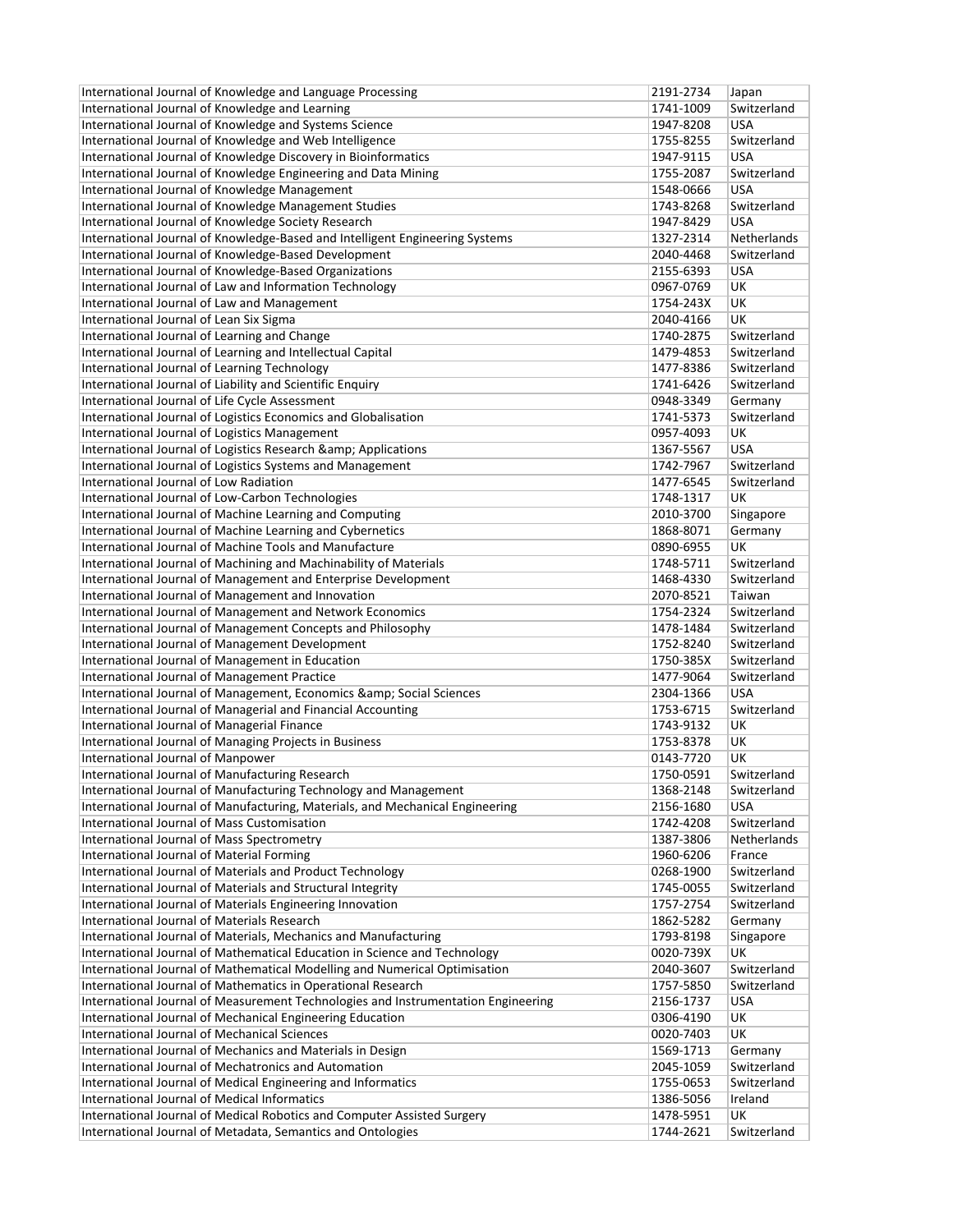| International Journal of Metaheuristics                                                               | 1755-2176 | Switzerland |
|-------------------------------------------------------------------------------------------------------|-----------|-------------|
| International Journal of Microstructure and Materials Properties                                      | 1741-8410 | Switzerland |
| International Journal of Microwave Science and Technology                                             | 1687-5826 | <b>USA</b>  |
| International Journal of Minerals, Metallurgy and Materials                                           | 1674-4799 | <b>USA</b>  |
| International Journal of Mining and Mineral Engineering                                               | 1754-890X | Switzerland |
| International Journal of Mining, Reclamation and Environment                                          | 1748-0930 | <b>UK</b>   |
| International Journal of Mobile and Blended Learning                                                  | 1941-8647 | <b>USA</b>  |
| International Journal of Mobile Communications                                                        | 1470-949X | Switzerland |
| International Journal of Mobile Computing and Multimedia Communications                               | 1937-9412 | <b>USA</b>  |
| International Journal of Mobile Human Computer Interaction                                            | 1942-390X | <b>USA</b>  |
| International Journal of Mobile Learning and Organisation                                             | 1746-725X | Switzerland |
| International Journal of Mobile Network Design and Innovation                                         | 1744-2869 | Switzerland |
| International Journal of Modeling and Optimization                                                    | 2010-3697 | Singapore   |
| International Journal of Modeling, Simulation, and Scientific Computing                               | 1793-9623 | Singapore   |
| International Journal of Modelling and Simulation                                                     | 0228-6203 | USA         |
| International Journal of Modelling in Operations Management                                           | 2042-4094 | Switzerland |
| International Journal of Modelling, Identification and Control                                        | 1746-6172 | Switzerland |
| International Journal of Modern Education and Computer Science                                        | 2075-0161 | China       |
| International Journal of Modern Manufacturing Technologies                                            | 2067-3604 | Romania     |
| International Journal of Modern Physics A                                                             | 0217-751X | Singapore   |
| International Journal of Modern Physics B                                                             | 0217-9792 | Singapore   |
| International Journal of Modern Physics C                                                             | 0129-1831 | Singapore   |
| International Journal of Modern Physics D                                                             | 0218-2718 | Singapore   |
| International Journal of Modern Physics E                                                             | 0218-3013 | Singapore   |
| International Journal of Modern Physics: Conference Series                                            | 2010-1945 | Singapore   |
| International Journal of Molecular Science                                                            | 1661-6596 | Switzerland |
| International Journal of Multimedia Intelligence and Security                                         | 2042-3462 | Switzerland |
| International Journal of Multiphase Flow                                                              | 0301-9322 | UK          |
| International Journal of Nano and Biomaterials                                                        | 1752-8933 | Switzerland |
| International Journal of Nanomanufacturing                                                            | 1746-9392 | Switzerland |
| International Journal of Nanoparticles                                                                | 1753-2507 | Switzerland |
| International Journal of Nanoscience                                                                  | 0219-581X | Singapore   |
| International Journal of Nanotechnology                                                               | 1475-7435 | Switzerland |
| International Journal of Nanotechnology and Molecular Computation                                     | 1941-6318 | USA         |
| International Journal of Natural Computing Research                                                   | 1947-928X | <b>USA</b>  |
| International Journal of Navigation and Observation                                                   | 1687-5990 | <b>USA</b>  |
| International Journal of Network Management                                                           | 1055-7148 | UK          |
| International Journal of Network Security                                                             | 1816-353X | Taiwan      |
| International Journal of Networking and Virtual Organisations                                         | 1470-9503 | Switzerland |
| International Journal of Neural Systems                                                               | 0129-0657 | Singapore   |
| International Journal of New Computer Architectures and their Applications                            | 2220-9085 | China       |
| International Journal of Non-Linear Mechanics                                                         | 0020-7462 | UK          |
| International Journal of Nonlinear Sciences and Numerical Simulation                                  | 1565-1339 | Germany     |
| International Journal of Nuclear Energy Science and Technology                                        | 1741-6361 | Switzerland |
| International Journal of Nuclear Knowledge Management                                                 | 1479-540X | Switzerland |
| International Journal of Nuclear Law                                                                  | 1741-6388 | Switzerland |
| International Journal of Numerical Methods for Heat & Fluid Flow                                      | 0961-5539 | UK          |
| International Journal of Numerical Modelling: Electronic Networks, Devices and Fields                 | 0894-3370 | UK          |
| International Journal of Online Engineering                                                           | 1861-2121 | Austria     |
| International Journal of Online Marketing                                                             | 2156-1753 | <b>USA</b>  |
| International Journal of Online Pedagogy and Course Design                                            | 2155-6873 | <b>USA</b>  |
| International Journal of Open Source Software and Processes                                           | 1942-3926 | <b>USA</b>  |
| International Journal of Operational Research                                                         | 1745-7645 | Switzerland |
| International Journal of Operations & Production Management                                           | 0144-3577 | UK          |
| <b>International Journal of Optics</b>                                                                | 1687-9384 | <b>USA</b>  |
| International Journal of Optomechatronics                                                             | 1559-9612 | <b>USA</b>  |
| International Journal of Organisational Design and Engineering                                        | 1758-9797 | Switzerland |
| International Journal of Organizational Analysis                                                      | 1934-8835 | UK          |
| International Journal of Organizational and Collective Intelligence                                   | 1947-9344 | USA         |
| International Journal of Organizational Innovation                                                    | 1943-1813 | <b>USA</b>  |
| International Journal of Parallel Programming                                                         | 0885-7458 | USA         |
| International Journal of Parallel, Emergent and Distributed Systems                                   | 1744-5760 | UK          |
| International Journal of Pattern Recognition and Artificial Intelligence                              | 0218-0014 | Singapore   |
| International Journal of Pavement Engineering<br>International Journal of People-Oriented Programming | 1029-8436 | UK          |
|                                                                                                       | 2156-1796 | USA         |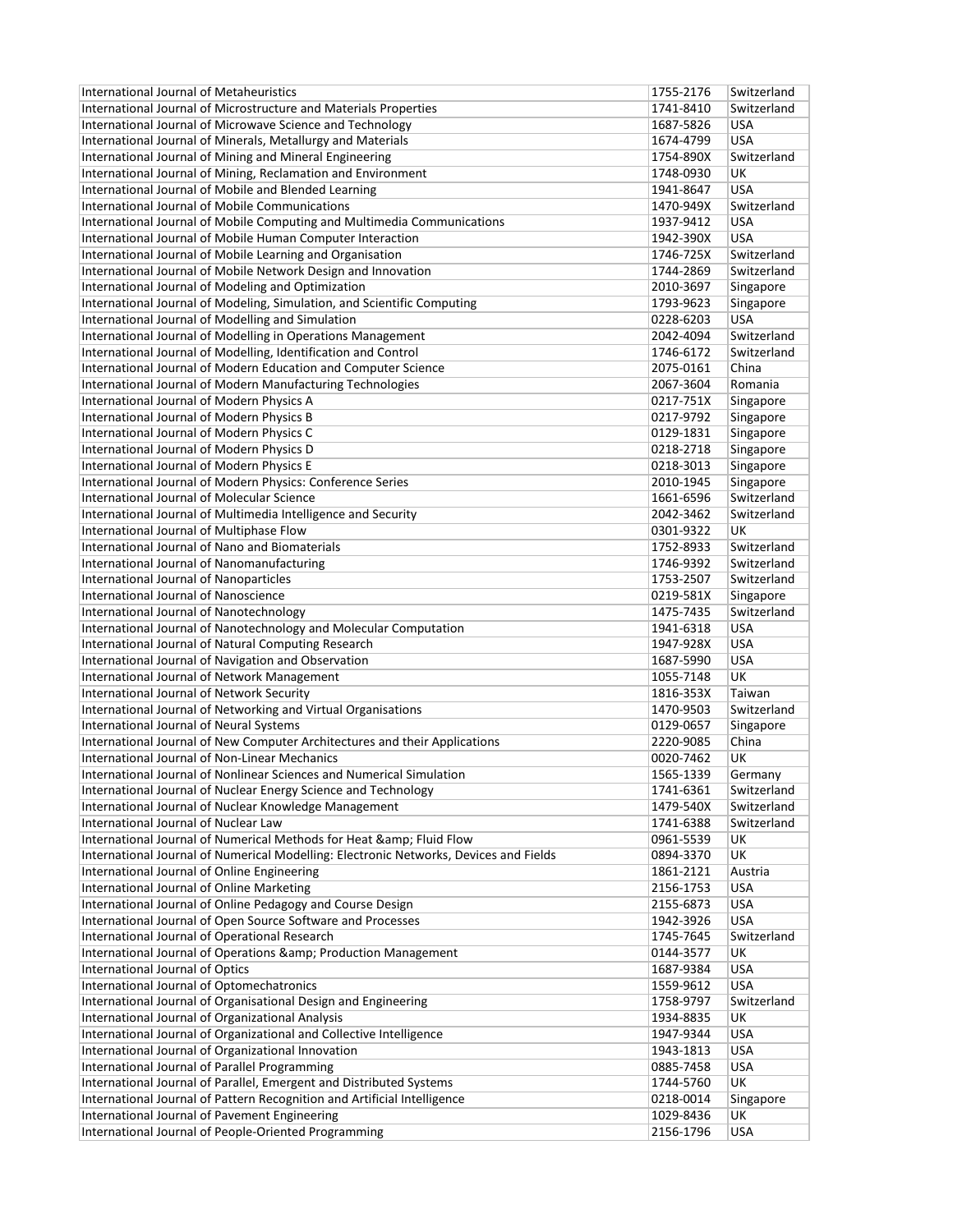| International Journal of Pervasive Computing and Communications                    | 1742-7371              | UK                         |
|------------------------------------------------------------------------------------|------------------------|----------------------------|
| International Journal of Pharmaceutical and Healthcare Marketing                   | 1750-6123              | UK                         |
| <b>International Journal of Photoenergy</b>                                        | 1110-662X              | <b>USA</b>                 |
| International Journal of Physical Distribution & Logistics Management              | 0960-0035              | UK                         |
| International Journal of Phytoremediation                                          | 1522-6514              | <b>UK</b>                  |
| International Journal of Planning and Scheduling                                   | 2044-494X              | Switzerland                |
| International Journal of Plasticity                                                | 0749-6419              | UK                         |
| International Journal of Plastics Technology                                       | 0972-656X              | India                      |
| International Journal of Polymer Analysis and Characterization                     | 1023-666X              | <b>USA</b>                 |
| International Journal of Polymer Science                                           | 1687-9422              | <b>USA</b>                 |
| International Journal of Polymeric Materials and Polymeric Biomaterials            | 0091-4037              | <b>USA</b>                 |
| International Journal of Postharvest Technology and Innovation                     | 1744-7550              | Switzerland                |
|                                                                                    | 1757-1154              |                            |
| International Journal of Power and Energy Conversion                               |                        | Switzerland                |
| International Journal of Power and Energy Systems                                  | 1078-3466              | <b>USA</b>                 |
| International Journal of Power Electronics                                         | 1756-638X              | Switzerland                |
| International Journal of Powertrains                                               | 1742-4267              | Switzerland                |
| International Journal of Precision Technology                                      | 1755-2060              | Switzerland                |
| International Journal of Pressure Vessels and Piping                               | 0308-0161              | UK                         |
| International Journal of Privacy and Health Information Management                 | 2155-5621              | <b>USA</b>                 |
| International Journal of Private Law                                               | 1753-6235              | Switzerland                |
| International Journal of Procurement Management                                    | 1753-8432              | Switzerland                |
| International Journal of Product Development                                       | 1477-9056              | Switzerland                |
| International Journal of Product Lifecycle Management                              | 1743-5110              | Switzerland                |
| International Journal of Production Economics                                      | 0925-5273              | <b>Netherlands</b>         |
| International Journal of Production Research                                       | 0020-7543              | UK                         |
| International Journal of Productivity & Performance Management                     | 1741-0401              | UK                         |
| International Journal of Productivity and Quality Management                       | 1746-6474              | Switzerland                |
| International Journal of Productivity Management and Assessment Technologies       |                        |                            |
|                                                                                    | 2160-9837              | <b>USA</b>                 |
| International Journal of Project Management                                        | 0263-7863              | <b>UK</b>                  |
| International Journal of Project Organisation and Management                       | 1740-2891              | Switzerland                |
| International Journal of Public Policy                                             | 1740-0600              | Switzerland                |
| International Journal of Public Sector Performance Management                      | 1741-1041              | Switzerland                |
| International Journal of Quality & amp; Reliability Management                     | 0265-671X              | <b>UK</b>                  |
| International Journal of Quality and Service Sciences                              | 1756-669X              | UK                         |
| International Journal of Quality Assurance in Engineering and Technology Education | 2155-496X              | <b>USA</b>                 |
| International Journal of Quality Engineering and Technology                        | 1757-2177              | Switzerland                |
| International Journal of Quantum Chemistry                                         | 0020-7608              | <b>USA</b>                 |
| International Journal of Quantum Information                                       | 0219-7499              | Singapore                  |
| International Journal of Radiation Oncology, Biology, Physics                      | 0360-3016              | <b>USA</b>                 |
| International Journal of Rapid Manufacturing                                       | 1757-8817              | Switzerland                |
| International Journal of Reasoning-based Intelligent Systems                       | 1755-0556              | Switzerland                |
| International Journal of Reconfigurable Computing                                  | 1687-7195              | <b>USA</b>                 |
| International Journal of Refractory Metals & amp; Hard Materials                   | 0263-4368              | UK                         |
| International Journal of Refrigeration                                             | 0140-7007              | UK                         |
|                                                                                    | 1479-389X              |                            |
| International Journal of Reliability and Safety                                    |                        | Switzerland                |
| International Journal of Reliable and Quality E-Healthcare                         | 2160-9551              | <b>USA</b>                 |
| International Journal of Remote Sensing                                            | 0143-1161              | UK                         |
| International Journal of Research and Reviews in Applied Sciences                  | 2076-734X              | Pakistan                   |
| International Journal of Retail & amp; Distribution Management                     | 0959-0552              | UK                         |
| International Journal of Revenue Management                                        | 1474-7332              | Switzerland                |
| International Journal of RF and Microwave Computer-Aided Engineering               | 1096-4290              | <b>USA</b>                 |
| International Journal of Risk and Contingency Management                           | 2160-9624              | <b>USA</b>                 |
| International Journal of Risk Assessment & Management                              | 1466-8297              | Switzerland                |
| International Journal of Robotics and Automation                                   | 0826-8185              | <b>USA</b>                 |
| International Journal of Robotics Research                                         | 0278-3649              | <b>USA</b>                 |
| International Journal of Robust and Nonlinear Control                              | 1049-8923              | UK                         |
| International Journal of Rotating Machinery                                        | 1023-621X              | <b>USA</b>                 |
| International Journal of Satellite Communications and Networking                   | 1542-0973              | UK                         |
| International Journal of Satellite Communications Policy and Management            | 1742-7568              | Switzerland                |
| International Journal of Secure Software Engineering                               | 1947-3036              | <b>USA</b>                 |
| International Journal of Security and Networks                                     | 1747-8405              | Switzerland                |
|                                                                                    |                        |                            |
| International Journal of Self-Propagating High-Temperature Synthesis               | 1061-3862              | <b>USA</b>                 |
| International Journal of Semantic Computing                                        | 1793-351X              | Singapore                  |
| International Journal of Sensor Networks                                           |                        |                            |
| International Journal of Services and Operations Management                        | 1748-1279<br>1744-2370 | Switzerland<br>Switzerland |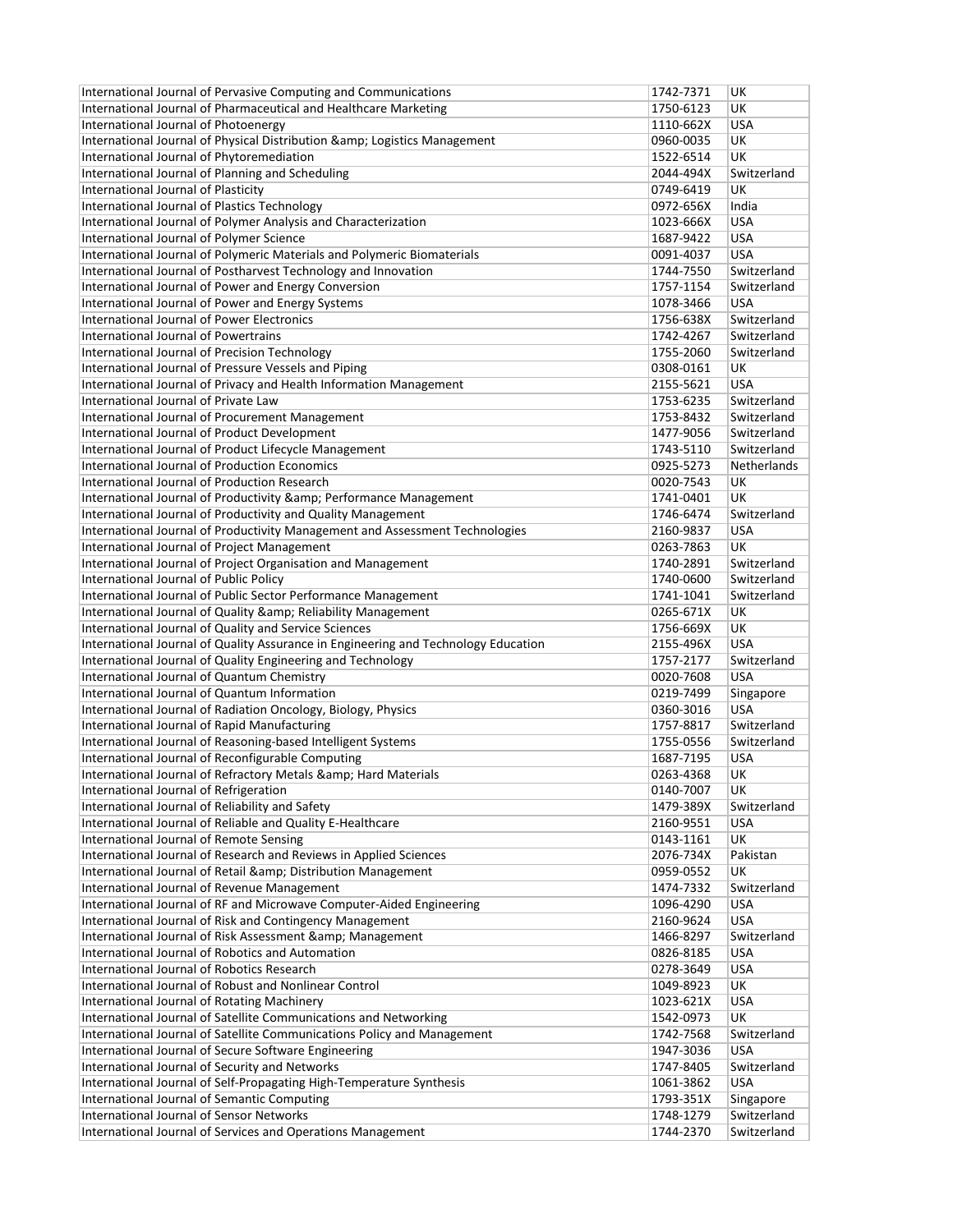| International Journal of Services and Standards                              | 1740-8849 | Switzerland |
|------------------------------------------------------------------------------|-----------|-------------|
| International Journal of Services Operations and Informatics                 | 1741-539X | Switzerland |
| International Journal of Services Sciences                                   | 1753-1446 | Switzerland |
| International Journal of Services Technology and Management                  | 1460-6720 | Switzerland |
| International Journal of Services, Economics and Management                  | 1753-0822 | Switzerland |
| International Journal of Shipping and Transport Logistics                    | 1756-6517 | Switzerland |
| International Journal of Signal and Imaging Systems Engineering              | 1748-0698 | Switzerland |
| International Journal of Signs and Semiotic Systems                          | 2155-5028 | <b>USA</b>  |
| International Journal of Simulation and Process Modelling                    | 1740-2123 | Switzerland |
| International Journal of Simulation Modelling                                | 1726-4529 | Austria     |
| International Journal of Six Sigma and Competitive Advantage                 | 1479-2494 | Switzerland |
| International Journal of Smart and Nano Materials                            | 1947-5411 | UK          |
| International Journal of Smart Grid and Clean Energy                         | 2315-4462 | <b>USA</b>  |
| International Journal of Social and Organizational Dynamics in IT            | 2155-6334 | <b>USA</b>  |
| International Journal of Social Computing and Cyber-Physical Systems         | 2040-0721 | Switzerland |
| International Journal of Social Ecology and Sustainable Development          | 1947-8402 | <b>USA</b>  |
| International Journal of Social Media and Interactive Learning Environments  | 2050-3954 | Switzerland |
| <b>International Journal of Social Network Mining</b>                        | 1757-8485 | Switzerland |
| International Journal of Social Robotics                                     | 1875-4791 | Netherlands |
| International Journal of Society Systems Science                             | 1756-2511 | Switzerland |
| International Journal of Sociotechnology and Knowledge Development           | 1941-6253 | <b>USA</b>  |
| International Journal of Soft Computing and Software Engineering             | 2251-7545 | <b>USA</b>  |
| International Journal of Software Engineering and Knowledge Engineering      | 0218-1940 | Singapore   |
| International Journal of Software Science and Computational Intelligence     | 1942-9045 | <b>USA</b>  |
| International Journal of Solids and Structures                               | 0020-7683 | UK          |
| International Journal of Space Structures                                    | 0266-3511 | UK          |
| International Journal of Space Technology Management and Innovation          | 2155-6350 | <b>USA</b>  |
| International Journal of Space-Based and Situated Computing                  | 2044-4893 | Switzerland |
| International Journal of Spectroscopy                                        | 1687-9449 | <b>USA</b>  |
| International Journal of Speech Technology                                   | 1381-2416 | Netherlands |
| International Journal of Sport Management and Marketing                      | 1475-8962 | Switzerland |
| International Journal of Steel Structures                                    | 1598-2351 | South Korea |
| International Journal of Stochastic Analysis                                 | 2090-3332 | <b>USA</b>  |
| International Journal of Strategic Change Management                         | 1740-2859 | Switzerland |
| International Journal of Strategic Decision Sciences                         | 1947-8569 | <b>USA</b>  |
| International Journal of Strategic Engineering Asset Management              | 1759-9733 | Switzerland |
| International Journal of Strategic Information Technology and Applications   | 1947-3095 | <b>USA</b>  |
| International Journal of Strategic Property Management                       | 1648-715X | UK          |
| International Journal of Structural Engineering                              | 1758-7328 | Switzerland |
| International Journal of Structural Integrity                                | 1757-9864 | <b>UK</b>   |
| International Journal of Structural Stability and Dynamics                   | 0219-4554 | Singapore   |
| International Journal of Surface Science and Engineering                     | 1749-785X | Switzerland |
| International Journal of Sustainable Design                                  | 1743-8284 | Switzerland |
| International Journal of Sustainable Development                             | 0960-1406 | Switzerland |
| International Journal of Sustainable Economies Management                    | 2160-9659 | <b>USA</b>  |
| International Journal of Sustainable Economy                                 | 1756-5804 | Switzerland |
| International Journal of Sustainable Energy                                  | 1478-6451 | UK          |
| International Journal of Sustainable Engineering                             | 1939-7038 | <b>USA</b>  |
| International Journal of Sustainable Manufacturing                           | 1742-7223 | Switzerland |
| International Journal of Sustainable Society                                 | 1756-2538 | Switzerland |
| International Journal of Sustainable Transportation                          | 1556-8318 | UK          |
| International Journal of Swarm Intelligence Research                         | 1947-9263 | <b>USA</b>  |
| International Journal of System Assurance Engineering and Management         | 0975-6809 | India       |
| International Journal of System Dynamics Applications                        | 2160-9772 | <b>USA</b>  |
| International Journal of System of Systems Engineering                       | 1748-0671 | Switzerland |
| International Journal of Systems and Service-Oriented Engineering            | 1947-3052 | <b>USA</b>  |
| International Journal of Systems Biology and Biomedical Technologies         | 2160-9586 | <b>USA</b>  |
| International Journal of Systems Science                                     | 0020-7721 | UK          |
| International Journal of Systems, Control and Communications                 | 1755-9340 | Switzerland |
| International Journal of Technological Learning, Innovation, and Development | 1753-1942 | Switzerland |
| International Journal of Technology and Design Education                     | 0957-7572 | Netherlands |
| International Journal of Technology and Educational Marketing                | 2155-5605 | <b>USA</b>  |
| International Journal of Technology and Globalisation                        | 1476-5667 | Switzerland |
| International Journal of Technology and Human Interaction                    | 1548-3908 | <b>USA</b>  |
| International Journal of Technology Diffusion                                | 1947-9301 | USA         |
|                                                                              |           |             |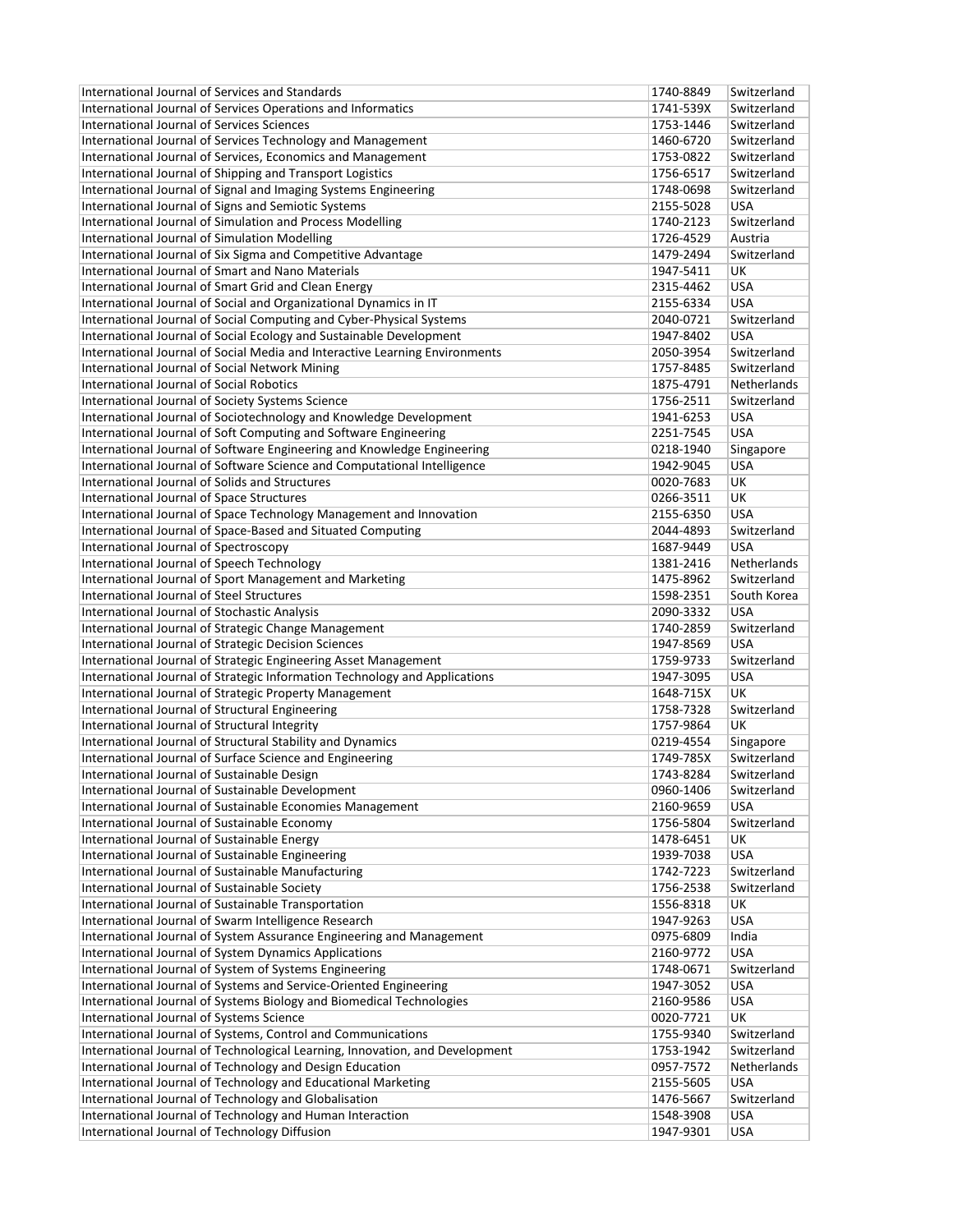| International Journal of Technology Enhanced Learning                                                                           | 1753-5255              | Switzerland              |
|---------------------------------------------------------------------------------------------------------------------------------|------------------------|--------------------------|
| International Journal of Technology Intelligence and Planning                                                                   | 1740-2832              | Switzerland              |
| International Journal of Technology Management                                                                                  | 0267-5730              | Switzerland              |
| International Journal of Technology Marketing                                                                                   | 1741-878X              | Switzerland              |
| International Journal of Technology Transfer and Commercialisation                                                              | 1470-6075              | Switzerland              |
| International Journal of Technology, Policy and Management                                                                      | 1468-4322              | Switzerland              |
| International Journal of Telemedicine and Applications                                                                          | 1687-6415              | <b>USA</b>               |
| International Journal of Theoretical and Applied Finance                                                                        | 0219-0249              | Singapore                |
| International Journal of Theoretical and Applied Multiscale Mechanics                                                           | 1755-9995              | Switzerland              |
| International Journal of Theoretical Physics                                                                                    | 0020-7748              | <b>USA</b>               |
| International Journal of Thermal Sciences                                                                                       | 1290-0729              | France                   |
| International Journal of Thermophysics                                                                                          | 0195-928X              | <b>USA</b>               |
| International Journal of Tomography and Simulation                                                                              | 2319-3336              | India                    |
| International Journal of Trade and Global Markets                                                                               | 1742-7541              | Switzerland              |
| International Journal of Transitions and Innovation Systems                                                                     | 1745-0071              | Switzerland              |
| International Journal of Ultra Wideband Communications and Systems                                                              | 1758-7298              | Switzerland              |
| International Journal of Uncertainty, Fuzziness and Knowledge-Based Systems                                                     | 0218-4885              | Singapore                |
| International Journal of Unmanned Systems Engineering                                                                           | 2052-112X              | UK                       |
| International Journal of User-Driven Healthcare                                                                                 | 2156-1818              | <b>USA</b>               |
| International Journal of Value Chain Management                                                                                 | 1741-5357              | Switzerland              |
| International Journal of Vegetable Science                                                                                      | 1931-5260              | UK                       |
| International Journal of Vehicle Autonomous Systems                                                                             | 1471-0226              | Switzerland              |
| International Journal of Vehicle Design                                                                                         | 0143-3369              | Switzerland              |
| International Journal of Vehicle Noise and Vibration                                                                            | 1479-1471              | Switzerland              |
| International Journal of Vehicle Safety                                                                                         | 1479-3105              | Switzerland              |
| International Journal of Vehicle Systems Modelling and Testing                                                                  | 1745-6436              | Switzerland              |
| International Journal of Virtual and Personal Learning Environments                                                             | 1947-8518              | <b>USA</b>               |
| International Journal of Virtual Communities and Social Networking                                                              | 1942-9010              | <b>USA</b><br><b>USA</b> |
| International Journal of Virtual Reality<br>International Journal of Water                                                      | 1081-1451<br>1465-6620 | Switzerland              |
|                                                                                                                                 |                        |                          |
| International Journal of Wavelets, Multiresolution and Information Processing<br>International Journal of Web and Grid Services | 0219-6913<br>1741-1106 | Singapore<br>Switzerland |
| International Journal of Web Based Communities                                                                                  | 1477-8394              | Switzerland              |
| International Journal of Web Engineering and Technology                                                                         | 1476-1289              | Switzerland              |
| International Journal of Web Information Systems                                                                                | 1744-0084              | UK                       |
| International Journal of Web Portals                                                                                            | 1938-0194              | <b>USA</b>               |
| International Journal of Web Science                                                                                            | 1757-8795              | Switzerland              |
| International Journal of Web Services Research                                                                                  | 1545-7362              | <b>USA</b>               |
| International Journal of Web-Based Learning and Teaching Technologies                                                           | 1548-1093              | <b>USA</b>               |
| International Journal of Wine Business Research                                                                                 | 1751-1062              | UK                       |
| International Journal of Wireless and Mobile Computing                                                                          | 1741-1084              | Switzerland              |
| International Journal of Wireless Information Networks                                                                          | 1068-9605              | <b>USA</b>               |
| International Journal of Wireless Networks and Broadband Technologies                                                           | 2155-6261              | <b>USA</b>               |
| International Journal of Work Organisation and Emotion                                                                          | 1740-8938              | Switzerland              |
| International Journal of Workplace Health Management                                                                            | 1753-8351              | UK                       |
| International Journal on Artificial Intelligence Tools (Architectures, Languages, Algorithms)                                   | 0218-2130              | Singapore                |
| International Journal on Digital Libraries                                                                                      | 1432-5012              | Germany                  |
| International Journal on Document Analysis and Recognition (IJDAR)                                                              | 1433-2833              | Germany                  |
| International Journal on Hydropower & Dams                                                                                      | 1352-2523              | UK                       |
| International Journal on Interactive Design and Manufacturing (IJIDeM)                                                          | 1955-2513              | Germany                  |
| International Journal on Semantic Web and Information Systems                                                                   | 1552-6283              | <b>USA</b>               |
| International Journal on Smart Sensing and Intelligent Systems                                                                  | 1178-5608              | New Zealand              |
| International Journal on Software Tools for Technology Transfer                                                                 | 1433-2779              | Germany                  |
| <b>International Materials Reviews</b>                                                                                          | 0950-6608              | UK                       |
| International Review of Environmental and Resource Economics                                                                    | 1932-1465              | <b>USA</b>               |
| <b>International Small Business Journal</b>                                                                                     | 0266-2426              | UK                       |
| International Transaction Journal of Engineering, Management & Applied Sciences &                                               | 2228-9860              | Thailand                 |
| International Transactions in Operational Research                                                                              | 0969-6016              | UK                       |
| International Transactions on Electrical Energy Systems                                                                         | 2050-7038              | Germany                  |
| International Water Power and Dam Construction                                                                                  | 0306-400X              | UK                       |
| International Wood Products Journal                                                                                             | 2042-6445              | UK                       |
| Internet and Higher Education                                                                                                   | 1096-7516              | <b>USA</b>               |
| Internet Research                                                                                                               | 1066-2243              | UK                       |
| Internet@Schools                                                                                                                | 2156-843X              | <b>USA</b>               |
| <b>Inverse Problems</b>                                                                                                         | 0266-5611              | UK                       |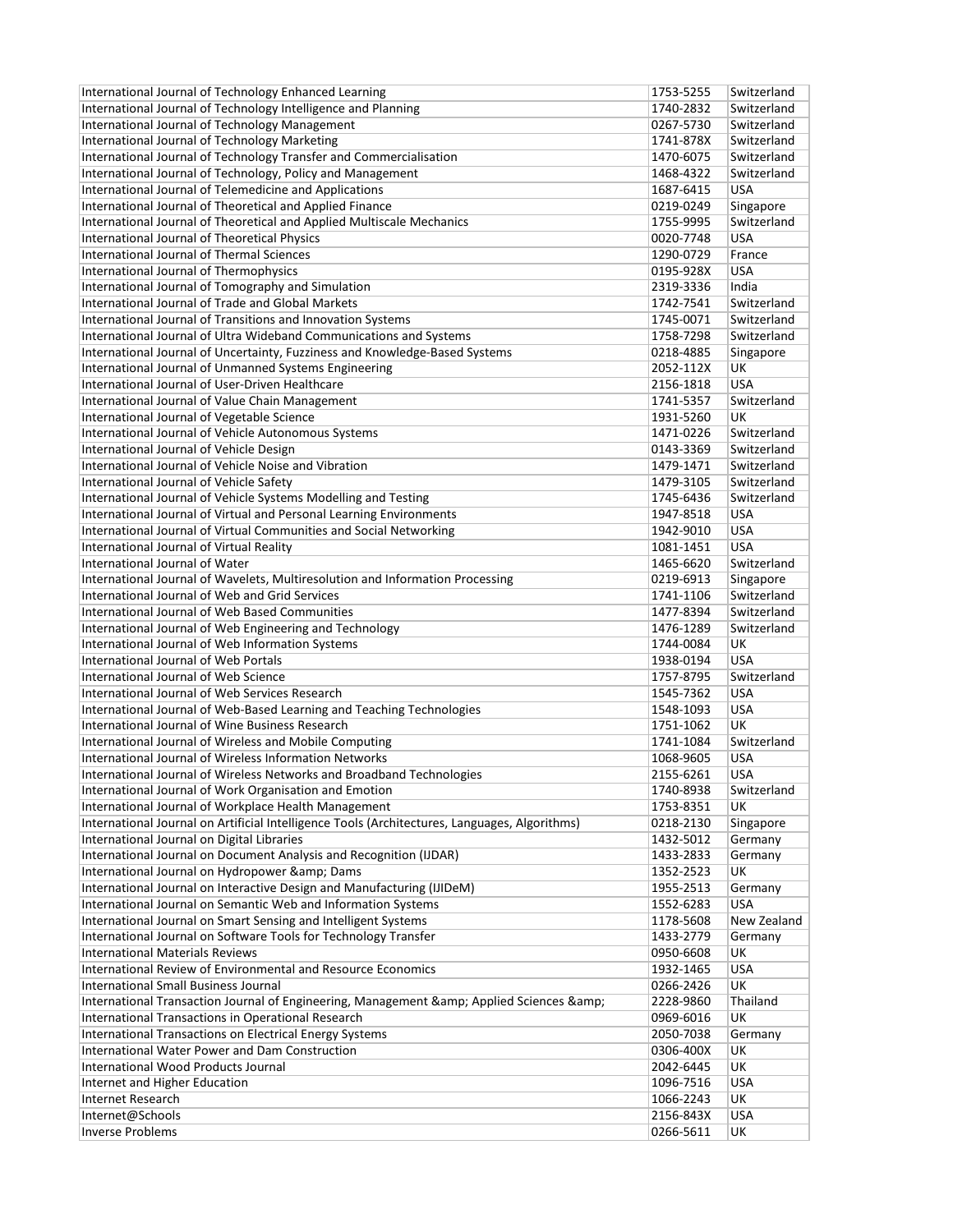| Inverse Problems In Science and Engineering                                            | 1741-5977 | UK                 |
|----------------------------------------------------------------------------------------|-----------|--------------------|
| Invertis Journal of Renewable Energy                                                   | 2231-3419 | India              |
| Invertis Journal of Science & Technology                                               | 0973-8940 | India              |
| <b>lonics</b>                                                                          | 0947-7047 | Germany            |
| IOP Conference Series: Earth and Environmental Science                                 | 1755-1307 | UK                 |
| IOP Conference Series: Materials Science and Engineering                               | 1757-8981 | UK                 |
| <b>IPSJ Online Transactions</b>                                                        | 1882-6660 | Japan              |
| <b>IPSJ Transactions on Bioinformatics</b>                                             | 1882-6679 |                    |
| IPSJ Transactions on Computer Vision and Applications                                  | 1882-6695 | Japan              |
|                                                                                        |           | Japan              |
| IPSJ Transactions on System LSI Design Methodology                                     | 1882-6687 | Japan              |
| Iranian Journal of Electrical and Computer Engineering                                 | 1682-0053 | Iran               |
| Iranian Polymer Journal                                                                | 1026-1265 | Germany            |
| Ironmaking & Steelmaking: Processes, Products and Applications                         | 0301-9233 | UK                 |
| <b>ISA Transactions</b>                                                                | 0019-0578 | UK                 |
| <b>ISACA Journal</b>                                                                   | 1944-1967 | <b>USA</b>         |
| <b>ISIJ International</b>                                                              | 0915-1559 | Japan              |
| <b>ISIS</b>                                                                            | 0021-1753 | <b>USA</b>         |
| ISPRS Journal of Photogrammetry and Remote Sensing                                     | 0924-2716 | <b>Netherlands</b> |
| <b>ISRN Applied Mathematics</b>                                                        | 2090-5572 | USA                |
| <b>ISRN Artificial Intelligence</b>                                                    | 2090-7443 | USA                |
| <b>ISRN Astronomy and Astrophysics</b>                                                 | 2090-4746 | <b>USA</b>         |
| <b>ISRN Bioinformatics</b>                                                             | 2090-7346 | USA                |
| <b>ISRN Biomaterials</b>                                                               | 2314-4025 | <b>USA</b>         |
| <b>ISRN Biophysics</b>                                                                 | 2090-7362 | <b>USA</b>         |
| <b>ISRN Ceramics</b>                                                                   | 2090-7508 | <b>USA</b>         |
| <b>ISRN Chemical Engineering</b>                                                       | 2090-861X | USA                |
| <b>ISRN Communications and Networking</b>                                              | 2090-4363 | <b>USA</b>         |
| <b>ISRN Computer Graphics</b>                                                          | 2090-7869 | <b>USA</b>         |
| <b>ISRN Condensed Matter Physics</b>                                                   | 2090-7400 | <b>USA</b>         |
| <b>ISRN Corrosion</b>                                                                  | 2090-8903 | <b>USA</b>         |
| <b>ISRN Electrochemistry</b>                                                           | 2314-5439 | <b>USA</b>         |
| <b>ISRN Electronics</b>                                                                | 2090-8679 | <b>USA</b>         |
| <b>ISRN Geophysics</b>                                                                 | 2090-8946 | <b>USA</b>         |
| <b>ISRN High Energy Physics</b>                                                        | 2090-7427 | USA                |
| <b>ISRN Machine Vision</b>                                                             |           | <b>USA</b>         |
|                                                                                        | 2090-780X | <b>USA</b>         |
| <b>ISRN Materials Science</b>                                                          | 2090-6099 |                    |
| <b>ISRN Mathematical Physics</b>                                                       | 2090-4681 | USA                |
| <b>ISRN Mechanical Engineering</b>                                                     | 2090-5130 | USA                |
| <b>ISRN Meteorology</b>                                                                | 2090-7524 | <b>USA</b>         |
| <b>ISRN Nanomaterials</b>                                                              | 2090-8741 | <b>USA</b>         |
| <b>ISRN Nanotechnology</b>                                                             | 2090-6072 | USA                |
| <b>ISRN Optics</b>                                                                     | 2090-7826 | USA                |
| <b>ISRN Polymer Science</b>                                                            | 2090-8733 | USA                |
| <b>ISRN Renewable Energy</b>                                                           | 2090-746X | <b>USA</b>         |
| <b>ISRN Sensor Networks</b>                                                            | 2090-7745 | USA                |
| <b>ISRN Signal Processing</b>                                                          | 2090-505X | <b>USA</b>         |
| <b>ISRN Software Engineering</b>                                                       | 2090-7680 | <b>USA</b>         |
| <b>ISRN Spectroscopy</b>                                                               | 2090-8776 | <b>USA</b>         |
| <b>ISRN Thermodynamics</b>                                                             | 2090-5211 | <b>USA</b>         |
| <b>ISRN Tribology</b>                                                                  | 2090-889X | <b>USA</b>         |
| Issues in Science & Technology Librarianship                                           | 1092-1206 | <b>USA</b>         |
| Issues of Atomic Science and Technology. Mathematical Simulation of Physical Processes | 0367-5203 | Russia             |
| IT - Information Technology                                                            | 1611-2776 | Germany            |
| <b>IT Now</b>                                                                          | 1746-5702 | UK                 |
| IT Professional                                                                        | 1520-9202 | <b>USA</b>         |
| ITG-Fachbericht                                                                        | 0932-6022 | Germany            |
| Izvestiya, Atmospheric and Oceanic Physics                                             | 0001-4338 | Russia             |
| Izvestiya, Physics of the Solid Earth                                                  | 1069-3513 | Russia             |
| Japan and the World Economy                                                            | 0922-1425 | Netherlands        |
| Japan Journal of Industrial and Applied Mathematics                                    | 0916-7005 | Japan              |
| Japanese Journal of Applied Physics                                                    | 0021-4922 | Japan              |
| Japanese Journal of Crop Science                                                       | 0011-1848 | Japan              |
| Japanese Journal of Farm Work Research                                                 | 0389-1763 | Japan              |
| Japanese Journal of Food Microbiology                                                  | 1340-8267 | Japan              |
| Japanese Journal of Multiphase Flow                                                    | 0914-2843 | Japan              |
|                                                                                        |           |                    |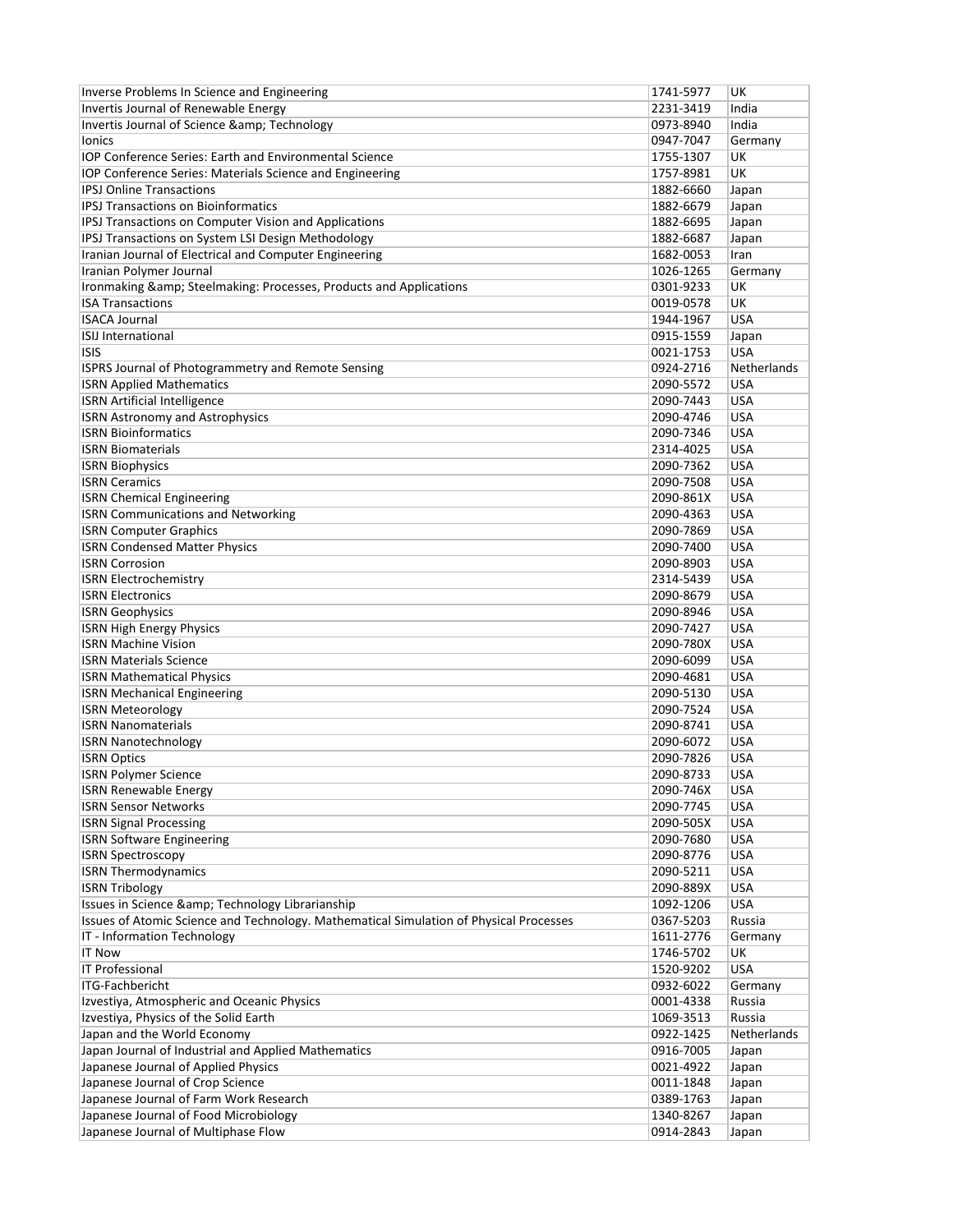| Japanese Railway Engineering                                                                                 | 0448-8938              | Japan               |
|--------------------------------------------------------------------------------------------------------------|------------------------|---------------------|
| <b>JETP Letters</b>                                                                                          | 0021-3640              | Russia              |
| JFPS International Journal of Fluid Power System                                                             | 1881-5286              | Japan               |
| JoDI - Journal of Digital Information                                                                        | 1368-7506              | UK                  |
| John Marshall Journal of Information Technology and Privacy law                                              | 1078-4128              | <b>USA</b>          |
| Johns Hopkins APL Technical Digest                                                                           | 0270-5214              | <b>USA</b>          |
| <b>MOL</b>                                                                                                   | 1047-4838              | <b>USA</b>          |
| Journal and Proceedings of the Royal Society of New South Wales                                              | 0035-9173              | Australia           |
| Journal Europeen des Systemes Automatises                                                                    | 1269-6935              | France              |
| Journal for Electrochemistry and Plating Technology                                                          | 2196-0267              | Germany             |
| Journal for Global Business Advancement                                                                      | 1746-966X              | Switzerland         |
| Journal for International Business and Entrepreneurship Development                                          | 1549-9324              | Switzerland         |
| Journal of Academic Librarianship                                                                            | 0099-1333              | <b>USA</b>          |
| Journal of Academy of Armored Force Engineering                                                              | 1672-1497              | China               |
| Journal of Academy of Equipment                                                                              | 2095-3828              | China               |
| Journal of Access Services                                                                                   | 1536-7967              | UK                  |
| Journal of Accounting and Organizational Change                                                              | 1832-5912              | UK                  |
| Journal of Accounting Research                                                                               | 0021-8456              | UK                  |
| Journal of Adhesion                                                                                          | 0021-8464              | UK                  |
| Journal of Adhesion Science and Technology                                                                   | 0169-4243              | UK                  |
| Journal of Advanced Concrete Technology                                                                      | 1346-8014              | Japan               |
| Journal of Advanced Dielectrics                                                                              | 2010-135X              | Singapore           |
| Journal of Advanced Manufacturing Systems                                                                    | 0219-6867              | Singapore           |
| Journal of Advanced Mechanical Design, Systems, and Manufacturing                                            | 1881-3054              | Japan               |
| Journal of Advanced Science                                                                                  | 0915-5651              | Japan               |
| Journal of Advances in Computer Networks                                                                     | 1793-8244              | Singapore           |
| Journal of Advances in Information Technology                                                                | 1798-2340              | Finland             |
| Journal of Advances in Modeling Earth Systems                                                                | 1942-2466              | <b>USA</b>          |
| Journal of Aeronautical Materials                                                                            | 1005-5053              | China               |
| Journal of Aerospace Engineering                                                                             | 0893-1321              | USA                 |
| Journal of Aerospace Information Systems                                                                     | 2327-3097              | <b>USA</b><br>China |
| Journal of Aerospace Power                                                                                   | 1000-8055              | UK                  |
| Journal of Agribusiness in Developing and Emerging Economies<br>Journal of Agricultural and Food Information | 2044-0839<br>1049-6505 | UK                  |
| Journal of Agricultural Meteorology                                                                          | 0021-8588              | Japan               |
| Journal of Aircraft                                                                                          | 0021-8669              | <b>USA</b>          |
| Journal of Algorithms & Computational Technology                                                             | 1748-3018              | UK                  |
| Journal of Alloys and Compounds                                                                              | 0925-8388              | Switzerland         |
| Journal of Ambient Intelligence and Humanized Computing                                                      | 1868-5137              | Germany             |
| Journal of Analytical Methods in Chemistry                                                                   | 2090-8865              | USA                 |
| Journal of Applied Aquaculture                                                                               | 1045-4438              | UK                  |
| Journal of Applied Clinical Medical Physics                                                                  | 1526-9914              | USA                 |
| Journal of Applied Crystallography                                                                           | 0021-8898              | Denmark             |
| Journal of Applied Econometrics                                                                              | 0883-7252              | UK                  |
| Journal of Applied Electrochemistry                                                                          | 0021-891X              | Netherlands         |
| Journal of Applied Engineering Sciences                                                                      | 2247-3769              | Romania             |
| Journal of Applied Fluid Mechanics                                                                           | 1735-3572              | <b>USA</b>          |
| Journal of Applied Geodesy                                                                                   | 1862-9016              | Germany             |
| Journal of Applied Logic                                                                                     | 1570-8683              | <b>Netherlands</b>  |
| Journal of Applied Mathematics                                                                               | 1110-757X              | USA                 |
| Journal of Applied Mathematics and Mechanics                                                                 | 0021-8928              | UK                  |
| Journal of Applied Mathematics, Statistics and Informatics                                                   | 1336-9180              | UK                  |
| Journal of Applied Mechanics                                                                                 | 0021-8936              | <b>USA</b>          |
| Journal of Applied Mechanics and Technical Physics                                                           | 0021-8944              | <b>USA</b>          |
| Journal of Applied Meteorology and Climatology                                                               | 1558-8424              | <b>USA</b>          |
| Journal of Applied Non-Classical Logics                                                                      | 1166-3081              | <b>USA</b>          |
| Journal of Applied Optics                                                                                    | 1002-2082              | China               |
| Journal of Applied Physics                                                                                   | 0021-8979              | <b>USA</b>          |
| Journal of Applied Polymer Science                                                                           | 0021-8995              | <b>USA</b>          |
| Journal of Applied Probability                                                                               | 0021-9002              | UK                  |
| Journal of Applied Remote Sensing                                                                            | 1931-3195              | USA                 |
| Journal of Applied Sciences                                                                                  | 1812-5654              | Pakistan            |
| Journal of Applied Sciences - Electronics and Information Engineering                                        | 0255-8297              | China               |
| Journal of Applied Spectroscopy                                                                              | 0021-9037              | <b>USA</b>          |
| Journal of Applied Statistics                                                                                | 0266-4763              | USA                 |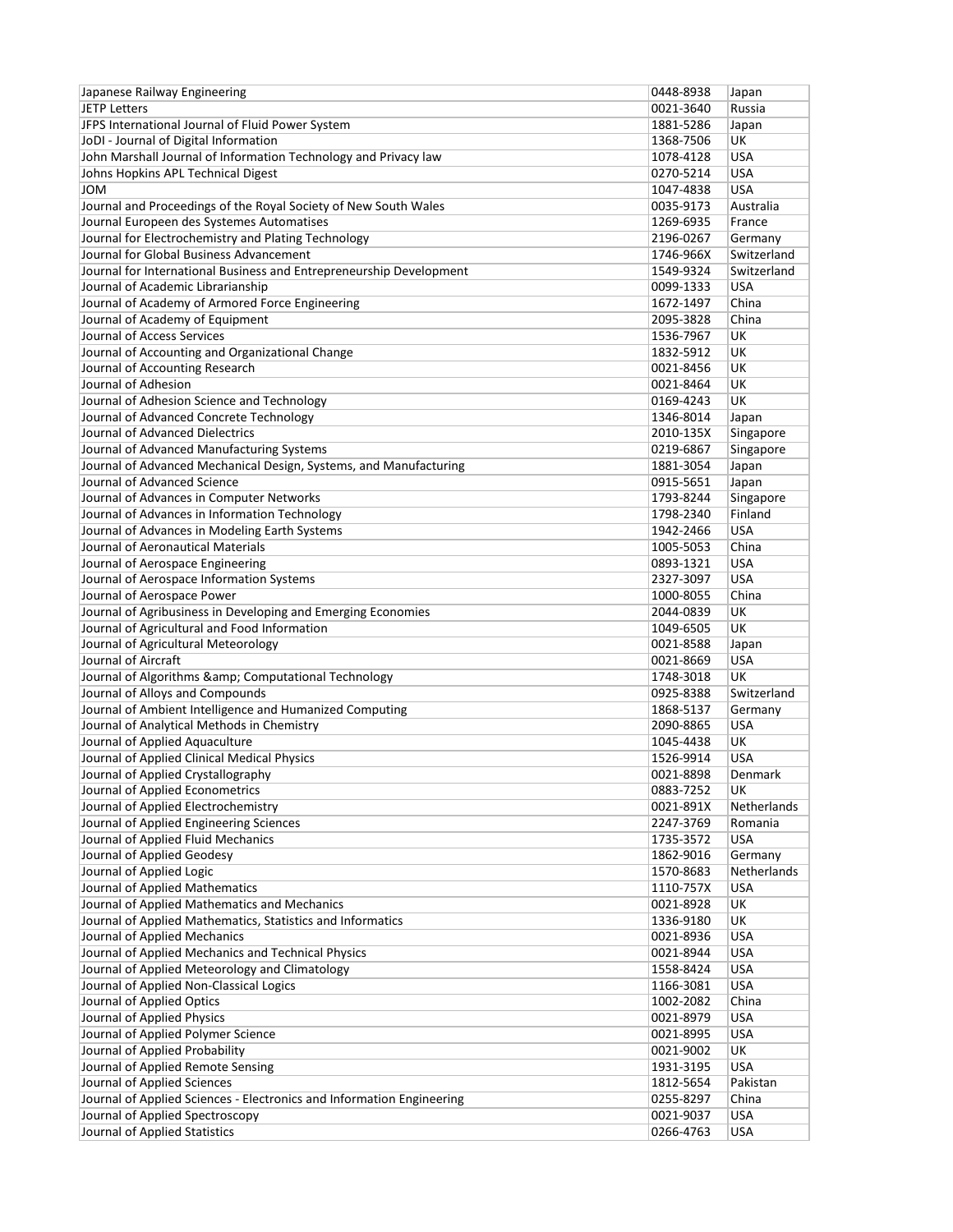| Journal of Approximation Theory                                                                              | 0021-9045              | USA                      |
|--------------------------------------------------------------------------------------------------------------|------------------------|--------------------------|
| Journal of Architectural and Planning Research                                                               | 0738-0895              | USA                      |
| Journal of Architectural Engineering                                                                         | 1076-0431              | USA                      |
| Journal of Archival Organization                                                                             | 1533-2748              | USA                      |
| Journal of Artificial Intelligence Research                                                                  | 1076-9757              | <b>USA</b>               |
| Journal of Artificial Organs                                                                                 | 1434-7229              | Japan                    |
| Journal of Asian Architecture and Building Engineering                                                       | 1346-7581              | Japan                    |
| Journal of Asian Economics                                                                                   | 1049-0078              | Netherlands              |
| Journal of Asian Electric Vehicles                                                                           | 1348-3927              | Japan                    |
| Journal of ASTM International                                                                                | 1546-962X              | <b>USA</b>               |
| Journal of Astrophysics and Astronomy                                                                        | 0250-6335              | India                    |
| Journal of Atmospheric and Environmental Optics                                                              | 1673-6141              | China                    |
| Journal of Atmospheric and Oceanic Technology                                                                | 0739-0572              | <b>USA</b>               |
| Journal of Atmospheric and Solar-Terrestrial Physics                                                         | 1364-6826              | UK                       |
| Journal of Atmospheric Chemistry                                                                             | 0167-7764              | Netherlands              |
| Journal of Atomic and Molecular Physics                                                                      | 2314-8039              | <b>USA</b>               |
| Journal of Automated Reasoning                                                                               | 0168-7433              | <b>Netherlands</b>       |
| Journal of Automation and Control Engineering                                                                | 2301-3702              | USA                      |
| Journal of Automation and Information Sciences                                                               | 1064-2315              | USA                      |
| Journal of Behavioral Decision Making                                                                        | 0894-3257              | UK                       |
| Journal of Beijing Institute of Technology                                                                   | 1004-0579              | China                    |
| Journal of Beijing Normal University (Natural Science)                                                       | 0476-0301              | China                    |
| Journal of Beijing University of Aeronautics and Astronautics                                                | 1001-5965              | China                    |
| Journal of Beijing University of Posts and Telecommunications<br>Journal of Beijing University of Technology | 1007-5321              | China<br>China           |
| Journal of Bioeconomics                                                                                      | 0254-0037              | USA                      |
| Journal of Bioenergetics and Biomembranes                                                                    | 1387-6996<br>0145-479X | USA                      |
| Journal of Bioinformatics and Computational Biology                                                          | 0219-7200              | UK                       |
| Journal of Biological Physics                                                                                | 0092-0606              | <b>USA</b>               |
| Journal of Biological Physics & Chemistry                                                                    | 1512-0856              | Switzerland              |
| Journal of Biological Rhythms                                                                                | 0748-7304              | USA                      |
| Journal of Biological Systems                                                                                | 0218-3390              | Singapore                |
| Journal of Biomaterials Science, Polymer Edition                                                             | 0920-5063              | UK                       |
| Journal of Biomechanical Engineering                                                                         | 0148-0731              | USA                      |
| Journal of Biomechanical Science and Engineering                                                             | 1880-9863              | Japan                    |
| Journal of Biomechanics                                                                                      | 0021-9290              | UK                       |
| Journal of Biomedical Informatics                                                                            | 1532-0464              | <b>USA</b>               |
| Journal of Biomedical Optics                                                                                 | 1083-3668              | USA                      |
| Journal of Biomimetics, Biomaterials, and Tissue Engineering                                                 | 1662-1018              | Switzerland              |
| Journal of Biomolecular NMR                                                                                  | 0925-2738              | Netherlands              |
| Journal of Biophotonics                                                                                      | 1864-063X              | Germany                  |
| Journal of Biorheology                                                                                       | 1867-0466              | Japan                    |
| Journal of Breath Research                                                                                   | 1752-7163              | UK                       |
| Journal of Bridge Engineering                                                                                | 1084-0702              | <b>USA</b>               |
| Journal of Building Performance Simulation                                                                   | 1940-1493              | UK                       |
| Journal of Building Physics                                                                                  | 1744-2591              | UK                       |
| Journal of Business & Industrial Marketing                                                                   | 0885-8624              | UK                       |
| Journal of Business and Economic Statistics                                                                  | 0735-0015              | <b>USA</b>               |
| Journal of Business Logistics                                                                                | 0735-3766              | <b>USA</b>               |
| Journal of Business Research                                                                                 | 0148-2963              | <b>USA</b>               |
| Journal of Business Strategy                                                                                 | 0275-6668              | <b>USA</b>               |
| Journal of Business Venturing                                                                                | 0883-9026              | <b>USA</b>               |
| Journal of Cases on Information Technology                                                                   | 1548-7717              | <b>USA</b>               |
| Journal of Central South University (Science and Technology)                                                 | 1672-7207              | China                    |
| Journal of Central South University. Science & Technology of Mining and Metallurgy                           | 2095-2899              | Germany                  |
| Journal of Ceramics                                                                                          | 2090-8628              | <b>USA</b>               |
| Journal of Changsha University of Science & Technology                                                       | 1672-9331              | China                    |
| Journal of Chemical Crystallography                                                                          | 1074-1542              | <b>USA</b>               |
| Journal of Chemical Engineering of Japan                                                                     | 0021-9592              | Japan                    |
| Journal of Chemical Health & Safety                                                                          | 1871-5532              | Netherlands              |
| Journal of Chemical Information and Modeling<br>Journal of Chemical Physics                                  | 1549-9596<br>0021-9606 | <b>USA</b><br><b>USA</b> |
| Journal of China Academy of Electronics and Information Technology                                           | 1673-5692              | China                    |
| Journal of China Clinic Medical Imaging                                                                      | 1008-1062              | China                    |
| Journal of China Three Gorges University (Natural Sciences)                                                  |                        | China                    |
|                                                                                                              |                        |                          |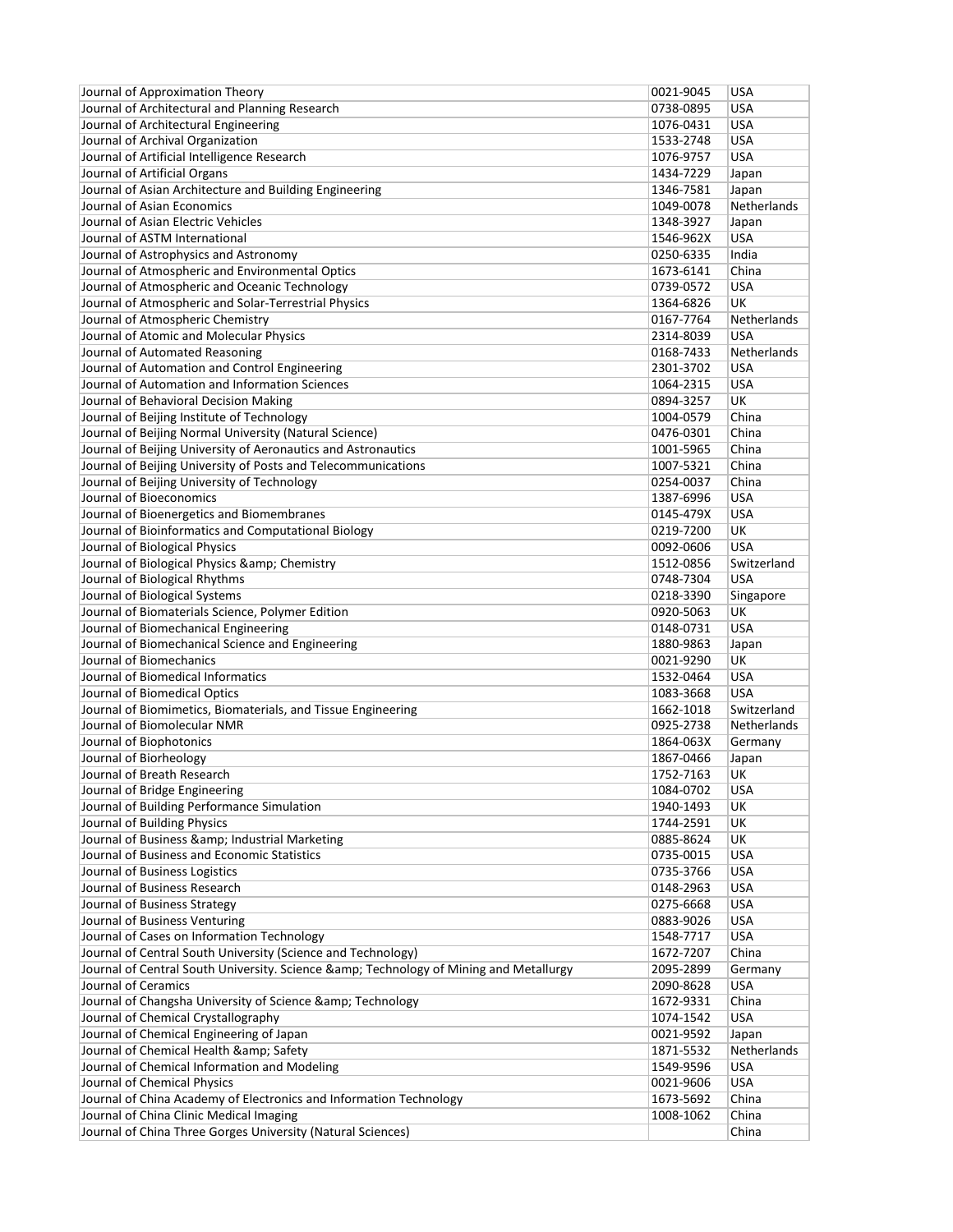| Journal of China Universities of Posts and Telecommunications                                   | 1005-8885 | China              |
|-------------------------------------------------------------------------------------------------|-----------|--------------------|
| Journal of China University of Petroleum                                                        | 1673-5005 | China              |
| Journal of Chinese Computer Systems                                                             | 1000-1220 | China              |
| Journal of Chinese Economic and Foreign Trade Studies Information                               | 1754-4408 | UK                 |
| Journal of Chinese Electron Microscopy Society                                                  |           | China              |
| Journal of Chinese Entrepreneurship                                                             | 1756-1396 | UK                 |
| Journal of Chinese Inertial Technology                                                          | 1005-6734 | China              |
| Journal of Chinese Society for Corrosion and Protection                                         | 1005-4537 | China              |
| Journal of Chongqing Institute of Technology                                                    | 1671-0924 | China              |
| Journal of Chongqing University (English Edition)                                               | 1671-8224 | UK                 |
| Journal of Chongqing University of Posts and Telecommunication (Natural Science Edition)        | 1673-825X | China              |
| Journal of Circadian Rhythms                                                                    | 1740-3391 | UK                 |
| Journal of Circuits, Systems and Computers                                                      | 0218-1266 | Singapore          |
| Journal of Civil Engineering and Management                                                     | 1392-3730 | UK                 |
| Journal of Classification                                                                       | 0176-4268 | USA                |
| Journal of Clean Energy Technologies                                                            | 1793-821X | Singapore          |
| Journal of Cleaner Production                                                                   | 0959-6526 | Netherlands        |
| Journal of Climate                                                                              |           | <b>USA</b>         |
|                                                                                                 | 0894-8755 |                    |
| Journal of Clinical Engineering                                                                 | 0363-8855 | USA                |
| Journal of Clinical Monitoring and Computing                                                    | 1387-1307 | Netherlands        |
| Journal of Clinical Ultrasound                                                                  | 0091-2751 | UK                 |
| Journal of Cluster Science                                                                      | 1040-7278 | <b>USA</b>         |
| Journal of Coal Science and Engineering (China)                                                 | 1006-9097 | China              |
| Journal of Coastal Research                                                                     | 0749-0208 | <b>USA</b>         |
| Journal of Coatings Technology and Research                                                     | 1547-0091 | <b>Netherlands</b> |
| Journal of Cognitive Neuroscience                                                               | 0898-929X | USA                |
| Journal of Cold Regions Engineering                                                             | 0887-381X | USA                |
| Journal of Combinatorial Designs                                                                | 1063-8539 | <b>USA</b>         |
| Journal of Combinatorial Mathematics and Combinatorial Computing                                | 0835-3026 | Canada             |
| Journal of Combinatorial Optimization                                                           | 1382-6905 | USA                |
| Journal of Combustion                                                                           | 2090-1968 | USA                |
| Journal of Communication Management                                                             | 1363-254X | UK                 |
| Journal of Communications                                                                       | 1796-2021 | <b>USA</b>         |
| Journal of Communications and Networks                                                          | 1229-2370 | USA                |
| Journal of Communications Technology and Electronics                                            | 1064-2269 | Russia             |
| Journal of Complexity                                                                           | 0885-064X | USA                |
| Journal of Composite Materials                                                                  | 0021-9983 | <b>USA</b>         |
| Journal of Composites for Construction                                                          | 1090-0268 | USA                |
| Journal of Computational Acoustics                                                              | 0218-396X | Singapore          |
| Journal of Computational and Applied Mathematics                                                | 0377-0427 | Netherlands        |
| Journal of Computational and Graphical Statistics                                               | 1061-8600 | <b>USA</b>         |
| Journal of Computational and Nonlinear Dynamics                                                 | 1555-1415 | USA                |
| Journal of Computational Chemistry                                                              | 0192-8651 | <b>USA</b>         |
| Journal of Computational Mathematics                                                            | 0254-9409 | China              |
| Journal of Computational Methods in Sciences and Engineering                                    | 1472-7978 | <b>Netherlands</b> |
| Journal of Computational Neuroscience                                                           | 0929-5313 | <b>USA</b>         |
| Journal of Computational Physics                                                                | 0021-9991 | <b>USA</b>         |
| Journal of Computational Science and Technology                                                 | 1881-6894 |                    |
|                                                                                                 |           | Japan              |
| Journal of Computer Aided Design & Computer Graphics<br>Journal of Computer and System Sciences | 1003-9775 | China              |
|                                                                                                 | 0022-0000 | <b>USA</b>         |
| Journal of Computer and Systems Sciences International                                          | 1064-2307 | Russia             |
| Journal of Computer Applications                                                                | 1001-9081 | China              |
| Journal of Computer Assisted Learning                                                           | 0266-4909 | UK                 |
| Journal of Computer Assisted Tomography                                                         | 0363-8715 | <b>USA</b>         |
| Journal of Computer Information Systems                                                         | 0887-4417 | USA                |
| Journal of Computer Networks and Communications                                                 | 2090-7141 | <b>USA</b>         |
| Journal of Computer Science                                                                     | 1549-3636 | <b>USA</b>         |
| Journal of Computer Science and Technology                                                      | 1000-9000 | <b>USA</b>         |
| Journal of Computer Security                                                                    | 0926-227X | Netherlands        |
| Journal of Computers                                                                            | 1796-203X | Finland            |
| Journal of Computing and Information Science in Engineering                                     | 1530-9827 | <b>USA</b>         |
| Journal of Computing in Civil Engineering                                                       | 0887-3801 | <b>USA</b>         |
| Journal of Computing in Higher Education                                                        | 1042-1726 | USA                |
| Journal of Computing Science and Engineering                                                    | 1976-4677 | South Korea        |
| Journal of Construction Engineering and Management                                              | 0733-9364 | USA                |
|                                                                                                 |           |                    |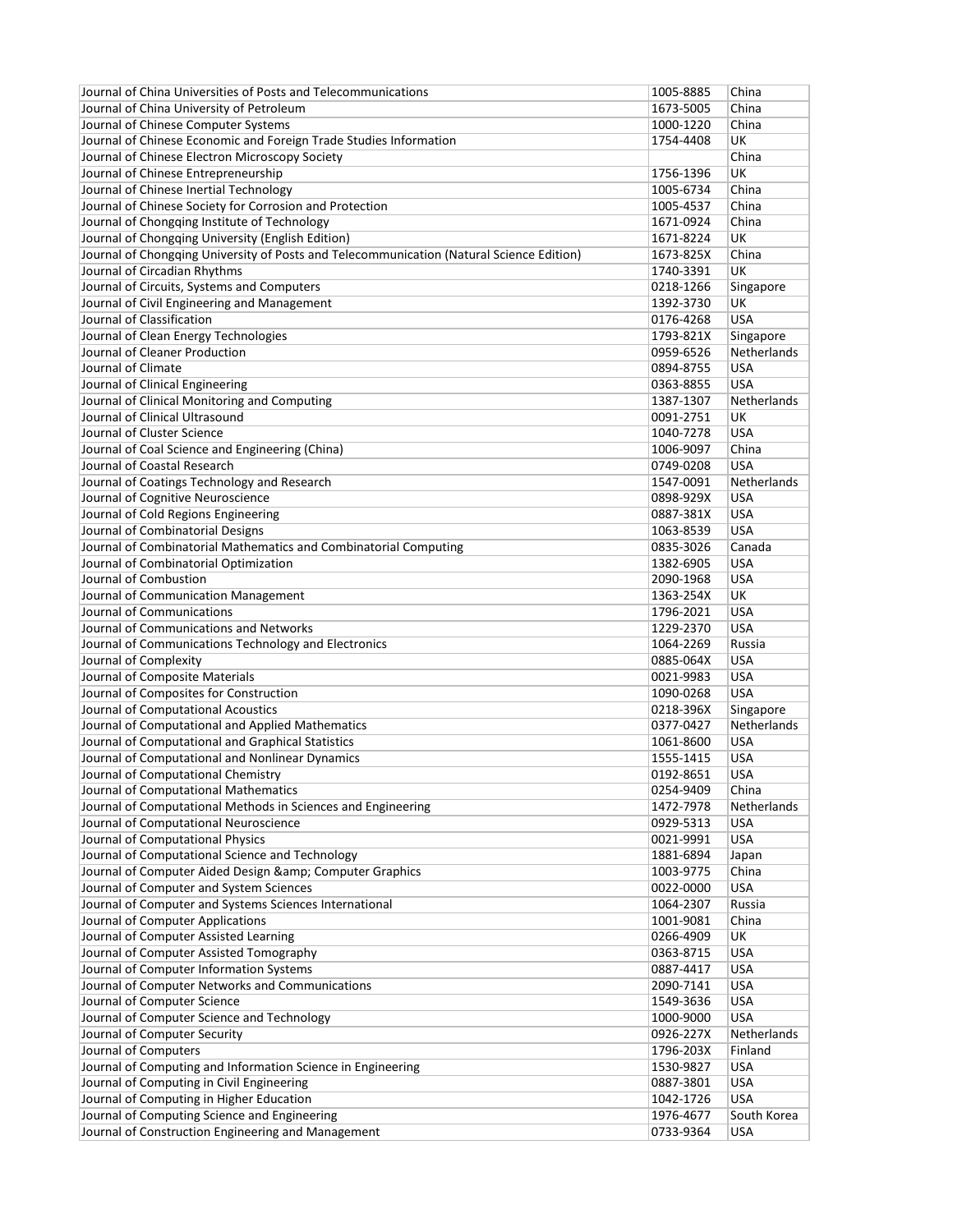| Journal of Constructional Steel Research                    | 0143-974X              | UK                       |
|-------------------------------------------------------------|------------------------|--------------------------|
| Journal of Consumer Health on the Internet                  | 1539-8285              | UK                       |
| Journal of Consumer Marketing                               | 0736-3761              | UK                       |
| Journal of Consumer Policy                                  | 0168-7034              | <b>USA</b>               |
| Journal of Contemporary Physics                             | 1068-3372              | <b>USA</b>               |
| Journal of Control Theory and Applications                  | 1672-6340              | China                    |
| Journal of Convergence Information Technology               | 1975-9320              | South Korea              |
| Journal of Corporate Finance                                | 0929-1199              | Netherlands              |
| Journal of Cosmology and Astroparticle Physics              | 1475-7516              | UK                       |
| Journal of Crop Improvement                                 | 1542-7528              | <b>USA</b>               |
| Journal of Cryptographic Engineering                        | 2190-8508              | Germany                  |
| Journal of Cryptology                                       | 0933-2790              | <b>USA</b>               |
| Journal of Crystal Growth                                   | 0022-0248              | Netherlands              |
| Journal of Dalian University of Technology                  | 1000-8608              | China                    |
| Journal of Data Acquisition & Processing                    | 1004-9037              | China                    |
| Journal of Data and Information Quality                     | 1936-1955              | <b>USA</b>               |
| Journal of Database Management                              | 1063-8016              | <b>USA</b>               |
| Journal of Decision Systems                                 | 1246-0125              | <b>USA</b>               |
| Journal of Design Research                                  | 1748-3050              | Switzerland              |
| Journal of Detection & Control                              | 1008-1194              | China                    |
| Journal of Development Economics                            | 0304-3878              | <b>Netherlands</b>       |
| Journal of Developments in Sustainable Agriculture          | 1880-3016              | Japan                    |
| Journal of Differential Equations                           | 0022-0396              | USA                      |
| Journal of Digital Imaging                                  | 0897-1889              | USA                      |
| Journal of Digital Information Management                   | 0972-7272              | India                    |
| Journal of Discrete Algorithms                              | 1570-8667              | <b>Netherlands</b>       |
| Journal of Discrete Mathematical Sciences & Cryptography    | 0972-0529              | UK                       |
| Journal of Dispersion Science and Technology                | 0193-2691              | <b>USA</b><br><b>USA</b> |
| Journal of Display Technology<br>Journal of Documentation   | 1551-319X<br>0022-0418 | UK                       |
| Journal of Donghua University (English Edition)             | 1672-5220              | China                    |
| Journal of Dynamic Systems, Measurement and Control         | 0022-0434              | USA                      |
| Journal of Dynamical and Control Systems                    | 1079-2724              | USA                      |
| Journal of Dynamical Systems and Geometric Theories         | 1726-037X              | UK                       |
| Journal of Dynamics and Differential Equations              | 1040-7294              | <b>USA</b>               |
| Journal of Earth Science                                    | 1674-487X              | China                    |
| Journal of Earthquake Engineering                           | 1363-2469              | <b>USA</b>               |
| Journal of Earthquake Engineering and Engineering Vibration | 1000-1301              | China                    |
| Journal of East China University of Science and Technology  | 1006-3080              | China                    |
| Journal of Ecology                                          | 0022-0477              | Germany                  |
| Journal of Economic Behavior & Organization                 | 0167-2681              | Netherlands              |
| Journal of Economic Dynamics and Control                    | 0165-1889              | Netherlands              |
| Journal of Education for Library and Information Science    | 0748-5786              | USA                      |
| Journal of Educational Computing Research                   | 0735-6331              | USA                      |
| Journal of Educational Multimedia and Hypermedia            | 1055-8896              | USA                      |
| Journal of Educational Technology Systems                   | 0047-2395              | <b>USA</b>               |
| Journal of Elasticity                                       | 0374-3535              | Netherlands              |
| Journal of e-Learning and Knowledge Society                 | 1826-6223              | Italy                    |
| Journal of Electric Power Science and Technology            | 1673-9140              | China                    |
| Journal of Electrical and Computer Engineering              | 2090-0147              | <b>USA</b>               |
| Journal of Electrical Engineering                           | 1582-4594              | Romania                  |
| Journal of Electrical Engineering                           | 1335-3632              | Slovakia                 |
| Journal of Electrical Engineering & Technology              | 1975-0102              | South Korea              |
| Journal of Electroanalytical Chemistry                      | 1572-6657              | Switzerland              |
| Journal of Electrocardiology                                | 0022-0736              | Netherlands              |
| Journal of Electroceramics                                  | 1385-3449              | USA                      |
| Journal of Electromagnetic Waves and Applications           | 0920-5071              | UK                       |
| Journal of Electromyography and Kinesiology                 | 1050-6411              | UK                       |
| Journal of Electron Spectroscopy and Related Phenomena      | 0368-2048              | Netherlands              |
| Journal of Electronic Commerce in Organizations             | 1539-2937              | <b>USA</b>               |
| Journal of Electronic Imaging                               | 1017-9909              | <b>USA</b>               |
| Journal of Electronic Materials                             | 0361-5235              | <b>USA</b>               |
| Journal of Electronic Packaging                             | 1043-7398              | <b>USA</b>               |
| Journal of Electronic Publishing                            | 1080-2711              | <b>USA</b>               |
| Journal of Electronic Resources in Medical Libraries        | 1542-4065              | UK                       |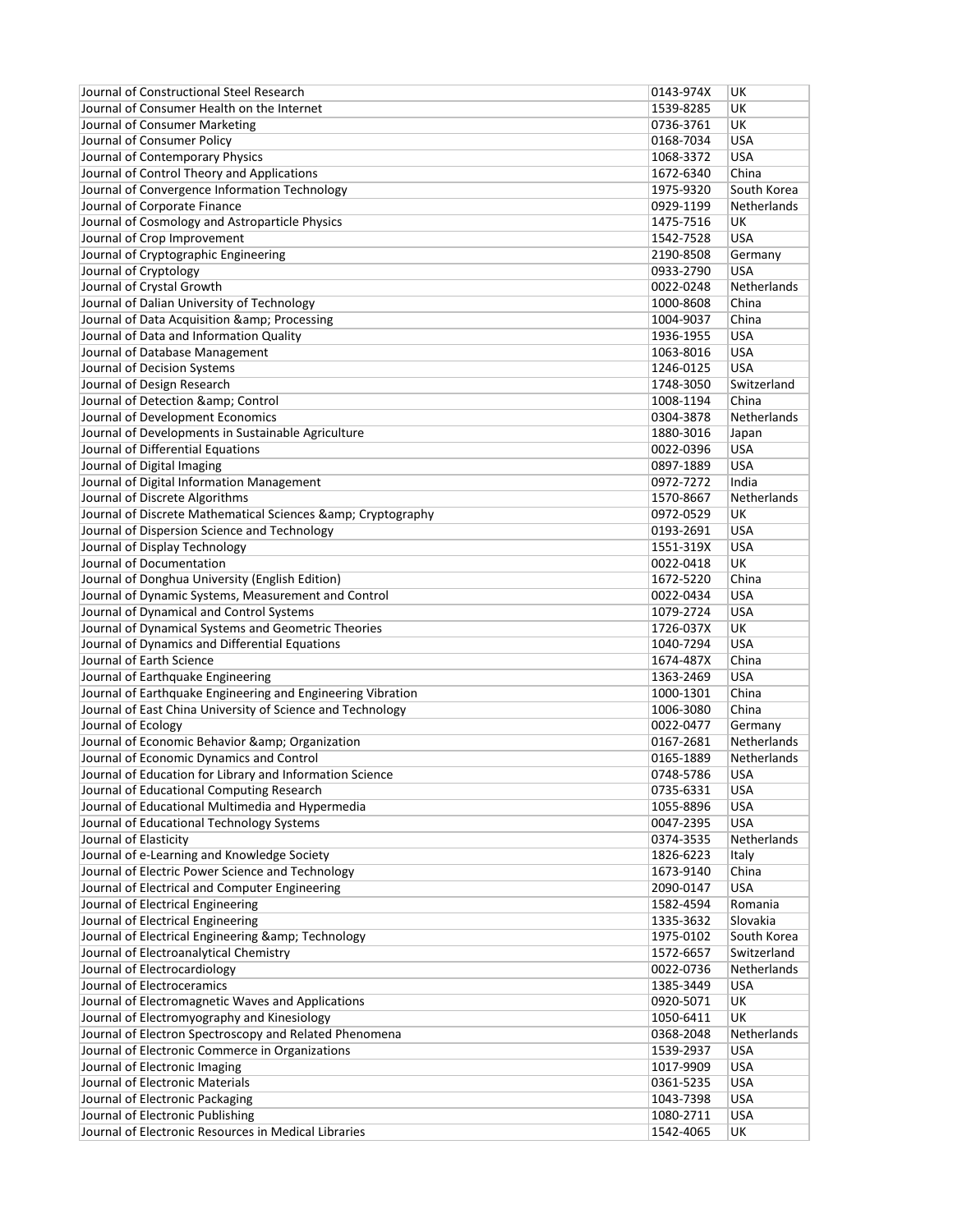| Journal of Electronic Resources Librarianship                                                       | 1941-126X | <b>USA</b>         |
|-----------------------------------------------------------------------------------------------------|-----------|--------------------|
| Journal of Electronic Science and Technology                                                        | 1674-862X | China              |
| Journal of Electronic Testing. Theory and Applications                                              | 0923-8174 | <b>USA</b>         |
| Journal of Electronics (China)                                                                      | 0217-9822 | China              |
| Journal of Electrostatics                                                                           | 0304-3886 | Netherlands        |
| Journal of Emerging Technologies in Web Intelligence                                                | 1798-0461 | Finland            |
| Journal of Energetic Materials                                                                      | 0737-0652 | <b>USA</b>         |
| Journal of Energy Engineering                                                                       | 0733-9402 | <b>USA</b>         |
| Journal of Energy Resources Technology                                                              | 0195-0738 | <b>USA</b>         |
| Journal of Engineering                                                                              | 2314-4904 | <b>USA</b>         |
| Journal of Engineering and Applied Science                                                          | 1110-1903 | Egypt              |
| Journal of Engineering and Technology Management                                                    | 0923-4748 | <b>Netherlands</b> |
|                                                                                                     | 0954-4828 | UK                 |
| Journal of Engineering Design                                                                       |           |                    |
| Journal of Engineering for Gas Turbines and Power                                                   | 0742-4795 | <b>USA</b>         |
| Journal of Engineering Materials and Technology                                                     | 0094-4289 | <b>USA</b>         |
| Journal of Engineering Mathematics                                                                  | 0022-0833 | Netherlands        |
| Journal of Engineering Mechanics                                                                    | 0733-9399 | <b>USA</b>         |
| Journal of Engineering Physics and Thermophysics                                                    | 1062-0125 | <b>USA</b>         |
| Journal of Engineering Thermophysics                                                                | 1810-2328 | Russia             |
| Journal of Engineering, Design and Technology                                                       | 1726-0531 | <b>UK</b>          |
| Journal of Enhanced Heat Transfer                                                                   | 1065-5131 | <b>USA</b>         |
| Journal of Enterprise Information Management                                                        | 1741-0398 | UK                 |
| Journal of Enterprising Communities: People and Places in the Global Economy                        | 1750-6204 | UK                 |
| Journal of Environment and Engineering                                                              | 1880-988X | Japan              |
| Journal of Environmental Assessment Policy and Management                                           | 1464-3332 | Singapore          |
| Journal of Environmental Engineering                                                                | 0733-9372 | <b>USA</b>         |
| Journal of Environmental Engineering (Transactions of AIJ)                                          | 1348-0685 | Japan              |
| Journal of Environmental Radioactivity                                                              | 0265-931X | UK                 |
|                                                                                                     |           | <b>USA</b>         |
| Journal of Environmental Science and Health, Part A (Toxic/Hazardous Substances and Environmental   | 1093-4529 |                    |
| Journal of Environmental Science and Health, Part B (Pesticides, Food Contaminants and Agricultural | 0360-1234 | <b>USA</b>         |
| Journal of Environmental Science for Sustainable Society                                            | 1881-5073 | Japan              |
| Journal of Environmental Sciences                                                                   | 1001-0742 | China              |
| Journal of Experimental and Theoretical Artificial Intelligence                                     | 0952-813X | UK                 |
| Journal of Experimental and Theoretical Physics                                                     | 1063-7761 | Russia             |
| Journal of Experimental Nanoscience                                                                 | 1745-8080 | UK                 |
| Journal of Facilities Management                                                                    | 1472-5967 | UK                 |
| Journal of Failure Analysis and Prevention                                                          | 1547-7029 | Netherlands        |
| Journal of Family Business Management                                                               | 2043-6238 | UK                 |
| Journal of Fashion Marketing & Management                                                           | 1361-2026 | UK                 |
| Journal of Field Robotics                                                                           | 1556-4959 | <b>USA</b>         |
| Journal of Financial Management of Property and Construction                                        | 1366-4387 | UK                 |
| Journal of Flow Visualization and Image Processing                                                  | 1065-3090 | <b>USA</b>         |
| Journal of Fluid Mechanics                                                                          | 0022-1120 | UK                 |
| Journal of Fluid Science and Technology                                                             | 1880-5558 | Japan              |
| Journal of Fluids and Structures                                                                    | 0889-9746 | UK                 |
| Journal of Fluids Engineering                                                                       | 0098-2202 | <b>USA</b>         |
| Journal of Food Composition and Analysis                                                            | 0889-1575 | UK                 |
| Journal of Food Engineering                                                                         | 0260-8774 | UK                 |
| Journal of Food Science and Technology                                                              | 0022-1155 | India              |
|                                                                                                     |           |                    |
| Journal of Food Science and Technology                                                              | 2095-6002 | China              |
| Journal of Forecasting                                                                              | 0277-6693 | UK                 |
| Journal of Friction and Wear                                                                        | 1068-3666 | <b>USA</b>         |
| Journal of Fuel Cell Science and Technology                                                         | 1550-624X | <b>USA</b>         |
| Journal of Functional Analysis                                                                      | 0022-1236 | <b>USA</b>         |
| Journal of Functional Biomaterials                                                                  | 2079-4983 | Switzerland        |
| Journal of Functional Programming                                                                   | 0956-7968 | UK                 |
| Journal of Fusion Energy                                                                            | 0164-0313 | <b>USA</b>         |
| Journal of General Management                                                                       | 0306-3070 | UK                 |
| Journal of Geodesy                                                                                  | 0949-7714 | Germany            |
| Journal of Geodynamics                                                                              | 0264-3707 | UK                 |
| Journal of Geographical Sciences                                                                    | 1009-637X | China              |
| Journal of Geographical Systems                                                                     | 1435-5930 | Netherlands        |
| Journal of Geomatics                                                                                | 1007-3817 | China              |
| Journal of Geometry and Physics                                                                     | 0393-0440 | Netherlands        |
| Journal of Geometry and Symmetry in Physics                                                         | 1312-5192 | <b>Bulgaria</b>    |
|                                                                                                     |           |                    |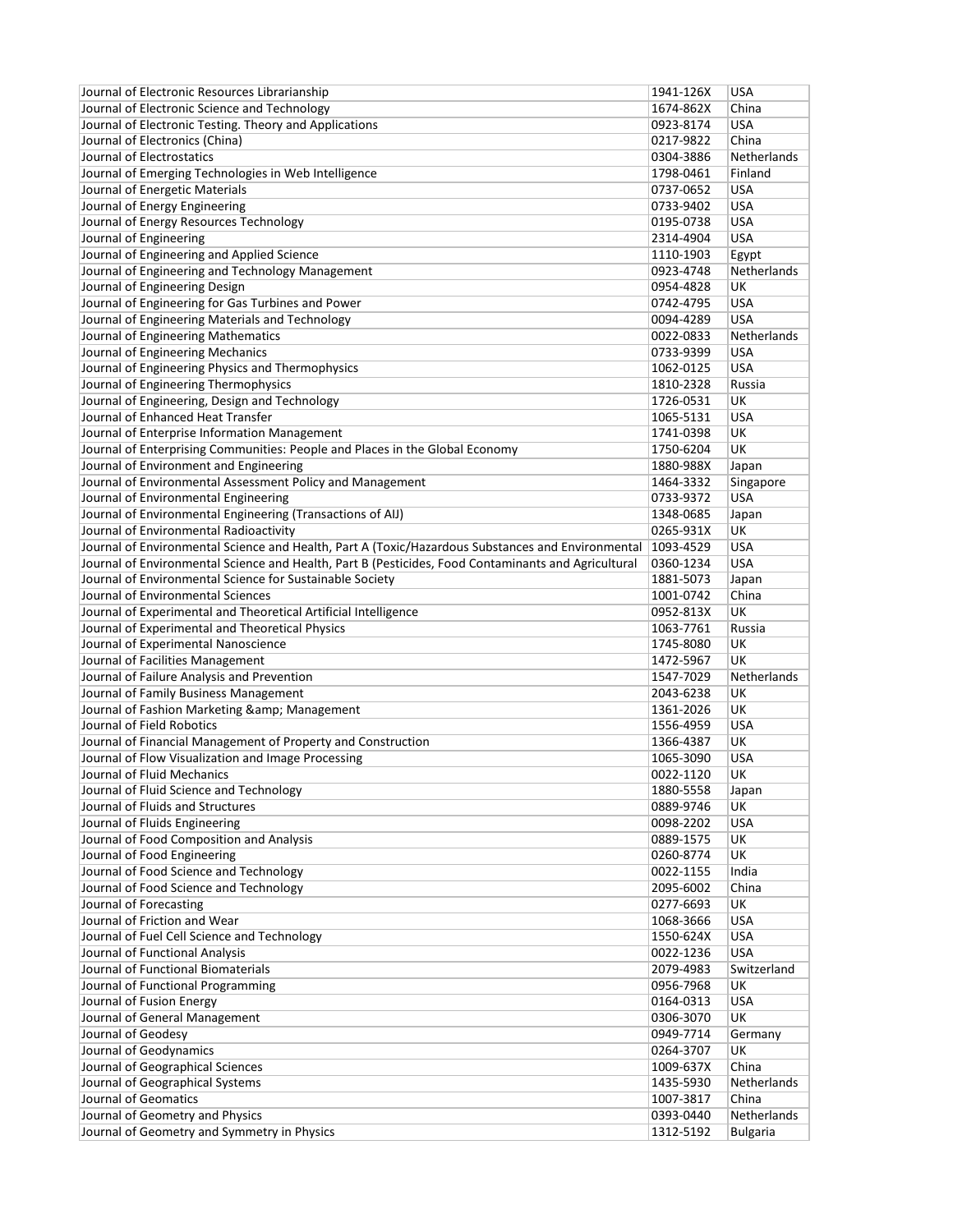| Journal of Geophysical Research: Atmospheres                                                 | 2169-897X              | <b>USA</b>       |
|----------------------------------------------------------------------------------------------|------------------------|------------------|
| Journal of Geophysical Research: Biogeosciences                                              | 2169-8953              | <b>USA</b>       |
| Journal of Geophysical Research: Earth Surfaces                                              | 2169-9003              | <b>USA</b>       |
| Journal of Geophysical Research: Oceans                                                      | 2169-9275              | <b>USA</b>       |
| Journal of Geophysical Research: Planets                                                     | 2169-9097              | <b>USA</b>       |
| Journal of Geophysical Research: Solid Earth                                                 | 2169-9313              | <b>USA</b>       |
| Journal of Geophysical Research: Space Physics                                               | 2169-9380              | <b>USA</b>       |
| Journal of Geophysics and Engineering                                                        | 1742-2140              | UK               |
| Journal of Geoscience Education                                                              | 1089-9995              | <b>USA</b>       |
| Journal of Geotechnical and Geoenvironmental Engineering                                     | 1090-0241              | <b>USA</b>       |
| Journal of Global Information Management                                                     | 1062-7375              | <b>USA</b>       |
| Journal of Graph Algorithms and Applications                                                 | 1526-1719              | <b>USA</b>       |
| Journal of Graphics Tools                                                                    | 1086-7651              | <b>USA</b>       |
| Journal of Great Lakes Research                                                              | 0380-1330              | <b>USA</b>       |
| Journal of Grey System                                                                       | 0957-3720              | UK               |
| Journal of Grid Computing                                                                    | 1570-7873              | Netherlands      |
| Journal of Guangdong University of Technology (China)                                        | 1007-7162              | China            |
| Journal of Guidance, Control, and Dynamics                                                   | 0731-5090              | <b>USA</b>       |
| Journal of Gun Launch & Control                                                              | 1673-6524              | China            |
| Journal of Hazardous, Toxic and Radioactive Waste                                            | 2153-5493              | <b>USA</b>       |
| Journal of Heat Transfer                                                                     | 0022-1481              | <b>USA</b>       |
|                                                                                              | 1000-5854              | China            |
| Journal of Hebei Normal University (Natural Science Edition)                                 | 1008-1542              | China            |
| Journal of Hebei University of Science and Technology                                        |                        |                  |
| Journal of Hebei University of Technology                                                    | 1007-2373              | China            |
| Journal of Henan University of Science & Technology, Natural Science                         | 1672-6871              | China            |
| Journal of Heuristics                                                                        | 1381-1231              | <b>USA</b>       |
| Journal of High Energy Physics                                                               | 1029-8479              | Germany          |
| Journal of High Pressure Institute of Japan                                                  | 0387-0154              | Japan            |
| Journal of High Speed Networks                                                               | 0926-6801              | Netherlands      |
| Journal of Highway and Transportation Research and Development (Chinese Edition)             | 1002-0268              | China            |
| Journal of Highway and Transportation Research and Development (English Edition)             | 1002-0268              | <b>USA</b>       |
| Journal of Huazhong University of Science and Technology (Natural Science Edition)           | 1671-4512              | China            |
| Journal of Human Resource Costing and Accounting                                             | 1401-338X              | UK               |
| Journal of Human Resources                                                                   | 0022-166X              | <b>USA</b>       |
| Journal of Hunan Agricultural University                                                     | 1007-1032              | China            |
| Journal of Hunan University (Natural Science)                                                | 1674-2974              | China            |
| Journal of Hydraulic Engineering                                                             | 0733-9429              | <b>USA</b>       |
| Journal of Hydrologic Engineering                                                            | 1084-0699              | <b>USA</b>       |
| Journal of Hyperbolic Differential Equations                                                 | 0219-8916              | Singapore        |
| Journal of Imaging Science and Technology                                                    | 1062-3701              | <b>USA</b>       |
| Journal of Indian Business Research                                                          | 1755-4195              | UK               |
| Journal of Industrial and Production Engineering                                             | 2168-1015              | UK               |
| Journal of Industrial Engineering                                                            | 2314-4882              | <b>USA</b>       |
| Journal of Industrial Engineering International                                              | 1735-5702              | Germany          |
| Journal of Industrial Microbiology & Biotechnology                                           | 1367-5435              | Germany          |
| Journal of Industry, Competition and Trade                                                   | 1566-1679              | Netherlands      |
| Journal of Information & Knowledge Management                                                | 0219-6492              | Singapore        |
| Journal of Information & Optimization Sciences                                               | 0252-2667              | UK               |
| Journal of Information and Organizational Sciences                                           | 1846-3312              | Croatia          |
| Journal of Information Engineering University                                                | 1671-0673              | China            |
| Journal of Information Processing                                                            | 1882-6652              | Japan            |
| Journal of Information Processing and Management                                             | 0021-7298              | Japan            |
| Journal of Information Science and Engineering                                               | 1016-2364              | Taiwan           |
| Journal of Information Security                                                              | 2153-1234              | <b>USA</b>       |
| Journal of Information Systems                                                               | 0888-7985              | <b>USA</b>       |
| Journal of Information Technology                                                            | 0268-3962              | UK               |
| Journal of Information Technology Education                                                  | 1539-3585              | <b>USA</b>       |
| Journal of Information Technology Management                                                 | 1042-1319              | <b>USA</b>       |
| Journal of Information Technology Research                                                   | 1938-7857              | <b>USA</b>       |
| Journal of Information, Communication and Ethics in Society                                  | 1477-996X              | UK               |
| Journal of Information, Information Technology, and Organizations                            |                        |                  |
|                                                                                              |                        |                  |
|                                                                                              | 1557-1319              | <b>USA</b>       |
| Journal of Infrared, Millimeter, and Terahertz Waves                                         | 1866-6892              | <b>USA</b>       |
| Journal of Infrastructure Systems                                                            | 1076-0342              | <b>USA</b>       |
| Journal of Inorganic and Organometallic Polymers and Materials<br>Journal of Instrumentation | 1574-1443<br>1748-0221 | <b>USA</b><br>UK |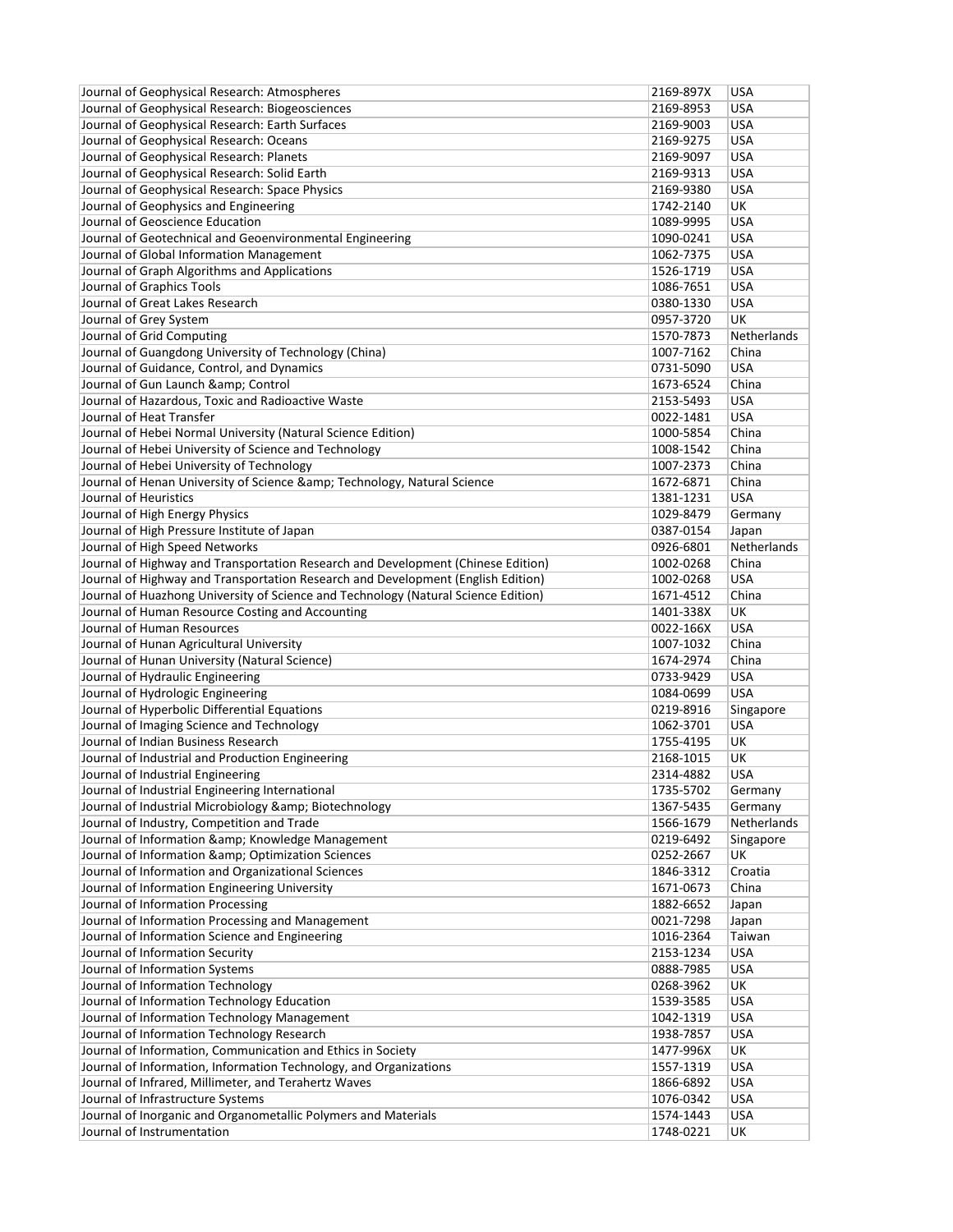| Journal of Integrative Neuroscience                                                                           | 0219-6352              | UK          |
|---------------------------------------------------------------------------------------------------------------|------------------------|-------------|
| Journal of Intellectual Capital                                                                               | 1469-1930              | UK          |
| Journal of Intellectual Property Law & Practice                                                               | 1747-1532              | UK          |
| Journal of Intelligent & Fuzzy Systems: Applications in Engineering and Technology                            | 1064-1246              | Netherlands |
| Journal of Intelligent & Robotic Systems                                                                      | 0921-0296              | Netherlands |
| Journal of Intelligent Information Systems: Integrating Artificial Intelligence and Database                  | 0925-9902              | Netherlands |
| Journal of Intelligent Manufacturing                                                                          | 0956-5515              | USA         |
| Journal of Intelligent Material Systems and Structures                                                        | 1045-389X              | USA         |
| Journal of Interactive Learning Research                                                                      | 1093-023X              | <b>USA</b>  |
| Journal of Interconnection Networks                                                                           | 0219-2659              | Singapore   |
| Journal of Interdisciplinary Mathematics                                                                      | 0972-0502              | UK          |
| Journal of International Entrepreneurship                                                                     | 1570-7385              | Netherlands |
| Journal of International Trade Law and Policy                                                                 | 1477-0024              | UK          |
| Journal of Internet Commerce                                                                                  | 1533-2861              | UK          |
| Journal of Internet Services and Applications                                                                 | 1867-4828              | UK          |
| Journal of Interventional Cardiology                                                                          | 0896-4327              | <b>USA</b>  |
| Journal of Inverse and ILL-Posed Problems                                                                     | 0928-0219              | Germany     |
| Journal of Iron and Steel Research                                                                            | 1001-0963              | China       |
| Journal of Iron and Steel Research International                                                              | 1006-706X              | China       |
| Journal of Irrigation and Drainage Engineering                                                                | 0733-9437              | <b>USA</b>  |
| Journal of Issues in Informing Science and Information Technology                                             | 1547-5867              | <b>USA</b>  |
| Journal of Japan Institute of Light Metals                                                                    | 0451-5994              | Japan       |
| Journal of Japan Institute of Navigation                                                                      | 0388-7405              | Japan       |
| Journal of Japan Society of Hydrology and Water Resources                                                     | 0915-1389              | Japan       |
| Journal of Japan Society on Water Environment                                                                 | 0916-8958              | Japan       |
| Journal of Japanese Association of Hydrological Sciences                                                      | 1342-9612              | Japan       |
| Journal of Jiangsu University Natural Science Edition                                                         | 1671-7775              | China       |
| Journal of Jilin University (Engineering and Technology Edition)                                              | 1671-5497              | China       |
| Journal of Jilin University (Information Science Edition)                                                     | 1671-5896              | China       |
| Journal of Jilin University (Science Edition)                                                                 | 1671-5489              | China       |
| Journal of KIISE: Computer Systems and Theory                                                                 | 1229-683X              | South Korea |
| Journal of KIISE: Computing Practices and Letters                                                             | 1229-7712              | South Korea |
| Journal of KIISE: Databases                                                                                   | 1229-7739              | South Korea |
| Journal of KIISE: Information Networking                                                                      | 1229-7720              | South Korea |
| Journal of KIISE: Software and Applications                                                                   |                        | South Korea |
|                                                                                                               | 1229-6848              |             |
| Journal of King Saud University - Computer and Information Sciences                                           | 1319-1578              | Netherlands |
| Journal of Knowledge Management                                                                               | 1367-3270<br>1756-1418 | UK          |
| Journal of Knowledge-Based Innovation in China                                                                |                        | UK<br>China |
| Journal of Kunming University of Science and Technology (Science and Technology)<br>Journal of Labor Research | 1007-855X              | <b>USA</b>  |
|                                                                                                               | 0195-3613              | China       |
| Journal of Lanzhou University of Technology                                                                   | 1673-5196              |             |
| Journal of Laser Applications                                                                                 | 1042-346X              | USA         |
| Journal of Leadership Studies                                                                                 | 1935-2611              | <b>USA</b>  |
| Journal of Legal Affairs and Dispute Resolution in Engineering and Construction                               | 1943-4162              | <b>USA</b>  |
| Journal of Library & Information Services in Distance Learning                                                | 1533-290X              | UK          |
| Journal of Lightwave Technology                                                                               | 0733-8724              | <b>USA</b>  |
| Journal of Location Based Services                                                                            | 1748-9725              | UK          |
| Journal of Logic and Algebraic Programming                                                                    | 1567-8326              | <b>USA</b>  |
| Journal of Logic and Computation                                                                              | 0955-792X              | UK          |
| Journal of Logic, Language and Information                                                                    | 0925-8531              | Netherlands |
| Journal of Loss Prevention in the Process Industries                                                          | 0950-4230              | UK          |
| Journal of Low Frequency Noise, Vibration and Active Control                                                  | 0263-0923              | UK          |
| Journal of Low Power Electronics and Applications                                                             | 2079-9268              | Switzerland |
| Journal of Low Temperature Physics                                                                            | 0022-2291              | <b>USA</b>  |
| Journal of Luminescence                                                                                       | 0022-2313              | Netherlands |
| Journal of Machinery Manufacture and Reliability                                                              | 1052-6188              | Germany     |
| Journal of Macromolecular Science, Part B (Physics)                                                           | 0022-2348              | <b>USA</b>  |
| Journal of Magnetic Resonance                                                                                 | 1090-7807              | <b>USA</b>  |
| Journal of Magnetic Resonance Imaging                                                                         | 1053-1807              | UK          |
| Journal of Magnetism and Magnetic Materials                                                                   | 0304-8853              | Netherlands |
| Journal of Management Development                                                                             | 0262-1711              | UK          |
| Journal of Management in Engineering                                                                          | 0742-597X              | <b>USA</b>  |
| Journal of Management Information Systems                                                                     | 0742-1222              | <b>USA</b>  |
| Journal of Management Studies                                                                                 | 0022-2380              | UK          |
| Journal of Manufacturing Processes                                                                            | 1526-6125              | USA         |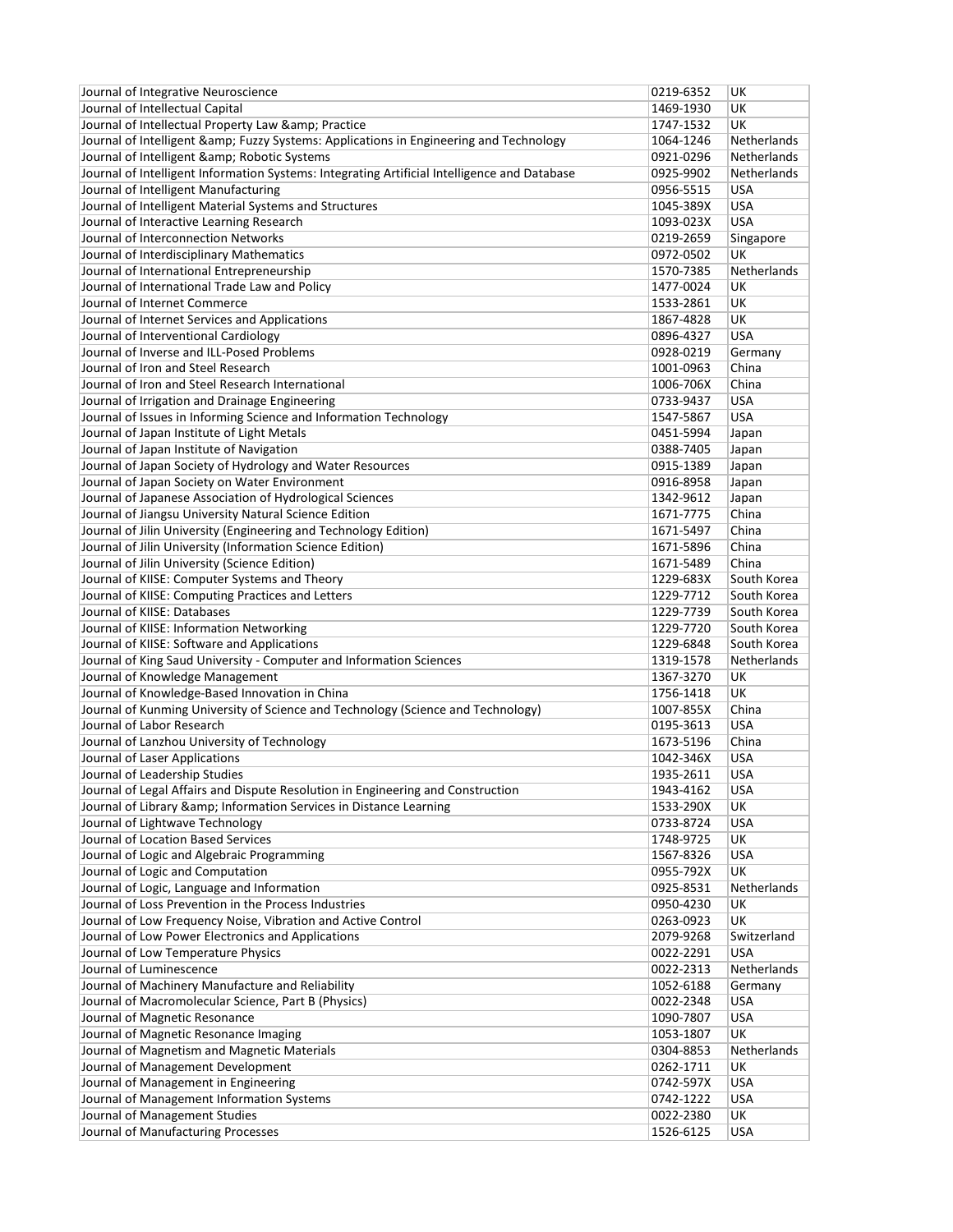| Journal of Manufacturing Science and Engineering                               | 1087-1357              | USA                |
|--------------------------------------------------------------------------------|------------------------|--------------------|
| Journal of Manufacturing Systems                                               | 0278-6125              | USA                |
| Journal of Manufacturing Technology Management                                 | 1741-038X              | UK                 |
| Journal of Marine Science and Application                                      | 1671-9433              | China              |
| Journal of Marine Science and Technology                                       | 0948-4280              | Japan              |
| Journal of Marine Technology and Environment                                   | 1844-6116              | Romania            |
| Journal of Marketing Channels                                                  | 1046-669X              | UK                 |
| Journal of Material Cycles and Waste Management                                | 1438-4957              | Japan              |
| Journal of Materials                                                           | 2314-4866              | USA                |
| Journal of Materials Chemistry                                                 | 0959-9428              | UK                 |
| Journal of Materials Chemistry A                                               | 2050-7488              | UK                 |
| Journal of Materials Chemistry B                                               | 2050-750X              | UK                 |
| Journal of Materials Chemistry C                                               | 2050-7526              | UK                 |
| Journal of Materials Engineering and Performance                               | 1059-9495              | <b>USA</b>         |
| Journal of Materials in Civil Engineering                                      | 0899-1561              | <b>USA</b>         |
| Journal of Materials Processing Technology                                     | 0924-0136              | Switzerland        |
| Journal of Materials Science                                                   | 0022-2461              | <b>USA</b>         |
| Journal of Materials Science and Technology                                    | 1005-0302              | China              |
| Journal of Materials Science: Materials in Electronics                         | 0957-4522              | USA                |
| Journal of Materials Science: Materials in Medicine                            | 0957-4530              | <b>USA</b>         |
| Journal of Mathematical Analysis and Applications                              | 0022-247X              | <b>USA</b>         |
| Journal of Mathematical Cryptology                                             | 1862-2976              | Germany            |
| Journal of Mathematical Fluid Mechanics                                        | 1422-6928              | Switzerland        |
| Journal of Mathematical Imaging and Vision                                     | 0924-9907              | <b>USA</b>         |
| Journal of Mathematical Modelling and Algorithms                               | 2214-2487              | Netherlands        |
| Journal of Mathematical Physics                                                | 0022-2488              | USA                |
| Journal of Mathematical Psychology<br>Journal of Mathematics and Statistics    | 0022-2496              | USA                |
|                                                                                | 1549-3644              | <b>USA</b>         |
| Journal of Measurement in Engineering                                          | 2335-2124<br>1001-4551 | Lithuania<br>China |
| Journal of Mechanical & Electrical Engineering<br>Journal of Mechanical Design |                        | <b>USA</b>         |
| Journal of Mechanical Engineering                                              | 1050-0472<br>0577-6686 | China              |
| Journal of Mechanical Science and Technology                                   | 1738-494X              | Japan              |
| Journal of Mechanical Strength                                                 | 1001-9669              | China              |
| Journal of Mechanical Systems for Transportation and Logistics                 | 1882-1782              | Japan              |
| Journal of Mechanisms and Robotics                                             | 1942-4302              | <b>USA</b>         |
| Journal of Medical and Biological Engineering                                  | 1609-0985              | Taiwan             |
| Journal of Medical Devices                                                     | 1932-6181              | USA                |
| Journal of Medical Engineering                                                 | 2314-5129              | <b>USA</b>         |
| Journal of Medical Engineering & Technology                                    | 0309-1902              | UK                 |
| Journal of Medical Imaging                                                     | 1006-9011              | China              |
| Journal of Medical Internet Research                                           | 1438-8871              | Canada             |
| Journal of Medical Systems                                                     | 0148-5598              | USA                |
| Journal of Membrane Science                                                    | 0376-7388              | Netherlands        |
| Journal of Metallurgy                                                          | 1687-9465              | USA                |
| Journal of Micro/Nanolithography, MEMS, and MOEMS                              | 1537-1646              | <b>USA</b>         |
| Journal of Micro-Bio Robotics                                                  | 2194-6418              | <b>USA</b>         |
| Journal of Microelectromechanical Systems                                      | 1057-7157              | <b>USA</b>         |
| Journal of Microelectronics and Electronic Packaging                           | 1551-4897              | <b>USA</b>         |
| Journal of Micromechanics and Microengineering                                 | 0960-1317              | UK                 |
| Journal of Microscopy                                                          | 0022-2720              | UK                 |
| Journal of Microwave Power and Electromagnetic Energy                          | 0832-7823              | <b>USA</b>         |
| Journal of Middle East Applied Science and Technology                          | 2305-0225              | Iran               |
| Journal of Mineralogical and Petrological Sciences                             | 1345-6296              | Japan              |
| Journal of Mineralogy and Petrology                                            | 1001-6872              | China              |
| Journal of Mining Science                                                      | 1062-7391              | Russia             |
| Journal of Mobile Multimedia                                                   | 1550-4646              | USA                |
| Journal of Modelling in Management                                             | 1746-5664              | UK                 |
| Journal of Modern Optics                                                       | 0950-0340              | UK                 |
| Journal of Molecular Graphics and Modelling                                    | 1093-3263              | <b>USA</b>         |
| Journal of Molecular Liquids                                                   | 0167-7322              | Netherlands        |
| Journal of Molecular Spectroscopy                                              | 0022-2852              | <b>USA</b>         |
| Journal of Molecular Structure                                                 | 0022-2860              | Netherlands        |
| Journal of Multi-Criteria Decision Analysis                                    | 1057-9214              | Germany            |
| Journal of Multimedia                                                          | 1796-2048              | Finland            |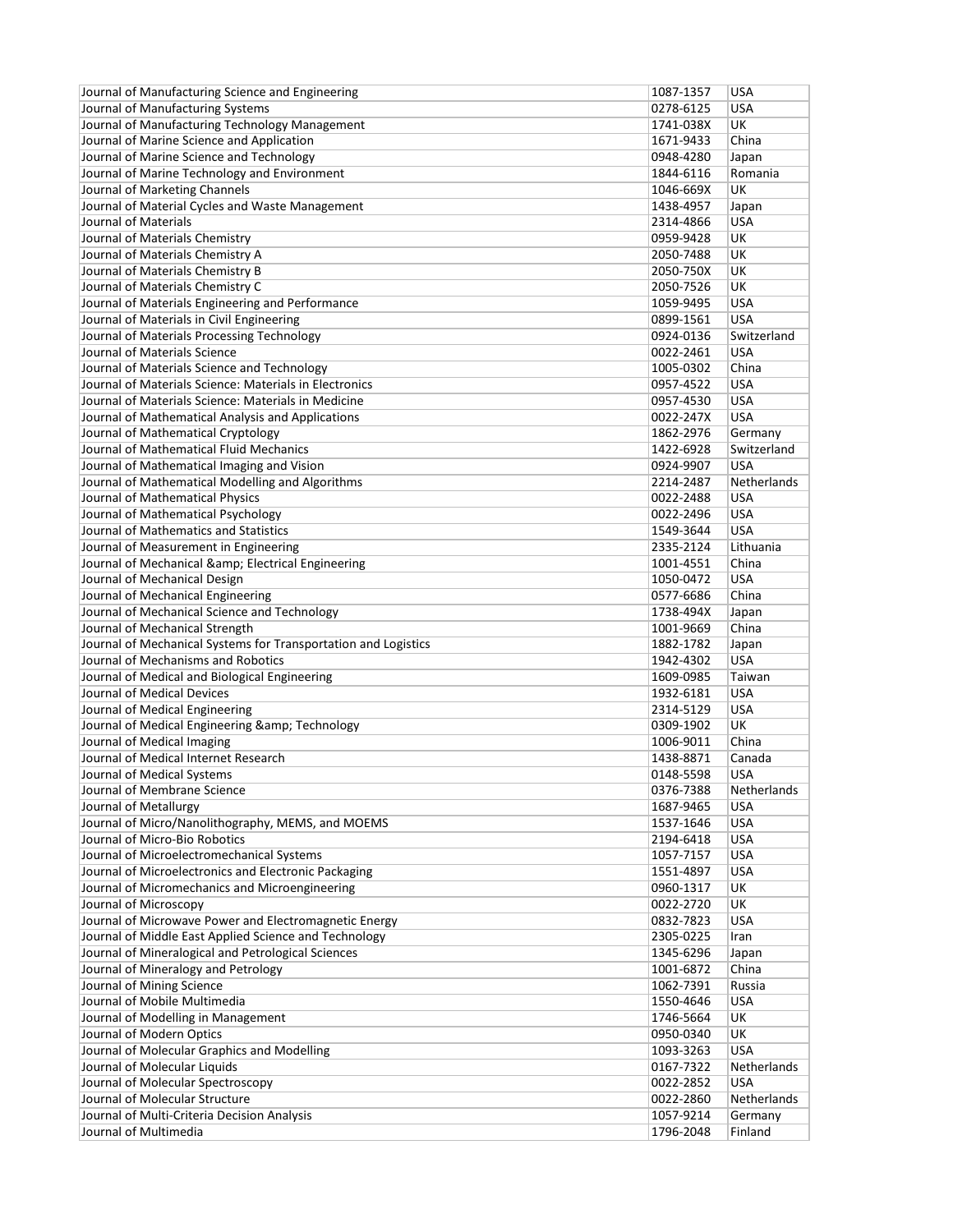| Journal of Multiscale Modelling                               | 1756-9737 | Singapore          |
|---------------------------------------------------------------|-----------|--------------------|
| Journal of Multivariate Analysis                              | 0047-259X | <b>USA</b>         |
| Journal of Musculoskeletal Research                           | 0218-9577 | Singapore          |
| Journal of Nanjing Forestry University                        | 1000-2006 | China              |
| Journal of Nanjing University of Aeronautics & Astronautics   | 1005-2615 | China              |
| Journal of Nanjing University of Posts and Telecommunications | 1673-5439 | China              |
| Journal of Nanjing University of Science and Technology       | 1005-9830 | China              |
| Journal of Nano- and Electronic Physics                       | 2077-6772 | Ukraine            |
| Journal of Nano and Microsystem Technique                     | 1813-8586 | Russia             |
| Journal of Nano Research                                      | 1662-5250 | Switzerland        |
| Journal of Nanobiotechnology                                  | 1477-3155 | UK                 |
| Journal of Nanomaterials                                      | 1687-4110 | <b>USA</b>         |
| Journal of Nanomechanics and Micromechanics                   | 2153-5434 | <b>USA</b>         |
| Journal of Nanoparticle Research                              | 1388-0764 | Netherlands        |
| Journal of Nanoparticles                                      | 2314-484X | <b>USA</b>         |
| Journal of Nanophotonics                                      | 1934-2608 | <b>USA</b>         |
| Journal of Nanoscience                                        | 2356-749X | <b>USA</b>         |
| Journal of Nanoscience and Nanotechnology                     | 1533-4880 | <b>USA</b>         |
| Journal of Nanotechnology                                     | 1687-9503 | <b>USA</b>         |
| Journal of Nanotechnology in Engineering and Medicine         | 1949-2944 | <b>USA</b>         |
| Journal of National University of Defense Technology          | 1001-2486 | China              |
| Journal of Natural Disasters                                  | 1004-4574 | China              |
| Journal of Natural Fibres                                     | 1544-0478 | <b>USA</b>         |
| Journal of Natural Science of Hunan Normal University         | 1000-2537 | China              |
| Journal of Naval University of Engineering                    | 1009-3486 | China              |
| Journal of Navigation                                         | 0373-4633 | UK                 |
| Journal of Network and Computer Applications                  | 1084-8045 | UK                 |
| Journal of Network and Systems Management                     | 1064-7570 | <b>USA</b>         |
| Journal of Networks                                           | 1796-2056 | Finland            |
| Journal of Neural Engineering                                 | 1741-2560 | UK                 |
| Journal of NeuroEngineering and Rehabilitation                | 1743-0003 | UK                 |
| Journal of Neuroscience Methods                               | 0165-0270 | <b>Netherlands</b> |
| Journal of Neurotherapy                                       | 1087-4208 | UK                 |
| Journal of New Materials for Electrochemical Systems          | 1480-2422 | Canada             |
| Journal of New Music Research                                 | 0929-8215 | UK                 |
| Journal of Next Generation Information Technology             | 2092-8637 | South Korea        |
| Journal of Non-Crystalline Solids                             | 0022-3093 | Netherlands        |
| Journal of Nondestructive Evaluation                          | 0195-9298 | <b>USA</b>         |
| Journal of Non-Equilibrium Thermodynamics                     | 0340-0204 | Germany            |
| Journal of Nonlinear Mathematical Physics                     | 1402-9251 | UK                 |
| Journal of Nonlinear Optical Physics and Materials            | 0218-8635 | Singapore          |
| Journal of Nonlinear Science                                  | 0938-8974 | Netherlands        |
| Journal of Non-Newtonian Fluid Mechanics                      | 0377-0257 | Netherlands        |
| Journal of North China Electric Power University              | 1007-2691 | China              |
| Journal of Northeast Agricultural University                  | 1006-8104 | China              |
| Journal of Northeastern University. Natural Science           | 1005-3026 | China              |
| Journal of Nuclear and Radiochemistry                         | 0253-9950 | China              |
| Journal of Nuclear Materials                                  | 0022-3115 | Netherlands        |
| Journal of Nuclear Materials Management                       | 0893-6188 | <b>USA</b>         |
| Journal of Nuclear Medicine                                   | 0161-5505 | <b>USA</b>         |
| Journal of Nuclear Medicine Technology                        | 0091-4916 | <b>USA</b>         |
| Journal of Nuclear Science and Technology                     | 0022-3131 | UK                 |
| Journal of Number Theory                                      | 0022-314X | <b>USA</b>         |
| Journal of Occupational and Environmental Hygiene             | 1545-9624 | <b>USA</b>         |
| Journal of Occupational Health                                | 1348-9585 | Japan              |
| Journal of Occupational Safety and Health                     | 1882-6822 | Japan              |
| Journal of Ocean University of China                          | 1672-5182 | China              |
| Journal of Oceanography                                       | 0916-8370 | Netherlands        |
| Journal of Offshore Mechanics and Arctic Engineering          | 0892-7219 | <b>USA</b>         |
| Journal of Operations Management                              | 0272-6963 | Netherlands        |
| Journal of Optical and Fiber Communications Research          | 1867-3007 | <b>USA</b>         |
| Journal of Optical Communications                             | 0173-4911 | Germany            |
| Journal of Optical Technology                                 | 1070-9762 | <b>USA</b>         |
| Journal of Optics                                             | 2040-8986 | UK                 |
| Journal of Optimization Theory and Applications               | 0022-3239 | <b>USA</b>         |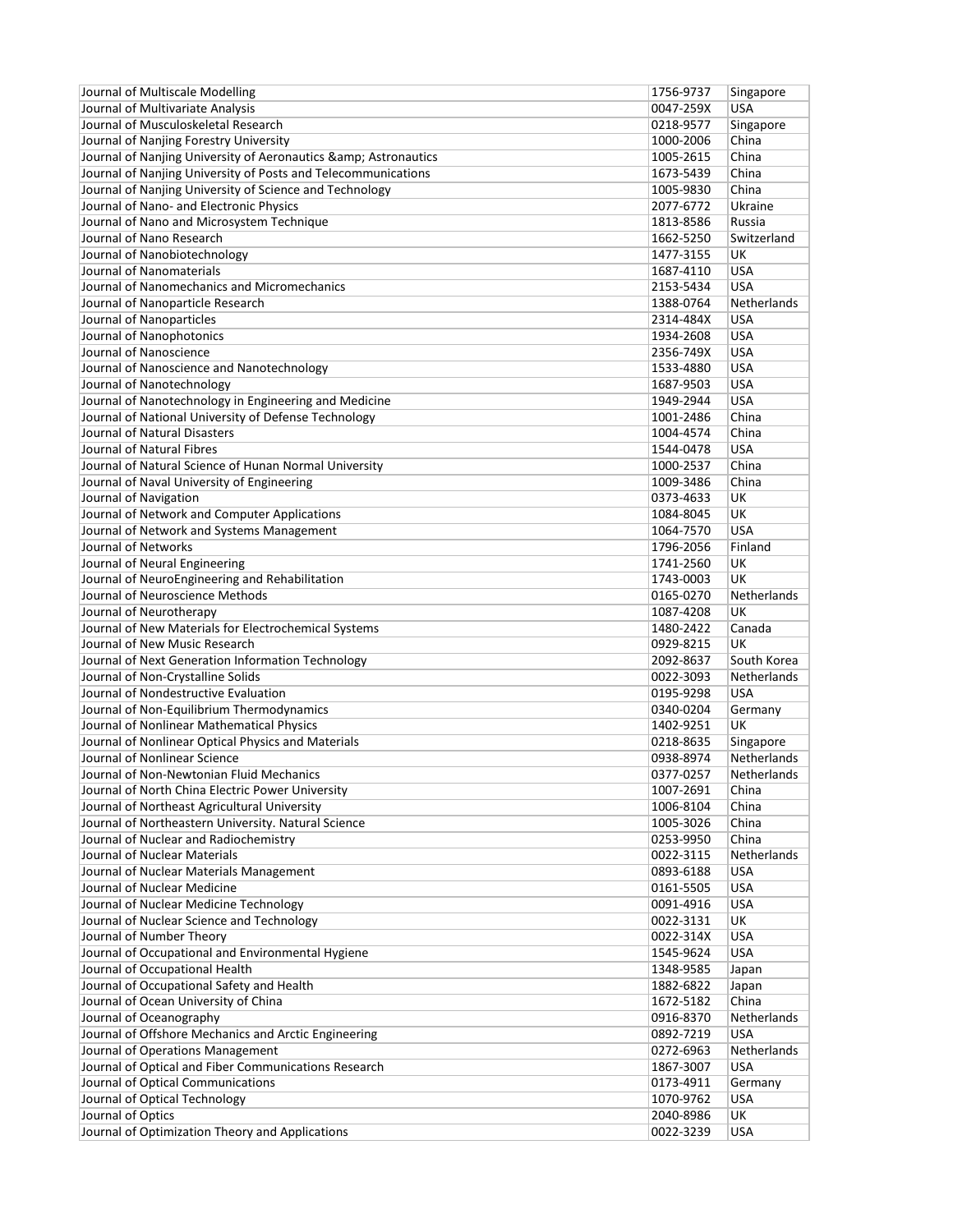| Journal of Organizational and End User Computing                                  | 1546-2234 | USA         |
|-----------------------------------------------------------------------------------|-----------|-------------|
| Journal of Organizational Behaviour                                               | 0894-3796 | UK          |
| Journal of Organizational Change Management                                       | 0953-4814 | UK          |
| Journal of Organizational Computing and Electronic Commerce                       | 1091-9392 | UK          |
| Journal of Parallel and Distributed Computing                                     | 0743-7315 | USA         |
| Journal of Peptide Science                                                        | 1075-2617 | UK          |
| Journal of Performance of Constructed Facilities                                  | 0887-3828 | USA         |
| Journal of Pharmaceutical Innovation                                              | 1872-5120 | <b>USA</b>  |
| Journal of Phase Equilibria and Diffusion                                         | 1547-7037 | <b>USA</b>  |
| Journal of Photonics for Energy                                                   | 1947-7988 | <b>USA</b>  |
| Journal of Photopolymer Science and Technology                                    | 0914-9244 | Japan       |
| Journal of Physical and Chemical Reference Data                                   | 0047-2689 | <b>USA</b>  |
| Journal of Physical Chemistry A                                                   | 1089-5639 | <b>USA</b>  |
| Journal of Physical Chemistry B                                                   | 1089-5647 | USA         |
| Journal of Physical Chemistry C                                                   | 1932-7447 | USA         |
| Journal of Physical Oceanography                                                  | 0022-3670 | USA         |
| Journal of Physical Organic Chemistry                                             | 0894-3230 | UK          |
| Journal of Physical Studies                                                       | 1027-4642 | Ukraine     |
|                                                                                   |           |             |
| Journal of Physics A: Mathematical and Theoretical                                | 1751-8113 | UK          |
| Journal of Physics and Chemistry of Solids                                        | 0022-3697 | UK          |
| Journal of Physics B: Atomic, Molecular and Optical Physics                       | 0953-4075 | UK          |
| Journal of Physics D: Applied Physics                                             | 0022-3727 | UK          |
| Journal of Physics G: Nuclear and Particle Physics                                | 0954-3899 | UK          |
| Journal of Physics: Condensed Matter                                              | 0953-8984 | UK          |
| Journal of Physics: Conference Series                                             | 1742-6596 | UK          |
| Journal of Pipeline Systems Engineering and Practice                              | 1949-1190 | USA         |
| Journal of PLA University of Science and Technology (Natural Science Edition)     | 1009-3443 | China       |
| Journal of Plasma Physics                                                         | 0022-3778 | UK          |
| Journal of Polymer Engineering                                                    | 0334-6447 | Germany     |
| Journal of Polymer Research                                                       | 1022-9760 | Netherlands |
| Journal of Polymer Science, Part A: Polymer Chemistry                             | 0887-624X | <b>USA</b>  |
| Journal of Polymer Science, Part B: Polymer Physics                               | 0887-6266 | USA         |
| Journal of Porous Materials                                                       | 1380-2224 | <b>USA</b>  |
| Journal of Porous Media                                                           | 1091-028X | USA         |
| Journal of Power and Energy Systems                                               | 1881-3062 | Japan       |
| Journal of Power Engineering                                                      | 1000-6761 | China       |
| Journal of Power Sources                                                          | 0378-7753 | Switzerland |
| Journal of Pragmatics                                                             | 0378-2166 | Netherlands |
| Journal of Pressure Vessel Technology                                             | 0094-9930 | USA         |
| Journal of Probability and Statistics                                             | 1687-952X | USA         |
| Journal of Process Control                                                        | 0959-1524 | UK          |
| Journal of Product & Brand Management                                             | 1061-0421 | UK          |
| Journal of Productivity Analysis                                                  | 0895-562X | USA         |
| Journal of Professional Issues in Engineering Education and Practice              | 1052-3928 | <b>USA</b>  |
| Journal of Projectiles, Rockets, Missiles and Guidance                            | 1673-9728 | China       |
| Journal of Propulsion and Power                                                   | 0748-4658 | <b>USA</b>  |
| Journal of Proteomics                                                             |           |             |
|                                                                                   | 1874-3919 | Netherlands |
| Journal of Purchasing and Supply Management                                       | 1478-4092 | UK          |
| Journal of Pure and Applied Ultrasonics                                           | 0256-4637 | India       |
| Journal of Qafqaz University. Physics                                             | 1302-6763 | Azerbaijan  |
| Journal of Qingdao Technological University                                       | 1673-4602 | China       |
| Journal of Qingdao University                                                     | 1006-1037 | China       |
| Journal of Qingdao University of Science and Technology (Natural Science Edition) | 1672-6987 | China       |
| Journal of Quality in Maintenance Engineering                                     | 1355-2511 | UK          |
| Journal of Quality Technology                                                     | 0022-4065 | <b>USA</b>  |
| Journal of Quantitative Spectroscopy and Radiative Transfer                       | 0022-4073 | UK          |
| Journal of Quaternary Science                                                     | 0267-8179 | UK          |
| Journal of Radiation Research                                                     | 0449-3060 | Japan       |
| Journal of Radio Electronics                                                      | 1684-1719 | Russia      |
| Journal of Radioanalytical and Nuclear Chemistry                                  | 0236-5731 | Netherlands |
| Journal of Radiological Protection                                                | 0952-4746 | UK          |
| Journal of Raman Spectroscopy                                                     | 0377-0486 | UK          |
| Journal of Real-Time Image Processing                                             | 1861-8200 | Germany     |
| Journal of Reinforced Plastics and Composites                                     | 0731-6844 | <b>USA</b>  |
| Journal of Renewable and Sustainable Energy                                       | 1941-7012 | <b>USA</b>  |
|                                                                                   |           |             |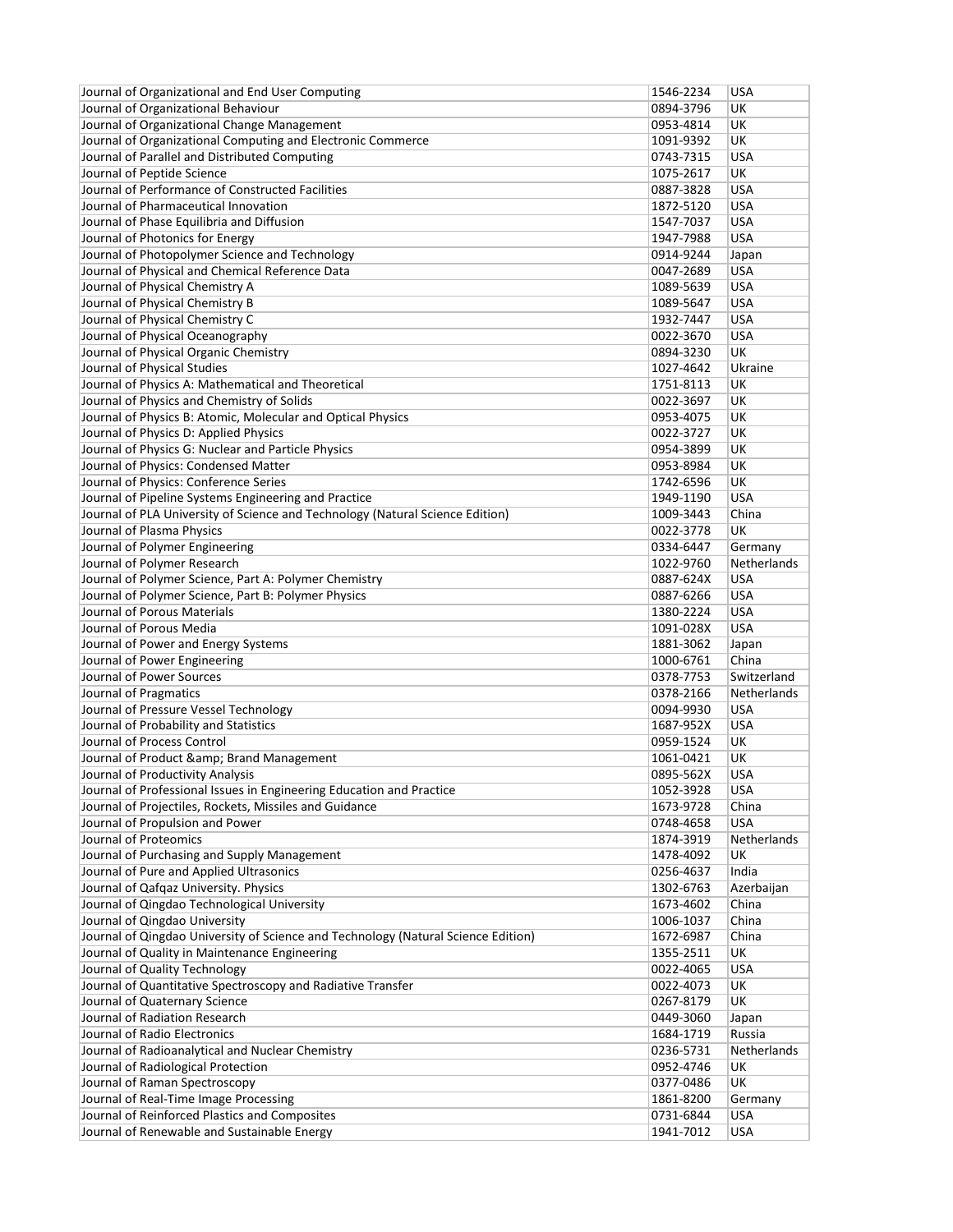| Journal of Renewable Energy                                                 | 2314-4386 | <b>USA</b>  |
|-----------------------------------------------------------------------------|-----------|-------------|
| Journal of Research and Practice in Information Technology                  | 1443-458X | Australia   |
| Journal of Research in Interactive Marketing                                | 2040-7122 | UK          |
| Journal of Research of the National Institute of Standards and Technology   | 1044-677X | USA         |
| Journal of Rheology                                                         | 0148-6055 | <b>USA</b>  |
| Journal of Robotic Surgery                                                  | 1863-2483 | UK          |
| Journal of Robotics                                                         | 1687-9600 | <b>USA</b>  |
| Journal of Rocket Propulsion                                                | 1672-9374 | China       |
| Journal of Russian Laser Research                                           | 1071-2836 | USA         |
| Journal of Scheduling                                                       | 1094-6136 | <b>USA</b>  |
| Journal of Scholarly Publishing                                             | 1198-9742 | Canada      |
| Journal of Science and Technology Policy in China                           | 1758-552X | UK          |
| Journal of Scientific and Industrial Research                               | 0022-4456 | India       |
| Journal of Scientific Computing                                             | 0885-7474 | <b>USA</b>  |
| Journal of Seismology                                                       | 1383-4649 | Netherlands |
| Journal of Semiconductors                                                   | 1674-4926 | UK          |
| Journal of Sensor and Actuator Networks                                     | 2224-2708 | Switzerland |
| Journal of Sensors                                                          | 1687-725X | USA         |
| Journal of Service Science Research                                         | 2093-0720 | USA         |
| Journal of Services Marketing                                               | 0887-6045 | UK          |
| Journal of Shanghai Jiaotong University                                     | 1006-2467 | China       |
| Journal of Shanghai Jiaotong University (Science)                           | 1007-1172 | China       |
| Journal of Shenyang University of Technology                                | 1000-1646 | China       |
| Journal of Shenzhen Polytechnic                                             | 1672-0318 | China       |
| Journal of Shenzhen University Science & Engineering                        | 1000-2618 | China       |
| Journal of Sichuan University (Engineering Science Edition)                 | 1009-3087 | China       |
| Journal of Signal Processing Systems                                        | 1939-8018 | USA         |
| Journal of Small Business & Enterprise Development                          | 1462-6004 | <b>UK</b>   |
| Journal of Software                                                         | 1000-9825 | China       |
| Journal of Software                                                         | 1796-217X | Finland     |
| Journal of Software: Evolution and Process                                  | 2047-7473 | UK          |
| Journal of Solar Energy Engineering                                         | 0199-6231 | <b>USA</b>  |
| Journal of Solid Mechanics and Materials Engineering                        | 1880-9871 | Japan       |
| Journal of Solid Rocket Technology                                          |           | China       |
| Journal of Solid State Chemistry                                            | 0022-4596 | <b>USA</b>  |
| Journal of Solid State Electrochemistry                                     | 1432-8488 | Germany     |
| Journal of Sound and Vibration                                              | 0022-460X | UK          |
| Journal of South China University of Technology (Natural Science Edition)   | 1000-565X | China       |
| Journal of Southeast University (English Edition)                           | 1003-7985 | China       |
| Journal of Southeast University (Natural Science Edition)                   | 1001-0505 | China       |
| Journal of Spacecraft and Rockets                                           | 0022-4650 | <b>USA</b>  |
| Journal of Spacecraft Technology                                            | 0971-1600 | India       |
| Journal of Special Education Technology                                     | 0162-6434 | USA         |
| Journal of Spectroscopy                                                     | 2314-4920 | USA         |
| Journal of Speech, Language, and Hearing Research                           | 1092-4388 | USA         |
| Journal of Statistical Mechanics: Theory and Experiment                     | 1742-5468 | UK          |
| Journal of Statistical Physics                                              | 0022-4715 | <b>USA</b>  |
| Journal of Statistical Planning and Inference                               | 0378-3758 | Netherlands |
| Journal of Statistical Theory and Practice                                  | 1559-8608 | UK          |
| Journal of Statistics & Management Systems                                  |           | UK          |
| Journal of Strain Analysis for Engineering Design                           | 0309-3247 | UK          |
| Journal of Strategic Information Systems                                    | 0963-8687 | UK          |
| Journal of Strategy and Management                                          | 1755-425X | UK          |
| Journal of Structural Biology                                               | 1047-8477 | <b>USA</b>  |
| Journal of Structural Chemistry                                             | 0022-4766 | <b>USA</b>  |
| Journal of Structural Engineering                                           | 0733-9445 | <b>USA</b>  |
| Journal of Supercomputing                                                   | 0920-8542 | <b>USA</b>  |
| Journal of Superconductivity and Novel Magnetism                            | 1557-1939 | <b>USA</b>  |
| Journal of Superhard Materials                                              | 1063-4576 | <b>USA</b>  |
| Journal of Surface Investigation. X-ray, Synchrotron and Neutron Techniques | 1027-4510 | Netherlands |
| Journal of Surfactants and Detergents                                       | 1097-3958 | Germany     |
| Journal of Surveying Engineering                                            | 0733-9453 | <b>USA</b>  |
| Journal of Sustainable Development of Energy, Water and Environment Systems | 1848-9257 | Croatia     |
| Journal of Symbolic Computation                                             | 0747-7171 | UK          |
| Journal of Symbolic Logic                                                   | 0022-4812 | UK          |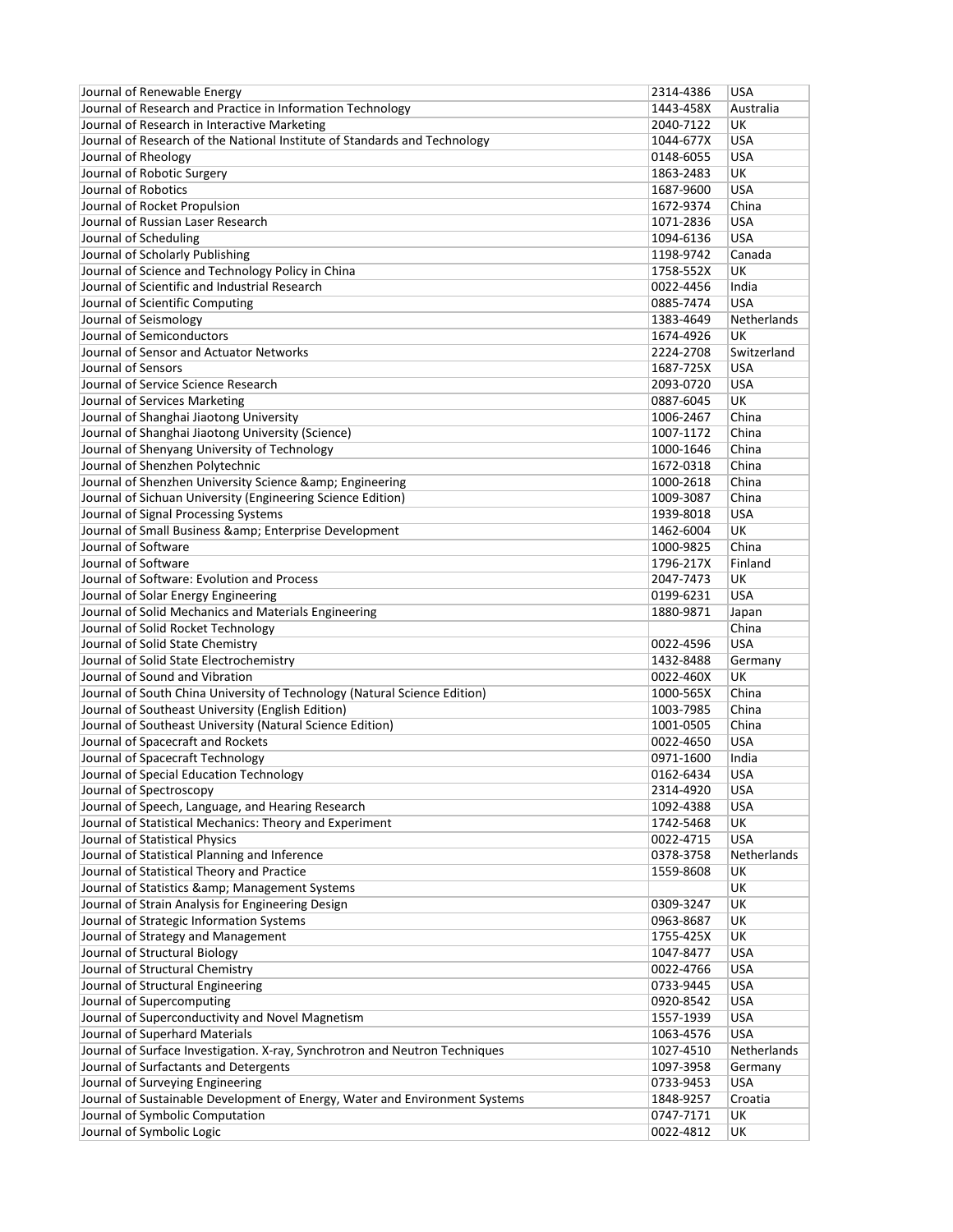| Journal of Synchrotron Radiation                                                                   | 0909-0495              | Denmark            |
|----------------------------------------------------------------------------------------------------|------------------------|--------------------|
| Journal of System Design and Dynamics                                                              | 1881-3046              | Japan              |
| Journal of System Simulation                                                                       | 1004-731X              | China              |
| Journal of Systems and Information Technology                                                      | 1328-7265              | UK                 |
| Journal of Systems and Software                                                                    | 0164-1212              | <b>USA</b>         |
| Journal of Systems Architecture                                                                    | 1383-7621              | <b>Netherlands</b> |
| Journal of Systems Engineering and Electronics                                                     | 1004-4132              | China              |
| Journal of Systems Science and Complexity                                                          | 1009-6124              | China              |
| Journal of Systems Science and Systems Engineering                                                 | 1004-3756              | China              |
| Journal of Technology and Teacher Education                                                        | 1059-7069              | <b>USA</b>         |
| Journal of Technology Education                                                                    | 1045-1064              | USA                |
| Journal of Technology in Human Services                                                            | 1522-8835              | UK                 |
| Journal of Technology Management in China                                                          | 1746-8779              | UK                 |
| Journal of Technology Transfer                                                                     | 0892-9912              | Netherlands        |
| Journal of Telecommunications and Information Technology                                           | 1509-4553              | Poland             |
| Journal of Telemedicine and Telecare                                                               | 1357-633X              | UK                 |
| Journal of Test and Measurement Technology                                                         | 1671-7449              | China              |
| Journal of Testing and Evaluation                                                                  | 0090-3973              | <b>USA</b>         |
| Journal of Textile Engineering                                                                     | 1346-8235              | Japan              |
| Journal of the ACM                                                                                 | 0004-5411              | <b>USA</b>         |
| Journal of the Acoustical Society of America                                                       | 0001-4966              | USA                |
| Journal of the American Association of Variable Star Observers                                     | 0271-9053              | USA                |
| Journal of the American Ceramic Society                                                            | 0002-7820              | USA                |
| Journal of the American Helicopter Society                                                         | 0002-8711              | USA                |
| Journal of the American Medical Informatics Association                                            | 1067-5027              | UK                 |
| Journal of the American Oil Chemists' Society                                                      | 0003-021X              | Germany            |
| Journal of the American Society for Information Science and Technology                             | 1532-2882              | USA                |
| Journal of the American Statistical Association                                                    | 0162-1459              | <b>USA</b>         |
| Journal of the Atmospheric Sciences                                                                | 0022-4928              | USA                |
| Journal of the Audio Engineering Society                                                           | 1549-4950              | USA                |
| Journal of the China Society for Scientific and Technical Information                              | 1000-0135              | China              |
| Journal of the Chinese Ceramic Society<br>Journal of the Chinese Institute of Engineers            | 0454-5648<br>0253-3839 | China<br>UK        |
| Journal of the Crystallographic Society of Japan                                                   | 0369-4585              | Japan              |
| Journal of the Electrochemical Society                                                             | 0013-4651              | USA                |
| Journal of the European Ceramic Society                                                            | 0955-2219              | UK                 |
| Journal of the Franklin Institute                                                                  | 0016-0032              | UK                 |
| Journal of the Geological Society of India                                                         | 0016-7622              | India              |
| Journal of the Illuminating Engineering Institute of Japan                                         | 0019-2341              | Japan              |
| Journal of the Indian Institute of Science                                                         | 0970-4140              | India              |
| Journal of the Indian Society of Remote Sensing                                                    | 0255-660X              | India              |
| Journal of the Institute of Electronics, Information and Communication Engineers                   | 0913-5693              | Japan              |
| Journal of the Institute of Image Information and Television Engineers                             | 1342-6907              | Japan              |
| Journal of the Institute of Telecommunications Professionals                                       | 1477-4739              | UK                 |
| Journal of The Institution of Engineers (India): Series A (Civil, Architectural, Environmental and | 2250-2149              | India              |
| Journal of the Institution of Engineers (India): Series D (Metallurgical & Materials and Mining    | 2250-2122              | India              |
| Journal of the Japan Institute of Energy                                                           | 0916-8753              | Japan              |
| Journal of the Japan Institute of Metals and Materials                                             | 0021-4876              | Japan              |
| Journal of the Japan Landslide Society                                                             | 1348-3986              | Japan              |
| Journal of the Japan Petroleum Institute                                                           | 1346-8804              | Japan              |
| Journal of the Japan Society for Composite Materials                                               | 0385-2563              | Japan              |
| Journal of the Japan Society for Intellectual Production                                           | 1349-6913              | Japan              |
| Journal of the Japan Society for Precision Engineering                                             | 0912-0289              | Japan              |
| Journal of the Japan Society of Electrical Machining Engineers                                     | 0387-754X              | Japan              |
| Journal of the Japan Society of Material Cycles and Waste Management                               | 1883-5856              | Japan              |
| Journal of the Japan Society of Naval Architects and Ocean Engineers                               | 1880-3717              | Japan              |
| Journal of the Japan Society of Photogrammetry and Remote Sensing                                  | 0285-5844              | Japan              |
| Journal of the Japanese Society for Artificial Intelligence                                        | 0912-8085              | Japan              |
| Journal of the Japanese Society for Non-Destructive Inspection                                     | 0367-5866              | Japan              |
| Journal of the Korean Astronomical Society                                                         | 1225-4614              | South Korea        |
| Journal of the Korean Physical Society                                                             | 0374-4884              | South Korea        |
| Journal of the Learning Sciences                                                                   | 1050-8406              | UK                 |
| Journal of the Magnetics Society of Japan                                                          | 1882-2924              | Japan              |
| Journal of the Marine Acoustics Society of Japan                                                   | 0916-5835              | Japan              |
| Journal of the Mechanical Behaviour of Materials                                                   | 2191-0243              | Germany            |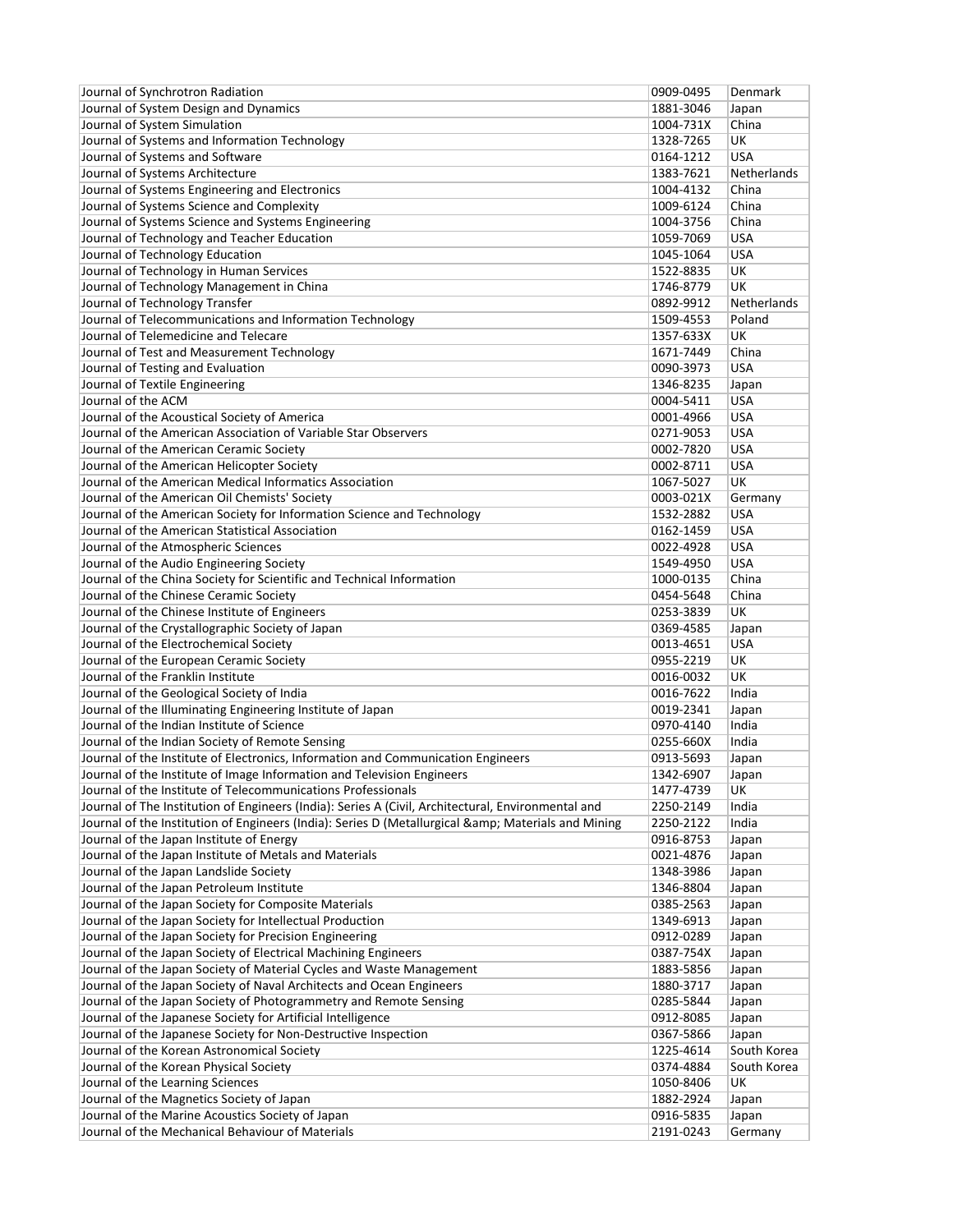| Journal of the Mechanics and Physics of Solids                                              | 0022-5096 | UK          |
|---------------------------------------------------------------------------------------------|-----------|-------------|
| Journal of the Medical Library Association                                                  | 1536-5050 | <b>USA</b>  |
| Journal of the Meteorological Society of Japan                                              | 0026-1165 | Japan       |
|                                                                                             |           |             |
| Journal of the National Institute of Information and Communications Technology              | 1349-3205 | Japan       |
| Journal of the North University of China                                                    | 1673-3193 | China       |
| Journal of the Operational Research Society                                                 | 0160-5682 | UK          |
| Journal of the Operations Research Society of Japan                                         | 0453-4514 | Japan       |
| Journal of the Optical Society of America B (Optical Physics)                               | 0740-3224 | <b>USA</b>  |
| Journal of the Royal Society Interface                                                      | 1742-5689 | UK          |
| Journal of the Royal Society of New Zealand                                                 | 0303-6758 | UK          |
| Journal of the Sedimentological Society of Japan                                            | 1342-310X | Japan       |
|                                                                                             |           |             |
| Journal of the Society for Information Display                                              | 1071-0922 | <b>USA</b>  |
| Journal of the Society of Powder Technology, Japan                                          | 0386-6157 | Japan       |
| Journal of the Spectroscopical Society of Japan                                             | 0038-7002 | Japan       |
| Journal of the Textile Institute                                                            | 0040-5000 | UK          |
| Journal of the Vacuum Society of Japan                                                      | 1882-2398 | Japan       |
| Journal of Theoretical & Computational Chemistry                                            | 0219-6336 | Singapore   |
| Journal of Theoretical and Applied Electronic Commerce Research                             | 0718-1876 | Chile       |
| Journal of Theoretical and Applied Information Technology                                   | 1992-8645 | Pakistan    |
|                                                                                             |           |             |
| Journal of Theoretical and Applied Mechanics                                                | 1429-2955 | Poland      |
| Journal of Theoretical and Applied Mechanics                                                | 0861-6663 | Poland      |
| Journal of Thermal Biology                                                                  | 0306-4565 | UK          |
| Journal of Thermal Science                                                                  | 1003-2169 | Germany     |
| Journal of Thermal Science and Engineering Applications                                     | 1948-5085 | USA         |
| Journal of Thermal Science and Technology                                                   | 1880-5566 | Japan       |
| Journal of Thermal Science and Technology                                                   | 1671-8097 | China       |
| Journal of Thermal Spray Technology                                                         | 1059-9630 | <b>USA</b>  |
| Journal of Thermal Stresses                                                                 | 0149-5739 | <b>USA</b>  |
|                                                                                             | 0887-8722 | <b>USA</b>  |
| Journal of Thermophysics and Heat Transfer                                                  |           |             |
| Journal of Thermoplastic Composite Materials                                                | 0892-7057 | USA         |
| Journal of Tianjin University                                                               | 0493-2137 | China       |
| Journal of Tissue Engineering and Regenerative Medicine                                     | 1932-6254 | UK          |
| Journal of Tongji University (Natural Science)                                              | 0253-374X | China       |
| Journal of Traffic and Transportation Engineering                                           | 1671-1637 | China       |
| Journal of Transportation Engineering                                                       | 0733-947X | <b>USA</b>  |
| Journal of Tribology                                                                        | 0742-4787 | <b>USA</b>  |
| Journal of Tsinghua University (Science and Technology)                                     | 1000-0054 | China       |
| Journal of Turbomachinery                                                                   | 0889-504X | <b>USA</b>  |
| Journal of Turbulence                                                                       |           | <b>USA</b>  |
|                                                                                             | 1468-5248 |             |
| Journal of University of Electronic Science and Technology of China                         | 1001-0548 | China       |
| Journal of University of Science and Technology of China                                    | 0253-2778 | China       |
| Journal of Unmanned System Technology                                                       | 2287-7320 | South Korea |
| Journal of Urban Planning and Development                                                   | 0733-9488 | USA         |
| Journal of Vacuum Science and Technology A (Vacuum, Surfaces, and Films)                    | 0734-2101 | <b>USA</b>  |
| Journal of Vacuum Science and Technology B (Nanotechnology and Microelectronics: Materials, | 1071-1023 | USA         |
| Journal of Vestibular Research: Equilibrium & Orientation                                   | 0957-4271 | Netherlands |
| Journal of Vibration and Acoustics                                                          | 1048-9002 | USA         |
|                                                                                             |           |             |
| Journal of Vibration and Control                                                            | 1077-5463 | UK          |
| Journal of Vibration Engineering                                                            | 1004-4523 | China       |
| Journal of Vibroengineering                                                                 | 1392-8716 | Lithuania   |
| Journal of Visual Communication and Image Representation                                    | 1047-3203 | USA         |
| Journal of Visual Languages and Computing                                                   | 1045-926X | <b>USA</b>  |
| Journal of Visualization                                                                    | 1343-8875 | Germany     |
| Journal of Visualized Experiments                                                           | 1940-087X | <b>USA</b>  |
| Journal of Water and Environment Technology                                                 | 1348-2165 | Japan       |
| Journal of Water Chemistry and Technology                                                   | 1063-455X | Germany     |
| Journal of Water Resources Planning and Management                                          |           |             |
|                                                                                             | 0733-9496 | <b>USA</b>  |
| Journal of Waterway, Port, Coastal, and Ocean Engineering                                   | 0733-950X | <b>USA</b>  |
| Journal of Web Engineering                                                                  | 1540-9589 | <b>USA</b>  |
| Journal of Wind Engineering                                                                 | 1349-3507 | Japan       |
| Journal of Wind Engineering and Industrial Aerodynamics                                     | 0167-6105 | Netherlands |
| Journal of Wood Chemistry and Technology                                                    | 0277-3813 | UK          |
| Journal of Wood Science                                                                     | 1435-0211 | Japan       |
| Journal of Workplace Learning                                                               | 1366-5626 | UK          |
| Journal of World Energy Law & Business                                                      | 1754-9957 | UK          |
|                                                                                             |           |             |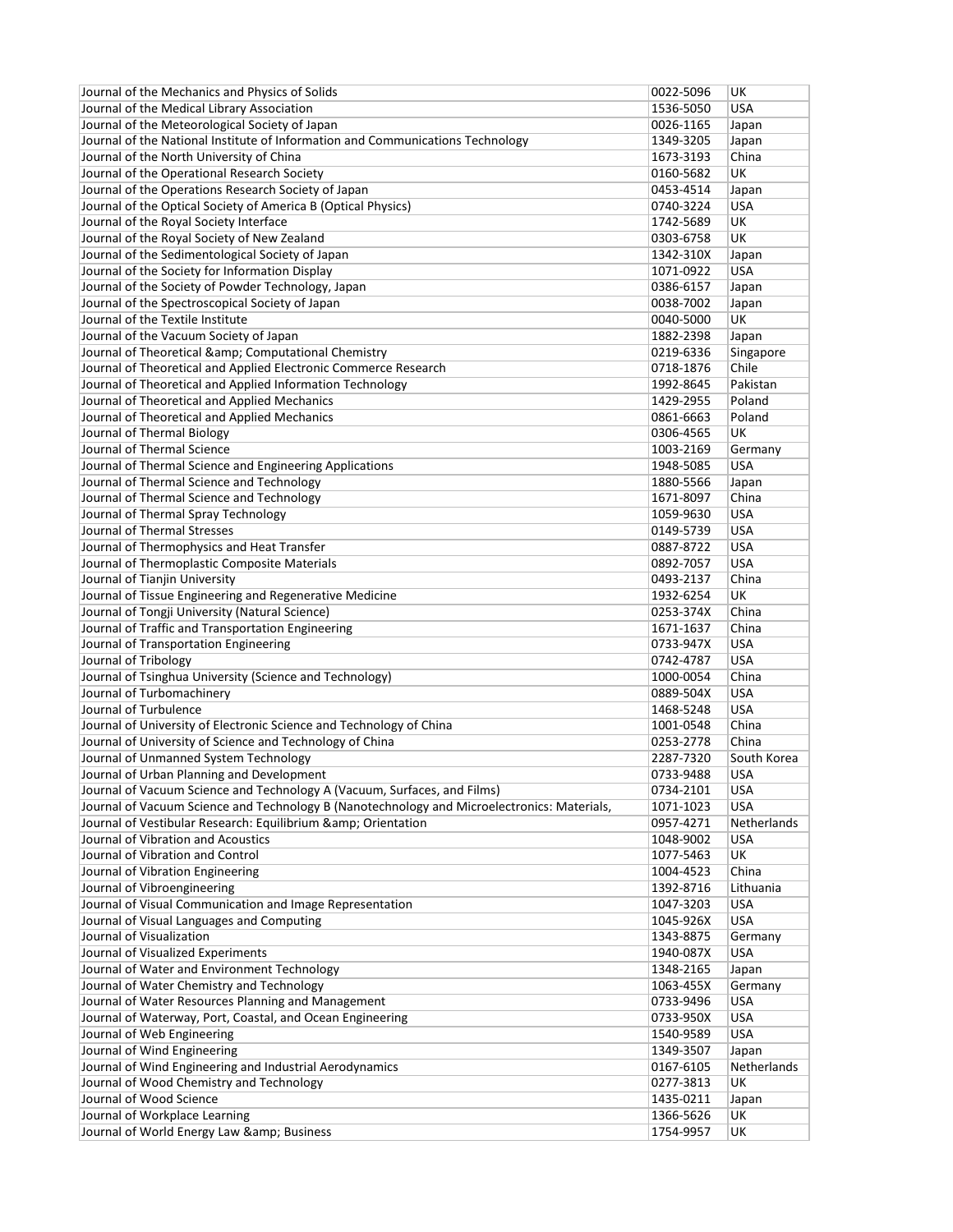| Journal of WSCG                                                                 | 1213-6972              | Czech              |
|---------------------------------------------------------------------------------|------------------------|--------------------|
| Journal of Wuhan University                                                     | 1671-8836              | China              |
| Journal of Wuhan University of Technology                                       | 1671-4431              | China              |
| Journal of Wuhan University of Technology - Materials Science Edition           | 1000-2413              | Germany            |
| Journal of Xiamen University (Natural Science)                                  | 0438-0479              | China              |
| Journal of Xi'an Jiaotong University                                            | 0253-987X              | China              |
| Journal of Xi'an University of Technology                                       | 1006-4710              | China              |
| Journal of Xidian University                                                    | 1001-2400              | China              |
| Journal of X-Ray Science and Technology                                         | 0895-3996              | Netherlands        |
| Journal of Yangzhou University (Agricultural and Life Science Edition)          |                        | China              |
| Journal of Yangzhou University (natural Science Edition)                        | 1007-824X              | China              |
| Journal of Zhejiang University (Science)                                        | 1008-9497              | China              |
| Journal of Zhejiang University of Technology                                    | 1006-4303              | China              |
| Journal of Zhejiang University, SCIENCE A (Applied Physics & Engineering)       | 1673-565X              | China              |
| Journal of Zhejiang University, SCIENCE C (Computers & Electronics)             | 1869-1951              | China              |
| Journal of Zhejiang University. Engineering Science                             | 1008-973X              | China              |
| Journal of Zhengzhou University Engineering Science                             | 1671-6833              | China              |
| Journal on Communications                                                       | 1000-436X              | China              |
| Journal on Multimodal User Interfaces                                           | 1783-7677              | Germany            |
| <b>JSIAM Letters</b>                                                            | 1883-0617              | Japan              |
| Jurimetrics: Journal of Law, Science and Technology                             | 0897-1277              | <b>USA</b>         |
| Kazakh National University Bulletin. Mathematics, Mechanics, Informatics Series | 1563-0285              | Kazakhstan         |
| Kazakh National University Bulletin. Physics                                    | 1563-034X              | Kazakhstan         |
| Kerntechnik                                                                     | 0932-3902              | Germany            |
| <b>Key Engineering Materials</b>                                                | 1013-9826              | Switzerland        |
| KI-Kunstliche Intelligenz                                                       | 0933-1875              | Germany            |
| Kinematics and Physics of Celestial Bodies                                      | 0884-5913              | <b>USA</b>         |
| Knitting International                                                          | 0266-8394              | UK                 |
| Knowledge and Information Systems                                               | 0219-1377              | UK                 |
| Knowledge Engineering Review                                                    | 0269-8889              | UK                 |
| Knowledge Management Research & Practice                                        | 1477-8238              | UK                 |
| Knowledge Organization                                                          | 0943-7444              |                    |
| Knowledge-Based Systems                                                         | 0950-7051              | Germany<br>UK      |
| Kobunshi Ronbunshu                                                              | 0386-2186              | Japan              |
| <b>KSCE Journal of Civil Engineering</b>                                        | 1226-7988              |                    |
| Kunststoffe International                                                       | 1862-4243              | Japan              |
|                                                                                 | 0368-492X              | Germany<br>UK      |
| Kybernetes<br>Kybernetika                                                       | 0023-5954              | Czech              |
| Lab on a Chip                                                                   |                        |                    |
| Labour                                                                          | 1473-0197<br>1121-7081 | UK<br>UK           |
| Landslides                                                                      |                        |                    |
|                                                                                 | 1612-510X              | Netherlands        |
| Langmuir                                                                        | 0743-7463              | <b>USA</b>         |
| Language Resources and Evaluation                                               | 1574-020X              | <b>Netherlands</b> |
| Laser & Photonics Reviews                                                       | 1863-8880              | Germany            |
| <b>Laser and Particle Beams</b>                                                 | 0263-0346              | UK                 |
| Laser Focus World                                                               | 1043-8092              | <b>USA</b>         |
| Laser Physics                                                                   | 1555-6611              | UK                 |
| Laser Physics Letters                                                           | 1612-202X              | UK                 |
| Laser Technology                                                                | 1001-3806              | China              |
| Lasers in Medical Science                                                       | 0268-8921              | UK                 |
| Lasers in Surgery and Medicine                                                  | 0196-8092              | <b>USA</b>         |
| Latin American and Caribbean Journal of Engineering Education                   | 1935-0295              | <b>USA</b>         |
| Latvian Journal of Physics and Technical Sciences                               | 0868-8257              | Poland             |
| Law Library Journal                                                             | 0023-9283              | <b>USA</b>         |
| Law Practice Management                                                         | 1547-9102              | <b>USA</b>         |
| Leadership & Management in Engineering                                          | 1532-6748              | <b>USA</b>         |
| Leadership & Organization Development Journal                                   | 0143-7739              | UK                 |
| Leading Edge                                                                    | 0732-989X              | <b>USA</b>         |
| <b>Learned Publishing</b>                                                       | 0953-1513              | UK                 |
| Learning Organization: An International Journal                                 | 0969-6474              | UK                 |
| Lecture Notes on Software Engineering                                           | 2301-3559              | Singapore          |
| Legal Information Management                                                    | 1472-6696              | UK                 |
| Legal Reference Services Quarterly                                              | 0270-319X              | UK                 |
| Leonardo                                                                        | 0024-094X              | <b>USA</b>         |
| <b>LIBER Quarterly</b>                                                          | 1435-5205              | Germany            |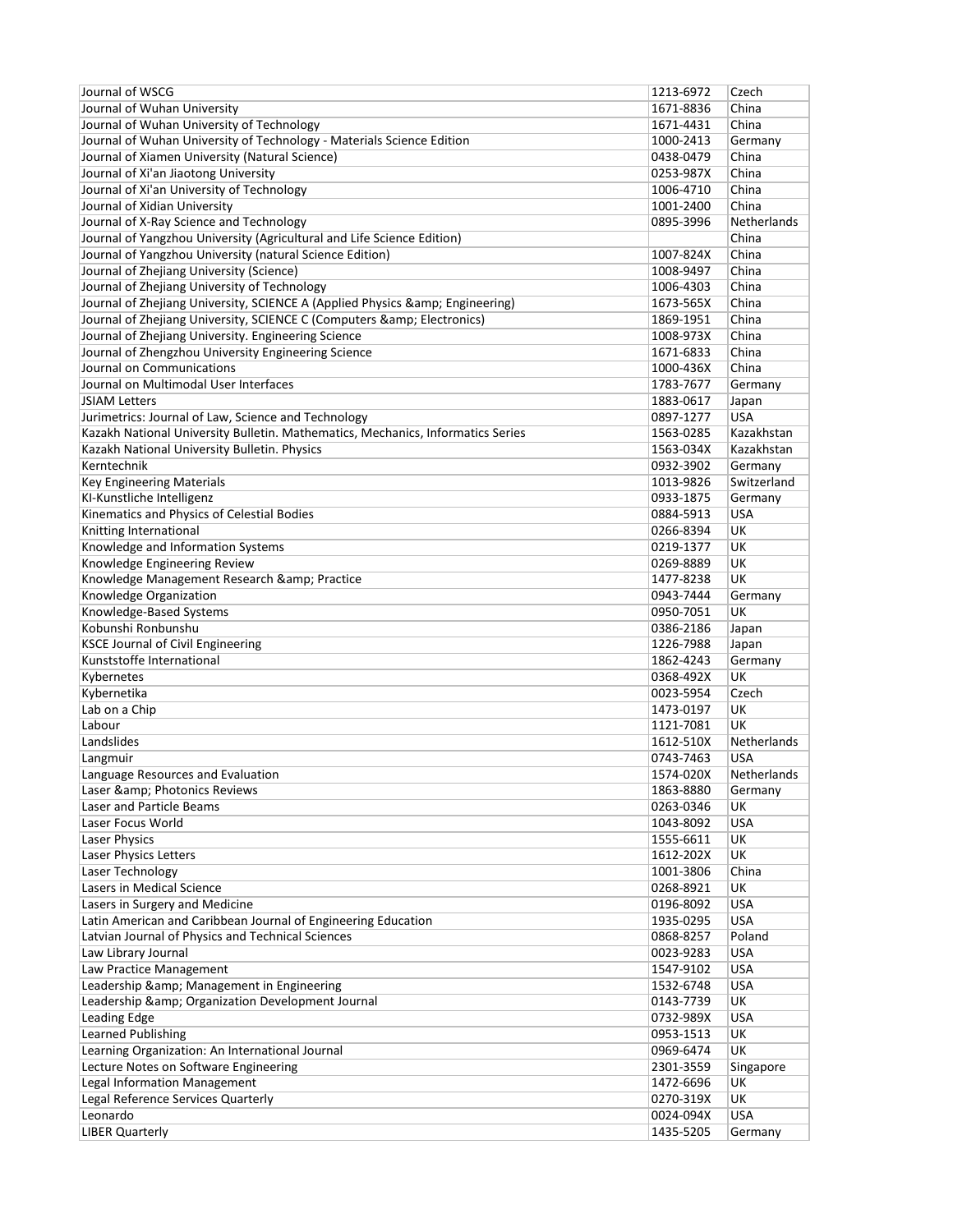| Library & Information Science Research                        | 0740-8188              | <b>USA</b>         |
|---------------------------------------------------------------|------------------------|--------------------|
| Library and Information Research                              | 1756-1086              | UK                 |
| Library and Information Science                               | 0373-4447              | Japan              |
| Library Collections, Acquisitions & Technical Services        | 1464-9055              | UK                 |
| Library Hi Tech                                               | 0737-8831              | UK                 |
| Library Hi Tech News                                          | 0741-9058              | UK                 |
| Library Issues: Briefings for Faculty and Administrators      | 0734-3035              | USA                |
| Library Management                                            | 0143-5124              | UK                 |
| Library Resources & Technical Services                        | 0024-2527              | <b>USA</b>         |
| Library Review                                                | 0024-2535              | UK                 |
| Lifetime Data Analysis                                        | 1380-7870              | Netherlands        |
| Light Industry Machinery                                      | 1005-2895              | China              |
| Lighting Research & Technology                                | 1477-1535              | UK                 |
| Limnological Review                                           | 1642-5952              | Poland             |
| Limnology                                                     | 1439-8621              | Japan              |
| Lincoln Laboratory Journal                                    | 0896-4130              | <b>USA</b>         |
| Linde Technology                                              | 1612-2224              | Germany            |
| Linear Algebra and Its Applications                           | 0024-3795              | <b>USA</b>         |
| <b>Liquid Crystals</b>                                        | 0267-8292              | UK                 |
| Liquid Crystals Today                                         | 1358-314X              | UK                 |
| Literary & Linguistic Computing                               | 0268-1145              | UK                 |
| Lithology and Mineral Resources                               | 0024-4902              | Germany            |
| Living Reviews in Relativity                                  | 1433-8351              | Germany            |
| <b>Localisation Focus</b>                                     | 1649-2358              | Ireland            |
| Logica Universalis                                            | 1661-8297              | Switzerland        |
| Logical Methods in Computer Science                           | 1860-5974              | Germany            |
| Logistics Research                                            | 1865-035X              | Germany            |
| Long Range Planning                                           | 0024-6301              | UK                 |
| Low Temperature Physics                                       | 1063-777X              | USA                |
| <b>Lubrication Science</b>                                    | 0954-0075              | UK                 |
| Luminescence                                                  | 1522-7235<br>0024-9114 | UK<br><b>USA</b>   |
| Machine Design                                                | 1230-0535              | Poland             |
| Machine Graphics & Vision<br><b>Machine Learning</b>          | 0885-6125              | USA                |
| <b>Machine Science</b>                                        |                        | Azerbaijan         |
| <b>Machine Translation</b>                                    | 0922-6567              | Netherlands        |
| Machine Vision and Applications                               | 0932-8092              | Germany            |
| Machining Science and Technology                              | 1091-0344              | UK                 |
| Macromolecular Chemistry and Physics                          | 1022-1352              | Germany            |
| <b>Macromolecular Rapid Communications</b>                    | 1022-1336              | Germany            |
| <b>Macromolecular Reaction Engineering</b>                    | 1862-832X              | Germany            |
| Macromolecular Research                                       | 1598-5032              | <b>Netherlands</b> |
| Macromolecular Symposia                                       | 1022-1360              | Germany            |
| Macromolecular Theory and Simulations                         | 1022-1344              | Germany            |
| Macworld                                                      | 0741-8647              | USA                |
| Magazine of Concrete Research                                 | 0024-9831              | UK                 |
| Magnetic Resonance Imaging                                    | 0730-725X              | <b>USA</b>         |
| Magnetic Resonance in Chemistry                               | 0749-1581              | UK                 |
| Magnetic Resonance in Medicine                                | 0740-3194              | <b>USA</b>         |
| Magnetic Resonance Materials in Physics, Biology and Medicine | 0968-5243              | Germany            |
| Magnetics Japan                                               | 1880-7208              | Japan              |
| Malaysian Journal of Computer Science                         | 0127-9084              | Malaysia           |
| Management and Production Engineering Review                  | 2080-8208              | Poland             |
| <b>Management Decision</b>                                    | 0025-1747              | UK                 |
| Management of Environmental Quality: An International Journal | 1477-7835              | UK                 |
| Management Research Review                                    | 2040-8269              | UK                 |
| Managerial Auditing Journal                                   | 0268-6902              | UK                 |
| <b>Manufacturing Engineering</b>                              | 0361-0853              | <b>USA</b>         |
| MAPAN - Journal of Metrology Society of India                 | 0970-3950              | India              |
| Marine and Petroleum Geology                                  |                        |                    |
|                                                               | 0264-8172              | UK                 |
| Marine Geology & Quaternary Geology                           | 0256-1492              | China              |
| Marine Geophysical Research                                   | 0025-3235              | Netherlands        |
| Marketing                                                     | 0025-3650              | UK                 |
| Marketing Intelligence & Planning<br>Maszyny Elektryczne      | 0263-4503<br>0239-3646 | UK<br>Poland       |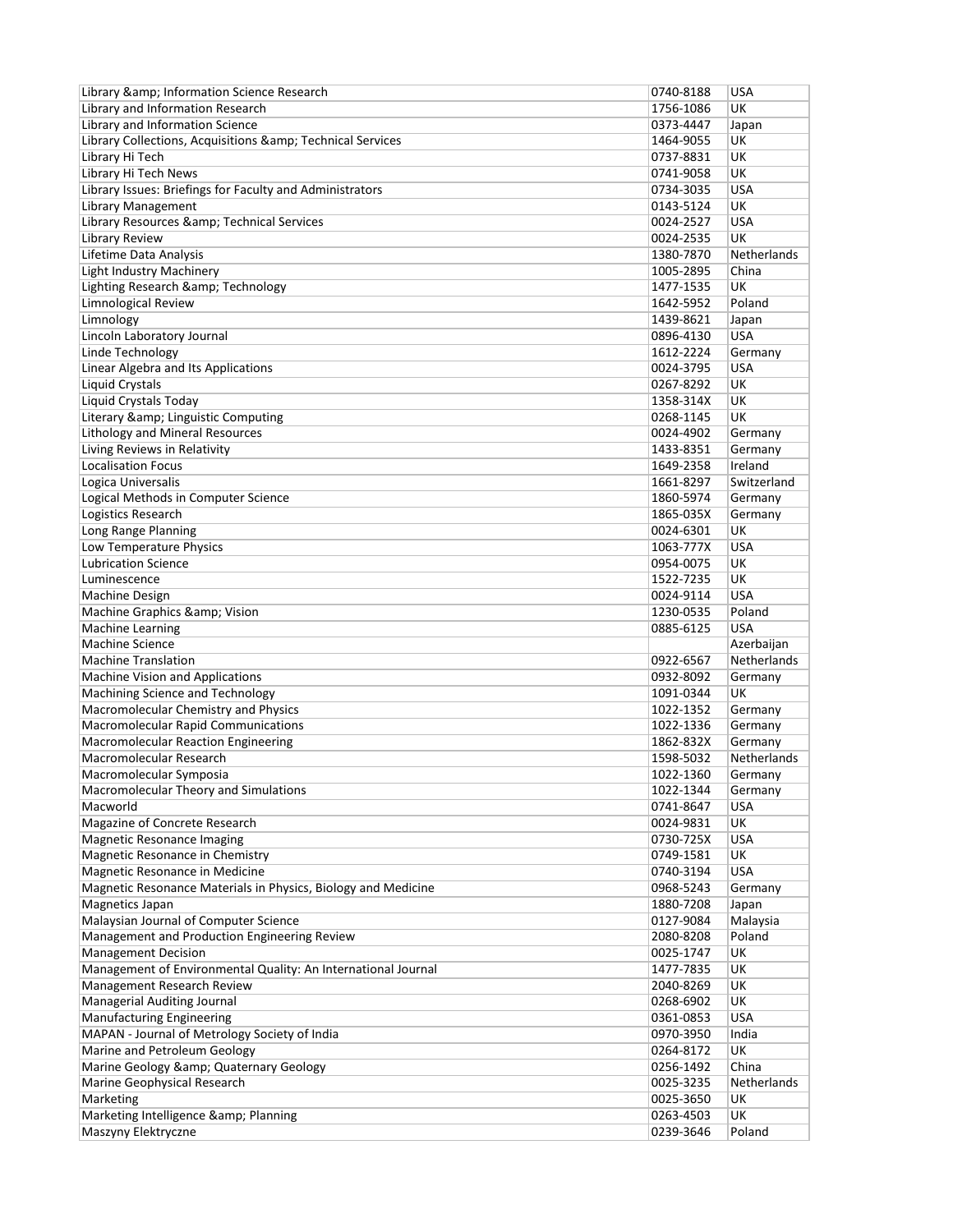| <b>MATEC Web of Conferences</b>                                                            | 2261-236X | France             |
|--------------------------------------------------------------------------------------------|-----------|--------------------|
| Material Handling & Logistics                                                              | 2157-0302 | <b>USA</b>         |
| <b>Materials</b>                                                                           | 1996-1944 | Switzerland        |
| Materials & Design                                                                         | 0261-3069 | UK                 |
| <b>Materials and Corrosion</b>                                                             | 0947-5117 | Germany            |
| <b>Materials and Structures</b>                                                            | 1359-5997 | Netherlands        |
| <b>Materials Characterization</b>                                                          | 1044-5803 | USA                |
| Materials Chemistry and Physics                                                            | 0254-0584 | Netherlands        |
| Materials For Renewable and Sustainable Energy                                             | 2194-1459 | <b>Netherlands</b> |
| <b>Materials Letters</b>                                                                   | 0167-577X | Netherlands        |
| <b>Materials Performance</b>                                                               | 0094-1492 | USA                |
| <b>Materials Physics and Mechanics</b>                                                     | 1605-2730 | Russia             |
| Materials Research Bulletin                                                                | 0025-5408 | USA                |
| <b>Materials Research Express</b>                                                          | 2053-1591 | UK                 |
| <b>Materials Research Innovations</b>                                                      | 1432-8917 | UK                 |
| <b>Materials Science</b>                                                                   | 1684-579X | <b>Russia</b>      |
| Materials Science and Engineering: A (Structural Materials: Properties, Microstructure and | 0921-5093 | Switzerland        |
| Materials Science and Engineering: B (Advanced Functional Solid-State Materials)           | 0921-5107 | Switzerland        |
| Materials Science and Engineering: C (Materials for Biological Applications)               | 0928-4931 | <b>Netherlands</b> |
| Materials Science and Engineering: R: Reports                                              | 0927-796X | Switzerland        |
| <b>Materials Science and Technology</b>                                                    | 0267-0836 | UK                 |
| <b>Materials Science Forum</b>                                                             | 0255-5476 | Switzerland        |
| Materials Science in Semiconductor Processing                                              | 1369-8001 | UK                 |
| <b>Materials Science-Poland</b>                                                            | 0137-1339 | Poland             |
| <b>Materials Technology</b>                                                                | 1066-7857 | UK                 |
| Materials Today                                                                            | 1369-7021 | <b>Netherlands</b> |
| <b>Materials Transactions</b>                                                              | 1345-9678 | Japan              |
| <b>Materials World</b>                                                                     | 0967-8638 | UK                 |
| Materials, Technologies, Tools                                                             | 1607-9922 | <b>Belarus</b>     |
| Materialwissenschaft und Werkstofftechnik                                                  | 0933-5137 | Germany            |
| Materiaux & Techniques                                                                     | 0032-6895 | France             |
| Mathematica Journal                                                                        | 1047-5974 | <b>USA</b>         |
| Mathematical and Computational Applications                                                | 1300-686X | Turkey             |
| Mathematical and Computer Modelling                                                        | 0895-7177 | UK                 |
| Mathematical and Computer Modelling of Dynamical Systems                                   | 1387-3954 | UK                 |
| <b>Mathematical Biosciences</b>                                                            | 0025-5564 | <b>USA</b>         |
| Mathematical Logic Quarterly                                                               | 0942-5616 | Germany            |
| Mathematical Methods in the Applied Sciences                                               | 0170-4214 | UK                 |
| Mathematical Methods of Operations Research                                                | 1432-2994 | Germany            |
| <b>Mathematical Modeling</b>                                                               | 0234-0879 | Russia             |
| Mathematical Modelling in Civil Engineering                                                | 2066-6934 | Germany            |
| Mathematical Modelling of Natural Phenomena                                                | 0973-5348 | France             |
| Mathematical Models and Computer Simulations                                               | 2070-0482 | Russia             |
| Mathematical Problems in Engineering                                                       | 1024-123X | <b>USA</b>         |
| <b>Mathematical Social Sciences</b>                                                        | 0165-4896 | <b>Netherlands</b> |
| Mathematical Structures in Computer Science                                                | 0960-1295 | UK                 |
| Mathematics and Computers in Simulation                                                    | 0378-4754 | Netherlands        |
| Mathematics and Mechanics of Solids                                                        | 1081-2865 | USA                |
| Mathematics of Computation                                                                 | 0025-5718 | <b>USA</b>         |
| Mathematics of Control, Signals and Systems                                                | 0932-4194 | UK                 |
| Measurement                                                                                | 0263-2241 | UK                 |
| <b>Measurement and Control</b>                                                             | 0020-2940 | UK                 |
| Measurement Science and Technology                                                         | 0957-0233 | UK                 |
| <b>Measurement Science Review</b>                                                          | 1335-8871 | Poland             |
| <b>Measurement Techniques</b>                                                              | 0543-1972 | USA                |
| <b>Measuring Business Excellence</b>                                                       | 1368-3047 | UK                 |
| Mecanique & Industries                                                                     | 1296-2139 | UK                 |
| MECCA Journal of Middle European Construction and Design of Cars                           | 1214-0821 | Poland             |
| Meccanica                                                                                  | 0025-6455 | Netherlands        |
| <b>Mechanical Engineering</b>                                                              | 0025-6501 | <b>USA</b>         |
| Mechanical Engineering Instrumentation                                                     |           | Russia             |
|                                                                                            | 2074-6938 |                    |
| Mechanical Systems and Signal Processing                                                   | 0888-3270 | <b>USA</b>         |
| Mechanics of Advanced Materials and Structures                                             | 1537-6494 | UK                 |
| <b>Mechanics of Composite Materials</b>                                                    | 0191-5665 | <b>USA</b>         |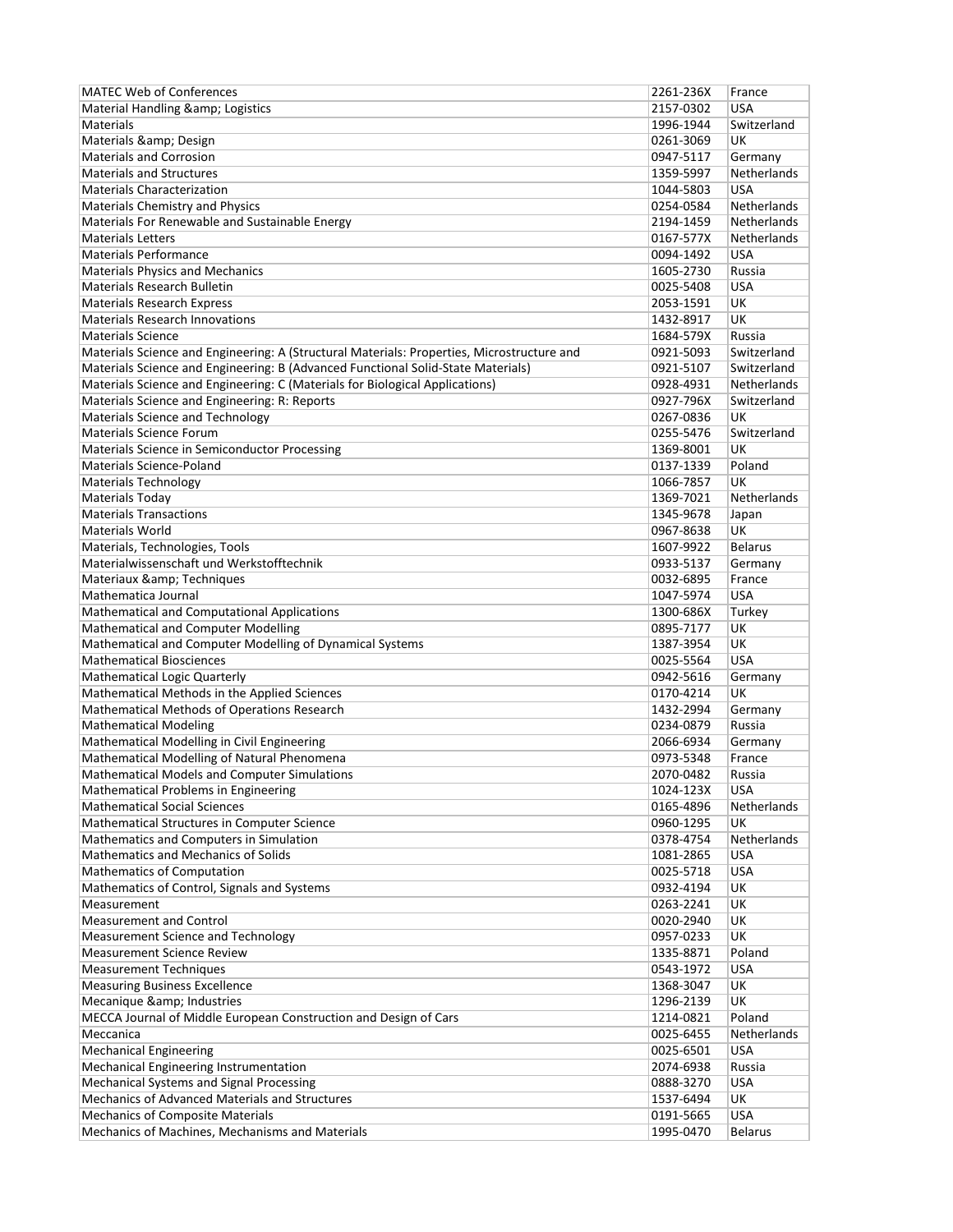| <b>Mechanics of Materials</b>                                                     | 0167-6636              | <b>Netherlands</b> |
|-----------------------------------------------------------------------------------|------------------------|--------------------|
| <b>Mechanics of Solids</b>                                                        | 0025-6544              | <b>USA</b>         |
| Mechanics of Time-Dependent Materials                                             | 1385-2000              | Netherlands        |
| <b>Mechanics Research Communications</b>                                          | 0093-6413              | UK                 |
| Mechanika                                                                         | 1392-1207              | Lithuania          |
| Mechatronics                                                                      | 0957-4158              | UK                 |
| Mechatronics, Automation and Control                                              | 1684-6427              | Russia             |
| Medical & Biological Engineering & Computing                                      | 0140-0118              | Germany            |
| <b>Medical Dosimetry</b>                                                          | 0958-3947              | USA                |
| Medical Engineering & Physics                                                     | 1350-4533              | UK                 |
| <b>Medical Image Analysis</b>                                                     | 1361-8415              | <b>Netherlands</b> |
| <b>Medical Imaging Technology</b>                                                 | 0288-450X              | Japan              |
| <b>Medical Physics</b>                                                            | 0094-2405              | <b>USA</b>         |
| Mediterranean Journal of Computers and Networks                                   | 1744-2397              | UK                 |
| Mediterranean Journal of Electronics and Communications                           | 1744-2400              | UK                 |
| Mediterranean Journal of Measurement and Control                                  | 1743-9310              | UK                 |
| Mehran University Research Journal of Engineering and Technology                  | 0254-7821              | Pakistan           |
| Melts                                                                             | 0235-0106              | Russia             |
| <b>Membrane Water Treatment</b>                                                   | 2005-8624              | South Korea        |
| Membranes                                                                         | 2077-0375              | Switzerland        |
| <b>Memetic Computing</b>                                                          | 1865-9284              | Germany            |
| Memoirs of College of Engineering, Chubu University                               | 0910-8629              | Japan              |
| Memoirs of the Faculty of Engineering, Miyazaki University                        | 0540-4924              | Japan              |
| Memoirs of the Faculty of Engineering, Osaka City University                      | 0078-6659              | Japan              |
| Memoirs of the Tohoku Institute of Technology, Series I (Science and Engineering) | 0285-3817              | Japan              |
| <b>Metal Powder Report</b>                                                        | 0026-0657              | UK                 |
| <b>Metallic Materials</b>                                                         | 0264-7303              | UK                 |
| Metallofizika i Noveishie Tekhnologii                                             | 1024-1809              | Ukraine            |
| Metallomics                                                                       | 1756-5901              | UK                 |
| Metallurgia Italiana                                                              | 0026-0843              | Italy              |
| Metallurgical and Materials Transactions A                                        | 1073-5623              | <b>USA</b>         |
| Metallurgical and Materials Transactions B                                        | 1073-5615              | <b>USA</b>         |
| Metallurgical Industry Automation                                                 | 1000-7059              | China              |
| Metallurgical Research and Technology                                             | 2271-3646              | France             |
| Metallurgist                                                                      | 0026-0894              | <b>USA</b>         |
| Metals                                                                            | 2075-4701              | Switzerland        |
| <b>Metals and Materials International</b>                                         | 1598-9623              | <b>Netherlands</b> |
| <b>Metalworking Production</b>                                                    | 0026-1033              | UK                 |
| Meteoritics & Planetary Science                                                   |                        |                    |
| <b>Meteorological Applications</b>                                                | 1086-9379<br>1350-4827 | <b>USA</b><br>UK   |
| Meteorologische Zeitschrift                                                       |                        |                    |
|                                                                                   | 0941-2948<br>0177-7971 | Germany            |
| Meteorology and Atmospheric Physics                                               |                        | Austria            |
| Methodology and Computing in Applied Probability                                  | 1387-5841              | USA                |
| Methods and Applications in Fluorescence                                          | 2050-6120              | UK                 |
| Methods of Information in Medicine                                                | 0026-1270              | Germany            |
| Metrologia                                                                        | 0026-1394              | UK                 |
| Metrology and Instrument-Making                                                   | 2073-1469              | <b>Belarus</b>     |
| Metrology and Measurement Systems                                                 | 0860-8229              | Poland             |
| Micro & Nano Letters                                                              | 1750-0443              | UK                 |
| Microarrays                                                                       | 2076-3905              | Switzerland        |
| Microcomputer Information                                                         | 1008-0570              | China              |
| Microelectronic Engineering                                                       | 0167-9317              | Netherlands        |
| Microelectronics                                                                  | 1004-3365              | China              |
| Microelectronics International                                                    | 1356-5362              | UK                 |
| Microelectronics Journal                                                          | 0026-2692              | UK                 |
| Microelectronics Reliability                                                      | 0026-2714              | UK                 |
| Microfluidics and Nanofluidics                                                    | 1613-4982              | Germany            |
| Microform & Imaging Review                                                        | 0949-5770              | Germany            |
| Microgravity Science and Technology                                               | 0938-0108              | Germany            |
| Micromachines                                                                     | 2072-666X              | Switzerland        |
| Micromotors                                                                       | 1001-6848              | China              |
| Micron                                                                            | 0968-4328              | UK                 |
| Micronanoelectronic Technology                                                    | 1671-4776              | China              |
| Microprocessors and Microsystems                                                  | 0141-9331              | Netherlands        |
| Microscope                                                                        | 0026-282X              | USA                |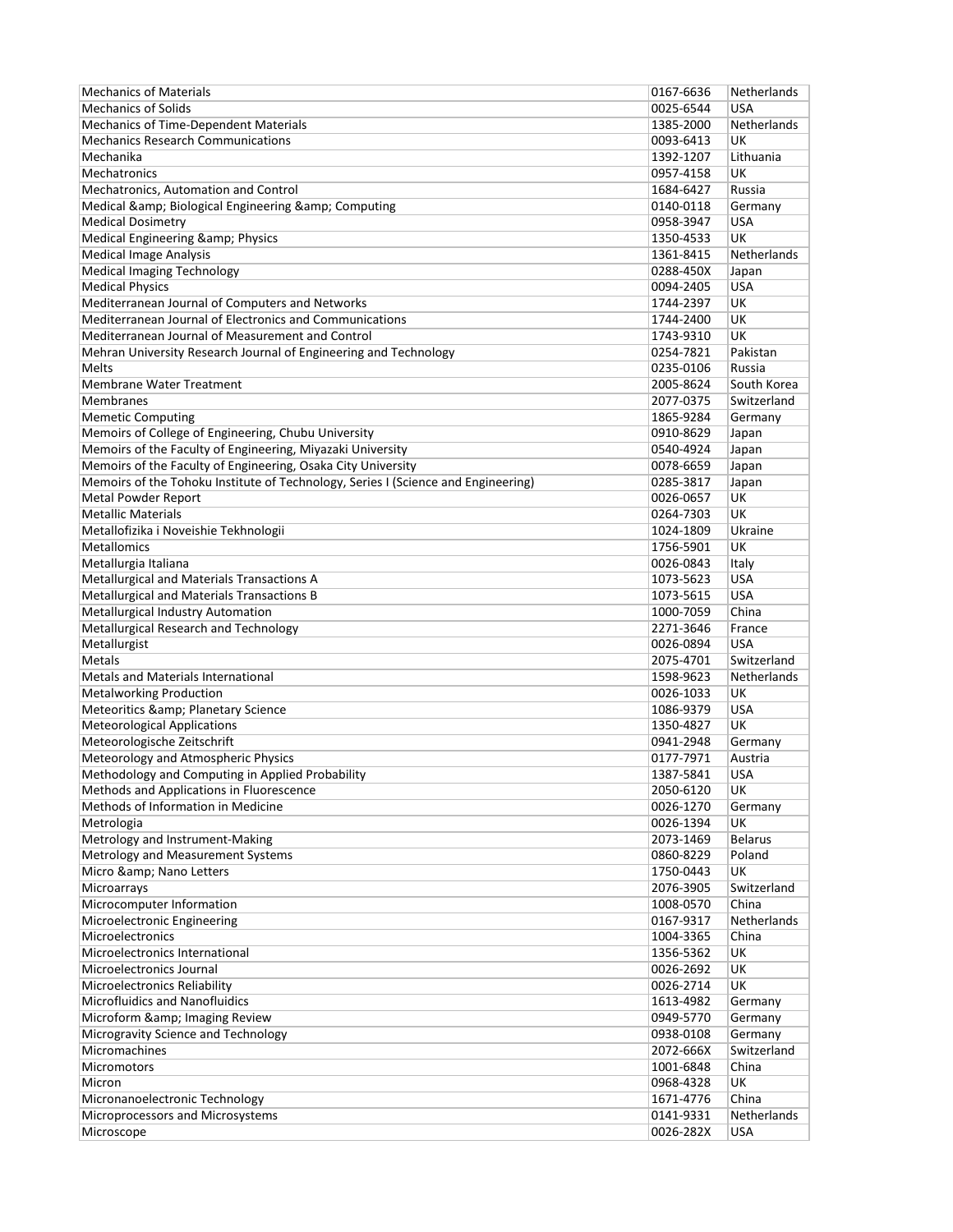| Microscopy                                                    | 2050-5698 | UK          |
|---------------------------------------------------------------|-----------|-------------|
| Microscopy and Microanalysis                                  | 1431-9276 | UK          |
| Microsystem Technologies                                      | 0946-7076 | Germany     |
| Microwave and Optical Technology Letters                      | 0895-2477 | USA         |
| Microwave Journal (Euro-Global Edition)                       | 0192-6225 | <b>USA</b>  |
| <b>Microwave Review</b>                                       | 1450-5835 | Serbia      |
| Microwaves & RF                                               | 0745-2993 | <b>USA</b>  |
| <b>Minds and Machines</b>                                     | 0924-6495 | Netherlands |
| Mine Water and the Environment                                | 1025-9112 | Germany     |
| Mineral Processing and Extractive Metallurgy                  | 0371-9553 | UK          |
| Mineral Processing and Extractive Metallurgy Review           | 0882-7508 | <b>USA</b>  |
| Mineralogy and Petrology                                      | 0930-0708 | Netherlands |
| Minerals                                                      | 2075-163X | Switzerland |
| <b>MIS Quarterly</b>                                          | 0276-7783 | USA         |
| MIT Sloan Management Review                                   | 1532-9194 | USA         |
| <b>MIT Technology Review</b>                                  | 1099-274X | <b>USA</b>  |
| Mitsubishi Denki Giho                                         | 0369-2302 | Japan       |
| Mitsubishi Electric Advance                                   | 1345-3041 | Japan       |
| Mitsui Zosen Technical Review                                 | 0026-6825 | Japan       |
| Mobile Networks and Applications                              | 1383-469X | <b>USA</b>  |
| Modeling, Identification and Control                          | 0332-7353 | Norway      |
| Modelling and Simulation in Engineering                       | 1687-5591 | USA         |
| Modelling and Simulation in Materials Science and Engineering | 0965-0393 | UK          |
| <b>Modern Automation Technologies</b>                         | 0206-975X | Russia      |
| <b>Modern Casting</b>                                         | 0026-7562 | USA         |
| <b>Modern Materials Handling</b>                              | 0026-8038 | <b>USA</b>  |
| Modern Physics Letters A                                      | 0217-7323 | Singapore   |
| Modern Physics Letters B                                      | 0217-9849 | Singapore   |
| Modern Power Systems                                          | 0260-7840 | UK          |
| Modular Machine Tool & Automatic Manufacturing Technique      | 1001-2265 | China       |
| Molecular & Cellular Biomechanics                             | 1556-5297 | USA         |
| Molecular Biotechnology                                       | 1073-6085 | <b>USA</b>  |
| Molecular Crystals and Liquid Crystals                        | 1542-1406 | USA         |
| <b>Molecular Physics</b>                                      | 0026-8976 | UK          |
| <b>Molecular Science</b>                                      | 1881-8404 | Japan       |
| <b>Molecules</b>                                              | 1420-3049 | Switzerland |
| Monthly Journal of Taipower's Engineering                     | 0494-5468 | Taiwan      |
| Monthly Notices of the Royal Astronomical Society             | 0035-8711 | UK          |
| Monthly Notices of the Royal Astronomical Society: Letters    | 1745-3933 | UK          |
| Monthly Weather Review                                        | 0027-0644 | <b>USA</b>  |
| Moscow University Computational Mathematics and Cybernetics   | 0278-6419 | <b>USA</b>  |
| Moscow University Geology Bulletin                            | 0145-8752 | Germany     |
| Moscow University Mechanics Bulletin                          | 0027-1330 | USA         |
| Moscow University Physics Bulletin                            | 0027-1349 | USA         |
| Motion Imaging Journal                                        |           | <b>USA</b>  |
| Multibody System Dynamics                                     | 1384-5640 | Netherlands |
| Multidimensional Systems and Signal Processing                | 0923-6082 | <b>USA</b>  |
| Multimedia Systems                                            | 0942-4962 | Germany     |
| Multimedia Tools and Applications                             | 1380-7501 | Netherlands |
| Multiphase Science and Technology                             | 0276-1459 | USA         |
| Nano                                                          | 1793-2920 | Singapore   |
| Nano Hybrids                                                  | 2235-8129 | Switzerland |
| Nano Research                                                 | 1998-0124 | Germany     |
| Nano Science and Nano Technology: An Indian Journal           | 0974-7494 | India       |
| Nano Today                                                    | 1748-0132 | Netherlands |
| Nanoelectromechanical Systems                                 | 2299-3169 | Poland      |
| NanoEthics                                                    | 1871-4757 | Germany     |
| Nanoindustry                                                  | 1993-8578 | Russia      |
| Nanomaterials                                                 | 2079-4991 | Switzerland |
| Nanomaterials and the Environment                             | 2299-1204 | UK          |
| Nanomaterials and Tissue Regeneration                         | 2084-7211 | Germany     |
| Nanomedicine: Nanotechnology, Biology and Medicine            | 1549-9634 | Netherlands |
| Nanophotonics                                                 | 2192-8614 | Germany     |
| Nanoscale                                                     | 2040-3364 | UK          |
| Nanoscale and Microscale Thermophysical Engineering           | 1556-7265 | <b>USA</b>  |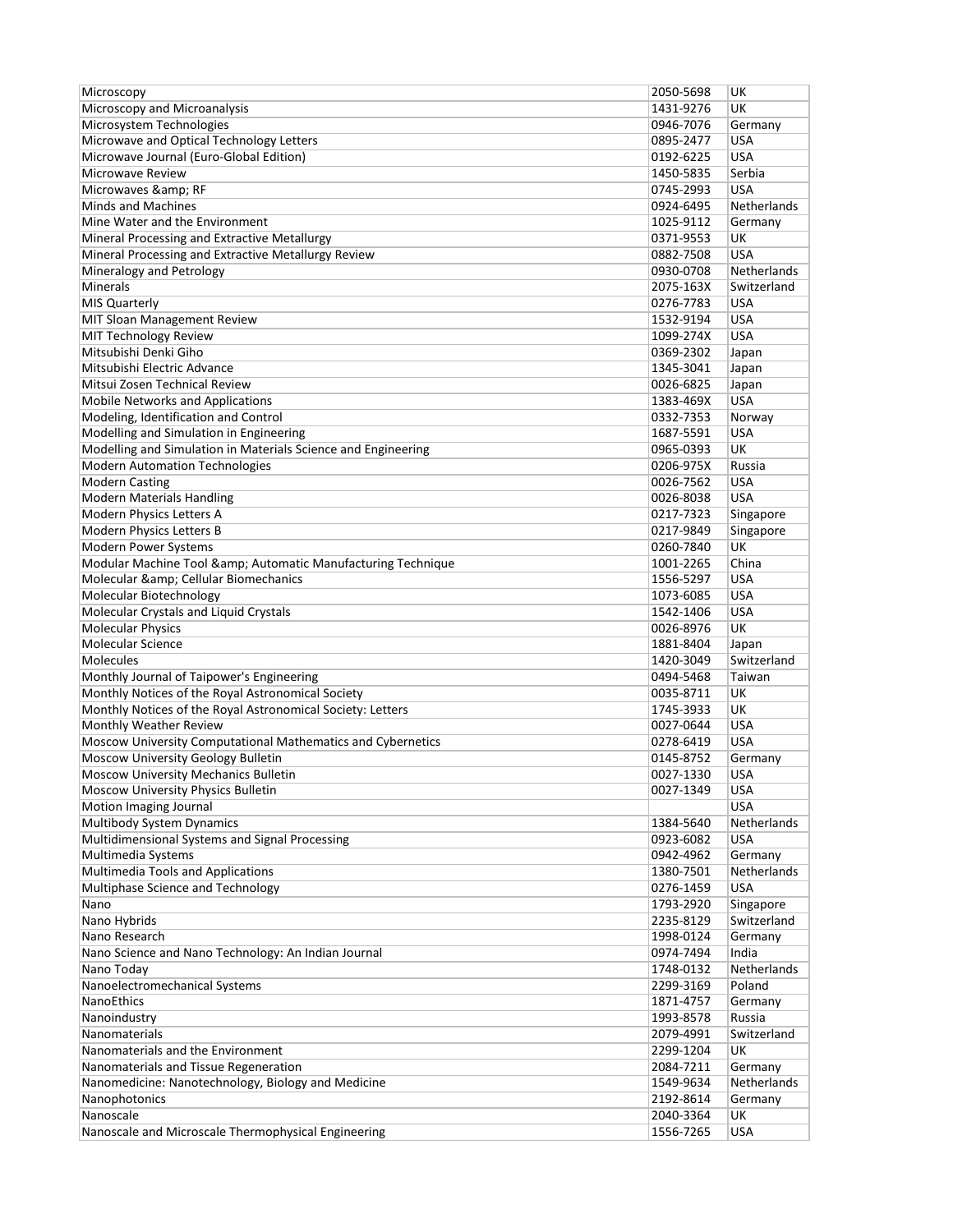| Nanoscale Research Letters                                        | 1931-7573              | <b>USA</b>         |
|-------------------------------------------------------------------|------------------------|--------------------|
| Nanoscale Systems: Mathematical Modeling, Theory and Applications | 2299-3290              | Poland             |
| Nanotechnics                                                      | 1816-4498              | <b>Russia</b>      |
| Nanotechnology                                                    | 0957-4484              | UK                 |
| Nanotechnology and Precision Engineering                          | 1672-6030              | China              |
| Nanotechnology Perceptions                                        | 1660-6795              | Switzerland        |
| Nanotechnology Reviews                                            | 2191-9097              | Germany            |
| National Institute Economic Review                                | 0027-9501              | UK                 |
| Natural Gas Industry                                              | 1000-0976              | China              |
| <b>Natural Hazards</b>                                            | 0921-030X              | Netherlands        |
| <b>Natural Hazards Review</b>                                     | 1527-6988              | USA                |
| Natural Language Engineering                                      | 1351-3249              | UK                 |
| Natural Product Research                                          | 1478-6419              | <b>USA</b>         |
| Nature                                                            | 0028-0836              | UK                 |
| Nature Chemistry                                                  | 1755-4330              | UK<br>UK           |
| Nature Climate Change<br><b>Nature Communications</b>             | 1758-678X              | UK                 |
| Nature Geoscience                                                 | 2041-1723              | UK                 |
| <b>Nature Materials</b>                                           | 1752-0894<br>1476-1122 | UK                 |
|                                                                   | 1748-3387              | UK                 |
| Nature Nanotechnology<br><b>Nature Photonics</b>                  | 1749-4885              | UK                 |
| <b>Nature Physics</b>                                             | 1745-2473              | UK                 |
| Naval Research Logistics                                          | 0894-069X              | <b>USA</b>         |
| Navigation                                                        | 0028-1522              | <b>USA</b>         |
| Navigation                                                        | 0028-1530              | France             |
| Navigation of China                                               | 1000-4653              | China              |
| NDT&E International                                               | 0963-8695              | UK                 |
| <b>NEC Technical Journal</b>                                      | 0285-4139              | Japan              |
| NED University Journal of Research                                | 1023-3873              | Pakistan           |
| <b>Netnomics</b>                                                  | 1385-9587              | USA                |
| Netsu Bussei                                                      | 0913-946X              | Japan              |
| Netsu Sokutei                                                     | 0386-2615              | Japan              |
| <b>Network Computing</b>                                          | 0966-7873              | UK                 |
| <b>Network Security</b>                                           | 1353-4858              | UK                 |
| Networks                                                          | 0028-3045              | <b>USA</b>         |
| <b>Neural Computation</b>                                         | 0899-7667              | <b>USA</b>         |
| <b>Neural Computing and Applications</b>                          | 0941-0643              | UK                 |
| Neural Network World                                              | 1210-0552              | Czech              |
| <b>Neural Networks</b>                                            | 0893-6080              | UK                 |
| <b>Neural Processing Letters</b>                                  | 1370-4621              | <b>USA</b>         |
| Neurocomputers: Development and Application                       | 1999-8554              | Russia             |
| Neurocomputing                                                    | 0925-2312              | <b>Netherlands</b> |
| <b>Neutron News</b>                                               | 1044-8632              | <b>USA</b>         |
| New Astronomy                                                     | 1384-1076              | Netherlands        |
| <b>New Astronomy Reviews</b>                                      | 1387-6473              | Netherlands        |
| <b>New Carbon Materials</b>                                       | 1007-8827              | China              |
| <b>New Generation Computing</b>                                   | 0288-3635              | Japan              |
| New Journal of Physics                                            | 1367-2630              | UK                 |
| New Library World                                                 | 0307-4803              | UK                 |
| New Physics: Sae Mulli                                            | 0374-4914              | South Korea        |
| New Review of Academic Librarianship                              | 1361-4533              | UK                 |
| New Review of Hypermedia and Multimedia                           | 1361-4568              | UK                 |
| New Review of Information Networking                              | 1361-4576              | UK                 |
| <b>New Scientist</b>                                              | 0262-4079              | UK                 |
| New Technology, Work and Employment                               | 0268-1072              | UK                 |
| New Zealand Journal of Crop and Horticultural Science             | 0114-0671              | UK                 |
| New Zealand Journal of Geology & Geophysics                       | 0028-8306              | UK                 |
| News of Azerbaijan High Technical Educational Institutions        | 1609-1620              | Azerbaijan         |
| News of Baku University: Series of Physico-Mathematical Sciences  | 1609-0586              | Azerbaijan         |
| News of Kazakhstan Science                                        | 1560-5655              | Kazakhstan         |
| Newsletter of the NEA Data Bank                                   | 0253-2506              | France             |
| Nihon Reoroji Gakkaishi                                           | 0387-1533              | Japan              |
| Nippon Suisan Gakkaishi                                           | 0021-5392              | Japan              |
| NMR in Biomedicine                                                | 0952-3480              | UK                 |
| Noise & Vibration Bulletin                                        | 0029-0947              | UK                 |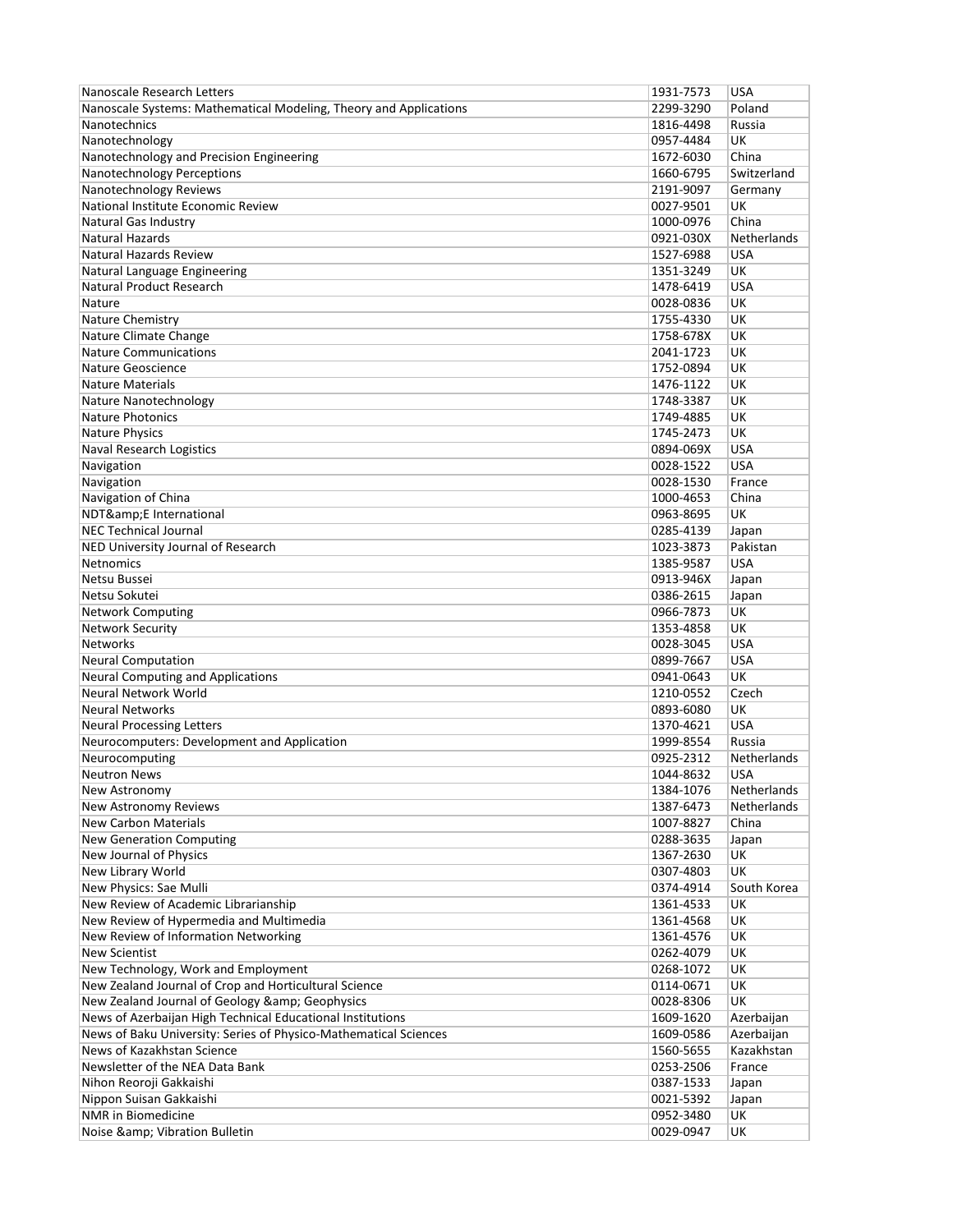| Noise & Vibration Worldwide                                                                | 0957-4565 | UK                 |
|--------------------------------------------------------------------------------------------|-----------|--------------------|
| Noise Control Engineering Journal                                                          | 0736-2501 | <b>USA</b>         |
| Nondestructive Testing and Evaluation                                                      | 1058-9759 | UK                 |
| Nonlinear Analysis Modelling and Control                                                   | 1392-5113 | Lithuania          |
| Nonlinear Analysis: Real World Applications                                                | 1468-1218 | UK                 |
| Nonlinear Analysis: Theory, Methods & Applications                                         | 0362-546X | UK                 |
| <b>Nonlinear Biomedical Physics</b>                                                        | 1753-4631 | UK                 |
| Nonlinear Dynamics                                                                         | 0924-090X | Netherlands        |
| Nonlinear Engineering. Modeling and Application                                            | 2192-8029 | Germany            |
| Nonlinear World                                                                            | 2070-0970 | Russia             |
| Nonlinearity                                                                               | 0951-7715 | UK                 |
| Nordic Journal of Computing                                                                | 1236-6064 | Finland            |
| Notre Dame Journal of Formal Logic                                                         | 0029-4527 | <b>USA</b>         |
| <b>NTT Technical Review</b>                                                                | 1348-3447 | Japan              |
| <b>Nuclear Data Sheets</b>                                                                 | 0090-3752 | <b>USA</b>         |
| Nuclear Engineering and Design                                                             | 0029-5493 | Netherlands        |
| <b>Nuclear Fusion</b>                                                                      | 0029-5515 | UK                 |
| Nuclear Instruments & Methods in Physics Research, Section A (Accelerators, Spectrometers, | 0168-9002 | Netherlands        |
| Nuclear Instruments & Methods in Physics Research, Section B (Beam Interactions with       | 0168-583X | <b>Netherlands</b> |
| <b>Nuclear Physics A</b>                                                                   | 0375-9474 | <b>Netherlands</b> |
| <b>Nuclear Physics B</b>                                                                   | 0550-3213 | <b>Netherlands</b> |
| Nuclear Physics B, Proceedings Supplements                                                 | 0920-5632 | <b>Netherlands</b> |
| <b>Nuclear Physics News</b>                                                                | 1061-9127 | <b>USA</b>         |
| Nuclear Science and Engineering                                                            | 0029-5639 | <b>USA</b>         |
| <b>Nuclear Science and Techniques</b>                                                      | 1001-8042 | China              |
| <b>Nuclear Technology</b>                                                                  | 0029-5450 | <b>USA</b>         |
| Nukleonika                                                                                 | 0029-5922 | Poland             |
| <b>Numerical Algorithms</b>                                                                | 1017-1398 | <b>USA</b>         |
| <b>Numerical Analysis and Applications</b>                                                 | 1995-4239 | Russia             |
| Numerical Heat Transfer, Part A (Applications)                                             | 1040-7782 | UK                 |
| Numerical Heat Transfer, Part B (Fundamentals)                                             | 1040-7790 | UK                 |
| Numerical Methods and Programming. Advanced Computing                                      | 0507-5386 | Russia             |
| Numerical Methods for Partial Differential Equations                                       | 0749-159X | <b>USA</b>         |
| Numerische Mathematik                                                                      | 0029-599X | Germany            |
| Nuovo Cimento C                                                                            | 2037-4909 | Italy              |
| <b>Occupational Ergonomics</b>                                                             | 1359-9364 | Netherlands        |
| Ocean Dynamics                                                                             | 1616-7341 | Germany            |
| Ocean Science Journal                                                                      | 1738-5261 | <b>Netherlands</b> |
| Oceanology                                                                                 | 0001-4370 | Russia             |
| <b>OCLC Systems &amp; Services</b>                                                         | 1065-075X | UK                 |
| OEIAZ Oesterreichische Ingenieur- und Architekten-Zeitschrift                              | 0721-9415 | Austria            |
| Oil and Gas                                                                                | 1562-2932 | Kazakhstan         |
|                                                                                            | 0305-0483 | UK                 |
| Omega<br>On the Horizon                                                                    | 1074-8121 | UK                 |
| Online                                                                                     | 0146-5422 | USA                |
| <b>Online Information Review</b>                                                           | 1468-4527 | UK                 |
| Open Systems & Information Dynamics                                                        | 1230-1612 | Singapore          |
| <b>Operating Systems Review</b>                                                            | 0163-5980 | <b>USA</b>         |
| <b>Operations Research and Decisions</b>                                                   | 2081-8858 | Poland             |
| <b>Operations Research Letters</b>                                                         | 0167-6377 | Netherlands        |
| Ophthalmic & Physiological Optics                                                          | 0275-5408 | UK                 |
| Opsearch                                                                                   | 0030-3887 | India              |
| Optica Applicata                                                                           | 0078-5466 | Poland             |
|                                                                                            |           |                    |
| <b>Optical and Quantum Electronics</b>                                                     | 0306-8919 | <b>USA</b>         |
| <b>Optical Engineering</b>                                                                 | 0091-3286 | USA                |
| Optical Fiber Technology: Materials, Devices and Systems                                   | 1068-5200 | <b>USA</b>         |
| <b>Optical Materials</b>                                                                   | 0925-3467 | Netherlands        |
| Optical Memory and Neural Networks (Information Optics)                                    | 1060-992X | <b>USA</b>         |
| <b>Optical Review</b>                                                                      | 1340-6000 | Japan              |
| <b>Optical Switching and Networking</b>                                                    | 1573-4277 | UK                 |
| Optics & Photonics News                                                                    | 1047-6938 | <b>USA</b>         |
| <b>Optics and Laser Technology</b>                                                         | 0030-3992 | UK                 |
| Optics and Lasers in Engineering                                                           | 0143-8166 | UK                 |
| <b>Optics and Precision Engineering</b>                                                    | 1004-924X | China              |
| <b>Optics and Spectroscopy</b>                                                             | 0030-400X | Russia             |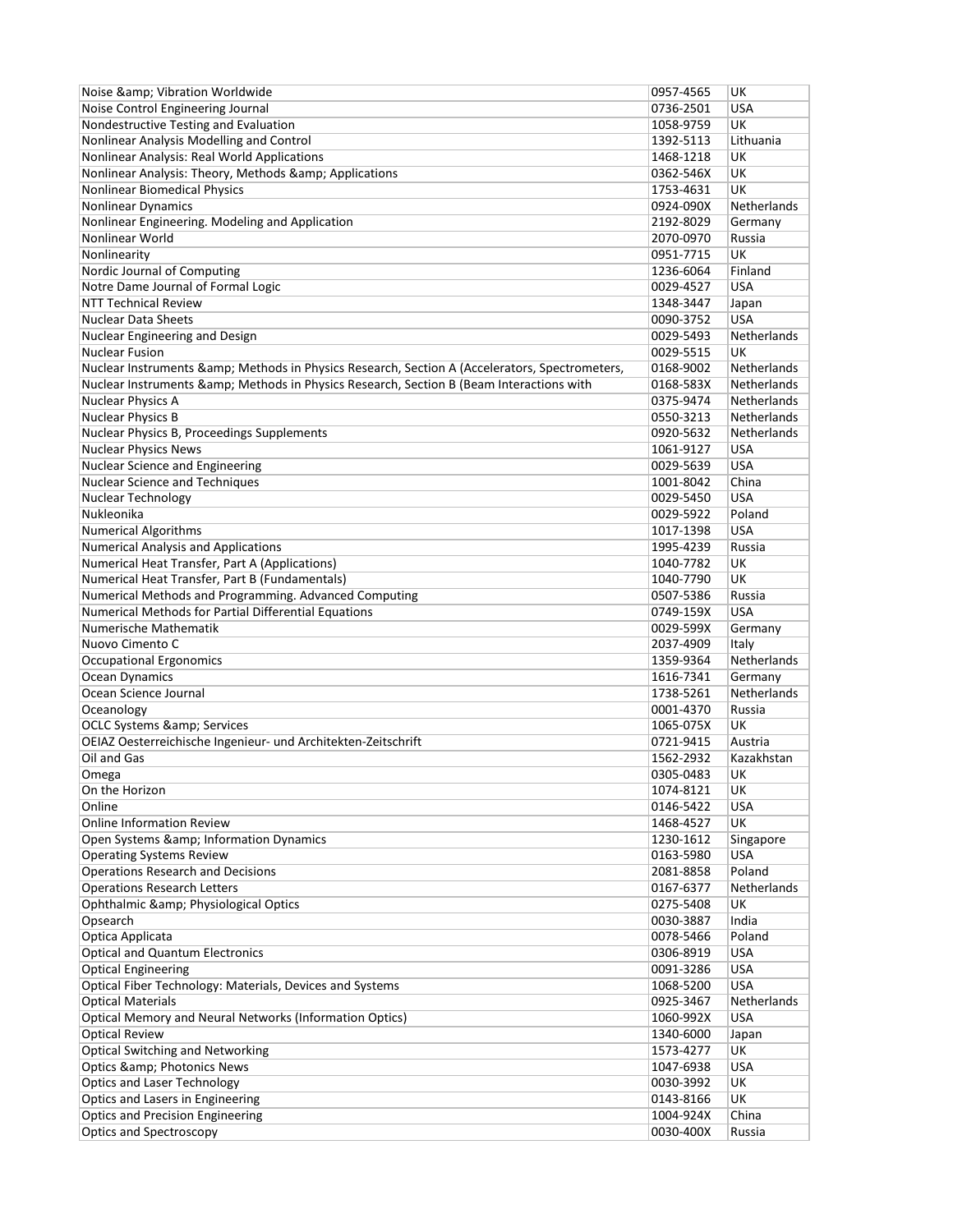| <b>Optics Communications</b>                                                            | 0030-4018              | Netherlands             |
|-----------------------------------------------------------------------------------------|------------------------|-------------------------|
| <b>Optics Express</b>                                                                   | 1094-4087              | <b>USA</b>              |
| <b>Optics Letters</b>                                                                   | 0146-9592              | USA                     |
| <b>Optimal Control Applications and Methods</b>                                         | 0143-2087              | UK                      |
| <b>Optimization Letters</b>                                                             | 1862-4472              | Germany                 |
| <b>Optimization Methods and Software</b>                                                | 1055-6788              | UK                      |
| <b>Optoelectronics Letters</b>                                                          | 1673-1905              | Germany                 |
| <b>Opto-Electronics Review</b>                                                          | 1230-3402              | Poland                  |
| Optoelectronics, Instrumentation and Data Processing                                    | 8756-6990              | <b>USA</b>              |
| Optofluidics                                                                            | 2299-3185              | Poland                  |
| <b>Optometry and Vision Science</b>                                                     | 1040-5488              | <b>USA</b>              |
| OR Spectrum                                                                             | 0171-6468              | Germany                 |
| Organic Electronics. Materials, Physics, Chemistry and Applications                     | 1566-1199              | Netherlands             |
| <b>Organic Photonics and Photovoltaics</b>                                              | 2299-3177              | Poland                  |
| Organizacija                                                                            | 1318-5454              | Slovenia                |
| Organization, Technology and Management in Construction: An International Journal       | 1847-6228              | Croatia                 |
| <b>Organizational Dynamics</b>                                                          | 0090-2616              | UK                      |
| Oriental Journal of Computer Science and Technology                                     | 0974-6471              | India                   |
| ORION                                                                                   | 0529-191X              | South Africa            |
| <b>Oxidation of Metals</b>                                                              | 0030-770X              | USA                     |
| Oyo Buturi                                                                              | 0369-8009              | Japan                   |
| Pacing and Clinical Electrophysiology                                                   | 0147-8389              | <b>USA</b>              |
| Packaging and Food Machinery                                                            | 1005-1295              | China                   |
| Packaging Technology and Science                                                        | 0894-3214              | UK                      |
| Packaging, Transport, Storage and Security of Radioactive Material                      | 1746-5095              | UK                      |
| P-Adic Numbers, Ultrametric Analysis and Applications                                   | 2070-0466              | Russia                  |
| Paleoceanography                                                                        | 0883-8305              | USA                     |
| <b>Parallel Computing</b>                                                               | 0167-8191              | <b>Netherlands</b>      |
| <b>Parallel Processing Letters</b>                                                      | 0129-6264              | Singapore<br><b>USA</b> |
| Particulate Science and Technology<br>Paton Welding Journal                             | 0272-6351<br>0957-798X | Ukraine                 |
| Pattern Analysis and Applications                                                       | 1433-7541              | UK                      |
| <b>Pattern Recognition</b>                                                              | 0031-3203              | UK                      |
| Pattern Recognition and Image Analysis                                                  | 1054-6618              | Russia                  |
| <b>Pattern Recognition Letters</b>                                                      | 0167-8655              | Netherlands             |
| PC Pro                                                                                  | 1355-4603              | UK                      |
| Peer-to-Peer Networking and Applications                                                | 1936-6442              | <b>USA</b>              |
| <b>Performance Evaluation</b>                                                           | 0166-5316              | <b>Netherlands</b>      |
| Performance Evaluation Review                                                           | 0163-5999              | USA                     |
| Performance Improvement Quarterly                                                       | 0898-5952              | UK                      |
| Performance Measurement and Metrics                                                     | 1467-8047              | UK                      |
| Periodica Polytechnica. Electrical Engineering                                          | 0324-6000              | Hungary                 |
| Periodica Polytechnica. Mechanical Engineering                                          | 0324-6051              | Hungary                 |
| Personal and Ubiquitous Computing                                                       | 1617-4909              | UK                      |
| <b>Personnel Review</b>                                                                 | 0048-3486              | UK                      |
| Perspectivas em Ciencia da Informacao                                                   | 1413-9936              | Brazil                  |
| Pervasive and Mobile Computing                                                          | 1574-1192              | Netherlands             |
| Petroleum Chemistry                                                                     | 0965-5441              | Russia                  |
| Petroleum Review                                                                        | 0020-3076              | UK                      |
| Petroleum Science                                                                       | 1672-5107              | Netherlands             |
| Petroleum Science and Technology                                                        | 1091-6466              | UK                      |
| <b>Pharmaceutical Research</b>                                                          | 0724-8741              | Netherlands             |
| Pharmaceuticals Policy and Law                                                          | 1389-2827              | Netherlands             |
| <b>Phase Transitions</b>                                                                | 0141-1594              | UK                      |
| Phase Transitions, Ordered States and New Materials                                     | 2073-0373              | Russia                  |
| <b>Philosophical Magazine</b>                                                           | 1478-6435              | UK                      |
| <b>Philosophical Magazine Letters</b>                                                   | 0950-0839              | UK                      |
| Philosophical Transactions of the Royal Society A (Mathematical, Physical & Engineering | 1364-503X              | UK                      |
| Phosphorus Research Bulletin                                                            | 0918-4783              | Japan                   |
| Phosphorus Sulfur and Silicon and the Related Elements                                  | 1042-6507              | USA                     |
| Photogrammetric Record                                                                  | 0031-868X              | UK                      |
| Photonics                                                                               | 1993-7296              | Russia                  |
| Photonics and Nanostructures - Fundamentals and Applications                            | 1569-4410              | Netherlands             |
| Photonics Spectra<br>Photosynthesis Research                                            | 0731-1230              | USA<br>Netherlands      |
|                                                                                         | 0166-8595              |                         |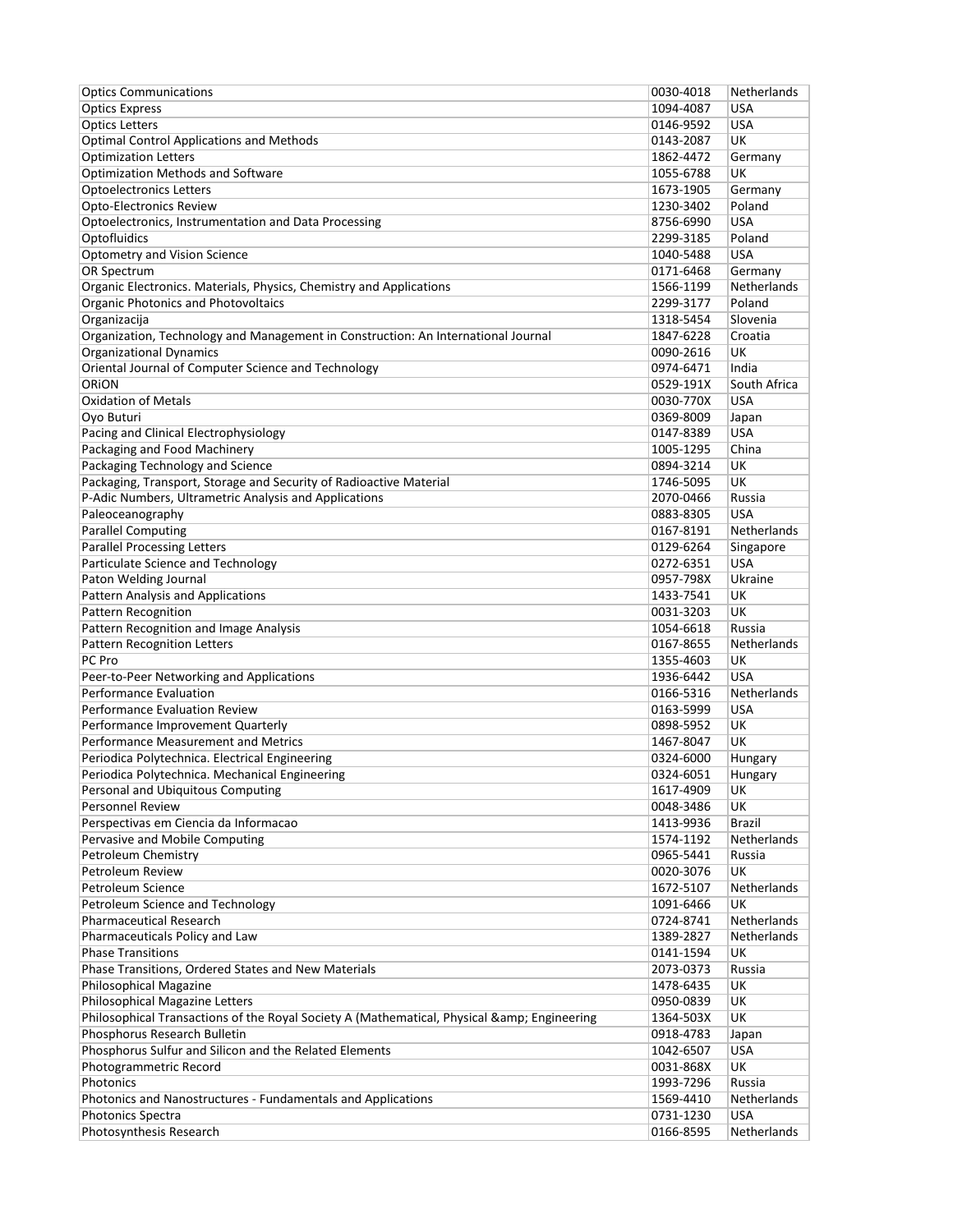| Physica A: Statistical Mechanics and its Applications                                     | 0378-4371              | Netherlands        |
|-------------------------------------------------------------------------------------------|------------------------|--------------------|
| Physica B: Condensed Matter                                                               | 0921-4526              | <b>Netherlands</b> |
| Physica C: Superconductivity and its Applications                                         | 0921-4534              | <b>Netherlands</b> |
| Physica D: Nonlinear Phenomena                                                            | 0167-2789              | <b>Netherlands</b> |
| Physica E: Low-dimensional Systems and Nanostructures                                     | 1386-9477              | <b>Netherlands</b> |
| Physica Scripta                                                                           | 0031-8949              | Sweden             |
| Physica Scripta T                                                                         | 0031-8949              | Sweden             |
| Physica Status Solidi (RRL) - Rapid Research Letters                                      | 1862-6254              | Germany            |
| Physica Status Solidi A - Applications and Materials Science                              | 1862-6300              | Germany            |
| Physica Status Solidi B - Basic Solid State Physics                                       | 0370-1972              | Germany            |
| Physica Status Solidi C - Current Topics in Solid State Physics                           | 1862-6351              | Germany            |
| <b>Physical Biology</b>                                                                   | 1478-3975              | UK                 |
| <b>Physical Chemistry Chemical Physics</b>                                                | 1463-9076              | UK                 |
| Physical Review A (Atomic, Molecular, and Optical Physics)                                | 1050-2947              | USA                |
| Physical Review Applied                                                                   | 2331-7019              | <b>USA</b>         |
| Physical Review B (Condensed Matter and Materials Physics)                                | 1098-0121              | <b>USA</b>         |
| Physical Review C (Nuclear Physics)                                                       | 0556-2813              | <b>USA</b>         |
| Physical Review D (Particles, Fields, Gravitation, and Cosmology)                         | 1550-7998              | <b>USA</b>         |
| Physical Review E (Statistical, Nonlinear, and Soft Matter Physics)                       | 1539-3755              | USA                |
| <b>Physical Review Letters</b>                                                            | 0031-9007              | <b>USA</b>         |
| Physical Review Special Topics - Accelerators and Beams                                   | 1098-4402              | <b>USA</b>         |
| Physical Review Special Topics - Physics Education Research                               | 1554-9178              | USA                |
| Physical Review X                                                                         | 2160-3308              | <b>USA</b>         |
| Physics                                                                                   | 1943-2879              | <b>USA</b>         |
| Physics and Chemistry of Glasses: European Journal of Glass Science and Technology Part B | 1753-3562              | UK                 |
| Physics and Chemistry of Liquids                                                          | 0031-9104              | UK                 |
| <b>Physics Education</b>                                                                  | 0031-9120              | UK                 |
| <b>Physics Essays</b>                                                                     | 0836-1398              | <b>USA</b>         |
| Physics in Medicine and Biology                                                           | 0031-9155              | <b>UK</b>          |
| Physics in Perspective                                                                    | 1422-6944              | Switzerland        |
| Physics Letters A                                                                         | 0375-9601              | <b>Netherlands</b> |
| Physics Letters B                                                                         | 0370-2693              | Netherlands        |
| Physics of Atomic Nuclei                                                                  | 1063-7788              | Russia             |
| Physics of Fluids                                                                         | 1070-6631              | <b>USA</b>         |
| Physics of Metals and Metallography                                                       | 0031-918X              | Russia             |
| Physics of Particles and Nuclei                                                           | 1063-7796              | Russia             |
| Physics of Particles and Nuclei Letters                                                   | 1547-4771              | Russia             |
| Physics of Plasmas                                                                        | 1070-664X              | <b>USA</b>         |
| Physics of the Earth and Planetary Interiors                                              | 0031-9201              | Netherlands        |
| Physics of The Solid State                                                                | 1063-7834              | Russia             |
| Physics of Wave Phenomena                                                                 | 1541-308X              | <b>USA</b>         |
| Physics of Wave Processes & Radio Engineering Systems                                     | 1810-3189              | Russia             |
| <b>Physics Reports</b>                                                                    | 0370-1573              | <b>Netherlands</b> |
| Physics Research International                                                            | 2090-2220              | USA                |
| Physics Teacher<br><b>Physics Today</b>                                                   | 0031-921X<br>0031-9228 | USA<br><b>USA</b>  |
| Physics World                                                                             | 0953-8585              | UK                 |
| Physics-Uspekhi                                                                           | 1063-7869              | Russia             |
| Physiological Measurement                                                                 | 0967-3334              | UK                 |
| <b>Pigment and Resin Technology</b>                                                       | 0369-9420              | UK                 |
| Planetary and Space Science                                                               | 0032-0633              | UK                 |
| Plant Biotechnology Reports                                                               | 1863-5466              | Japan              |
| Plant Engineer                                                                            | 0032-0838              | UK                 |
| <b>Plant Engineering</b>                                                                  | 0032-082X              | <b>USA</b>         |
| <b>Plant Production Science</b>                                                           | 1343-943X              | Japan              |
| Plasma and Fusion Research                                                                | 1880-6821              | Japan              |
| Plasma Chemistry and Plasma Processing                                                    | 0272-4324              | <b>USA</b>         |
| Plasma Physics and Controlled Fusion                                                      | 0741-3335              | UK                 |
| Plasma Physics Reports                                                                    | 1063-780X              | Russia             |
| Plasma Processes and Polymers                                                             | 1612-8850              | Germany            |
| Plasma Science and Technology                                                             | 1009-0630              | China              |
| Plasma Sources Science and Technology                                                     | 0963-0252              | UK                 |
| Plasmonics                                                                                |                        |                    |
|                                                                                           |                        | <b>USA</b>         |
|                                                                                           | 1557-1955<br>1465-8011 | UK                 |
| Plastics, Rubber and Composites<br><b>PNLA Quarterly</b>                                  | 0030-8188              | Canada             |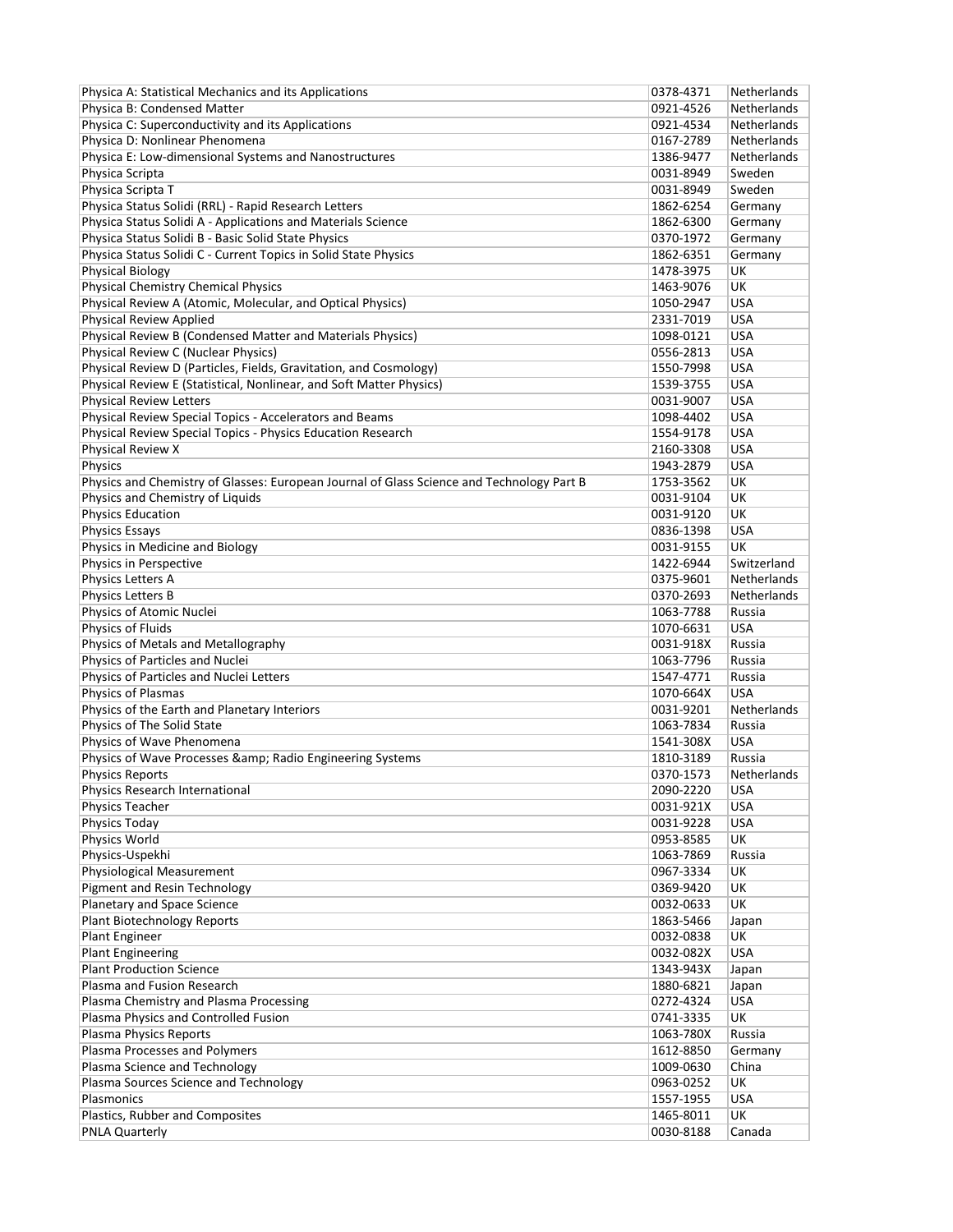| Polar Geography                                                                                                  | 1088-937X | UK              |
|------------------------------------------------------------------------------------------------------------------|-----------|-----------------|
| Polar Research                                                                                                   | 0800-0395 | Sweden          |
| Polish Journal of Chemical Technology                                                                            | 1509-8117 | Poland          |
| Polish Maritime Research                                                                                         | 1233-2585 | Poland          |
| Polymer                                                                                                          | 0032-3861 | UK              |
| Polymer Bulletin                                                                                                 | 0170-0839 | Germany         |
| Polymer Chemistry                                                                                                | 1759-9954 | UK              |
| Polymer International                                                                                            | 0959-8103 | UK              |
| Polymer Journal                                                                                                  | 0032-3896 | UK              |
| <b>Polymer Reviews</b>                                                                                           | 1558-3724 | <b>USA</b>      |
| Polymer Science Series A                                                                                         | 0965-545X | Russia          |
| Polymer Science Series B                                                                                         | 1560-0904 | Russia          |
| Polymer Science Series C                                                                                         | 1811-2382 | Russia          |
| Polymer Science Series D                                                                                         | 1995-4212 | Russia          |
| <b>Polymer Testing</b>                                                                                           | 0142-9418 | UK              |
| Polymer-Plastics Technology and Engineering                                                                      | 0360-2559 | UK              |
|                                                                                                                  |           | Switzerland     |
| Polymers                                                                                                         | 2073-4360 |                 |
| Polymers for Advanced Technologies                                                                               | 1042-7147 | UK              |
| Pomiary Automatyka Kontrola                                                                                      | 0032-4140 | Poland          |
| Pomorstvo. Scientific Journal of Maritime Research                                                               | 1332-0718 | Croatia         |
| PositionIT                                                                                                       | 1818-2097 | South Africa    |
| <b>Powder Diffraction</b>                                                                                        | 0885-7156 | UK              |
| <b>Powder Metallurgy</b>                                                                                         | 0032-5899 | UK              |
| Powder Metallurgy and Metal Ceramics                                                                             | 1068-1302 | <b>USA</b>      |
| Powder Technology                                                                                                | 0032-5910 | Switzerland     |
| Power                                                                                                            | 0032-5929 | <b>USA</b>      |
| <b>Power Electronics</b>                                                                                         |           | Russia          |
| Power Engineer                                                                                                   | 0013-7278 | Russia          |
| Power Engineering                                                                                                | 0032-5961 | <b>USA</b>      |
| Power Engineering Problems                                                                                       | 1302-6461 | Azerbaijan      |
| Prace Instytutu Elektrotechniki                                                                                  | 0032-6216 | Poland          |
| <b>Practical Wireless</b>                                                                                        | 0141-0857 | UK              |
| Practice Periodical on Structural Design and Construction                                                        | 1084-0680 | <b>USA</b>      |
| Prague Bulletin of Mathematical Linguistics                                                                      | 0032-6585 | Czech           |
| Praktische Metallographie                                                                                        | 0032-678X | Germany         |
| Pramana - Journal of Physics                                                                                     | 0304-4289 | India           |
| <b>Precision Agriculture</b>                                                                                     | 1385-2256 | Netherlands     |
| <b>Precision Engineering</b>                                                                                     | 0141-6359 | <b>USA</b>      |
| Premises & Facilities Management                                                                                 | 0965-4739 | UK              |
| Preparative Biochemistry & Biotechnology                                                                         | 1082-6068 | UK              |
| Presence. Teleoperators and Virtual Environments                                                                 | 1054-7460 | <b>USA</b>      |
| Print + Promo                                                                                                    | 2168-5266 | USA             |
| Printed Circuit Design & Fab                                                                                     | 1543-6527 | <b>USA</b>      |
|                                                                                                                  | 1857-0070 | Moldova         |
| Problemele Energeticii Regionale                                                                                 |           |                 |
| Problems of Information Society                                                                                  | 2077-964X | Azerbaijan      |
| Problems of Information Technology                                                                               | 2077-4001 | Azerbaijan      |
| <b>Problems of Information Transmission</b>                                                                      | 0032-9460 | Russia          |
| Problems of Radioelectronics, Series: Electronic Computer Technology                                             | 0233-9950 | Russia          |
| Problems of Radioelectronics, Series: General Technical                                                          | 0233-9950 | Russia          |
| Problems of Radioelectronics, Series: Radar-Tracking Technics                                                    | 0233-9950 | Russia          |
| Problems of Radioelectronics, Series: Systems of Information Representation and Control of Special               | 0233-9950 | Russia          |
| Problemy na Tekhnicheskata Kibernetika i Robotikata                                                              | 0204-9848 | <b>Bulgaria</b> |
| Proceedings in Applied Mathematics and Mechanics                                                                 | 1617-7061 | Germany         |
| Proceedings of Institute of Mathematics and Mechanics                                                            | 0207-3188 | Azerbaijan      |
| Proceedings of the Belarusian State Technological University. Series VI. Physical Mathematical Science 1683-0377 |           | <b>Belarus</b>  |
| Proceedings of the CSEE                                                                                          | 0258-8013 | China           |
| Proceedings of the CSU-EPSA                                                                                      | 1003-8930 | China           |
| Proceedings of the Estonian Academy of Sciences                                                                  | 1736-6046 | Estonia         |
| Proceedings of the ICE - Civil Engineering                                                                       | 0965-089X | UK              |
| Proceedings of the ICE - Geotechnical Engineering                                                                | 1353-2618 | UK              |
| Proceedings of the ICE - Ground Improvement                                                                      | 1755-0750 | UK              |
| Proceedings of the ICE - Structures and Buildings                                                                | 0965-0911 | UK              |
| Proceedings of the ICE - Transport                                                                               | 0965-092X | UK              |
| Proceedings of the IEEE                                                                                          | 0018-9219 | <b>USA</b>      |
| Proceedings of the Indian National Science Academy                                                               | 0370-0046 | India           |
|                                                                                                                  |           |                 |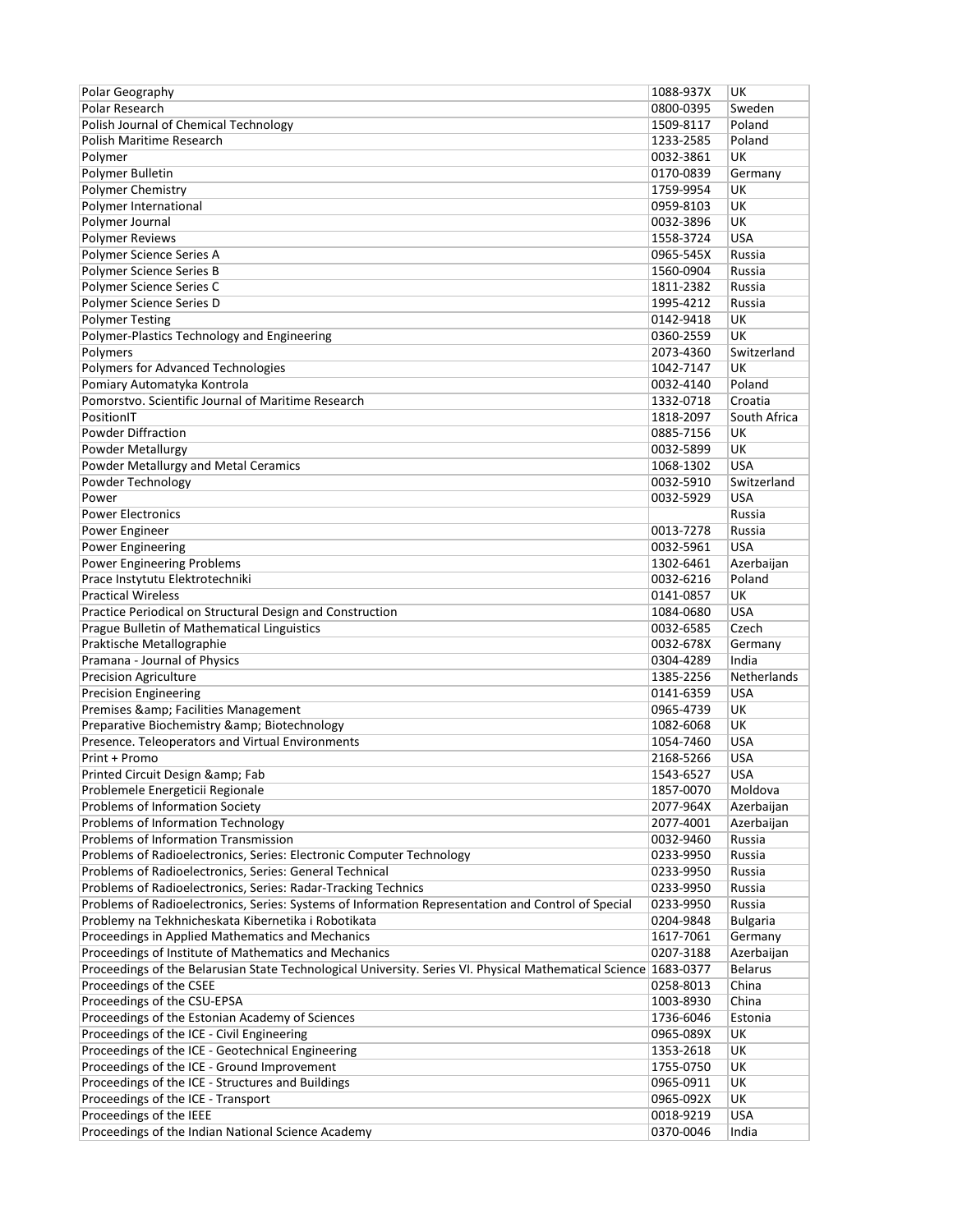| Proceedings of the Institute of Mathematics                                                                    | 1812-5093 | <b>Belarus</b> |
|----------------------------------------------------------------------------------------------------------------|-----------|----------------|
| Proceedings of the Institution of Civil Engineers, Municipal Engineer                                          | 0965-0903 | UK             |
| Proceedings of the Institution of Mechanical Engineers, Part A (Journal of Power and Energy)                   | 0957-6509 | UK             |
| Proceedings of the Institution of Mechanical Engineers, Part B (Journal of Engineering Manufacture)            | 0954-4054 | UK             |
| Proceedings of the Institution of Mechanical Engineers, Part C (Journal of Mechanical Engineering              | 0954-4062 | UK             |
| Proceedings of the Institution of Mechanical Engineers, Part D (Journal of Automobile Engineering)             | 0954-4070 | UK             |
| Proceedings of the Institution of Mechanical Engineers, Part E (Journal of Process Mechanical                  | 0954-4089 | UK             |
| Proceedings of the Institution of Mechanical Engineers, Part F (Journal of Rail and Rapid Transit)             | 0954-4097 | UK             |
| Proceedings of the Institution of Mechanical Engineers, Part G (Journal of Aerospace Engineering)              | 0954-4100 | UK             |
| Proceedings of the Institution of Mechanical Engineers, Part H (Journal of Engineering in Medicine)            | 0954-4119 | UK             |
|                                                                                                                | 0959-6518 | UK             |
| Proceedings of the Institution of Mechanical Engineers, Part I (Journal of Systems and Control                 |           |                |
| Proceedings of the Institution of Mechanical Engineers, Part J (Journal of Engineering Tribology)              | 1350-6501 | UK             |
| Proceedings of the Institution of Mechanical Engineers, Part K (Journal of Multi-Body Dynamics)                | 1464-4193 | UK             |
| Proceedings of the Institution of Mechanical Engineers, Part L (Journal of Materials: Design and               | 1464-4207 | UK             |
| Proceedings of the Institution of Mechanical Engineers, Part M (Journal of Engineering for the                 | 1475-0902 | UK             |
| Proceedings of the Institution of Mechanical Engineers, Part N (Journal of Nanoengineering and                 | 1740-3499 | UK             |
| Proceedings of the Institution of Mechanical Engineers, Part O (Journal of Risk and Reliability)               | 1748-006X | UK             |
| Proceedings of the Institution of Mechanical Engineers, Part P (Journal of Sports Engineering and              | 1754-3371 | UK             |
| Proceedings of the Japan Academy, Series B (Physical and Biological Sciences)                                  | 0386-2208 | Japan          |
| Proceedings of the National Academy of Sciences of Belarus. Series of Physical-Mathematical Sciences 0002-3574 |           | <b>Belarus</b> |
| Proceedings of the National Academy of Sciences of Belarus. Series of Physical-Technical Sciences              | 0002-3566 | <b>Belarus</b> |
| Proceedings of the National Academy of Sciences of the United States of America                                | 0027-8424 | <b>USA</b>     |
| Proceedings of the Royal Society A (Mathematical, Physical and Engineering Sciences)                           | 1364-5021 | UK             |
| Proceedings of the Royal Society of Edinburgh, Section A (Mathematics)                                         | 0308-2105 | UK             |
| Proceedings of the Royal Society of Victoria                                                                   | 0035-9211 | Australia      |
| Proceedings of the School of Engineering of Tokai University (English Edition)                                 |           |                |
|                                                                                                                | 0388-0788 | Japan          |
| Proceedings of the SPIE - The International Society for Optical Engineering                                    | 0277-786X | USA            |
| Proceedings. Scientific Works                                                                                  | 2218-6867 | Azerbaijan     |
| <b>Process Automation Instrumentation</b>                                                                      | 1000-0380 | China          |
| Process Engineering                                                                                            | 0370-1859 | UK             |
| Processes of Petrochemistry and Oil Refining                                                                   | 1726-4685 | Azerbaijan     |
| Production and Operations Management                                                                           | 1059-1478 | USA            |
| Production Engineering - Research and Development                                                              | 0944-6524 | Germany        |
| Production Planning & Control. The Management of Operations                                                    | 0953-7287 | UK             |
| <b>Productivity Management</b>                                                                                 | 1868-8519 | Germany        |
| Professional Engineering                                                                                       | 0953-6639 | UK             |
| Program: Electronic Library and Information Systems                                                            | 0033-0337 | UK             |
| Programming and Computer Software                                                                              | 0361-7688 | Russia         |
| Progress in Biophysics & Molecular Biology                                                                     | 0079-6107 | UK             |
| Progress in Computational Fluid Dynamics                                                                       | 1468-4349 | Switzerland    |
| Progress in Crystal Growth and Characterization of Materials                                                   | 0960-8974 | UK             |
| Progress in Electromagnetics Research                                                                          | 1070-4698 | <b>USA</b>     |
| Progress In Electromagnetics Research B                                                                        | 1937-6472 | USA            |
| Progress In Electromagnetics Research C                                                                        | 1937-8718 | <b>USA</b>     |
| Progress In Electromagnetics Research Letters                                                                  | 1937-6480 | <b>USA</b>     |
| Progress In Electromagnetics Research M                                                                        | 1937-8726 | <b>USA</b>     |
|                                                                                                                |           |                |
| Progress in Informatics                                                                                        | 1349-8614 | Japan          |
| Progress in Materials Science                                                                                  | 0079-6425 | UK             |
| Progress in Nuclear Energy                                                                                     | 0149-1970 | UK             |
| Progress in Nuclear Magnetic Resonance Spectroscopy                                                            | 0079-6565 | Netherlands    |
| Progress in Particle and Nuclear Physics                                                                       | 0146-6410 | UK             |
| Progress in Photovoltaics: Research and Applications                                                           | 1062-7995 | UK             |
| Progress in Physics                                                                                            | 1555-5534 | <b>USA</b>     |
| Progress in Quantum Electronics                                                                                | 0079-6727 | UK             |
| Progress in Solid State Chemistry                                                                              | 0079-6786 | UK             |
| Progress in Surface Science                                                                                    | 0079-6816 | UK             |
| Progress of Cryogenics and Isotopes Separation                                                                 | 1582-2575 | Romania        |
| Progress of Theoretical and Experimental Physics                                                               | 2050-3911 | UK             |
| Project Manager Today                                                                                          | 1366-6851 | UK             |
| Protection of Metals and Physical Chemistry of Surfaces                                                        | 2070-2051 | Netherlands    |
| Przeglad Elektrotechniczny                                                                                     | 0033-2097 | Poland         |
| Przeglad Telekomunikacyjny + Wiadomosci Telekomunikacyjne                                                      | 1230-3496 | Poland         |
| <b>Public Administration Quarterly</b>                                                                         | 0734-9149 | <b>USA</b>     |
| Publications of the Astronomical Society of Japan                                                              | 0004-6264 | UK             |
|                                                                                                                | 0033-4448 | <b>USA</b>     |
| Purchasing                                                                                                     |           |                |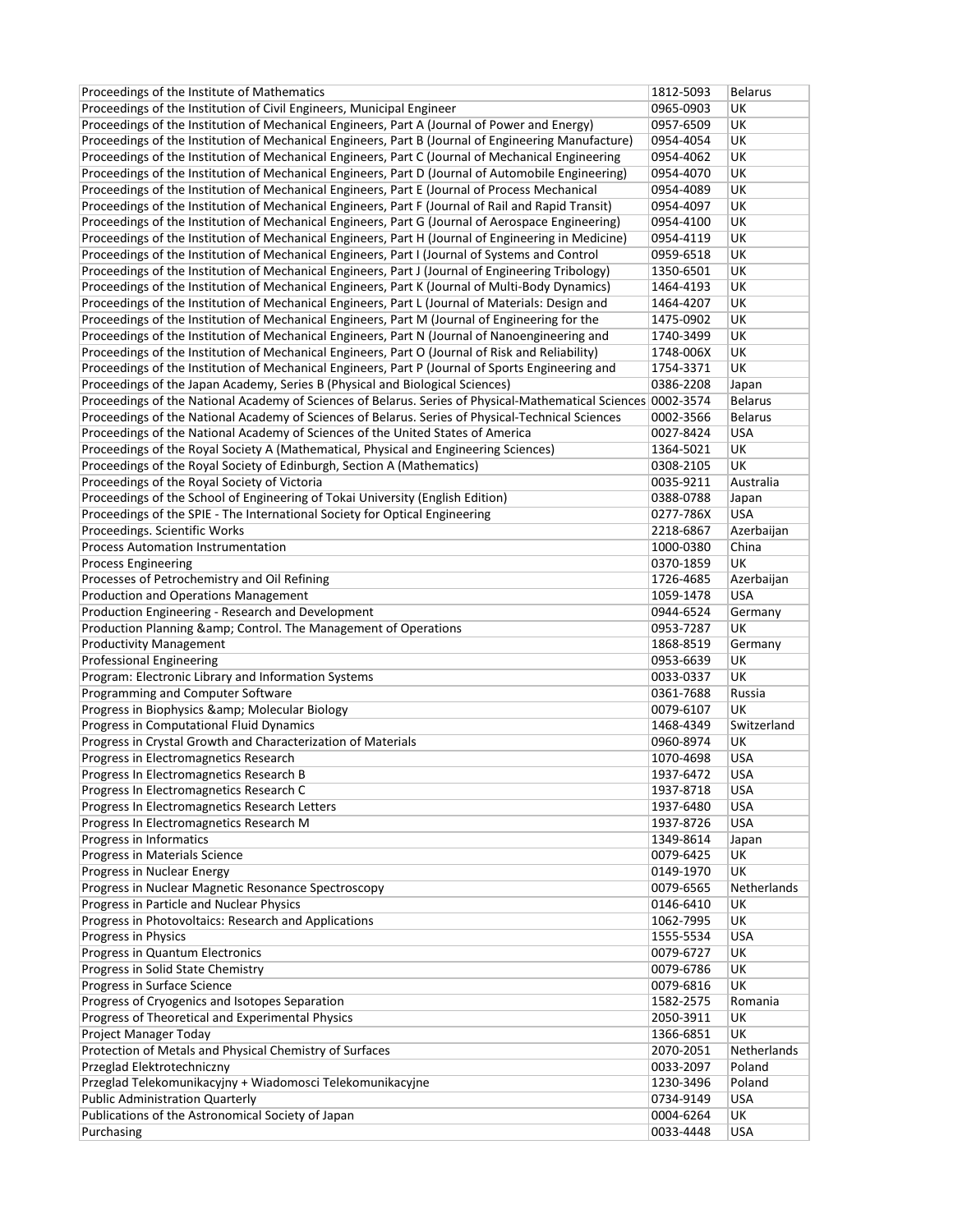| Pure and Applied Geophysics                            | 0033-4553 | Switzerland        |
|--------------------------------------------------------|-----------|--------------------|
| Qualitative Market Research: An International Journal  | 1352-2752 | UK                 |
| Qualitative Research in Organizations and Management   | 1746-5648 | UK                 |
| Quality & Quantity                                     | 0033-5177 | Netherlands        |
| Quality and Reliability Engineering International      | 0748-8017 | UK                 |
| <b>Quality Engineering</b>                             | 0898-2112 | UK                 |
| <b>Quality Management Journal</b>                      | 1068-6967 | <b>USA</b>         |
| <b>Quality Progress</b>                                | 0033-524X | USA                |
| <b>Quality World</b>                                   | 1352-8769 | UK                 |
| <b>Quantitative Finance</b>                            | 1469-7688 | UK                 |
| <b>Quantum Electronics</b>                             | 1063-7818 | UK                 |
| Quantum Measurements and Quantum Metrology             | 2299-114X | Poland             |
| <b>Quarry Management</b>                               | 0950-9526 | UK                 |
| Quarterly Journal of Mechanics and Applied Mathematics | 0033-5614 | UK                 |
| Quarterly Journal of the Japan Welding Society         | 0288-4771 | Japan              |
| Quarterly Journal of the Royal Meteorological Society  | 0035-9009 | UK                 |
| Quarterly Report of RTRI                               | 0033-9008 | Japan              |
| Quaternary Geochronology                               | 1871-1014 | Netherlands        |
| Quaternary Research                                    | 0033-5894 | USA                |
| Quaternary Research (Daiyonki-Kenkyu)                  | 0418-2642 | Japan              |
| <b>Quaternary Science Reviews</b>                      | 0277-3791 | UK                 |
| Queueing Systems, Theory and Applications              | 0257-0130 | <b>Netherlands</b> |
| R&D Management                                         | 0033-6807 | UK                 |
| Radiation and Environmental Biophysics                 | 0301-634X | Germany            |
| Radiation Effects and Defects in Solids                | 1042-0150 | <b>USA</b>         |
| <b>Radiation Measurements</b>                          | 1350-4487 | UK                 |
| <b>Radiation Oncology</b>                              | 1748-717X | UK                 |
| Radiation Physics and Chemistry                        | 0969-806X | UK                 |
| <b>Radiation Protection Dosimetry</b>                  | 0144-8420 | UK                 |
| <b>Radiation Research</b>                              | 0033-7587 | <b>USA</b>         |
| Radio Electronics, Computer Science, Control           | 1607-3274 | Ukraine            |
| Radio Science                                          | 0048-6604 | <b>USA</b>         |
| Radiochimica Acta                                      | 0033-8230 | Germany            |
| Radioelectronics and Communications Systems            | 0735-2727 | <b>USA</b>         |
| Radioelectronics and Computer Systems                  | 1814-4225 | Ukraine            |
| Radioengineering                                       | 1210-2512 | Czech              |
| Radioengineering                                       | 0033-8486 | Russia             |
| Radioengineering and Telecommunications Systems        | 2221-2574 | Russia             |
| Radiographer                                           | 0033-8273 | Australia          |
| Radioisotopes                                          | 0033-8303 | Japan              |
| Radiological Physics and Technology                    | 1865-0333 | Japan              |
| Radiophysics and Quantum Electronics                   | 0033-8443 | USA                |
| Radioprotection                                        | 0033-8451 | France             |
| Radiotherapy and Oncology                              | 0167-8140 | Ireland            |
| Railway Computer Application                           | 1005-8451 | China              |
| RAIRO - Operations Research                            | 0399-0559 | France             |
| RAIRO - Theoretical Informatics and Applications       | 0988-3754 | France             |
| Rand Journal of Economics                              | 0741-6261 | <b>USA</b>         |
| <b>Random Operators and Stochastic Equations</b>       | 0926-6364 | Germany            |
| Random Structures & Algorithms                         | 1042-9832 | <b>USA</b>         |
| Rapid Communications in Mass Spectrometry              | 0951-4198 | UK                 |
| Rapid Prototyping Journal                              | 1355-2546 | UK                 |
| Rare Metal Materials and Engineering                   | 1002-185X | China              |
| <b>Rare Metals</b>                                     | 1001-0521 | China              |
| Real-Time Systems                                      | 0922-6443 | <b>USA</b>         |
| ReCALL                                                 | 0958-3440 | UK                 |
| Records Management Journal                             | 0956-5698 | UK                 |
| Recyclable Catalysis                                   | 2084-7629 | UK                 |
| Recycling Today                                        | 1096-6323 | USA                |
| Reference Services Review                              | 0090-7324 | UK                 |
| Refractories and Industrial Ceramics                   | 1083-4877 | USA                |
| Refrigeration                                          | 0034-3714 | Japan              |
| <b>Regular and Chaotic Dynamics</b>                    | 1560-3547 | <b>USA</b>         |
| <b>Reinforced Plastics</b>                             | 0034-3617 | UK                 |
| Reliability Engineering & System Safety                | 0951-8320 | UK                 |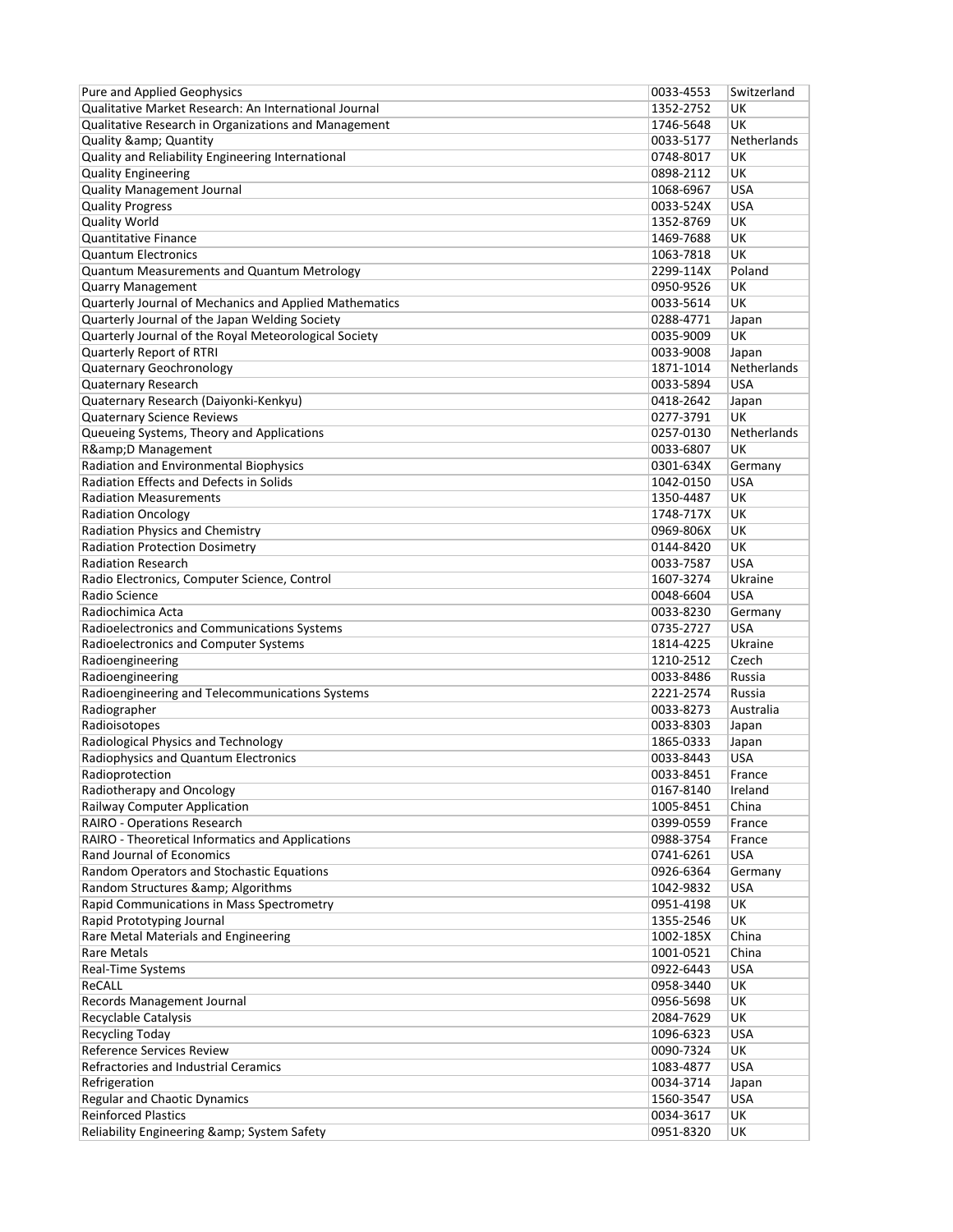| <b>Reliable Computing</b>                                                                   | 1385-3139              | Netherlands         |
|---------------------------------------------------------------------------------------------|------------------------|---------------------|
| <b>Remote Sensing</b>                                                                       | 2072-4292              | Switzerland         |
| <b>Remote Sensing Letters</b>                                                               | 2150-704X              | UK                  |
| Remote Sensing of Environment                                                               | 0034-4257              | USA                 |
| Renewable and Sustainable Energy Reviews                                                    | 1364-0321              | UK                  |
| Renewable Energy                                                                            | 0960-1481              | UK                  |
| Report of Chiba Institute of Technology                                                     | 0385-7026              | Japan               |
| Report of Researches, Nippon Institute of Technology                                        | 0389-2514              | Japan               |
| Report of the National Astronomical Observatory of Japan                                    | 0915-6321              | Japan               |
| Report of the Research Institute of Science and Technology, Nihon University                | 0370-7024              | Japan               |
| Reports of the Institute of Fluid Science, Tohoku University                                | 0916-2879              | Japan               |
| Reports on Mathematical Physics                                                             | 0034-4877              | UK                  |
| Reports on Progress in Physics                                                              | 0034-4885              | UK                  |
| Requirements Engineering                                                                    | 0947-3602              | UK                  |
| Research and Exploration in Laboratory                                                      | 1006-7167              | China               |
| Research Cell: An Research Cell: An International Journal of Engineering Sciences           | 2229-6913              | India               |
| Research in Astronomy and Astrophysics                                                      | 1674-4527              | UK                  |
| Research in Engineering Design                                                              | 0934-9839              | UK                  |
| Research in Nondestructive Evaluation                                                       | 0934-9847              | USA                 |
| Research Papers Faculty of Materials Science and Technology Slovak University of Technology | 1336-1589              | UK                  |
| Research Reports of Kogakuin University                                                     | 0368-5098              | Japan               |
| Resource and Energy Economics                                                               | 0928-7655              | Netherlands         |
| <b>Resources Processing</b>                                                                 | 1348-6012              | Japan               |
| Resources, Conservation and Recycling                                                       | 0921-3449              | Netherlands         |
| Review of Automotive Engineering                                                            | 1349-4724              | Japan               |
| Review of High Pressure Science and Technology                                              | 0917-639X              | Japan               |
| Review of Industrial Organization                                                           | 0889-938X              | Netherlands         |
| Review of Laser Engineering                                                                 | 0387-0200              | Japan<br><b>USA</b> |
| Review of Scientific Instruments                                                            | 0034-6748<br>1569-1705 | <b>Netherlands</b>  |
| Reviews in Environmental Science and BioTechnology                                          | 1064-1262              | <b>USA</b>          |
| Reviews in Fisheries Science<br>Reviews in Mathematical Physics                             | 0129-055X              | Singapore           |
| Reviews of Accelerator Science and Technology                                               | 1793-6268              | Singapore           |
| Reviews of Geophysics                                                                       | 8755-1209              | USA                 |
| Reviews of Modern Physics                                                                   | 0034-6861              | USA                 |
| Reviews on Advanced Materials Science                                                       | 1605-8127              | Russia              |
| Revista De Ingenieria                                                                       | 0121-4993              | Colombia            |
| Revista Educacion en Ingenieria                                                             | 1900-8260              | Colombia            |
| Revista EIA                                                                                 | 1794-1237              | Colombia            |
| Revista Espanola de Documentacion Cientifica                                                | 0210-0614              | Spain               |
| Revista Ingenierias Universidad de Medellin                                                 | 1692-3324              | Colombia            |
| Revista Interamericana de Bibliotecologia                                                   | 0120-0976              | Colombia            |
| Revista Mexicana de Fisica                                                                  | 0035-001X              | Mexico              |
| Revue de l'Electricite et de l'Electronique                                                 | 1265-6534              | France              |
| Revue de l'Energie                                                                          | 0303-240X              | France              |
| Revue d'intelligence artificielle                                                           | 0992-499X              | France              |
| Revue Roumaine des Sciences Techniques, Serie Electrotechnique et Energetique               | 0035-4066              | Romania             |
| Rheologica Acta                                                                             | 0035-4511              | Germany             |
| <b>Risk Management</b>                                                                      | 0035-5593              | <b>USA</b>          |
| Rivista del Nuovo Cimento                                                                   | 0393-697X              | Italy               |
| RNA Nanotechnology                                                                          | 2299-6850              | Poland              |
| Robot                                                                                       | 1002-0446              | China               |
| Robotica                                                                                    | 0263-5747              | UK                  |
| Robotics                                                                                    | 2218-6581              | Switzerland         |
| Robotics and Autonomous Systems                                                             | 0921-8890              | Netherlands         |
| Robotics and Computer-Integrated Manufacturing                                              | 0736-5845              | UK                  |
| Rock Mechanics and Rock Engineering                                                         | 0723-2632              | USA                 |
| Romanian Journal of Civil Engineering                                                       | 2068-3987              | Romania             |
| Romanian Journal of Physics                                                                 | 1221-146X              | Romania             |
| Romanian Reports in Physics                                                                 | 1221-1451              | Romania             |
| Rubber Chemistry and Technology                                                             | 0035-9475              | USA                 |
| <b>Russian Aeronautics</b>                                                                  | 1068-7998              | Germany             |
| Russian Agricultural Sciences                                                               | 1068-3674              | USA                 |
| <b>Russian Electrical Engineering</b>                                                       | 1068-3712              | <b>USA</b>          |
| Russian Engineering Research                                                                | 1068-798X              | USA                 |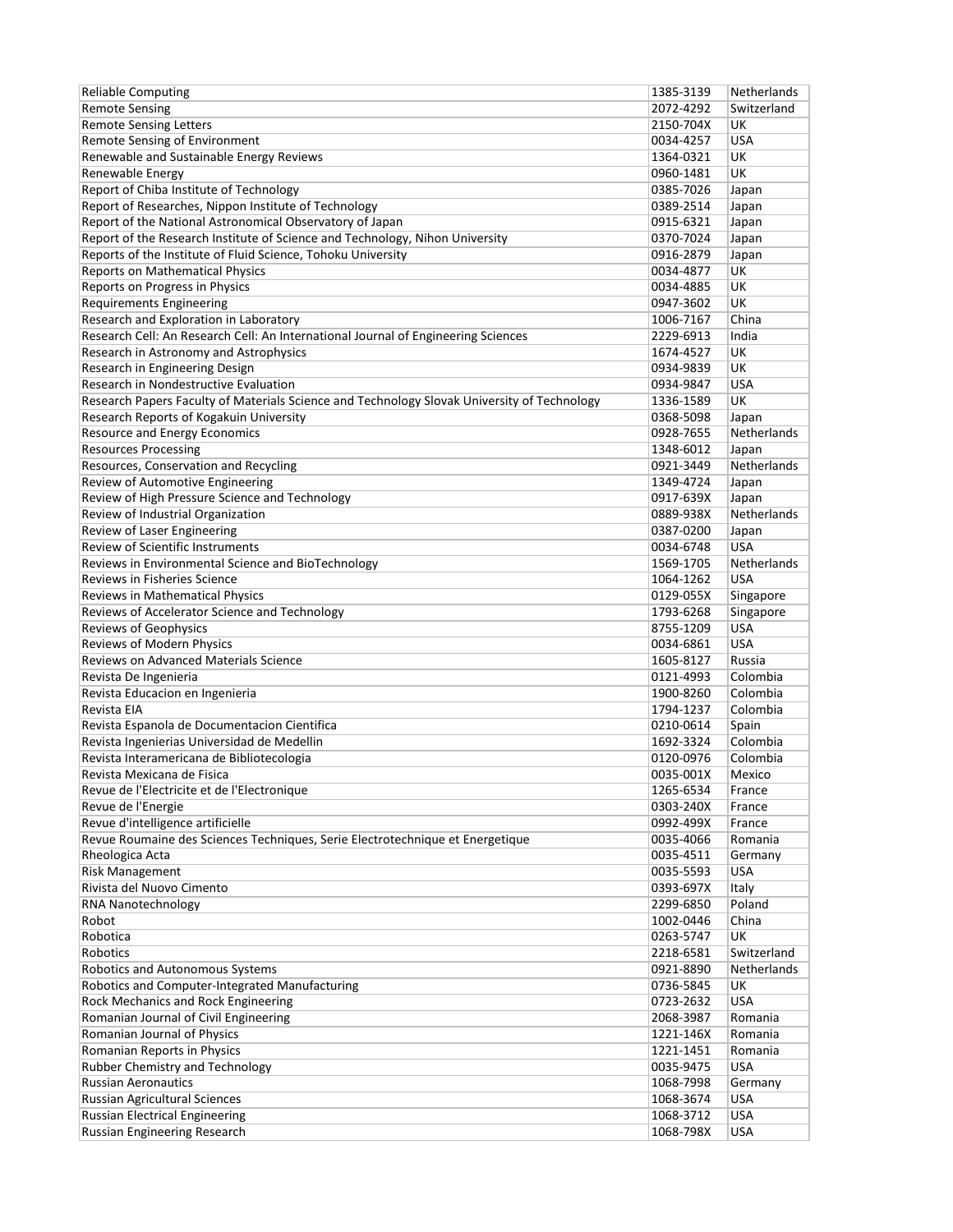| Russian Journal of Applied Chemistry                                                         | 1070-4272 | Russia      |
|----------------------------------------------------------------------------------------------|-----------|-------------|
| Russian Journal of Electrochemistry                                                          | 1023-1935 | Germany     |
| <b>Russian Journal of Mathematical Physics</b>                                               | 1061-9208 | Russia      |
| Russian Journal of Nondestructive Testing                                                    | 1061-8309 | USA         |
| Russian Journal of Non-Ferrous Metals                                                        | 1067-8212 | <b>USA</b>  |
| Russian Journal of Nonlinear Dynamics                                                        | 1816-448X | Russia      |
| Russian Journal of Numerical Analysis and Mathematical Modelling                             | 0927-6467 | Germany     |
| Russian Journal of Pacific Geology                                                           | 1819-7140 | USA         |
| Russian Journal of Physical Chemistry A, Focus on Chemistry                                  | 0036-0244 | Russia      |
| <b>Russian Mathematical Surveys</b>                                                          | 0036-0279 | UK          |
| <b>Russian Metallurgy (Metally)</b>                                                          | 0036-0295 | USA         |
| Russian Meteorology and Hydrology                                                            | 1068-3739 | <b>USA</b>  |
| <b>Russian Microelectronics</b>                                                              | 1063-7397 | Russia      |
| <b>Russian Physics Journal</b>                                                               | 1064-8887 | <b>USA</b>  |
| Rutgers Computer and Technology Law Journal                                                  | 0735-8938 | USA         |
| Sadhana. Academy Proceedings in Engineering Sciences                                         | 0256-2499 | India       |
|                                                                                              | 0126-6039 | Malaysia    |
| Sains Malaysiana                                                                             |           | <b>USA</b>  |
| Sampe Journal                                                                                |           |             |
| Sample Preparation                                                                           | 2299-677X | Poland      |
| Sampling Theory in Signal and Image Processing                                               | 1530-6429 | <b>USA</b>  |
| Scandinavian Journal of Information Systems                                                  | 0905-0167 | Sweden      |
| Scanning                                                                                     | 0161-0457 | <b>USA</b>  |
| Science                                                                                      | 0036-8075 | USA         |
| Science & Global Security. The Technical Basis for Arms Control, Disarmament and             | 0892-9882 | <b>USA</b>  |
| Science & Technology Review                                                                  | 1000-7857 | China       |
| Science and Engineering of Composite Materials                                               | 0792-1233 | Germany     |
| Science and Engineering Review of Doshisha University                                        | 0036-8172 | Japan       |
| <b>Science and Public Policy</b>                                                             | 0302-3427 | UK          |
| Science and Technology of Advanced Materials                                                 | 1468-6996 | UK          |
| Science and Technology of Nuclear Installations                                              | 1687-6075 | USA         |
| Science and Technology of Welding and Joining                                                | 1362-1718 | UK          |
| Science Asia                                                                                 | 1513-1874 | Thailand    |
| <b>Science China Chemistry</b>                                                               | 1674-7291 | China       |
| <b>Science China Earth Sciences</b>                                                          | 1674-7313 | China       |
| <b>Science China Information Sciences</b>                                                    | 1674-733X | China       |
| Science China Life Sciences                                                                  | 1674-7305 | China       |
| <b>Science China Mathematics</b>                                                             | 1674-7283 | China       |
| Science China Physics, Mechanics and Astronomy                                               | 1674-7348 | China       |
| Science China Technological Sciences                                                         | 1674-7321 | China       |
| Science Foundation in China                                                                  | 1005-0841 | UK          |
| Science Intensive Technologies                                                               | 1999-8465 | Russia      |
| Science of Computer Programming                                                              | 0167-6423 | Netherlands |
| <b>Science of Sintering</b>                                                                  | 0350-820X | Serbia      |
| Scientific American (International Edition)                                                  | 0036-8733 | <b>USA</b>  |
|                                                                                              |           |             |
| Scientific and Technical Information Processing<br><b>Scientific Collections</b>             | 0147-6882 | USA         |
|                                                                                              | 1811-7341 | Azerbaijan  |
| <b>Scientific Computing World</b>                                                            | 1356-7853 | UK          |
| Scientific Journal of the Ternopil State Technical University                                | 1727-7108 | Ukraine     |
| <b>Scientific Programming</b>                                                                | 1058-9244 | Netherlands |
| <b>Scientific Works</b>                                                                      | 1815-1779 | Azerbaijan  |
| Scientific Works of State Agrarian University of Azerbaijan                                  |           | Azerbaijan  |
| Scientific Works of State Agrarian University of Azerbaijan (in the Fields of Mechanization, |           | Azerbaijan  |
| Scientific Works of the Azerbaijan University of Architecture and Construction               | 2222-5013 | Azerbaijan  |
| Scientific Works of the National Aviation Academy                                            | 2071-1247 | Azerbaijan  |
| Scientific Works. Fundamental Sciences                                                       | 1815-1779 | Azerbaijan  |
| Scientometrics                                                                               | 0138-9130 | Netherlands |
| Scripta Materialia                                                                           | 1359-6462 | USA         |
| Searcher                                                                                     |           | <b>USA</b>  |
| Security                                                                                     | 1070-4795 |             |
|                                                                                              | 0890-8826 | <b>USA</b>  |
| Security and Communication Networks                                                          | 1939-0114 | <b>USA</b>  |
| <b>Security Management</b>                                                                   | 0145-9406 | <b>USA</b>  |
| <b>SEI Technical Review</b>                                                                  | 1343-4349 | Japan       |
| Seikei-Kakou                                                                                 | 0915-4027 | Japan       |
| Seisan Kenkyu                                                                                | 0037-105X | Japan       |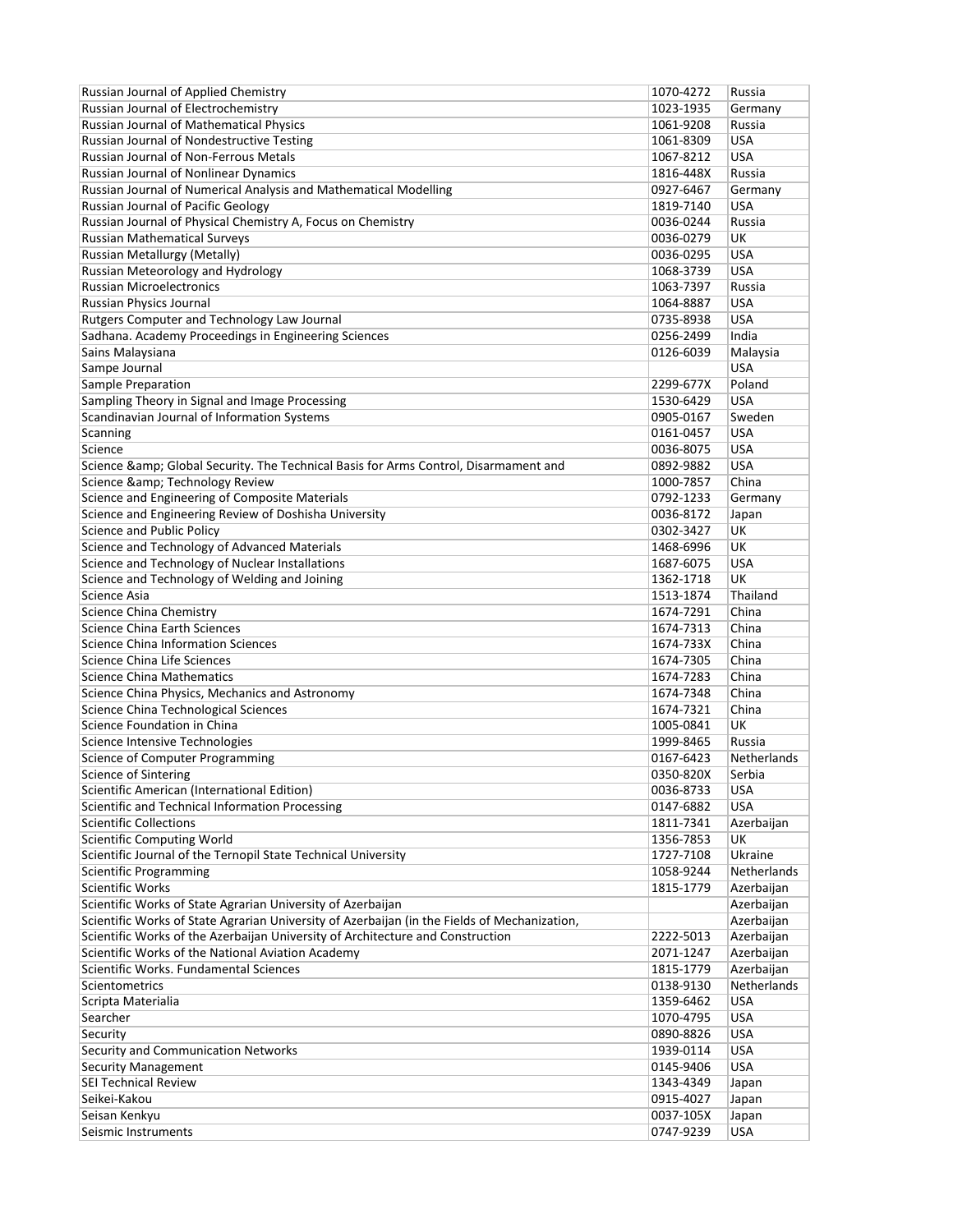| Selected Scientific Papers - Journal of Civil Engineering    | 1336-9024 | Poland             |
|--------------------------------------------------------------|-----------|--------------------|
| Semiconductor Photonics and Technology                       | 1007-0206 | China              |
| Semiconductor Physics Quantum Electronics & Optoelectronics  | 1560-8034 | Ukraine            |
| Semiconductor Science and Technology                         | 0268-1242 | UK                 |
| Semiconductor Technology                                     | 1003-353X | China              |
| Semiconductors                                               | 1063-7826 | Russia             |
| Seminars in Nuclear Medicine                                 | 0001-2998 | <b>USA</b>         |
| Sen'i Gakkaishi                                              | 0037-9875 | Japan              |
| Sensing and Imaging: An International Journal                | 1557-2064 | <b>USA</b>         |
| <b>Sensor Review</b>                                         | 0260-2288 | UK                 |
| Sensors                                                      | 1424-8220 | Switzerland        |
| Sensors and Actuators A (Physical)                           | 0924-4247 | Switzerland        |
| Sensors and Actuators B (Chemical)                           | 0925-4005 | Switzerland        |
| <b>Sensors and Materials</b>                                 | 0914-4935 | Japan              |
| Sensors and Systems                                          | 1992-7185 | Russia             |
| Separation & Purification Reviews                            | 1542-2119 | UK                 |
| Separation Science and Technology                            | 0149-6395 | UK                 |
| Service Oriented Computing and Applications                  | 1863-2386 | Germany            |
| Shanghai Kouqiang Yixue                                      | 1006-7248 | China              |
| Shanghai Metals                                              | 1001-7208 | China              |
| Shimadzu Review                                              | 0371-005X | Japan              |
| Ships and Offshore Structures                                | 1744-5302 | UK                 |
|                                                              |           | <b>USA</b>         |
| <b>Shock and Vibration</b>                                   | 1070-9622 |                    |
| <b>Shock Waves</b>                                           | 0938-1287 | Germany            |
| SIAM Journal on Applied Dynamical Systems                    | 1536-0040 | <b>USA</b>         |
| SIAM Journal on Applied Mathematics                          | 0036-1399 | <b>USA</b>         |
| <b>SIAM Journal on Computing</b>                             | 0097-5397 | USA                |
| SIAM Journal on Control and Optimization                     | 0363-0129 | <b>USA</b>         |
| <b>SIAM Journal on Discrete Mathematics</b>                  | 0895-4801 | <b>USA</b>         |
| <b>SIAM Journal on Financial Mathematics</b>                 | 1945-497X | USA                |
| SIAM Journal on Imaging Sciences                             | 1936-4954 | USA                |
| SIAM Journal on Mathematical Analysis                        | 0036-1410 | <b>USA</b>         |
| SIAM Journal on Matrix Analysis and Applications             | 0895-4798 | <b>USA</b>         |
| SIAM Journal on Numerical Analysis                           | 0036-1429 | USA                |
| SIAM Journal on Optimization                                 | 1052-6234 | USA                |
| SIAM Journal on Scientific Computing                         | 1064-8275 | USA                |
| SIAM Multiscale Modeling and Simulation                      | 1540-3467 | USA                |
| <b>SIAM Review</b>                                           | 0036-1445 | USA                |
| SIAM/ASA Journal on Uncertainty Quantification               | 2166-2525 | <b>USA</b>         |
| SICE Journal of Control, Measurement, and System Integration | 1882-4889 | Japan              |
| <b>SIGACT News</b>                                           | 0163-5700 | <b>USA</b>         |
| <b>SIGIR Forum</b>                                           | 0163-5840 | USA                |
| SIGMOD Record                                                | 0163-5808 | <b>USA</b>         |
| <b>Signal Processing</b>                                     | 0165-1684 | Netherlands        |
| <b>Signal Processing</b>                                     | 1003-0530 | China              |
| Signal Processing: Image Communication                       | 0923-5965 | Netherlands        |
| Signal und Draht                                             | 0037-4997 | Germany            |
| Signal, Image and Video Processing                           | 1863-1703 | <b>Netherlands</b> |
| <b>SIGPLAN Notices</b>                                       | 0362-1340 | <b>USA</b>         |
| Silicon                                                      | 1876-990X | Netherlands        |
| Simulation                                                   | 0037-5497 | UK                 |
| Simulation Modelling Practice and Theory                     | 1569-190X | Netherlands        |
| Sky and Telescope                                            | 0037-6604 | USA                |
| Slovak Journal of Civil Engineering                          | 1338-3973 | Poland             |
| Small                                                        | 1613-6810 | Germany            |
| Smart and Sustainable Built Environment                      | 2046-6099 | UK                 |
|                                                              |           | UK                 |
| <b>Smart Materials and Structures</b>                        | 0964-1726 |                    |
| <b>Smart Structures and Systems</b>                          | 1738-1584 | South Korea        |
| <b>Social Science Computer Review</b>                        | 0894-4393 | USA                |
| Society & Natural Resources                                  | 0894-1920 | <b>USA</b>         |
| <b>Soft Computing</b>                                        | 1432-7643 | Germany            |
| Soft Materials                                               | 1539-445X | UK                 |
| Software and Systems                                         | 0236-235X | Russia             |
| Software and Systems Modeling                                | 1619-1366 | Germany            |
| <b>Software Engineering Notes</b>                            | 0163-5948 | USA                |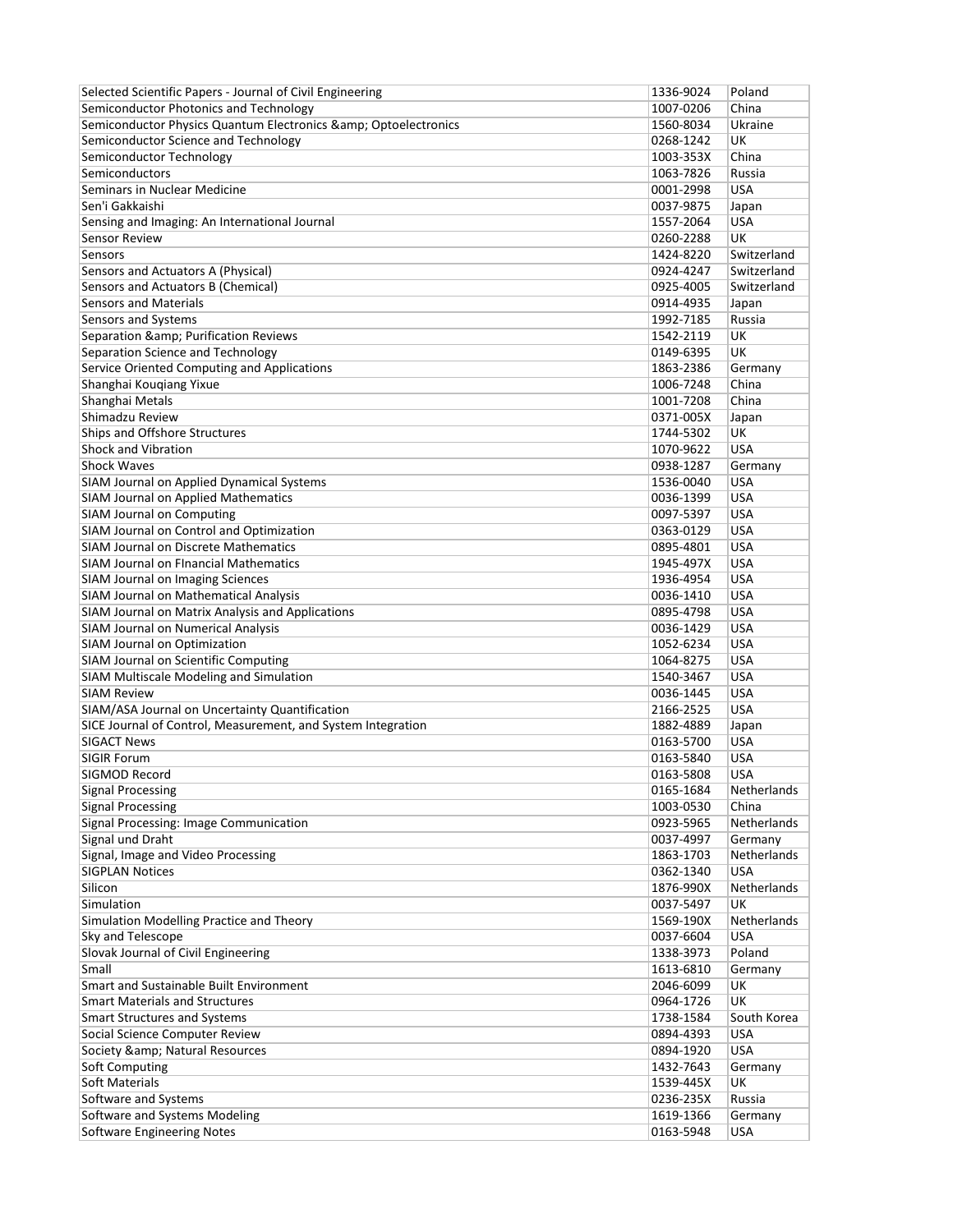| Software Quality Journal                                              | 0963-9314 | <b>USA</b>         |
|-----------------------------------------------------------------------|-----------|--------------------|
| Software Testing, Verification and Reliability                        | 0960-0833 | UK                 |
| Software World                                                        | 0038-0652 | UK                 |
| Software: Practice and Experience                                     | 0038-0644 | UK                 |
| Soil and Sediment Contamination: An International Journal             | 1532-0383 | <b>USA</b>         |
| Soil Mechanics and Foundation Engineering                             | 0038-0741 | <b>USA</b>         |
|                                                                       |           |                    |
| SOLA                                                                  | 1349-6476 | Japan              |
| Solar Energy                                                          | 0038-092X | UK                 |
| Solar Energy Materials and Solar Cells                                | 0927-0248 | Netherlands        |
| <b>Solar Physics</b>                                                  | 0038-0938 | <b>Netherlands</b> |
| Solar System Research                                                 | 0038-0946 | Russia             |
| Soldering & Surface Mount Technology                                  | 0954-0911 | UK                 |
| Solid Fuel Chemistry                                                  | 0361-5219 | <b>USA</b>         |
| <b>Solid State Communications</b>                                     | 0038-1098 | <b>USA</b>         |
| Solid State Ionics, Diffusion & Reactions                             | 0167-2738 | Netherlands        |
| Solid State Nuclear Magnetic Resonance                                | 0926-2040 | <b>USA</b>         |
| Solid State Phenomena                                                 | 1012-0394 | Switzerland        |
| <b>Solid State Sciences</b>                                           | 1293-2558 | France             |
| Solid State Technology                                                | 0038-111X | USA                |
| Solid-State Electronics                                               | 0038-1101 | UK                 |
| Solvent Extraction and Ion Exchange                                   | 0736-6299 | UK                 |
| Southern Power System Technology                                      | 1674-0629 | China              |
| <b>Space Communications</b>                                           | 0924-8625 | Netherlands        |
| <b>Space Science Reviews</b>                                          | 0038-6308 | Netherlands        |
| Space Weather                                                         | 1542-7390 | <b>USA</b>         |
| <b>Spacecraft Engineering</b>                                         | 1673-8748 | China              |
| Spatial Cognition & Computation                                       | 1387-5868 | UK                 |
|                                                                       | 0169-1015 | Netherlands        |
| <b>Spatial Vision</b><br>Special Casting & Nonferrous Alloys          | 1001-2249 | China              |
|                                                                       |           |                    |
| Special Oil & Gas Reservoirs                                          | 1006-6535 | China              |
| Special Topics & Reviews in Porous Media - An International Journal   | 2151-4798 | <b>USA</b>         |
| Spectrochimica Acta, Part A (Molecular and Biomolecular Spectroscopy) | 1386-1425 | Netherlands        |
| Spectrochimica Acta, Part B (Atomic Spectroscopy)                     | 0584-8547 | UK                 |
| Spectroscopy and Spectral Analysis                                    | 1000-0593 | China              |
| <b>Spectroscopy Letters</b>                                           | 0038-7010 | UK                 |
| <b>Speech Communication</b>                                           | 0167-6393 | Netherlands        |
| SPIN                                                                  | 2010-3247 | Singapore          |
| <b>Sports Engineering</b>                                             | 1369-7072 | Germany            |
| Sprache und Datenverarbeitung                                         | 0343-5202 | Germany            |
| <b>SRELS Journal of Information Management</b>                        | 0972-2467 | India              |
| <b>Statistical Analysis and Data Mining</b>                           | 1932-1864 | <b>USA</b>         |
| Statistical Journal of the IAOS                                       | 1874-7655 | Netherlands        |
| Statistics: A Journal of Theoretical & Applied Statistics             | 0233-1888 | UK                 |
| <b>Steel and Composite Structures</b>                                 | 1229-9367 | South Korea        |
| <b>Steel in Translation</b>                                           | 0967-0912 | USA                |
| Steel Research International                                          | 1611-3683 | Germany            |
| <b>Stochastic Analysis and Applications</b>                           | 0736-2994 | UK                 |
| <b>Stochastic Models</b>                                              | 1532-6349 | UK                 |
| Stochastics: an International Journal of Probability                  | 1744-2508 | UK                 |
| Strain                                                                | 0039-2103 | UK                 |
| Strategic Behaviour and the Environment                               | 1944-012X | <b>USA</b>         |
| <b>Strategic Change</b>                                               | 1086-1718 | UK                 |
| <b>Strategic Direction</b>                                            | 0258-0543 | UK                 |
| Strategic Entrepreneurship Journal                                    | 1932-4391 | USA                |
| <b>Strategic HR Review</b>                                            | 1475-4398 | UK                 |
| <b>Strategic Management Journal</b>                                   | 0143-2095 | UK                 |
| <b>Strategic Organization</b>                                         | 1476-1270 | UK                 |
| <b>Strategic Outsourcing</b>                                          | 1753-8297 | UK                 |
| Strategic Planning for Energy and the Environment                     | 1048-5236 | UK                 |
| Strategy & Leadership                                                 | 1087-8572 | UK                 |
| <b>Strength of Materials</b>                                          | 0039-2316 | <b>USA</b>         |
| Strength, Fracture and Complexity                                     | 1567-2069 | Netherlands        |
| <b>Strojnicky Casopis</b>                                             | 0039-2472 | Slovakia           |
| Strojniski Vestnik - Journal of Mechanical Engineering                | 0039-2480 | Slovenia           |
| Structural and Multidisciplinary Optimization                         | 1615-147X |                    |
|                                                                       |           | Germany            |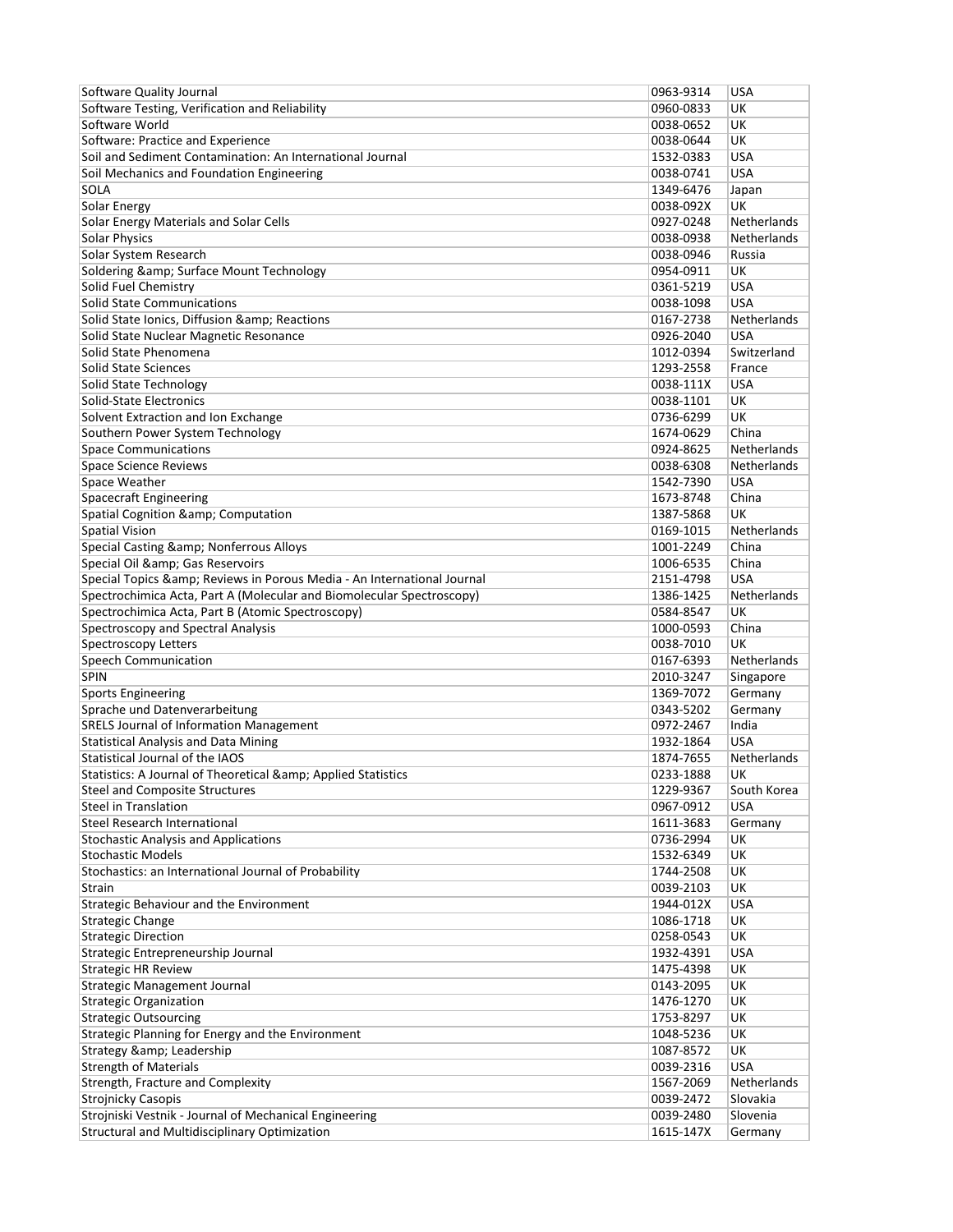| <b>Structural Change and Economic Dynamics</b>             | 0954-349X | Netherlands        |
|------------------------------------------------------------|-----------|--------------------|
| <b>Structural Chemistry</b>                                | 1040-0400 | <b>Netherlands</b> |
| <b>Structural Concrete</b>                                 | 1464-4177 | Germany            |
| <b>Structural Control and Health Monitoring</b>            | 1545-2255 | UK                 |
| Structural Durability & Health Monitoring                  | 1930-2983 | <b>USA</b>         |
| <b>Structural Dynamics</b>                                 | 2329-7778 | <b>USA</b>         |
| <b>Structural Engineering and Mechanics</b>                | 1225-4568 | South Korea        |
| <b>Structural Engineering International</b>                | 1016-8664 | Switzerland        |
| Structural Engineering/Earthquake Engineering              | 0289-8063 | Japan              |
| <b>Structural Health Monitoring</b>                        | 1475-9217 | UK                 |
| <b>Structural Survey</b>                                   | 0263-080X | UK                 |
| Structure and Infrastructure Engineering                   | 1573-2479 | UK                 |
| Studia Geophysica et Geodaetica                            | 0039-3169 | Netherlands        |
| Studia Informatica                                         | 0208-7286 | Poland             |
| Studies in Informatics and Control                         | 1220-1766 | Romania            |
| Suid-Afrikaanse Tydskrif vir Natuurwetenskap en Tecnologie | 0254-3486 | South Africa       |
| <b>Sulzer Technical Review</b>                             | 1660-9042 | Switzerland        |
| <b>Superconductor Science and Technology</b>               | 0953-2048 | UK                 |
| Supercritical Fluids: Theory and Practice                  | 1992-8130 | Russia             |
| Superlattices and Microstructures                          | 0749-6036 | <b>USA</b>         |
| <b>Supply Chain Management</b>                             | 1359-8546 | UK                 |
| Surface & Coatings Technology                              | 0257-8972 | Netherlands        |
| Surface and Interface Analysis                             | 0142-2421 | UK                 |
| <b>Surface Engineering</b>                                 | 0267-0844 | UK                 |
| Surface Engineering and Applied Electrochemistry           | 1068-3755 | <b>USA</b>         |
| Surface Review and Letters                                 | 0218-625X | Singapore          |
| Surface Science                                            | 0039-6028 | <b>Netherlands</b> |
| <b>Surface Science Reports</b>                             | 0167-5729 | <b>Netherlands</b> |
| Surface Science Spectra                                    | 1055-5269 | <b>USA</b>         |
| Surface Topography: Metrology and Properties               | 2051-672X | UK                 |
| <b>Survey Review</b>                                       | 0039-6265 | UK                 |
| Surveys in Geophysics                                      | 0169-3298 | <b>Netherlands</b> |
| Sustainability                                             | 2071-1050 | Switzerland        |
| Sustainable Environment Research                           | 1022-7630 | Taiwan             |
| Swarm Intelligence                                         | 1935-3812 | <b>USA</b>         |
| <b>Swiss Journal of GeoSciences</b>                        | 1661-8726 | Switzerland        |
| Symmetry                                                   | 2073-8994 | Switzerland        |
| <b>Synchrotron Radiation News</b>                          | 0894-0886 | UK                 |
| Synthesiology                                              | 1882-6229 | Japan              |
| Synthesiology (English Edition)                            | 1883-0978 | Japan              |
| Synthesis of Theoretical and Applied Mechanics             | 2068-6331 | Romania            |
| <b>Synthetic Metals</b>                                    | 0379-6779 | Switzerland        |
| <b>System Dynamics Review</b>                              | 0883-7066 | UK                 |
| Systemic Practice and Action Research                      | 1094-429X | <b>USA</b>         |
| Systems & Control Letters                                  | 0167-6911 | Netherlands        |
| Systems Analysis and Control in Biomedical Systems         | 1682-6523 | Russia             |
| Systems and Synthetic Biology                              | 1872-5325 | Germany            |
| <b>Systems Engineering</b>                                 | 1098-1241 | <b>USA</b>         |
| Systems Engineering and Electronics                        | 1001-506X | China              |
| Systems Research and Behavioral Science                    | 1092-7026 | UK                 |
| <b>Systems Science</b>                                     | 0137-1223 | Poland             |
| $T+D$                                                      | 1535-7740 | <b>USA</b>         |
| Takenaka Technical Research Report                         | 0374-4663 | Japan              |
| <b>TASK Quarterly</b>                                      | 1428-6394 | Poland             |
| <b>Tatra Mountains Mathematical Publications</b>           | 1210-3195 | Slovakia           |
| tce                                                        | 0302-0797 | UK                 |
| Team Performance Management                                | 1352-7592 | UK                 |
| Tecciencia                                                 | 1909-3667 | Colombia           |
| <b>Technical Acoustics</b>                                 | 1000-3630 | China              |
| <b>Technical Physics</b>                                   | 1063-7842 | Russia             |
| <b>Technical Physics Letters</b>                           | 1063-7850 | Russia             |
| <b>Technical Textiles International</b>                    | 0964-5993 | UK                 |
| Technique et Science Informatiques                         | 0752-4072 | France             |
| <b>Technological Forecasting and Social Change</b>         | 0040-1625 | <b>USA</b>         |
| Technologies of Electromagnetic Compatibility (EMC)        | 1729-2670 | Russia             |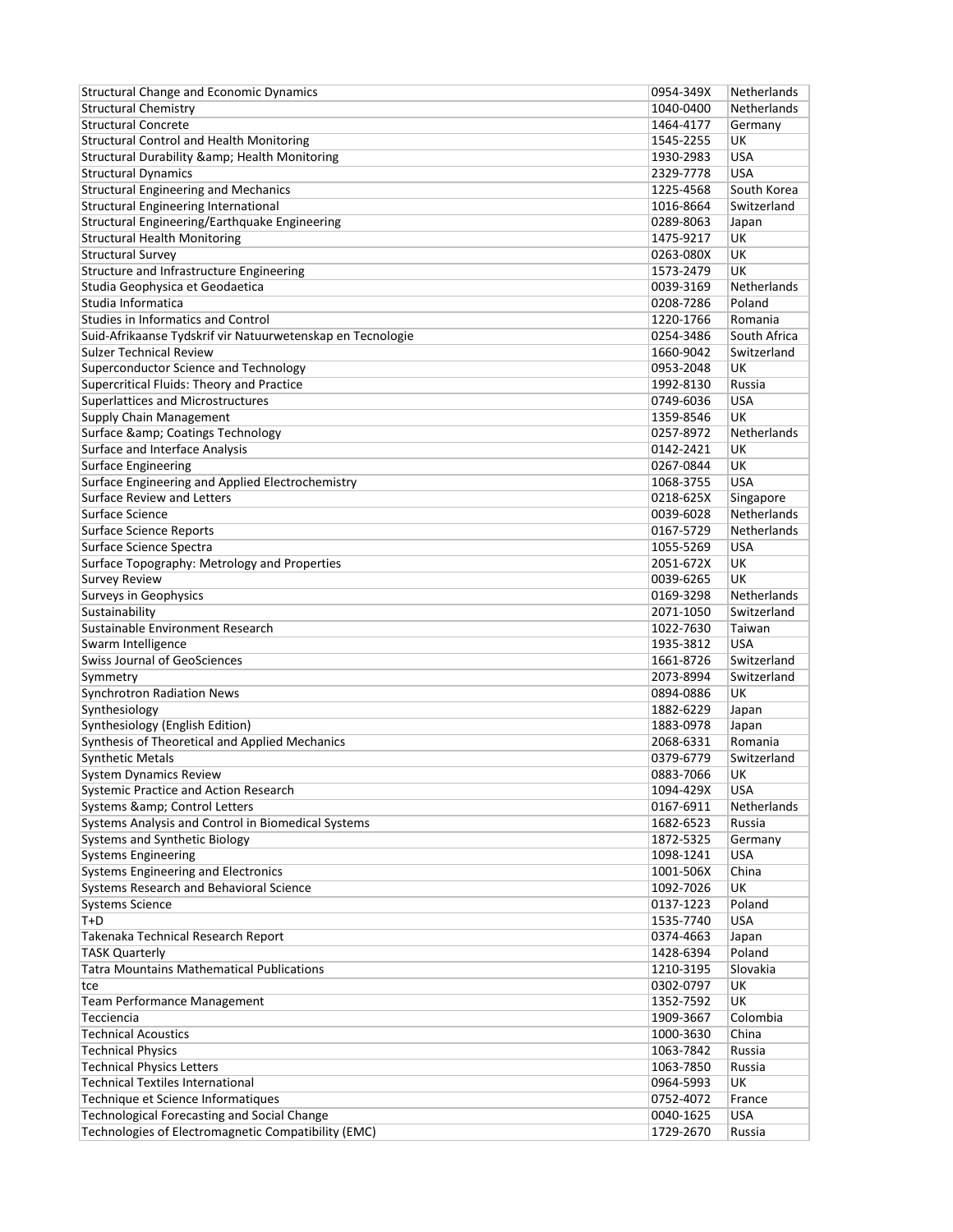| <b>Technology and Health Care</b>                                                        | 0928-7329 | Netherlands        |
|------------------------------------------------------------------------------------------|-----------|--------------------|
| Technology Reports of Kansai University                                                  | 0453-2198 | Japan              |
| Technology, Knowledge and Learning                                                       | 2211-1662 | <b>Netherlands</b> |
| Technology, Pedagogy and Education                                                       | 1475-939X | UK                 |
| Technometrics                                                                            | 0040-1706 | <b>USA</b>         |
| Tecnologicas                                                                             | 0123-7799 | Colombia           |
| Tecnura                                                                                  | 0123-921X | Colombia           |
| <b>Tectonics</b>                                                                         | 0278-7407 | <b>USA</b>         |
| Tehnicki Vjesnik                                                                         | 1330-3651 | Croatia            |
| Tehnika                                                                                  | 0040-2176 | Serbia             |
| Teion Kogaku (Journal of the Cryogenic Society of Japan)                                 | 0389-2441 | Japan              |
| <b>Telecommunication Engineering</b>                                                     | 1001-893X | China              |
| <b>Telecommunication Systems</b>                                                         | 1018-4864 | Germany            |
| Telecommunications                                                                       | 1684-2588 | Russia             |
| <b>Telecommunications and Radio Engineering</b>                                          | 0040-2508 | USA                |
| <b>Telecommunications Policy</b>                                                         | 0308-5961 | UK                 |
| <b>Telecommunications Science</b>                                                        | 1000-0801 | China              |
| <b>Telematics and Informatics</b>                                                        | 0736-5853 | UK                 |
| Telemedicine and e-Health                                                                | 1530-5627 | USA                |
| Tellus, Series B (Chemical and Physical Meteorology)                                     | 0280-6509 | Sweden             |
| Terminology                                                                              | 0929-9971 | <b>Netherlands</b> |
| <b>Testing. Diagnostics</b>                                                              | 0201-7032 | Russia             |
| Tetsu-to-Hagane                                                                          | 0021-1575 | Japan              |
| <b>Textile Asia</b>                                                                      | 0049-3554 | China              |
| <b>Textile Progress</b>                                                                  | 0040-5167 | UK                 |
| <b>Textile Research Journal</b>                                                          | 0040-5175 | USA                |
| <b>Textile World</b>                                                                     | 0040-5213 | USA                |
| The Economist                                                                            | 0013-0613 | UK                 |
| The Indexer                                                                              | 0019-4131 | UK                 |
| The Journal of Engineering                                                               | 2051-3305 | UK                 |
| The Messenger                                                                            | 0722-6691 | Germany            |
| The Observatory                                                                          | 0029-7704 | UK                 |
| Theoretical and Applied Climatology                                                      | 0177-798X | Austria            |
| Theoretical and Applied Fracture Mechanics                                               | 0167-8442 | Netherlands        |
| Theoretical and Applied Mechanics Japan                                                  | 1348-0693 | Japan              |
| Theoretical and Computational Fluid Dynamics                                             | 0935-4964 | Germany            |
| Theoretical and Mathematical Physics                                                     | 0040-5779 | USA                |
| Theoretical Biology and Medical Modelling                                                | 1742-4682 | UK                 |
| <b>Theoretical Chemistry Accounts</b>                                                    | 1432-881X | Germany            |
| <b>Theoretical Computer Science</b>                                                      | 0304-3975 | <b>Netherlands</b> |
| Theoretical Foundations of Chemical Engineering                                          | 0040-5795 | Netherlands        |
| Theoretical Issues In Ergonomics Science                                                 | 1463-922X | UK                 |
| Theory and Practice of Logic Programming                                                 | 1471-0684 | UK                 |
| Theory of Computing Systems                                                              | 1432-4350 | <b>USA</b>         |
| Theory of Probability and Its Applications                                               | 0040-585X | <b>USA</b>         |
| <b>Thermal Engineering</b>                                                               | 0040-6015 | Russia             |
| Thermal Processes in Engineering                                                         | 2074-2649 | Russia             |
| Thermal Science and Engineering                                                          | 0918-9963 | Japan              |
| Thermophysics and Aeromechanics                                                          | 0869-8643 | Netherlands        |
| Thin Solid Films                                                                         | 0040-6090 | Switzerland        |
| <b>Thin-Walled Structures</b>                                                            | 0263-8231 | UK                 |
| Tire Science and Technology                                                              | 0090-8657 | <b>USA</b>         |
| tm - Technisches Messen. Plattform fur Methoden, Systeme und Anwendungen der Messtechnik | 2196-7113 | Germany            |
| Tobacco Science & Technology                                                             | 1002-0861 | China              |
| Toshiba Leading Innovation                                                               | 0372-0462 | Japan              |
| <b>TQM Journal</b>                                                                       | 1754-2731 | UK                 |
| <b>Traffic Injury Prevention</b>                                                         | 1538-9588 | <b>USA</b>         |
| Training & Management Development Methods                                                | 0951-3507 | UK                 |
| Traitement du Signal                                                                     | 0765-0019 | France             |
| Transaction of the Japan Society for Simulation Technology                               | 1883-5031 | Japan              |
| Transactions of Azerbaijan National Academy of Sciences                                  | 0002-3108 | Azerbaijan         |
| Transactions of Beijing Institute of Technology                                          | 1001-0645 | China              |
| <b>Transactions of Famena</b>                                                            | 1333-1124 | Croatia            |
| Transactions of Japan Society of Spring Engineers                                        | 0385-6917 | Japan              |
| Transactions of Kremenchuk Mykhailo Ostrohradskyi National University                    | 1995-0519 | Ukraine            |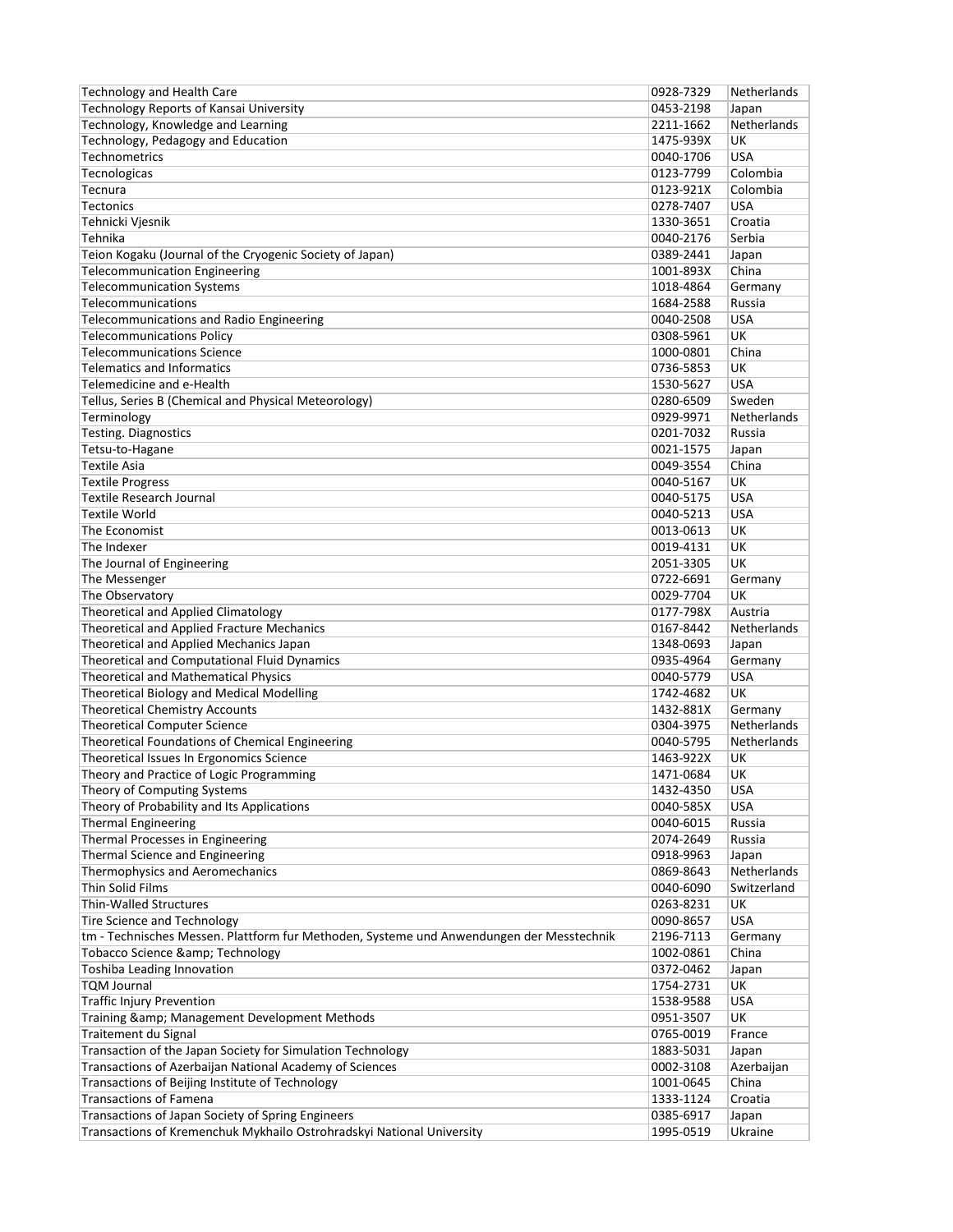| 1003-6326<br>China<br>0003-018X<br><b>USA</b><br>1347-2879<br>Japan<br>Transactions of the Canadian Society for Mechanical Engineering<br>Canada<br>0315-8977<br>Transactions of the Indian Institute of Metals<br>India<br>0972-2815<br>Transactions of the Institute of Electronics, Information and Communication Engineers A<br>0913-5707<br>Japan<br>Transactions of the Institute of Electronics, Information and Communication Engineers C<br>1345-2827<br>Japan<br>Transactions of the Institute of Measurement and Control<br>UK<br>0142-3312<br><b>UK</b><br>Transactions of the Institute of Metal Finishing<br>0020-2967<br>Transactions of the Institute of Systems, Control and Information Engineers<br>1342-5668<br>Japan<br>Transactions of the Japan Society for Aeronautical and Space Sciences<br>0549-3811<br>Japan<br>Transactions of the Japan Society for Aeronautical and Space Sciences, Aerospace Technology Japan<br>1884-0485<br>Japan<br>Transactions of the Japan Society for Computational Engineering and Science<br>1347-8826<br>Japan<br>Transactions of the Japan Society for Industrial and Applied Mathematics<br>0917-2246<br>Japan<br>Transactions of the Japan Society of Refrigerating and Air Conditioning Engineers<br>1344-4905<br>Japan<br>Transactions of the Japanese Society for Artificial Intelligence<br>1346-0714<br>Japan<br>Transactions of the Korean Institute of Electrical Engineers<br>1975-8359<br>South Korea<br>Transactions of the National Academy of Sciences of Azerbaijan. Series of Science and Innovation<br>2076-6998<br>Azerbaijan<br>0453-4654<br>Japan<br>Transactions of the VSB - Technical University of Ostrava, Construction Series<br>1213-1962<br>UK<br>Transactions of the VSB - Technical University of Ostrava, Safety Engineering Series<br>1801-1764<br>UK<br>Transactions on Emerging Telecommunications Technologies<br>2161-3915<br>UK<br><b>Transactions on Maritime Science</b><br>1848-3305<br>Croatia<br>Transactions on Systems, Signals & amp; Devices<br>1861-5252<br>Germany<br>Poland<br><b>Transactions on Transport Sciences</b><br>1802-971X<br>Transport and Telecommunication<br>Poland<br>1407-6160<br><b>Transport Theory and Statistical Physics</b><br>0041-1450<br>UK<br>UK<br>Transportation Letters: The International Journal of Transportation Research<br>1942-7867<br>Transportation Research, Part A: Policy and Practice<br>0965-8564<br>UK<br>Transportation Research, Part B: Methodological<br>0191-2615<br>UK<br>UK<br>0968-090X<br><b>UK</b><br>1361-9209<br>0165-9936<br>Netherlands<br>0972-4516<br>India<br><b>Trends in Chemical Engineering</b><br>0972-4478<br>India<br>Tribology - Materials, Surfaces & Interfaces<br>UK<br>1751-5831<br><b>Tribology Letters</b><br>1023-8883<br><b>USA</b><br><b>Tribology Online</b><br>1881-2198<br>Japan<br><b>USA</b><br><b>Tribology Transactions</b><br>1040-2004<br><b>Tropical Agriculture and Development</b><br>1882-8450<br>Japan<br><b>TsAGI Science Journal</b><br>1948-2590<br><b>USA</b><br>Tsinghua Science and Technology<br>1007-0214<br>China<br>Tudomanyos es Muszaki Tajekoztatas<br>0041-3917<br>Hungary<br>UK<br>Tunnels & Tunnelling International<br>1369-3999<br>Turbomachinery<br>0385-8839<br>Japan<br>Turkish Journal of Agriculture and Forestry<br>1300-011X<br>Turkey<br><b>Turkish Journal of Earth Science</b><br>Turkey<br>1300-0985<br>Turkish Journal of Electrical Engineering & Computer Sciences<br>1300-0632<br>Turkey<br>Turkish Journal of Engineering and Environmental Sciences<br>Turkey<br>1300-0160<br>Turkey<br>1300-0101<br>Ukrainian Journal of Physical Optics<br>Ukraine<br>1609-1833<br>Ukrainian Journal of Physics<br>Ukraine<br>2071-0194<br>Ultramicroscopy<br>0304-3991<br>Netherlands<br><b>Ultrasonic Imaging</b><br>0161-7346<br><b>USA</b><br><b>Ultrasonics</b><br>0041-624X<br>Netherlands<br><b>Ultrasonics Sonochemistry</b><br>Netherlands<br>1350-4177<br><b>Ultrasound in Medicine and Biology</b><br>0301-5629<br>USA<br>Universal Access in the Information Society<br>1615-5289<br>Germany<br>University Politehnica of Bucharest, Scientific Bulletin, Series A (Applied Mathematics and Physics)<br>Romania<br>1223-7027<br>University Politehnica of Bucharest, Scientific Bulletin, Series B: Chemistry and Materials Science<br>1454-2331<br>Romania<br>University Politehnica of Bucharest, Scientific Bulletin, Series C: Electrical Engineering and Computer<br>2286-3540<br>Romania<br>University Politehnica of Bucharest, Scientific Bulletin, Series D (Mechanical Engineering)<br>1454-2358<br>Romania<br>Uporabna Informatika<br>Slovenia<br>1318-1882 | Transactions of Nanjing University of Aeronautics & amp; Astronautics | 1005-1120 | China |
|------------------------------------------------------------------------------------------------------------------------------------------------------------------------------------------------------------------------------------------------------------------------------------------------------------------------------------------------------------------------------------------------------------------------------------------------------------------------------------------------------------------------------------------------------------------------------------------------------------------------------------------------------------------------------------------------------------------------------------------------------------------------------------------------------------------------------------------------------------------------------------------------------------------------------------------------------------------------------------------------------------------------------------------------------------------------------------------------------------------------------------------------------------------------------------------------------------------------------------------------------------------------------------------------------------------------------------------------------------------------------------------------------------------------------------------------------------------------------------------------------------------------------------------------------------------------------------------------------------------------------------------------------------------------------------------------------------------------------------------------------------------------------------------------------------------------------------------------------------------------------------------------------------------------------------------------------------------------------------------------------------------------------------------------------------------------------------------------------------------------------------------------------------------------------------------------------------------------------------------------------------------------------------------------------------------------------------------------------------------------------------------------------------------------------------------------------------------------------------------------------------------------------------------------------------------------------------------------------------------------------------------------------------------------------------------------------------------------------------------------------------------------------------------------------------------------------------------------------------------------------------------------------------------------------------------------------------------------------------------------------------------------------------------------------------------------------------------------------------------------------------------------------------------------------------------------------------------------------------------------------------------------------------------------------------------------------------------------------------------------------------------------------------------------------------------------------------------------------------------------------------------------------------------------------------------------------------------------------------------------------------------------------------------------------------------------------------------------------------------------------------------------------------------------------------------------------------------------------------------------------------------------------------------------------------------------------------------------------------------------------------------------------------------------------------------------------------------------------------------------------------------------------------------------------------------------------------------------------------------------------------------------------------------------------------------------------------------------------------------------------------------------------------------------------------------------------------------------------------------------------------------------------------------------------------------------------------------------------------------------------------------------------------------------------------------------------------------|-----------------------------------------------------------------------|-----------|-------|
|                                                                                                                                                                                                                                                                                                                                                                                                                                                                                                                                                                                                                                                                                                                                                                                                                                                                                                                                                                                                                                                                                                                                                                                                                                                                                                                                                                                                                                                                                                                                                                                                                                                                                                                                                                                                                                                                                                                                                                                                                                                                                                                                                                                                                                                                                                                                                                                                                                                                                                                                                                                                                                                                                                                                                                                                                                                                                                                                                                                                                                                                                                                                                                                                                                                                                                                                                                                                                                                                                                                                                                                                                                                                                                                                                                                                                                                                                                                                                                                                                                                                                                                                                                                                                                                                                                                                                                                                                                                                                                                                                                                                                                                                                                                  | Transactions of Nonferrous Metals Society of China                    |           |       |
|                                                                                                                                                                                                                                                                                                                                                                                                                                                                                                                                                                                                                                                                                                                                                                                                                                                                                                                                                                                                                                                                                                                                                                                                                                                                                                                                                                                                                                                                                                                                                                                                                                                                                                                                                                                                                                                                                                                                                                                                                                                                                                                                                                                                                                                                                                                                                                                                                                                                                                                                                                                                                                                                                                                                                                                                                                                                                                                                                                                                                                                                                                                                                                                                                                                                                                                                                                                                                                                                                                                                                                                                                                                                                                                                                                                                                                                                                                                                                                                                                                                                                                                                                                                                                                                                                                                                                                                                                                                                                                                                                                                                                                                                                                                  | Transactions of the American Nuclear Society                          |           |       |
|                                                                                                                                                                                                                                                                                                                                                                                                                                                                                                                                                                                                                                                                                                                                                                                                                                                                                                                                                                                                                                                                                                                                                                                                                                                                                                                                                                                                                                                                                                                                                                                                                                                                                                                                                                                                                                                                                                                                                                                                                                                                                                                                                                                                                                                                                                                                                                                                                                                                                                                                                                                                                                                                                                                                                                                                                                                                                                                                                                                                                                                                                                                                                                                                                                                                                                                                                                                                                                                                                                                                                                                                                                                                                                                                                                                                                                                                                                                                                                                                                                                                                                                                                                                                                                                                                                                                                                                                                                                                                                                                                                                                                                                                                                                  | Transactions of the Atomic Energy Society of Japan                    |           |       |
|                                                                                                                                                                                                                                                                                                                                                                                                                                                                                                                                                                                                                                                                                                                                                                                                                                                                                                                                                                                                                                                                                                                                                                                                                                                                                                                                                                                                                                                                                                                                                                                                                                                                                                                                                                                                                                                                                                                                                                                                                                                                                                                                                                                                                                                                                                                                                                                                                                                                                                                                                                                                                                                                                                                                                                                                                                                                                                                                                                                                                                                                                                                                                                                                                                                                                                                                                                                                                                                                                                                                                                                                                                                                                                                                                                                                                                                                                                                                                                                                                                                                                                                                                                                                                                                                                                                                                                                                                                                                                                                                                                                                                                                                                                                  |                                                                       |           |       |
|                                                                                                                                                                                                                                                                                                                                                                                                                                                                                                                                                                                                                                                                                                                                                                                                                                                                                                                                                                                                                                                                                                                                                                                                                                                                                                                                                                                                                                                                                                                                                                                                                                                                                                                                                                                                                                                                                                                                                                                                                                                                                                                                                                                                                                                                                                                                                                                                                                                                                                                                                                                                                                                                                                                                                                                                                                                                                                                                                                                                                                                                                                                                                                                                                                                                                                                                                                                                                                                                                                                                                                                                                                                                                                                                                                                                                                                                                                                                                                                                                                                                                                                                                                                                                                                                                                                                                                                                                                                                                                                                                                                                                                                                                                                  |                                                                       |           |       |
|                                                                                                                                                                                                                                                                                                                                                                                                                                                                                                                                                                                                                                                                                                                                                                                                                                                                                                                                                                                                                                                                                                                                                                                                                                                                                                                                                                                                                                                                                                                                                                                                                                                                                                                                                                                                                                                                                                                                                                                                                                                                                                                                                                                                                                                                                                                                                                                                                                                                                                                                                                                                                                                                                                                                                                                                                                                                                                                                                                                                                                                                                                                                                                                                                                                                                                                                                                                                                                                                                                                                                                                                                                                                                                                                                                                                                                                                                                                                                                                                                                                                                                                                                                                                                                                                                                                                                                                                                                                                                                                                                                                                                                                                                                                  |                                                                       |           |       |
|                                                                                                                                                                                                                                                                                                                                                                                                                                                                                                                                                                                                                                                                                                                                                                                                                                                                                                                                                                                                                                                                                                                                                                                                                                                                                                                                                                                                                                                                                                                                                                                                                                                                                                                                                                                                                                                                                                                                                                                                                                                                                                                                                                                                                                                                                                                                                                                                                                                                                                                                                                                                                                                                                                                                                                                                                                                                                                                                                                                                                                                                                                                                                                                                                                                                                                                                                                                                                                                                                                                                                                                                                                                                                                                                                                                                                                                                                                                                                                                                                                                                                                                                                                                                                                                                                                                                                                                                                                                                                                                                                                                                                                                                                                                  |                                                                       |           |       |
|                                                                                                                                                                                                                                                                                                                                                                                                                                                                                                                                                                                                                                                                                                                                                                                                                                                                                                                                                                                                                                                                                                                                                                                                                                                                                                                                                                                                                                                                                                                                                                                                                                                                                                                                                                                                                                                                                                                                                                                                                                                                                                                                                                                                                                                                                                                                                                                                                                                                                                                                                                                                                                                                                                                                                                                                                                                                                                                                                                                                                                                                                                                                                                                                                                                                                                                                                                                                                                                                                                                                                                                                                                                                                                                                                                                                                                                                                                                                                                                                                                                                                                                                                                                                                                                                                                                                                                                                                                                                                                                                                                                                                                                                                                                  |                                                                       |           |       |
|                                                                                                                                                                                                                                                                                                                                                                                                                                                                                                                                                                                                                                                                                                                                                                                                                                                                                                                                                                                                                                                                                                                                                                                                                                                                                                                                                                                                                                                                                                                                                                                                                                                                                                                                                                                                                                                                                                                                                                                                                                                                                                                                                                                                                                                                                                                                                                                                                                                                                                                                                                                                                                                                                                                                                                                                                                                                                                                                                                                                                                                                                                                                                                                                                                                                                                                                                                                                                                                                                                                                                                                                                                                                                                                                                                                                                                                                                                                                                                                                                                                                                                                                                                                                                                                                                                                                                                                                                                                                                                                                                                                                                                                                                                                  |                                                                       |           |       |
|                                                                                                                                                                                                                                                                                                                                                                                                                                                                                                                                                                                                                                                                                                                                                                                                                                                                                                                                                                                                                                                                                                                                                                                                                                                                                                                                                                                                                                                                                                                                                                                                                                                                                                                                                                                                                                                                                                                                                                                                                                                                                                                                                                                                                                                                                                                                                                                                                                                                                                                                                                                                                                                                                                                                                                                                                                                                                                                                                                                                                                                                                                                                                                                                                                                                                                                                                                                                                                                                                                                                                                                                                                                                                                                                                                                                                                                                                                                                                                                                                                                                                                                                                                                                                                                                                                                                                                                                                                                                                                                                                                                                                                                                                                                  |                                                                       |           |       |
|                                                                                                                                                                                                                                                                                                                                                                                                                                                                                                                                                                                                                                                                                                                                                                                                                                                                                                                                                                                                                                                                                                                                                                                                                                                                                                                                                                                                                                                                                                                                                                                                                                                                                                                                                                                                                                                                                                                                                                                                                                                                                                                                                                                                                                                                                                                                                                                                                                                                                                                                                                                                                                                                                                                                                                                                                                                                                                                                                                                                                                                                                                                                                                                                                                                                                                                                                                                                                                                                                                                                                                                                                                                                                                                                                                                                                                                                                                                                                                                                                                                                                                                                                                                                                                                                                                                                                                                                                                                                                                                                                                                                                                                                                                                  |                                                                       |           |       |
|                                                                                                                                                                                                                                                                                                                                                                                                                                                                                                                                                                                                                                                                                                                                                                                                                                                                                                                                                                                                                                                                                                                                                                                                                                                                                                                                                                                                                                                                                                                                                                                                                                                                                                                                                                                                                                                                                                                                                                                                                                                                                                                                                                                                                                                                                                                                                                                                                                                                                                                                                                                                                                                                                                                                                                                                                                                                                                                                                                                                                                                                                                                                                                                                                                                                                                                                                                                                                                                                                                                                                                                                                                                                                                                                                                                                                                                                                                                                                                                                                                                                                                                                                                                                                                                                                                                                                                                                                                                                                                                                                                                                                                                                                                                  |                                                                       |           |       |
|                                                                                                                                                                                                                                                                                                                                                                                                                                                                                                                                                                                                                                                                                                                                                                                                                                                                                                                                                                                                                                                                                                                                                                                                                                                                                                                                                                                                                                                                                                                                                                                                                                                                                                                                                                                                                                                                                                                                                                                                                                                                                                                                                                                                                                                                                                                                                                                                                                                                                                                                                                                                                                                                                                                                                                                                                                                                                                                                                                                                                                                                                                                                                                                                                                                                                                                                                                                                                                                                                                                                                                                                                                                                                                                                                                                                                                                                                                                                                                                                                                                                                                                                                                                                                                                                                                                                                                                                                                                                                                                                                                                                                                                                                                                  |                                                                       |           |       |
|                                                                                                                                                                                                                                                                                                                                                                                                                                                                                                                                                                                                                                                                                                                                                                                                                                                                                                                                                                                                                                                                                                                                                                                                                                                                                                                                                                                                                                                                                                                                                                                                                                                                                                                                                                                                                                                                                                                                                                                                                                                                                                                                                                                                                                                                                                                                                                                                                                                                                                                                                                                                                                                                                                                                                                                                                                                                                                                                                                                                                                                                                                                                                                                                                                                                                                                                                                                                                                                                                                                                                                                                                                                                                                                                                                                                                                                                                                                                                                                                                                                                                                                                                                                                                                                                                                                                                                                                                                                                                                                                                                                                                                                                                                                  |                                                                       |           |       |
|                                                                                                                                                                                                                                                                                                                                                                                                                                                                                                                                                                                                                                                                                                                                                                                                                                                                                                                                                                                                                                                                                                                                                                                                                                                                                                                                                                                                                                                                                                                                                                                                                                                                                                                                                                                                                                                                                                                                                                                                                                                                                                                                                                                                                                                                                                                                                                                                                                                                                                                                                                                                                                                                                                                                                                                                                                                                                                                                                                                                                                                                                                                                                                                                                                                                                                                                                                                                                                                                                                                                                                                                                                                                                                                                                                                                                                                                                                                                                                                                                                                                                                                                                                                                                                                                                                                                                                                                                                                                                                                                                                                                                                                                                                                  |                                                                       |           |       |
|                                                                                                                                                                                                                                                                                                                                                                                                                                                                                                                                                                                                                                                                                                                                                                                                                                                                                                                                                                                                                                                                                                                                                                                                                                                                                                                                                                                                                                                                                                                                                                                                                                                                                                                                                                                                                                                                                                                                                                                                                                                                                                                                                                                                                                                                                                                                                                                                                                                                                                                                                                                                                                                                                                                                                                                                                                                                                                                                                                                                                                                                                                                                                                                                                                                                                                                                                                                                                                                                                                                                                                                                                                                                                                                                                                                                                                                                                                                                                                                                                                                                                                                                                                                                                                                                                                                                                                                                                                                                                                                                                                                                                                                                                                                  |                                                                       |           |       |
|                                                                                                                                                                                                                                                                                                                                                                                                                                                                                                                                                                                                                                                                                                                                                                                                                                                                                                                                                                                                                                                                                                                                                                                                                                                                                                                                                                                                                                                                                                                                                                                                                                                                                                                                                                                                                                                                                                                                                                                                                                                                                                                                                                                                                                                                                                                                                                                                                                                                                                                                                                                                                                                                                                                                                                                                                                                                                                                                                                                                                                                                                                                                                                                                                                                                                                                                                                                                                                                                                                                                                                                                                                                                                                                                                                                                                                                                                                                                                                                                                                                                                                                                                                                                                                                                                                                                                                                                                                                                                                                                                                                                                                                                                                                  |                                                                       |           |       |
|                                                                                                                                                                                                                                                                                                                                                                                                                                                                                                                                                                                                                                                                                                                                                                                                                                                                                                                                                                                                                                                                                                                                                                                                                                                                                                                                                                                                                                                                                                                                                                                                                                                                                                                                                                                                                                                                                                                                                                                                                                                                                                                                                                                                                                                                                                                                                                                                                                                                                                                                                                                                                                                                                                                                                                                                                                                                                                                                                                                                                                                                                                                                                                                                                                                                                                                                                                                                                                                                                                                                                                                                                                                                                                                                                                                                                                                                                                                                                                                                                                                                                                                                                                                                                                                                                                                                                                                                                                                                                                                                                                                                                                                                                                                  |                                                                       |           |       |
|                                                                                                                                                                                                                                                                                                                                                                                                                                                                                                                                                                                                                                                                                                                                                                                                                                                                                                                                                                                                                                                                                                                                                                                                                                                                                                                                                                                                                                                                                                                                                                                                                                                                                                                                                                                                                                                                                                                                                                                                                                                                                                                                                                                                                                                                                                                                                                                                                                                                                                                                                                                                                                                                                                                                                                                                                                                                                                                                                                                                                                                                                                                                                                                                                                                                                                                                                                                                                                                                                                                                                                                                                                                                                                                                                                                                                                                                                                                                                                                                                                                                                                                                                                                                                                                                                                                                                                                                                                                                                                                                                                                                                                                                                                                  |                                                                       |           |       |
|                                                                                                                                                                                                                                                                                                                                                                                                                                                                                                                                                                                                                                                                                                                                                                                                                                                                                                                                                                                                                                                                                                                                                                                                                                                                                                                                                                                                                                                                                                                                                                                                                                                                                                                                                                                                                                                                                                                                                                                                                                                                                                                                                                                                                                                                                                                                                                                                                                                                                                                                                                                                                                                                                                                                                                                                                                                                                                                                                                                                                                                                                                                                                                                                                                                                                                                                                                                                                                                                                                                                                                                                                                                                                                                                                                                                                                                                                                                                                                                                                                                                                                                                                                                                                                                                                                                                                                                                                                                                                                                                                                                                                                                                                                                  | Transactions of the Society of Instrument and Control Engineers       |           |       |
|                                                                                                                                                                                                                                                                                                                                                                                                                                                                                                                                                                                                                                                                                                                                                                                                                                                                                                                                                                                                                                                                                                                                                                                                                                                                                                                                                                                                                                                                                                                                                                                                                                                                                                                                                                                                                                                                                                                                                                                                                                                                                                                                                                                                                                                                                                                                                                                                                                                                                                                                                                                                                                                                                                                                                                                                                                                                                                                                                                                                                                                                                                                                                                                                                                                                                                                                                                                                                                                                                                                                                                                                                                                                                                                                                                                                                                                                                                                                                                                                                                                                                                                                                                                                                                                                                                                                                                                                                                                                                                                                                                                                                                                                                                                  |                                                                       |           |       |
|                                                                                                                                                                                                                                                                                                                                                                                                                                                                                                                                                                                                                                                                                                                                                                                                                                                                                                                                                                                                                                                                                                                                                                                                                                                                                                                                                                                                                                                                                                                                                                                                                                                                                                                                                                                                                                                                                                                                                                                                                                                                                                                                                                                                                                                                                                                                                                                                                                                                                                                                                                                                                                                                                                                                                                                                                                                                                                                                                                                                                                                                                                                                                                                                                                                                                                                                                                                                                                                                                                                                                                                                                                                                                                                                                                                                                                                                                                                                                                                                                                                                                                                                                                                                                                                                                                                                                                                                                                                                                                                                                                                                                                                                                                                  |                                                                       |           |       |
|                                                                                                                                                                                                                                                                                                                                                                                                                                                                                                                                                                                                                                                                                                                                                                                                                                                                                                                                                                                                                                                                                                                                                                                                                                                                                                                                                                                                                                                                                                                                                                                                                                                                                                                                                                                                                                                                                                                                                                                                                                                                                                                                                                                                                                                                                                                                                                                                                                                                                                                                                                                                                                                                                                                                                                                                                                                                                                                                                                                                                                                                                                                                                                                                                                                                                                                                                                                                                                                                                                                                                                                                                                                                                                                                                                                                                                                                                                                                                                                                                                                                                                                                                                                                                                                                                                                                                                                                                                                                                                                                                                                                                                                                                                                  |                                                                       |           |       |
|                                                                                                                                                                                                                                                                                                                                                                                                                                                                                                                                                                                                                                                                                                                                                                                                                                                                                                                                                                                                                                                                                                                                                                                                                                                                                                                                                                                                                                                                                                                                                                                                                                                                                                                                                                                                                                                                                                                                                                                                                                                                                                                                                                                                                                                                                                                                                                                                                                                                                                                                                                                                                                                                                                                                                                                                                                                                                                                                                                                                                                                                                                                                                                                                                                                                                                                                                                                                                                                                                                                                                                                                                                                                                                                                                                                                                                                                                                                                                                                                                                                                                                                                                                                                                                                                                                                                                                                                                                                                                                                                                                                                                                                                                                                  |                                                                       |           |       |
|                                                                                                                                                                                                                                                                                                                                                                                                                                                                                                                                                                                                                                                                                                                                                                                                                                                                                                                                                                                                                                                                                                                                                                                                                                                                                                                                                                                                                                                                                                                                                                                                                                                                                                                                                                                                                                                                                                                                                                                                                                                                                                                                                                                                                                                                                                                                                                                                                                                                                                                                                                                                                                                                                                                                                                                                                                                                                                                                                                                                                                                                                                                                                                                                                                                                                                                                                                                                                                                                                                                                                                                                                                                                                                                                                                                                                                                                                                                                                                                                                                                                                                                                                                                                                                                                                                                                                                                                                                                                                                                                                                                                                                                                                                                  |                                                                       |           |       |
|                                                                                                                                                                                                                                                                                                                                                                                                                                                                                                                                                                                                                                                                                                                                                                                                                                                                                                                                                                                                                                                                                                                                                                                                                                                                                                                                                                                                                                                                                                                                                                                                                                                                                                                                                                                                                                                                                                                                                                                                                                                                                                                                                                                                                                                                                                                                                                                                                                                                                                                                                                                                                                                                                                                                                                                                                                                                                                                                                                                                                                                                                                                                                                                                                                                                                                                                                                                                                                                                                                                                                                                                                                                                                                                                                                                                                                                                                                                                                                                                                                                                                                                                                                                                                                                                                                                                                                                                                                                                                                                                                                                                                                                                                                                  |                                                                       |           |       |
|                                                                                                                                                                                                                                                                                                                                                                                                                                                                                                                                                                                                                                                                                                                                                                                                                                                                                                                                                                                                                                                                                                                                                                                                                                                                                                                                                                                                                                                                                                                                                                                                                                                                                                                                                                                                                                                                                                                                                                                                                                                                                                                                                                                                                                                                                                                                                                                                                                                                                                                                                                                                                                                                                                                                                                                                                                                                                                                                                                                                                                                                                                                                                                                                                                                                                                                                                                                                                                                                                                                                                                                                                                                                                                                                                                                                                                                                                                                                                                                                                                                                                                                                                                                                                                                                                                                                                                                                                                                                                                                                                                                                                                                                                                                  |                                                                       |           |       |
|                                                                                                                                                                                                                                                                                                                                                                                                                                                                                                                                                                                                                                                                                                                                                                                                                                                                                                                                                                                                                                                                                                                                                                                                                                                                                                                                                                                                                                                                                                                                                                                                                                                                                                                                                                                                                                                                                                                                                                                                                                                                                                                                                                                                                                                                                                                                                                                                                                                                                                                                                                                                                                                                                                                                                                                                                                                                                                                                                                                                                                                                                                                                                                                                                                                                                                                                                                                                                                                                                                                                                                                                                                                                                                                                                                                                                                                                                                                                                                                                                                                                                                                                                                                                                                                                                                                                                                                                                                                                                                                                                                                                                                                                                                                  |                                                                       |           |       |
|                                                                                                                                                                                                                                                                                                                                                                                                                                                                                                                                                                                                                                                                                                                                                                                                                                                                                                                                                                                                                                                                                                                                                                                                                                                                                                                                                                                                                                                                                                                                                                                                                                                                                                                                                                                                                                                                                                                                                                                                                                                                                                                                                                                                                                                                                                                                                                                                                                                                                                                                                                                                                                                                                                                                                                                                                                                                                                                                                                                                                                                                                                                                                                                                                                                                                                                                                                                                                                                                                                                                                                                                                                                                                                                                                                                                                                                                                                                                                                                                                                                                                                                                                                                                                                                                                                                                                                                                                                                                                                                                                                                                                                                                                                                  |                                                                       |           |       |
|                                                                                                                                                                                                                                                                                                                                                                                                                                                                                                                                                                                                                                                                                                                                                                                                                                                                                                                                                                                                                                                                                                                                                                                                                                                                                                                                                                                                                                                                                                                                                                                                                                                                                                                                                                                                                                                                                                                                                                                                                                                                                                                                                                                                                                                                                                                                                                                                                                                                                                                                                                                                                                                                                                                                                                                                                                                                                                                                                                                                                                                                                                                                                                                                                                                                                                                                                                                                                                                                                                                                                                                                                                                                                                                                                                                                                                                                                                                                                                                                                                                                                                                                                                                                                                                                                                                                                                                                                                                                                                                                                                                                                                                                                                                  |                                                                       |           |       |
|                                                                                                                                                                                                                                                                                                                                                                                                                                                                                                                                                                                                                                                                                                                                                                                                                                                                                                                                                                                                                                                                                                                                                                                                                                                                                                                                                                                                                                                                                                                                                                                                                                                                                                                                                                                                                                                                                                                                                                                                                                                                                                                                                                                                                                                                                                                                                                                                                                                                                                                                                                                                                                                                                                                                                                                                                                                                                                                                                                                                                                                                                                                                                                                                                                                                                                                                                                                                                                                                                                                                                                                                                                                                                                                                                                                                                                                                                                                                                                                                                                                                                                                                                                                                                                                                                                                                                                                                                                                                                                                                                                                                                                                                                                                  |                                                                       |           |       |
|                                                                                                                                                                                                                                                                                                                                                                                                                                                                                                                                                                                                                                                                                                                                                                                                                                                                                                                                                                                                                                                                                                                                                                                                                                                                                                                                                                                                                                                                                                                                                                                                                                                                                                                                                                                                                                                                                                                                                                                                                                                                                                                                                                                                                                                                                                                                                                                                                                                                                                                                                                                                                                                                                                                                                                                                                                                                                                                                                                                                                                                                                                                                                                                                                                                                                                                                                                                                                                                                                                                                                                                                                                                                                                                                                                                                                                                                                                                                                                                                                                                                                                                                                                                                                                                                                                                                                                                                                                                                                                                                                                                                                                                                                                                  |                                                                       |           |       |
|                                                                                                                                                                                                                                                                                                                                                                                                                                                                                                                                                                                                                                                                                                                                                                                                                                                                                                                                                                                                                                                                                                                                                                                                                                                                                                                                                                                                                                                                                                                                                                                                                                                                                                                                                                                                                                                                                                                                                                                                                                                                                                                                                                                                                                                                                                                                                                                                                                                                                                                                                                                                                                                                                                                                                                                                                                                                                                                                                                                                                                                                                                                                                                                                                                                                                                                                                                                                                                                                                                                                                                                                                                                                                                                                                                                                                                                                                                                                                                                                                                                                                                                                                                                                                                                                                                                                                                                                                                                                                                                                                                                                                                                                                                                  | Transportation Research, Part C: Emerging Technologies                |           |       |
|                                                                                                                                                                                                                                                                                                                                                                                                                                                                                                                                                                                                                                                                                                                                                                                                                                                                                                                                                                                                                                                                                                                                                                                                                                                                                                                                                                                                                                                                                                                                                                                                                                                                                                                                                                                                                                                                                                                                                                                                                                                                                                                                                                                                                                                                                                                                                                                                                                                                                                                                                                                                                                                                                                                                                                                                                                                                                                                                                                                                                                                                                                                                                                                                                                                                                                                                                                                                                                                                                                                                                                                                                                                                                                                                                                                                                                                                                                                                                                                                                                                                                                                                                                                                                                                                                                                                                                                                                                                                                                                                                                                                                                                                                                                  | Transportation Research, Part D: Transport and Environment            |           |       |
|                                                                                                                                                                                                                                                                                                                                                                                                                                                                                                                                                                                                                                                                                                                                                                                                                                                                                                                                                                                                                                                                                                                                                                                                                                                                                                                                                                                                                                                                                                                                                                                                                                                                                                                                                                                                                                                                                                                                                                                                                                                                                                                                                                                                                                                                                                                                                                                                                                                                                                                                                                                                                                                                                                                                                                                                                                                                                                                                                                                                                                                                                                                                                                                                                                                                                                                                                                                                                                                                                                                                                                                                                                                                                                                                                                                                                                                                                                                                                                                                                                                                                                                                                                                                                                                                                                                                                                                                                                                                                                                                                                                                                                                                                                                  | Trends in Analytical Chemistry                                        |           |       |
|                                                                                                                                                                                                                                                                                                                                                                                                                                                                                                                                                                                                                                                                                                                                                                                                                                                                                                                                                                                                                                                                                                                                                                                                                                                                                                                                                                                                                                                                                                                                                                                                                                                                                                                                                                                                                                                                                                                                                                                                                                                                                                                                                                                                                                                                                                                                                                                                                                                                                                                                                                                                                                                                                                                                                                                                                                                                                                                                                                                                                                                                                                                                                                                                                                                                                                                                                                                                                                                                                                                                                                                                                                                                                                                                                                                                                                                                                                                                                                                                                                                                                                                                                                                                                                                                                                                                                                                                                                                                                                                                                                                                                                                                                                                  | Trends in Applied Spectroscopy                                        |           |       |
|                                                                                                                                                                                                                                                                                                                                                                                                                                                                                                                                                                                                                                                                                                                                                                                                                                                                                                                                                                                                                                                                                                                                                                                                                                                                                                                                                                                                                                                                                                                                                                                                                                                                                                                                                                                                                                                                                                                                                                                                                                                                                                                                                                                                                                                                                                                                                                                                                                                                                                                                                                                                                                                                                                                                                                                                                                                                                                                                                                                                                                                                                                                                                                                                                                                                                                                                                                                                                                                                                                                                                                                                                                                                                                                                                                                                                                                                                                                                                                                                                                                                                                                                                                                                                                                                                                                                                                                                                                                                                                                                                                                                                                                                                                                  |                                                                       |           |       |
|                                                                                                                                                                                                                                                                                                                                                                                                                                                                                                                                                                                                                                                                                                                                                                                                                                                                                                                                                                                                                                                                                                                                                                                                                                                                                                                                                                                                                                                                                                                                                                                                                                                                                                                                                                                                                                                                                                                                                                                                                                                                                                                                                                                                                                                                                                                                                                                                                                                                                                                                                                                                                                                                                                                                                                                                                                                                                                                                                                                                                                                                                                                                                                                                                                                                                                                                                                                                                                                                                                                                                                                                                                                                                                                                                                                                                                                                                                                                                                                                                                                                                                                                                                                                                                                                                                                                                                                                                                                                                                                                                                                                                                                                                                                  |                                                                       |           |       |
|                                                                                                                                                                                                                                                                                                                                                                                                                                                                                                                                                                                                                                                                                                                                                                                                                                                                                                                                                                                                                                                                                                                                                                                                                                                                                                                                                                                                                                                                                                                                                                                                                                                                                                                                                                                                                                                                                                                                                                                                                                                                                                                                                                                                                                                                                                                                                                                                                                                                                                                                                                                                                                                                                                                                                                                                                                                                                                                                                                                                                                                                                                                                                                                                                                                                                                                                                                                                                                                                                                                                                                                                                                                                                                                                                                                                                                                                                                                                                                                                                                                                                                                                                                                                                                                                                                                                                                                                                                                                                                                                                                                                                                                                                                                  |                                                                       |           |       |
|                                                                                                                                                                                                                                                                                                                                                                                                                                                                                                                                                                                                                                                                                                                                                                                                                                                                                                                                                                                                                                                                                                                                                                                                                                                                                                                                                                                                                                                                                                                                                                                                                                                                                                                                                                                                                                                                                                                                                                                                                                                                                                                                                                                                                                                                                                                                                                                                                                                                                                                                                                                                                                                                                                                                                                                                                                                                                                                                                                                                                                                                                                                                                                                                                                                                                                                                                                                                                                                                                                                                                                                                                                                                                                                                                                                                                                                                                                                                                                                                                                                                                                                                                                                                                                                                                                                                                                                                                                                                                                                                                                                                                                                                                                                  |                                                                       |           |       |
|                                                                                                                                                                                                                                                                                                                                                                                                                                                                                                                                                                                                                                                                                                                                                                                                                                                                                                                                                                                                                                                                                                                                                                                                                                                                                                                                                                                                                                                                                                                                                                                                                                                                                                                                                                                                                                                                                                                                                                                                                                                                                                                                                                                                                                                                                                                                                                                                                                                                                                                                                                                                                                                                                                                                                                                                                                                                                                                                                                                                                                                                                                                                                                                                                                                                                                                                                                                                                                                                                                                                                                                                                                                                                                                                                                                                                                                                                                                                                                                                                                                                                                                                                                                                                                                                                                                                                                                                                                                                                                                                                                                                                                                                                                                  |                                                                       |           |       |
|                                                                                                                                                                                                                                                                                                                                                                                                                                                                                                                                                                                                                                                                                                                                                                                                                                                                                                                                                                                                                                                                                                                                                                                                                                                                                                                                                                                                                                                                                                                                                                                                                                                                                                                                                                                                                                                                                                                                                                                                                                                                                                                                                                                                                                                                                                                                                                                                                                                                                                                                                                                                                                                                                                                                                                                                                                                                                                                                                                                                                                                                                                                                                                                                                                                                                                                                                                                                                                                                                                                                                                                                                                                                                                                                                                                                                                                                                                                                                                                                                                                                                                                                                                                                                                                                                                                                                                                                                                                                                                                                                                                                                                                                                                                  |                                                                       |           |       |
|                                                                                                                                                                                                                                                                                                                                                                                                                                                                                                                                                                                                                                                                                                                                                                                                                                                                                                                                                                                                                                                                                                                                                                                                                                                                                                                                                                                                                                                                                                                                                                                                                                                                                                                                                                                                                                                                                                                                                                                                                                                                                                                                                                                                                                                                                                                                                                                                                                                                                                                                                                                                                                                                                                                                                                                                                                                                                                                                                                                                                                                                                                                                                                                                                                                                                                                                                                                                                                                                                                                                                                                                                                                                                                                                                                                                                                                                                                                                                                                                                                                                                                                                                                                                                                                                                                                                                                                                                                                                                                                                                                                                                                                                                                                  |                                                                       |           |       |
|                                                                                                                                                                                                                                                                                                                                                                                                                                                                                                                                                                                                                                                                                                                                                                                                                                                                                                                                                                                                                                                                                                                                                                                                                                                                                                                                                                                                                                                                                                                                                                                                                                                                                                                                                                                                                                                                                                                                                                                                                                                                                                                                                                                                                                                                                                                                                                                                                                                                                                                                                                                                                                                                                                                                                                                                                                                                                                                                                                                                                                                                                                                                                                                                                                                                                                                                                                                                                                                                                                                                                                                                                                                                                                                                                                                                                                                                                                                                                                                                                                                                                                                                                                                                                                                                                                                                                                                                                                                                                                                                                                                                                                                                                                                  |                                                                       |           |       |
|                                                                                                                                                                                                                                                                                                                                                                                                                                                                                                                                                                                                                                                                                                                                                                                                                                                                                                                                                                                                                                                                                                                                                                                                                                                                                                                                                                                                                                                                                                                                                                                                                                                                                                                                                                                                                                                                                                                                                                                                                                                                                                                                                                                                                                                                                                                                                                                                                                                                                                                                                                                                                                                                                                                                                                                                                                                                                                                                                                                                                                                                                                                                                                                                                                                                                                                                                                                                                                                                                                                                                                                                                                                                                                                                                                                                                                                                                                                                                                                                                                                                                                                                                                                                                                                                                                                                                                                                                                                                                                                                                                                                                                                                                                                  |                                                                       |           |       |
|                                                                                                                                                                                                                                                                                                                                                                                                                                                                                                                                                                                                                                                                                                                                                                                                                                                                                                                                                                                                                                                                                                                                                                                                                                                                                                                                                                                                                                                                                                                                                                                                                                                                                                                                                                                                                                                                                                                                                                                                                                                                                                                                                                                                                                                                                                                                                                                                                                                                                                                                                                                                                                                                                                                                                                                                                                                                                                                                                                                                                                                                                                                                                                                                                                                                                                                                                                                                                                                                                                                                                                                                                                                                                                                                                                                                                                                                                                                                                                                                                                                                                                                                                                                                                                                                                                                                                                                                                                                                                                                                                                                                                                                                                                                  |                                                                       |           |       |
|                                                                                                                                                                                                                                                                                                                                                                                                                                                                                                                                                                                                                                                                                                                                                                                                                                                                                                                                                                                                                                                                                                                                                                                                                                                                                                                                                                                                                                                                                                                                                                                                                                                                                                                                                                                                                                                                                                                                                                                                                                                                                                                                                                                                                                                                                                                                                                                                                                                                                                                                                                                                                                                                                                                                                                                                                                                                                                                                                                                                                                                                                                                                                                                                                                                                                                                                                                                                                                                                                                                                                                                                                                                                                                                                                                                                                                                                                                                                                                                                                                                                                                                                                                                                                                                                                                                                                                                                                                                                                                                                                                                                                                                                                                                  |                                                                       |           |       |
|                                                                                                                                                                                                                                                                                                                                                                                                                                                                                                                                                                                                                                                                                                                                                                                                                                                                                                                                                                                                                                                                                                                                                                                                                                                                                                                                                                                                                                                                                                                                                                                                                                                                                                                                                                                                                                                                                                                                                                                                                                                                                                                                                                                                                                                                                                                                                                                                                                                                                                                                                                                                                                                                                                                                                                                                                                                                                                                                                                                                                                                                                                                                                                                                                                                                                                                                                                                                                                                                                                                                                                                                                                                                                                                                                                                                                                                                                                                                                                                                                                                                                                                                                                                                                                                                                                                                                                                                                                                                                                                                                                                                                                                                                                                  |                                                                       |           |       |
|                                                                                                                                                                                                                                                                                                                                                                                                                                                                                                                                                                                                                                                                                                                                                                                                                                                                                                                                                                                                                                                                                                                                                                                                                                                                                                                                                                                                                                                                                                                                                                                                                                                                                                                                                                                                                                                                                                                                                                                                                                                                                                                                                                                                                                                                                                                                                                                                                                                                                                                                                                                                                                                                                                                                                                                                                                                                                                                                                                                                                                                                                                                                                                                                                                                                                                                                                                                                                                                                                                                                                                                                                                                                                                                                                                                                                                                                                                                                                                                                                                                                                                                                                                                                                                                                                                                                                                                                                                                                                                                                                                                                                                                                                                                  |                                                                       |           |       |
|                                                                                                                                                                                                                                                                                                                                                                                                                                                                                                                                                                                                                                                                                                                                                                                                                                                                                                                                                                                                                                                                                                                                                                                                                                                                                                                                                                                                                                                                                                                                                                                                                                                                                                                                                                                                                                                                                                                                                                                                                                                                                                                                                                                                                                                                                                                                                                                                                                                                                                                                                                                                                                                                                                                                                                                                                                                                                                                                                                                                                                                                                                                                                                                                                                                                                                                                                                                                                                                                                                                                                                                                                                                                                                                                                                                                                                                                                                                                                                                                                                                                                                                                                                                                                                                                                                                                                                                                                                                                                                                                                                                                                                                                                                                  |                                                                       |           |       |
|                                                                                                                                                                                                                                                                                                                                                                                                                                                                                                                                                                                                                                                                                                                                                                                                                                                                                                                                                                                                                                                                                                                                                                                                                                                                                                                                                                                                                                                                                                                                                                                                                                                                                                                                                                                                                                                                                                                                                                                                                                                                                                                                                                                                                                                                                                                                                                                                                                                                                                                                                                                                                                                                                                                                                                                                                                                                                                                                                                                                                                                                                                                                                                                                                                                                                                                                                                                                                                                                                                                                                                                                                                                                                                                                                                                                                                                                                                                                                                                                                                                                                                                                                                                                                                                                                                                                                                                                                                                                                                                                                                                                                                                                                                                  |                                                                       |           |       |
|                                                                                                                                                                                                                                                                                                                                                                                                                                                                                                                                                                                                                                                                                                                                                                                                                                                                                                                                                                                                                                                                                                                                                                                                                                                                                                                                                                                                                                                                                                                                                                                                                                                                                                                                                                                                                                                                                                                                                                                                                                                                                                                                                                                                                                                                                                                                                                                                                                                                                                                                                                                                                                                                                                                                                                                                                                                                                                                                                                                                                                                                                                                                                                                                                                                                                                                                                                                                                                                                                                                                                                                                                                                                                                                                                                                                                                                                                                                                                                                                                                                                                                                                                                                                                                                                                                                                                                                                                                                                                                                                                                                                                                                                                                                  |                                                                       |           |       |
|                                                                                                                                                                                                                                                                                                                                                                                                                                                                                                                                                                                                                                                                                                                                                                                                                                                                                                                                                                                                                                                                                                                                                                                                                                                                                                                                                                                                                                                                                                                                                                                                                                                                                                                                                                                                                                                                                                                                                                                                                                                                                                                                                                                                                                                                                                                                                                                                                                                                                                                                                                                                                                                                                                                                                                                                                                                                                                                                                                                                                                                                                                                                                                                                                                                                                                                                                                                                                                                                                                                                                                                                                                                                                                                                                                                                                                                                                                                                                                                                                                                                                                                                                                                                                                                                                                                                                                                                                                                                                                                                                                                                                                                                                                                  | <b>Turkish Journal of Physics</b>                                     |           |       |
|                                                                                                                                                                                                                                                                                                                                                                                                                                                                                                                                                                                                                                                                                                                                                                                                                                                                                                                                                                                                                                                                                                                                                                                                                                                                                                                                                                                                                                                                                                                                                                                                                                                                                                                                                                                                                                                                                                                                                                                                                                                                                                                                                                                                                                                                                                                                                                                                                                                                                                                                                                                                                                                                                                                                                                                                                                                                                                                                                                                                                                                                                                                                                                                                                                                                                                                                                                                                                                                                                                                                                                                                                                                                                                                                                                                                                                                                                                                                                                                                                                                                                                                                                                                                                                                                                                                                                                                                                                                                                                                                                                                                                                                                                                                  |                                                                       |           |       |
|                                                                                                                                                                                                                                                                                                                                                                                                                                                                                                                                                                                                                                                                                                                                                                                                                                                                                                                                                                                                                                                                                                                                                                                                                                                                                                                                                                                                                                                                                                                                                                                                                                                                                                                                                                                                                                                                                                                                                                                                                                                                                                                                                                                                                                                                                                                                                                                                                                                                                                                                                                                                                                                                                                                                                                                                                                                                                                                                                                                                                                                                                                                                                                                                                                                                                                                                                                                                                                                                                                                                                                                                                                                                                                                                                                                                                                                                                                                                                                                                                                                                                                                                                                                                                                                                                                                                                                                                                                                                                                                                                                                                                                                                                                                  |                                                                       |           |       |
|                                                                                                                                                                                                                                                                                                                                                                                                                                                                                                                                                                                                                                                                                                                                                                                                                                                                                                                                                                                                                                                                                                                                                                                                                                                                                                                                                                                                                                                                                                                                                                                                                                                                                                                                                                                                                                                                                                                                                                                                                                                                                                                                                                                                                                                                                                                                                                                                                                                                                                                                                                                                                                                                                                                                                                                                                                                                                                                                                                                                                                                                                                                                                                                                                                                                                                                                                                                                                                                                                                                                                                                                                                                                                                                                                                                                                                                                                                                                                                                                                                                                                                                                                                                                                                                                                                                                                                                                                                                                                                                                                                                                                                                                                                                  |                                                                       |           |       |
|                                                                                                                                                                                                                                                                                                                                                                                                                                                                                                                                                                                                                                                                                                                                                                                                                                                                                                                                                                                                                                                                                                                                                                                                                                                                                                                                                                                                                                                                                                                                                                                                                                                                                                                                                                                                                                                                                                                                                                                                                                                                                                                                                                                                                                                                                                                                                                                                                                                                                                                                                                                                                                                                                                                                                                                                                                                                                                                                                                                                                                                                                                                                                                                                                                                                                                                                                                                                                                                                                                                                                                                                                                                                                                                                                                                                                                                                                                                                                                                                                                                                                                                                                                                                                                                                                                                                                                                                                                                                                                                                                                                                                                                                                                                  |                                                                       |           |       |
|                                                                                                                                                                                                                                                                                                                                                                                                                                                                                                                                                                                                                                                                                                                                                                                                                                                                                                                                                                                                                                                                                                                                                                                                                                                                                                                                                                                                                                                                                                                                                                                                                                                                                                                                                                                                                                                                                                                                                                                                                                                                                                                                                                                                                                                                                                                                                                                                                                                                                                                                                                                                                                                                                                                                                                                                                                                                                                                                                                                                                                                                                                                                                                                                                                                                                                                                                                                                                                                                                                                                                                                                                                                                                                                                                                                                                                                                                                                                                                                                                                                                                                                                                                                                                                                                                                                                                                                                                                                                                                                                                                                                                                                                                                                  |                                                                       |           |       |
|                                                                                                                                                                                                                                                                                                                                                                                                                                                                                                                                                                                                                                                                                                                                                                                                                                                                                                                                                                                                                                                                                                                                                                                                                                                                                                                                                                                                                                                                                                                                                                                                                                                                                                                                                                                                                                                                                                                                                                                                                                                                                                                                                                                                                                                                                                                                                                                                                                                                                                                                                                                                                                                                                                                                                                                                                                                                                                                                                                                                                                                                                                                                                                                                                                                                                                                                                                                                                                                                                                                                                                                                                                                                                                                                                                                                                                                                                                                                                                                                                                                                                                                                                                                                                                                                                                                                                                                                                                                                                                                                                                                                                                                                                                                  |                                                                       |           |       |
|                                                                                                                                                                                                                                                                                                                                                                                                                                                                                                                                                                                                                                                                                                                                                                                                                                                                                                                                                                                                                                                                                                                                                                                                                                                                                                                                                                                                                                                                                                                                                                                                                                                                                                                                                                                                                                                                                                                                                                                                                                                                                                                                                                                                                                                                                                                                                                                                                                                                                                                                                                                                                                                                                                                                                                                                                                                                                                                                                                                                                                                                                                                                                                                                                                                                                                                                                                                                                                                                                                                                                                                                                                                                                                                                                                                                                                                                                                                                                                                                                                                                                                                                                                                                                                                                                                                                                                                                                                                                                                                                                                                                                                                                                                                  |                                                                       |           |       |
|                                                                                                                                                                                                                                                                                                                                                                                                                                                                                                                                                                                                                                                                                                                                                                                                                                                                                                                                                                                                                                                                                                                                                                                                                                                                                                                                                                                                                                                                                                                                                                                                                                                                                                                                                                                                                                                                                                                                                                                                                                                                                                                                                                                                                                                                                                                                                                                                                                                                                                                                                                                                                                                                                                                                                                                                                                                                                                                                                                                                                                                                                                                                                                                                                                                                                                                                                                                                                                                                                                                                                                                                                                                                                                                                                                                                                                                                                                                                                                                                                                                                                                                                                                                                                                                                                                                                                                                                                                                                                                                                                                                                                                                                                                                  |                                                                       |           |       |
|                                                                                                                                                                                                                                                                                                                                                                                                                                                                                                                                                                                                                                                                                                                                                                                                                                                                                                                                                                                                                                                                                                                                                                                                                                                                                                                                                                                                                                                                                                                                                                                                                                                                                                                                                                                                                                                                                                                                                                                                                                                                                                                                                                                                                                                                                                                                                                                                                                                                                                                                                                                                                                                                                                                                                                                                                                                                                                                                                                                                                                                                                                                                                                                                                                                                                                                                                                                                                                                                                                                                                                                                                                                                                                                                                                                                                                                                                                                                                                                                                                                                                                                                                                                                                                                                                                                                                                                                                                                                                                                                                                                                                                                                                                                  |                                                                       |           |       |
|                                                                                                                                                                                                                                                                                                                                                                                                                                                                                                                                                                                                                                                                                                                                                                                                                                                                                                                                                                                                                                                                                                                                                                                                                                                                                                                                                                                                                                                                                                                                                                                                                                                                                                                                                                                                                                                                                                                                                                                                                                                                                                                                                                                                                                                                                                                                                                                                                                                                                                                                                                                                                                                                                                                                                                                                                                                                                                                                                                                                                                                                                                                                                                                                                                                                                                                                                                                                                                                                                                                                                                                                                                                                                                                                                                                                                                                                                                                                                                                                                                                                                                                                                                                                                                                                                                                                                                                                                                                                                                                                                                                                                                                                                                                  |                                                                       |           |       |
|                                                                                                                                                                                                                                                                                                                                                                                                                                                                                                                                                                                                                                                                                                                                                                                                                                                                                                                                                                                                                                                                                                                                                                                                                                                                                                                                                                                                                                                                                                                                                                                                                                                                                                                                                                                                                                                                                                                                                                                                                                                                                                                                                                                                                                                                                                                                                                                                                                                                                                                                                                                                                                                                                                                                                                                                                                                                                                                                                                                                                                                                                                                                                                                                                                                                                                                                                                                                                                                                                                                                                                                                                                                                                                                                                                                                                                                                                                                                                                                                                                                                                                                                                                                                                                                                                                                                                                                                                                                                                                                                                                                                                                                                                                                  |                                                                       |           |       |
|                                                                                                                                                                                                                                                                                                                                                                                                                                                                                                                                                                                                                                                                                                                                                                                                                                                                                                                                                                                                                                                                                                                                                                                                                                                                                                                                                                                                                                                                                                                                                                                                                                                                                                                                                                                                                                                                                                                                                                                                                                                                                                                                                                                                                                                                                                                                                                                                                                                                                                                                                                                                                                                                                                                                                                                                                                                                                                                                                                                                                                                                                                                                                                                                                                                                                                                                                                                                                                                                                                                                                                                                                                                                                                                                                                                                                                                                                                                                                                                                                                                                                                                                                                                                                                                                                                                                                                                                                                                                                                                                                                                                                                                                                                                  |                                                                       |           |       |
|                                                                                                                                                                                                                                                                                                                                                                                                                                                                                                                                                                                                                                                                                                                                                                                                                                                                                                                                                                                                                                                                                                                                                                                                                                                                                                                                                                                                                                                                                                                                                                                                                                                                                                                                                                                                                                                                                                                                                                                                                                                                                                                                                                                                                                                                                                                                                                                                                                                                                                                                                                                                                                                                                                                                                                                                                                                                                                                                                                                                                                                                                                                                                                                                                                                                                                                                                                                                                                                                                                                                                                                                                                                                                                                                                                                                                                                                                                                                                                                                                                                                                                                                                                                                                                                                                                                                                                                                                                                                                                                                                                                                                                                                                                                  |                                                                       |           |       |
|                                                                                                                                                                                                                                                                                                                                                                                                                                                                                                                                                                                                                                                                                                                                                                                                                                                                                                                                                                                                                                                                                                                                                                                                                                                                                                                                                                                                                                                                                                                                                                                                                                                                                                                                                                                                                                                                                                                                                                                                                                                                                                                                                                                                                                                                                                                                                                                                                                                                                                                                                                                                                                                                                                                                                                                                                                                                                                                                                                                                                                                                                                                                                                                                                                                                                                                                                                                                                                                                                                                                                                                                                                                                                                                                                                                                                                                                                                                                                                                                                                                                                                                                                                                                                                                                                                                                                                                                                                                                                                                                                                                                                                                                                                                  |                                                                       |           |       |
|                                                                                                                                                                                                                                                                                                                                                                                                                                                                                                                                                                                                                                                                                                                                                                                                                                                                                                                                                                                                                                                                                                                                                                                                                                                                                                                                                                                                                                                                                                                                                                                                                                                                                                                                                                                                                                                                                                                                                                                                                                                                                                                                                                                                                                                                                                                                                                                                                                                                                                                                                                                                                                                                                                                                                                                                                                                                                                                                                                                                                                                                                                                                                                                                                                                                                                                                                                                                                                                                                                                                                                                                                                                                                                                                                                                                                                                                                                                                                                                                                                                                                                                                                                                                                                                                                                                                                                                                                                                                                                                                                                                                                                                                                                                  | Urban Rapid Rail Transit                                              | 1672-6073 | China |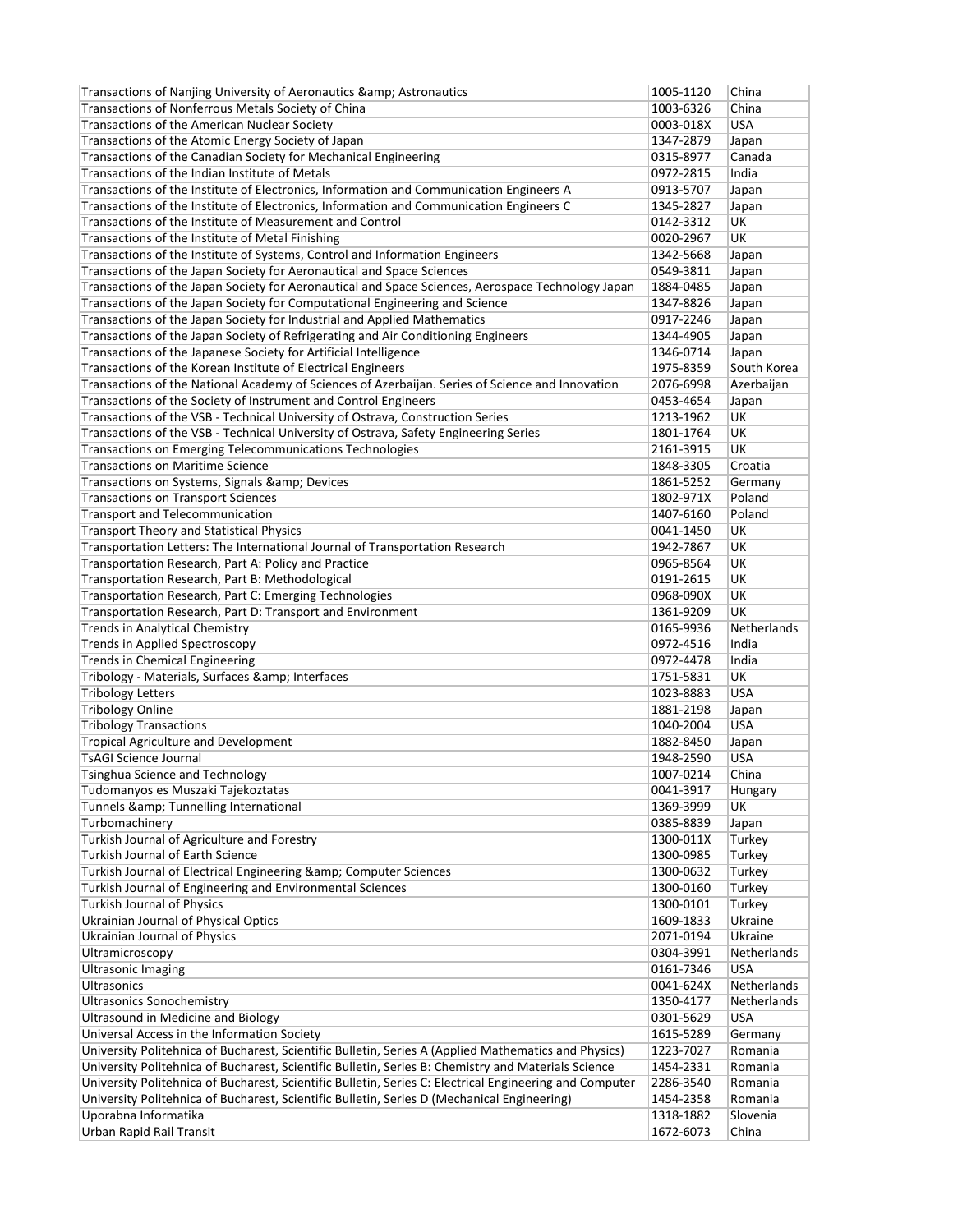| Urban Water Journal                                                       | 1573-062X              | UK                 |
|---------------------------------------------------------------------------|------------------------|--------------------|
| <b>US Banker</b>                                                          | 0148-8848              | USA                |
| Usak University Journal of Material Sciences                              | 2147-2785              | Turkey             |
| User Modeling and User-Adapted Interaction                                | 0924-1868              | Netherlands        |
| <b>Utilities Policy</b>                                                   | 0957-1787              | UK                 |
| Vacuum                                                                    | 0042-207X              | UK                 |
| Vakuum in Forschung und Praxis                                            | 0947-076X              | Germany            |
| Vehicle System Dynamics                                                   | 0042-3114              | UK                 |
| Ventil                                                                    | 1318-7279              | Slovenia           |
| Vertiflite                                                                | 0042-4455              | <b>USA</b>         |
| <b>VGB Powertech</b>                                                      | 1435-3199              | Germany            |
| Vibrational Spectroscopy                                                  | 0924-2031              | Netherlands        |
| Video Engineering                                                         | 1002-8692              | China              |
| <b>VINE</b>                                                               | 0305-5728              | UK                 |
| Virtual and Physical Prototyping                                          | 1745-2759              | USA                |
| <b>Virtual Reality</b>                                                    | 1359-4338              | UK                 |
| <b>Vision Electronica</b>                                                 | 1909-9746              | Colombia           |
| Vision Research                                                           | 0042-6989              | UK                 |
| Vision Systems Design                                                     | 1089-3709              | USA                |
| <b>Visual Computer</b>                                                    | 0178-2789              | Germany            |
| <b>VLDB Journal</b>                                                       | 1066-8888              | Germany            |
| <b>VLSI Design</b>                                                        | 1065-514X              | <b>USA</b>         |
| <b>Waste and Biomass Valorization</b>                                     | 1877-2641              | Netherlands        |
| Waste Management & Research                                               | 0734-242X              | UK                 |
| Water Quality, Exposure and Health                                        | 1876-1658              | Netherlands        |
| <b>Water Resources and Power</b>                                          | 1000-7709              | China              |
| Water Resources Management                                                | 0920-4741              | Germany            |
| <b>Water Resources Research</b>                                           | 0043-1397              | <b>USA</b>         |
| Water, Air, & Soil Pollution                                              | 0049-6979              | Netherlands        |
| <b>Wave Motion</b>                                                        | 0165-2125              | Netherlands        |
| Waves in Random and Complex Media                                         | 1745-5030              | UK                 |
| Wear<br>Weather                                                           | 0043-1648              | Netherlands<br>UK  |
| Web Intelligence and Agent Systems                                        | 0043-1656<br>1570-1263 | <b>Netherlands</b> |
| Welding International                                                     | 0950-7116              | UK                 |
| Wiadomosci Elektrotechniczne                                              | 0043-5112              | Poland             |
| Wiley Interdisciplinary Reviews: Nanomedicine and Nanobiotechnology       | 1939-5116              | <b>USA</b>         |
| Wind and Structures, An International Journal                             | 1226-6116              | South Korea        |
| Wind Energy                                                               | 1095-4244              | UK                 |
| <b>Wind Engineering</b>                                                   | 0309-524X              | UK                 |
| Wire Journal International                                                | 0277-4275              | <b>USA</b>         |
| Wireless Communications and Mobile Computing                              | 1530-8669              | UK                 |
| <b>Wireless Networks</b>                                                  | 1022-0038              | Netherlands        |
| <b>Wireless Personal Communications</b>                                   | 0929-6212              | Netherlands        |
| <b>WIREs Energy and Environment</b>                                       | 2041-8396              | UK                 |
| Wirtschaftsinformatik                                                     | 0937-6429              | Germany            |
| Wood Material Science & Engineering                                       | 1748-0272              | UK                 |
| Wood Science and Technology                                               | 0043-7719              | Germany            |
| WORK: A Journal of Prevention, Assessment & Rehabilitation                | 1051-9815              | Netherlands        |
| <b>Works Management</b>                                                   | 0374-4795              | UK                 |
| World Earthquake Engineering                                              | 1007-6069              | China              |
| World Journal of Entrepreneurship, Management and Sustainable Development | 2042-5961              | UK                 |
| World Journal of Science, Technology and Sustainable Development          | 2042-5945              | UK                 |
| World Oil                                                                 | 0043-8790              | <b>USA</b>         |
| World Patent Information                                                  | 0172-2190              | UK                 |
| World Review of Entrepreneurship, Management and Sustainable Development  | 1746-0573              | Switzerland        |
| World Review of Science, Technology and Sustainable Development           | 1741-2242              | Switzerland        |
| World Wide Web                                                            | 1386-145X              | <b>USA</b>         |
| <b>WSEAS Transactions on Advances in Engineering Education</b>            | 1790-1979              | Greece             |
| <b>WSEAS Transactions on Applied and Theoretical Mechanics</b>            | 1991-8747              | Greece             |
| <b>WSEAS Transactions on Biology and Biomedicine</b>                      | 1109-9518              | Greece             |
| <b>WSEAS Transactions on Business and Economics</b>                       | 1109-9526              | Greece             |
| <b>WSEAS Transactions on Circuits and Systems</b>                         | 1109-2734              | Greece             |
| <b>WSEAS Transactions on Communications</b>                               | 1109-2742              | Greece             |
| <b>WSEAS Transactions on Computers</b>                                    | 1109-2750              | Greece             |